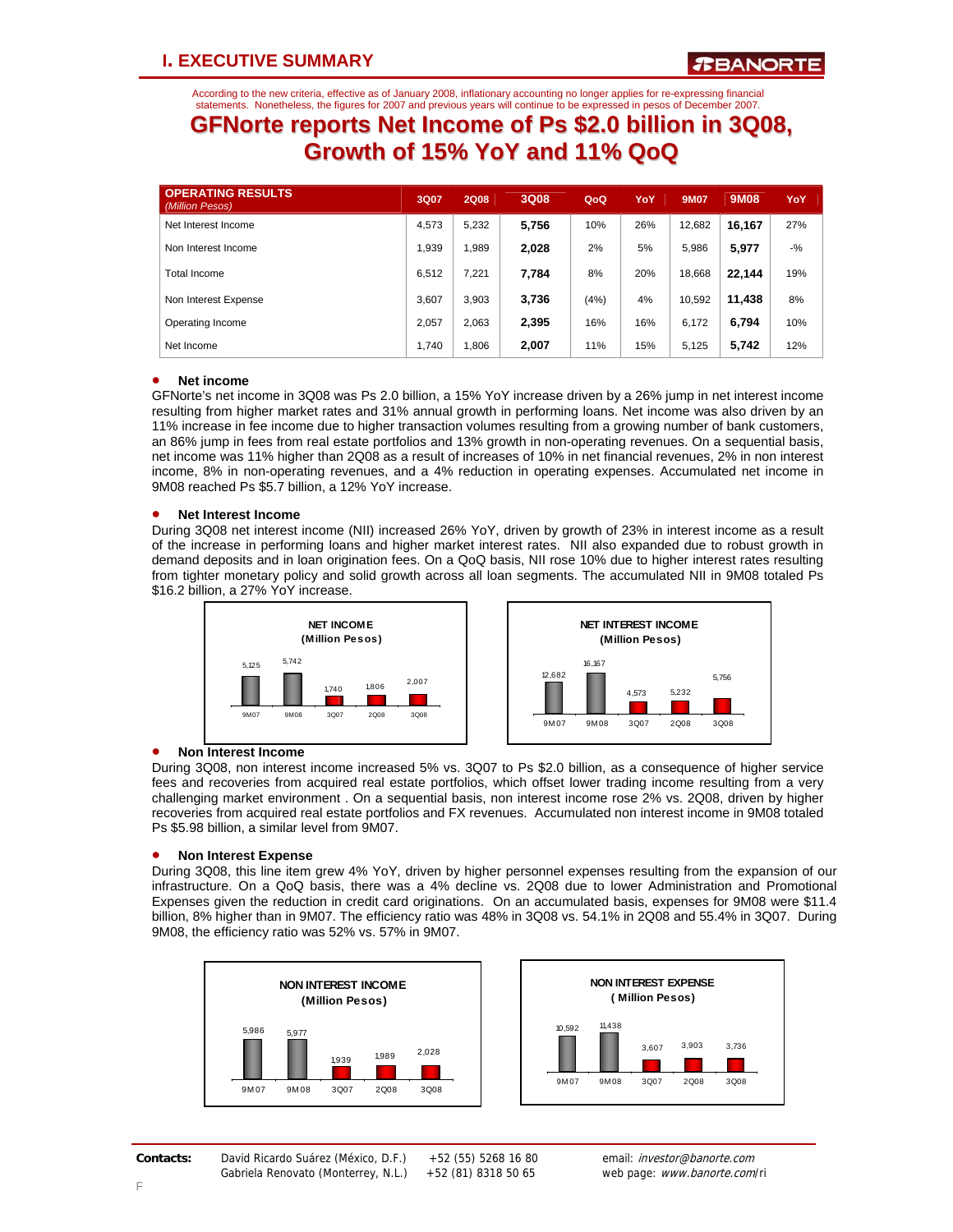## **I. EXECUTIVE SUMMARY**

*R***BANORTE** 

According to the new criteria, effective as of January 2008, inflationary accounting no longer applies for re-expressing financial statements. Nonetheless, the figures for 2007 and previous years will continue to be expressed in pesos of December 2007.

*\* NOTE: Careful consideration should be taken when comparing 2008 results vs. figures of previous quarters since the financial norm NIF B10 "Inflation Effects" went into effect in January of this year. This norm indicates that the economic environment is non*inflationary when the accumulated inflation rate over the last three years is less than 26%. Under this context, as of January 2008, it *is no longer necessary to re-express financial statements to consider inflationary effects. Reported 1Q08 figures are not fully comparable with previous quarters, since the results for year 2007and previous years are expressed in pesos of December 2007.* 

| <b>INCOME STATEMENT AND BALANCE</b><br><b>SHEET HIGHLIGHTS - GFNorte</b><br>(Million Pesos) | 3Q07    | <b>2Q08</b> | 3Q08    | QoQ    | YoY    | <b>9M07</b> | <b>9M08</b> | YoY    |
|---------------------------------------------------------------------------------------------|---------|-------------|---------|--------|--------|-------------|-------------|--------|
| <b>Income Statement</b>                                                                     |         |             |         |        |        |             |             |        |
| Net Interest Income after REPOMO                                                            | 4,435   | 5,232       | 5,756   | 10%    | 30%    | 12,503      | 16,167      | 29%    |
| Non Interest Income                                                                         | 1,939   | 1,989       | 2,028   | 2%     | 5%     | 5,986       | 5,977       | $-9/6$ |
| <b>Total Income</b>                                                                         | 6,374   | 7,221       | 7,784   | 8%     | 22%    | 18,488      | 22,144      | 20%    |
| Non Interest Expense                                                                        | 3,607   | 3,903       | 3,736   | (4%)   | 4%     | 10,592      | 11,438      | 8%     |
| Provisions                                                                                  | 709     | 1,255       | 1,653   | 32%    | 133%   | 1,725       | 3,912       | 127%   |
| Operating Income                                                                            | 2,057   | 2,063       | 2,395   | 16%    | 16%    | 6,172       | 6,794       | 10%    |
| Non Operating Income (Expense)                                                              | 527     | 551         | 593     | 7%     | 12%    | 1,485       | 1,846       | 24%    |
| Taxes and Profit Sharing                                                                    | 806     | 751         | 982     | 31%    | 22%    | 2,599       | 2,808       | 8%     |
| Subsidiaries & Minority Interest                                                            | (39)    | (57)        | 1       | (102%) | (103%) | 67          | (90)        | (232%) |
| Net Income                                                                                  | 1,740   | 1,806       | 2,007   | 11%    | 15%    | 5,125       | 5,742       | 12%    |
|                                                                                             |         |             |         |        |        |             |             |        |
| <b>Balance Sheet</b>                                                                        |         |             |         |        |        |             |             |        |
| Assets Under Management                                                                     | 590,647 | 649,832     | 629.971 | (3%)   | 7%     | 590,647     | 629.971     | 7%     |
| <b>Total Assets</b>                                                                         | 279.248 | 323,611     | 343,204 | 6%     | 23%    | 279,248     | 343,204     | 23%    |
| Perfoming Loans (a)                                                                         | 176,631 | 217,544     | 231,111 | 6%     | 31%    | 176.631     | 231,111     | 31%    |
| Past Due Loans (b)                                                                          | 2,739   | 3,225       | 3,979   | 23%    | 45%    | 2,739       | 3.979       | 45%    |
| Total Loans (a+b)                                                                           | 179.369 | 220,769     | 235,091 | 6%     | 31%    | 179,369     | 235,091     | 31%    |
| Total Loans (Net) (d)                                                                       | 175.745 | 216,552     | 230,187 | 6%     | 31%    | 175,745     | 230,187     | 31%    |
| Acquired Collection Rights (e)                                                              | 3,861   | 3,375       | 3.232   | (4% )  | (16%)  | 3,861       | 3.232       | (16%)  |
| Total Loans (d+e)                                                                           | 179.606 | 219,927     | 233,419 | 6%     | 30%    | 179,606     | 233,419     | 30%    |
| <b>Total Liabilities</b>                                                                    | 245,399 | 285,174     | 304,085 | 7%     | 24%    | 245,399     | 304,085     | 24%    |
| <b>Demand Deposits</b>                                                                      | 96,824  | 106,693     | 107,694 | 1%     | 11%    | 96,824      | 107,694     | 11%    |
| <b>Time Deposits</b>                                                                        | 86,011  | 114,557     | 133.799 | 17%    | 56%    | 86,011      | 133.799     | 56%    |
| Equity                                                                                      | 33,849  | 38,437      | 39,119  | 2%     | 16%    | 33,849      | 39,119      | 16%    |

| <b>FINANCIAL RATIOS - GFNorte</b> | 3Q07   | <b>2Q08</b> | 3Q08   | QoQ               | YoY                | <b>9M07</b> | 9M08   | YoY               |
|-----------------------------------|--------|-------------|--------|-------------------|--------------------|-------------|--------|-------------------|
| Profitability:                    |        |             |        |                   |                    |             |        |                   |
| NIM before REPOMO (1)             | 7.7%   | 7.5%        | 7.7%   | $0.2$ pp          | - pp               | 7.4%        | 7.7%   | $0.3$ pp          |
| NIM after Provisions(2)           | 6.3%   | 5.7%        | 5.5%   | $(0.2$ pp $)$     | $(0.8$ pp $)$      | 6.3%        | 5.8%   | $(0.5$ pp $)$     |
| <b>ROE (3)</b>                    | 22.3%  | 20.5%       | 21.8%  | $1.3$ pp          | $(0.5$ pp $)$      | 23.2%       | 21.9%  | $(1.3$ pp)        |
| <b>ROA (4)</b>                    | 2.6%   | 2.3%        | 2.4%   | $0.1$ pp          | $(0.2$ pp $)$      | 2.6%        | 2.5%   | $(0.1$ pp $)$     |
|                                   |        |             |        |                   |                    |             |        |                   |
| Operation:                        |        |             |        |                   |                    |             |        |                   |
| Efficiency Ratio (5)              | 55.4%  | 54.1%       | 48.0%  | $(6.1~\text{pp})$ | $(7.4 \text{ pp})$ | 56.7%       | 51.7%  | $(5.0$ pp $)$     |
| Operating Efficiency Ratio (6)    | 5.3%   | 5.0%        | 4.5%   | $(0.5$ pp $)$     | $(0.8$ pp $)$      | 5.4%        | 4.9%   | $(0.5$ pp $)$     |
| Liquidity Ratio (7)               | 55.5%  | 55.9%       | 59.9%  | $4.0$ pp          | 4.4 pp             | 55.5%       | 59.9%  | 4.4 pp            |
|                                   |        |             |        |                   |                    |             |        |                   |
| <b>Asset Quality:</b>             |        |             |        |                   |                    |             |        |                   |
| Past Due Loan Ratio               | 1.5%   | 1.5%        | 1.7%   | $0.2$ pp          | $0.2$ pp           | 1.5%        | 1.7%   | $0.2$ pp          |
| Coverage Ratio                    | 132.3% | 130.8%      | 123.2% | $(7.6~\text{pp})$ | $(9.1$ pp $)$      | 132.3%      | 123.2% | $(9.1~\text{pp})$ |

1) NIM= Annualized Net Interest Margin before REPOMO / Average Earnings Assets.<br>2) NIM= Annualized Net Interest Margin adjusted by Loan Loss Provisions / Average Earnings Assets.<br>3) Annualized earnings as a percentage of t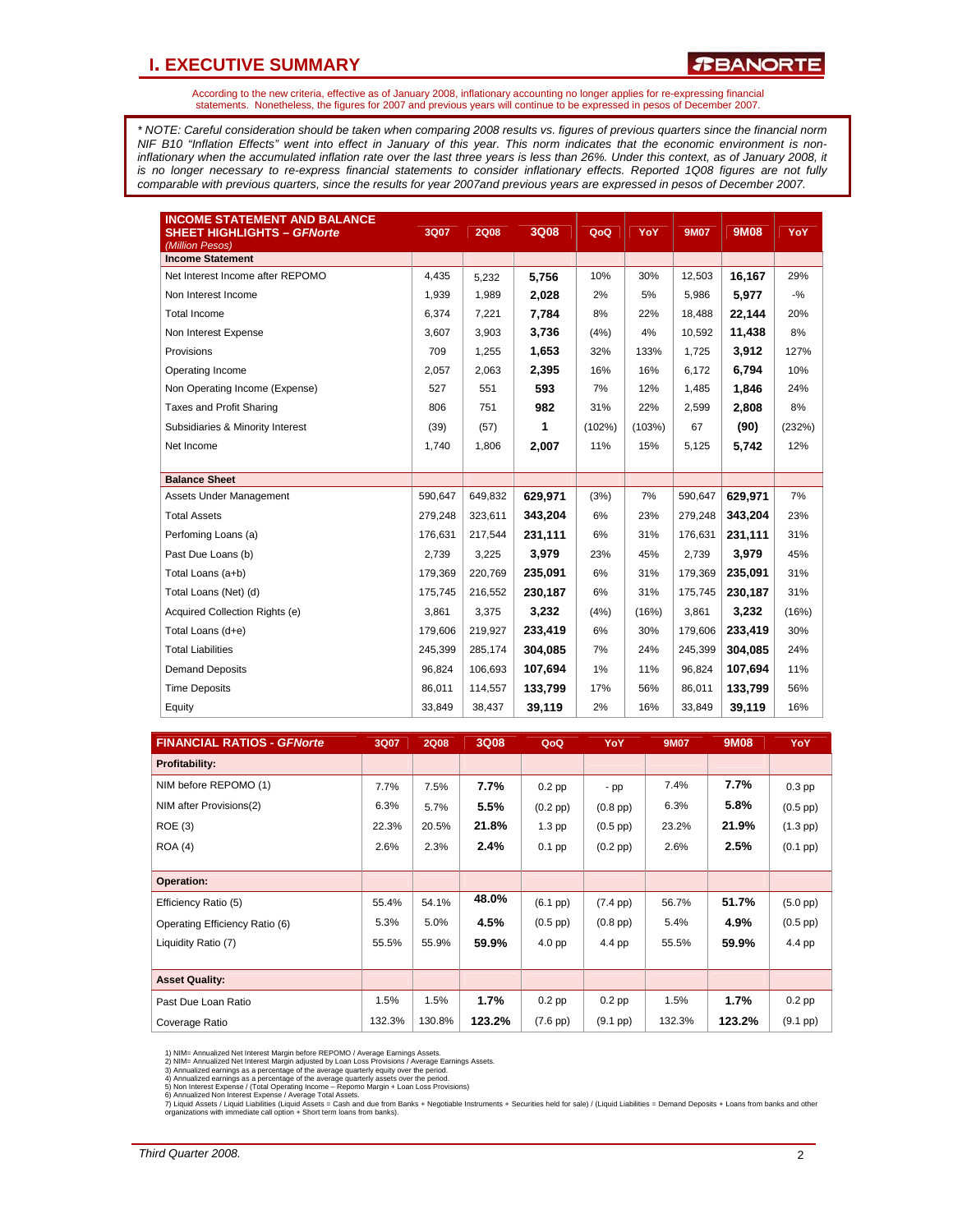## **I. EXECUTIVE SUMMARY**

According to the new criteria, effective as of January 2008, inflationary accounting no longer applies for re-expressing financial<br>statements. Nonetheless, the figures for 2007 and previous years will continue to be expres

| <b>SUBSIDIARIES</b><br>(Million Pesos) | 3Q07           | <b>2Q08</b>  | 3Q08  | QoQ   | <b>YoY</b> | <b>9M07</b> | 9M08  | YoY    |
|----------------------------------------|----------------|--------------|-------|-------|------------|-------------|-------|--------|
| <b>Banking</b>                         | 1.545          | 1,522        | 1,802 | 18%   | 17%        | 4.393       | 5,042 | 15%    |
| Banco Mercantil del Norte (1)          | 1,545          | 1.522        | 1,802 | 18%   | 17%        | 4.393       | 5,042 | 15%    |
| <b>Brokerage House</b>                 | 72             | 143          | 58    | (59%) | (19%)      | 198         | 272   | 38%    |
| <b>Long Term Savings</b>               | 66             | 63           | 111   | 76%   | 67%        | 323         | 254   | (22%)  |
| Retirement Funds (Afore)               | 28             | 6            | 23    | 317%  | (19%)      | 61          | 62    |        |
| Insurance                              | 44             | 58           | 76    | 31%   | 71%        | 121         | 173   | 42%    |
| Annuities                              | (6)            |              | 12    | N.C.  | N.C.       | 141         | 20    | (86%)  |
| <b>Other Finance Companies</b>         | 55             | 85           | 60    | (29%) | 8%         | 205         | 215   | 5%     |
| Leasing & Factoring (2)                | 52             | 78           | 53    | (31%) | 3%         | 185         | 197   | 6%     |
| Warehousing                            | 3              | 7            | 6     | (5%)  | 84%        | 11          | 17    | 58%    |
| Bonding (3)                            | ٠              | ٠            |       | ٠     |            | 9           |       |        |
| <b>Microlending (Pronegocio)</b>       | $\overline{2}$ | (7)          | (24)  | N.C.  | (1,214%)   | (7)         | (40)  | N.C.   |
|                                        |                |              |       |       |            |             |       |        |
| <b>Holding Company</b>                 | $\blacksquare$ | $\mathbf{1}$ | ٠     | (108) | N.C.       | 13          | (1)   | (110%) |
|                                        |                |              |       |       |            |             |       |        |
| <b>Total Net Income</b>                | 1,740          | 1,806        | 2,007 | 11%   | 15%        | 5,125       | 5,742 | 12%    |

1) 96.11% owned by GFNorte as of 2006. Since 3006 97.06% owned by GFNorte. On August of 2006 Banorte merged Bancen. N.C. = Non Comparable.<br>2) The merger of Leasing and Factoring became effective as of January 31, 200

| <b>SHARE DATA</b>                         | 3Q07    | <b>2Q08</b> | 3Q08    | QoQ   | YoY   | <b>9M07</b> | 9M08    | YoY   |
|-------------------------------------------|---------|-------------|---------|-------|-------|-------------|---------|-------|
| Earnings per Share (Pesos)                | 0.86    | 0.90        | 1.00    | 11%   | 16%   | 2.54        | 2.85    | 12%   |
| Book Value per Share (1) (Pesos)          | 15.98   | 18.13       | 18.44   | 2%    | 15%   | 15.98       | 18.44   | 15%   |
| Total Shares Outstanding (million shares) | 2.018.3 | 2.018.3     | 2.018.3 |       |       | 2.018.3     | 2.018.3 |       |
| Srock Price (Pesos)                       | 42.92   | 48.47       | 34.92   | (28%) | (19%) | 42.92       | 34.92   | (19%) |
| P/BV (Times)                              | 2.69    | 2.68        | 1.89    | (29%) | (30%) | 2.69        | 1.89    | (30%) |
| Market Cap (Million Dollars)              | 7.926   | 9.498       | 6.443   | (32%) | (19%) | 7.926       | 6.443   | (19%) |

1) Excluding Minority Holdings.

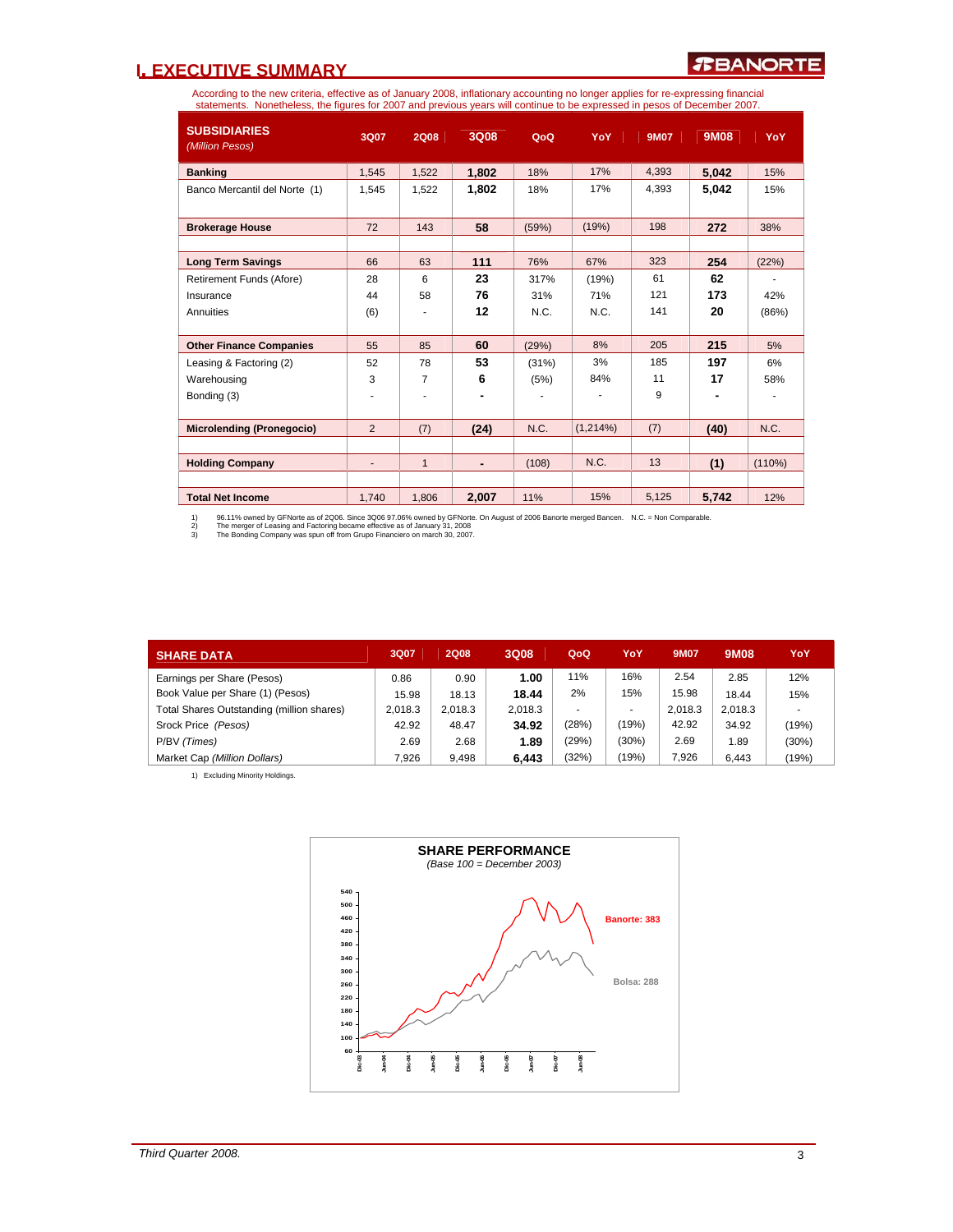According to the new criteria, effective as of January 2008, inflationary accounting no longer applies for re-expressing financial statements. Nonetheless, the figures for 2007 and previous years will continue to be expressed in pesos of December 2007.

# **RECENT EVENTS**

## • **GFNorte's Ordinary General Shareholders' Meeting approved a cash dividend payment.**

GFNorte's Ordinary General Shareholder's Meeting held on October 6<sup>th</sup> approved the payment of a cash dividend equivalent to 0.47 pesos per share (4% YoY increase) and to a 15% payout over 2007's recurring net income. The dividend was paid last October  $17<sup>th</sup>$ . The current dividend policy was approved by the Shareholders' Assembly held on April 29<sup>th</sup> 2003, establishing a payout ratio of at least 15% of GFNorte's recurring net income subject to the absence of existing legal impediments, and market conditions and the financial situation of the bank permitting. Since none of these limitations materialized, the Board of Directors decided on its July 24<sup>th</sup> meeting, to submit the proposal of a dividend payment to the General Shareholders' Assembly corresponding to FY 2007. This dividend payment doesn't have a significant effect on the bank's capitalization ratio, and it is fully offset by other elements that strengthen capital, such as retained earnings and capital movements.

## • **GFNorte: Limited exposure to companies that reported losses with derivative positions**

In response to the recent announcements made by different corporations regarding losses with foreign exchange derivatives' transactions, including the filing for bankruptcy by Controladora Comercial Mexicana (COMERCI) and Corporación Durango (CODUSA), GFNORTE informed this last October 10th:

- 1. GFNORTE has no direct exposure to credit risk, nor is it a counterparty in derivatives' transactions or has proprietary debt market instruments or shares in CODUSA.
- 2. GFNORTE has no direct exposure to credit risk, nor is it a counterparty in derivatives' transactions or has proprietary debt market instruments or shares in Grupo Industrial Saltillo.
- 3. GFNORTE has no direct exposure to COMERCI as a counterparty in derivatives' transactions, nor through proprietary debt market securities or shares.
- 4. GFNORTE has credit risk exposure to COMERCI of Ps \$1.0 billion through a senior unsecured loan that matures in March 2009. At the time of the loan origination and in the periodic revisions, COMERCI never revealed derivatives' positions that could lead to the current situation. GFNORTE is expecting the ruling of COMERCI'S request for Chapter 11 bankruptcy in order to begin a restructuring process to recover the loan.

## • **GFNorte: Exposure to Grupo Maseca (GRUMA)**

As a result of Grupo Maseca's (GRUMA) announcement last October 13th regarding potential losses in FX derivatives, GFNORTE informed:

- 1. GFNORTE is not a counterparty in any of GRUMA'S derivatives' transactions
- 2. GFNORTE has no exposure to GRUMA'S debt instruments.
- 3. GFNORTE'S total credit risk exposure to GRUMA is Ps \$352 million through the following loans: - Bank: Ps \$264 million (US\$20 million) through a 1-year term dollar credit facility.
	- Factoring: Ps \$88 million through a 1-year term peso unsecured credit facility.

## • **GFNorte: Exposure to Lehman Brothers and American Insurance Group (AIG)**

As a result of the announcements regarding Lehman Brothers' bankruptcy and the U.S. Government's take over of American International Group (AIG), GFNorte announced last September 17<sup>th</sup>:

- 1. GFNORTE has no exposure to AIG.
- 2. GFNORTE has a US\$22 million exposure to Lehman Brothers through senior debt securities of US\$20 million and US\$2 million in derivatives' products (Lehman acting as Banorte's counterparty). In the non interest income segment of this report, the effect of this exposure is disclosed.

## • **Banorte and American Express sign an agreement.**

Banorte and American Express (Mexico) signed an agreement last July 30<sup>th</sup> through which American Express will issue corporate cards for the bank. Banorte's corporate clients' will now be able to have access to a full range of American Express products and services, which include such benefits as savings, expense control, financing, and other exclusive user benefits.

• **Banorte ranks 16 among the 50 most valued brands in Latin America, with a value of US\$846 million, according to a study conducted by Interbrand.** 

The study is based on a financial valuation methodology applied by Interbrand worldwide in order to develop its global ranking. This methodology consists of analyzing the amount of a company's expected future flows attributable to the brand as an intangible asset. According to this methodology, Banorte ranks 16<sup>th</sup> in Latin America, above other prestigious banks in Mexico.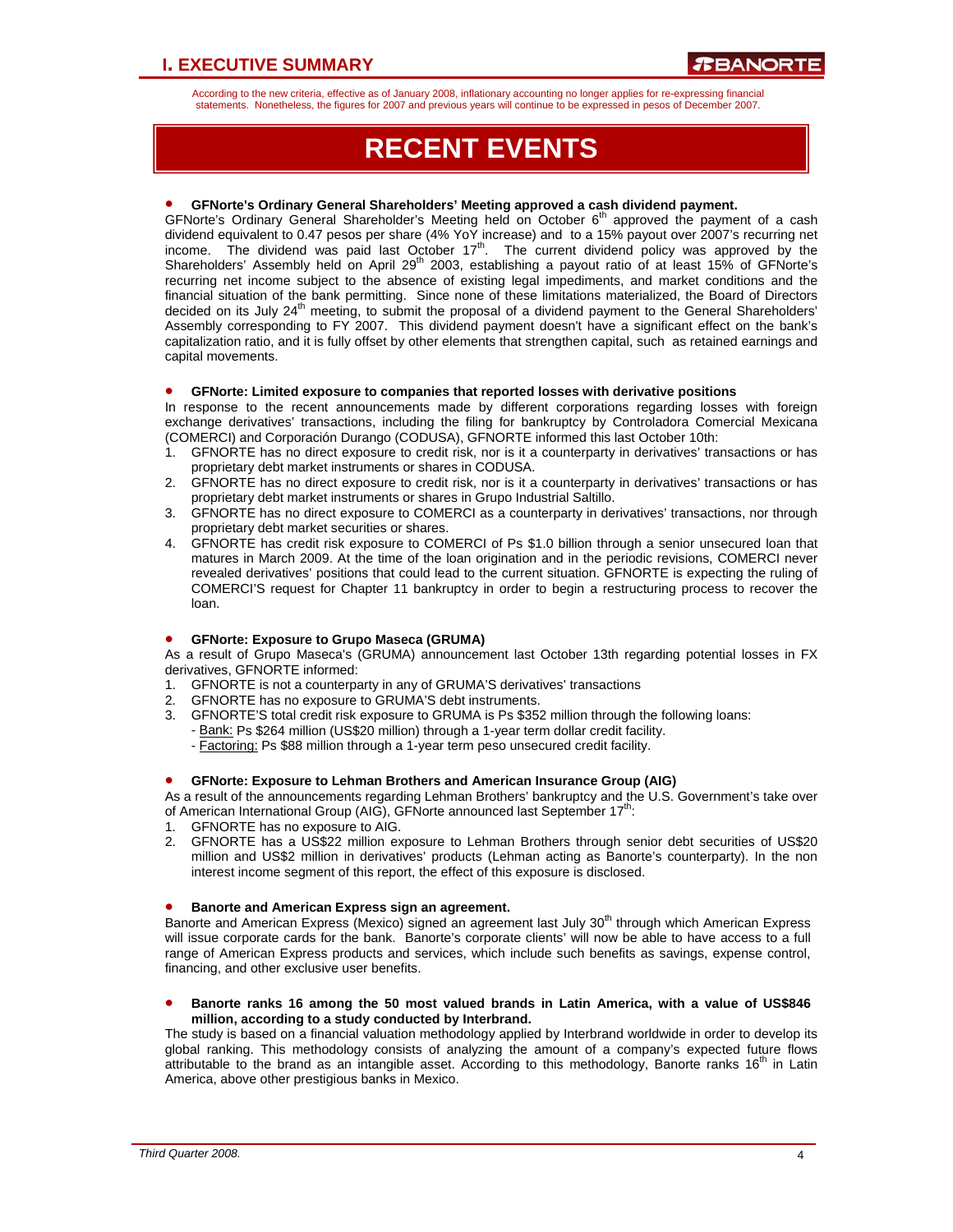According to the new criteria, effective as of January 2008, inflationary accounting no longer applies for re-expressing financial statements. Nonetheless, the figures for 2007 and previous years will continue to be expressed in pesos of December 2007.

# **GRUPO FINANCIERO BANORTE**

| <b>NET INTEREST INCOME</b><br>(Million Pesos) | 3Q07    | <b>2Q08</b> | 3Q08    | QoQ      | YoY                      | 9M07    | 9M08    | YoY                      |
|-----------------------------------------------|---------|-------------|---------|----------|--------------------------|---------|---------|--------------------------|
| Interest Income                               | 10.391  | 11,681      | 12.819  | 10%      | 23%                      | 29.231  | 35.820  | 23%                      |
| <b>Interest Expense</b>                       | 5.898   | 6.569       | 7.205   | 10%      | 22%                      | 16.698  | 20.023  | 20%                      |
| Loan Origination Fees                         | 80      | 121         | 142     | 18%      | 78%                      | 149     | 370     | 149%                     |
| Fees Paid (1)                                 |         | ۰           |         | ٠        | $\overline{\phantom{a}}$ |         |         | $\overline{\phantom{a}}$ |
| Net Interest Income before REPOMO             | 4.573   | 5.232       | 5.756   | 10%      | 26%                      | 12.682  | 16.167  | 27%                      |
| <b>Average Earning Assets</b>                 | 237.178 | 278.644     | 298.705 | 7%       | 26%                      | 227.904 | 280.288 | 23%                      |
| Net Interest Margin before REPOMO (2)         | 7.7%    | 7.5%        | 7.7%    | $0.2$ pp | $-pp$                    | 7.4%    | 7.7%    | $0.3$ pp                 |

1) Fees Paid, As a result of new accounting standards by the CNBy∨ that went into effect as of January 2007 these fees were reclasificated into Other Fees Paid in Non Interest Income.<br>2) NIM = Annualized Net Interest Marg

#### • **Net Interest Income**

During 3Q08 *Net Interest Income* (NII) grew 26% YoY, driven by a 23% increase in interest income resulting from 31% annual growth in the performing loan portfolio, a 79 basis points increase in the local interbank rate (TIIE) due to monetary tightening, combined with an 11% expansion in demand deposits. NII was also impacted positively by growth of 78% in origination fees as a result of higher volumes and the amortization of deferred fees from loans originated in 2007. NII grew by 10% QoQ, driven by a 10% increase in interest income and an 18% expansion in fees. Accumulated NII during 9M08 totaled Ps \$16.2 billion, a 27% YoY increase.

In 3Q08, Net Interest Margin (NIM) remained unchanged YoY at 7.7%. During this period, NII was driven by a 79 basis points increase in the TIIE rate, while productive assets increased due to robust YoY growth in the loan portfolio. During 3Q08, the TIIE rate averaged 8.4952% vs. 7.7054% in 3Q07.

On a sequential basis, NIM rose from 7.5% in 2Q08 to 7.7% in 3Q08 due to faster growth in net interest income vs. productive assets. This is explained by the 50 basis points increase in the TIIE rate, which averaged 8.4952% in 3Q08 vs. 7.9574% in 2Q08. In addition, there is an additional 10 basis points positive effect from an extra calendar day during this quarter,

Finally, on an accumulated basis, NIM increased from 7.4% in 9M07 to 7.7% in 9M08 as a result of higher growth in NII (27%) with respect to the increase in productive assets (23%). This was due to the positive effect on our variable rate loans of higher market interest rates over the last 12 months prompted by a tighter monetary stance by Banco de Mexico. During 9M08, the TIIE interbank rate averaged 8.1269% vs. 7.5889% in 9M07.

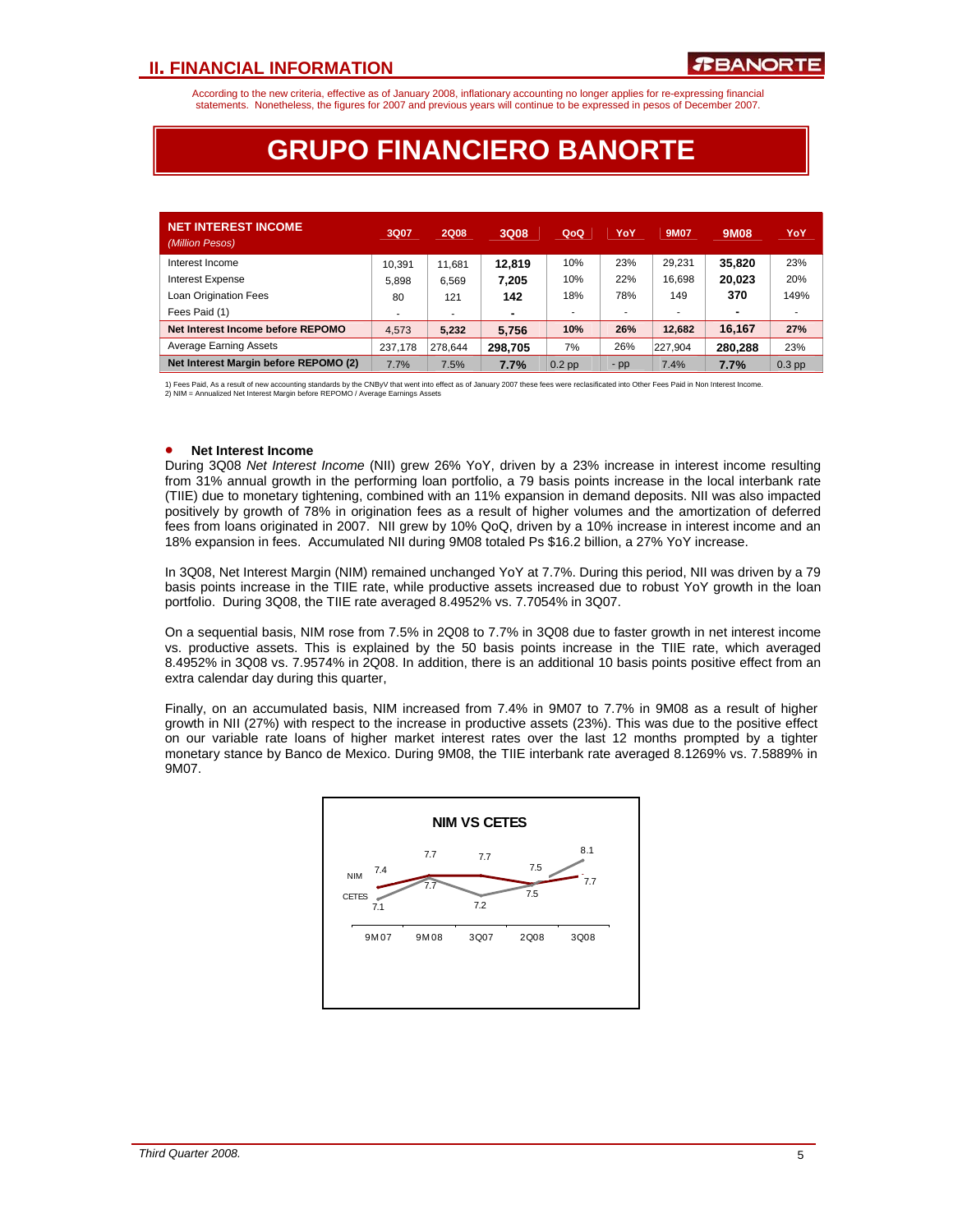## *R***BANORT**

According to the new criteria, effective as of January 2008, inflationary accounting no longer applies for re-expressing financial statements. Nonetheless, the figures for 2007 and previous years will continue to be expressed in pesos of December 2007.

| <b>NON INTEREST INCOME</b><br>(Million Pesos) | 3Q07           | <b>2Q08</b> | 3Q08  | QoQ      | YoY      | <b>9M07</b> | <b>9M08</b> | YoY    |
|-----------------------------------------------|----------------|-------------|-------|----------|----------|-------------|-------------|--------|
| <b>Fees charged on Services</b>               | 1,913          | 2,121       | 2,203 | 4%       | 15%      | 5,553       | 6,368       | 15%    |
| <b>Fund Transfers</b>                         | 55             | 55          | 53    | (3%)     | (5%)     | 173         | 160         | (8%)   |
| <b>Account Management Fees</b>                | 239            | 250         | 260   | 4%       | 9%       | 722         | 745         | 3%     |
| Fiduciary                                     | 67             | 76          | 79    | 4%       | 19%      | 196         | 224         | 14%    |
| Income from Real Estate Portfolios (1)        | 120            | 117         | 223   | 90%      | 86%      | 415         | 530         | 28%    |
| <b>Electronic Banking Services</b>            | 245            | 249         | 256   | 3%       | 5%       | 686         | 739         | 8%     |
| <b>Credit Card Fees</b>                       | 553            | 621         | 675   | 9%       | 22%      | 1,533       | 1,878       | 22%    |
| Fees from IPAB (2)                            | (1)            |             |       |          | ÷        |             |             | ٠      |
| Fees charged by Afore                         | 272            | 260         | 242   | (7%)     | $(11\%)$ | 740         | 759         | 3%     |
| Other Fees Charged (3)                        | 364            | 493         | 415   | (16%)    | 14%      | 1,089       | 1,334       | 23%    |
| <b>Fees Paid on Services</b>                  | 274            | 292         | 298   | 2%       | 8%       | 777         | 871         | 12%    |
| Fund transfers                                | $\overline{4}$ | 5           | 4     | (4%)     | 15%      | 13          | 14          | 11%    |
| Other Fees Paid                               | 271            | 287         | 293   | 2%       | 8%       | 764         | 857         | 12%    |
| Expenses from Real Estate Portfolios (1)      | $\blacksquare$ |             |       |          |          |             |             |        |
| <b>Net Fees</b>                               | 1,639          | 1,829       | 1,905 | 4%       | 16%      | 4,777       | 5,497       | 15%    |
|                                               |                |             |       |          |          |             |             |        |
| <b>Trading Income</b>                         | 300            | 159         | 123   | (23%)    | (59%)    | 1,209       | 480         | (60%)  |
| Foreign Exchange                              | 116            | 135         | 165   | 22%      | 42%      | 371         | 428         | 15%    |
| Securities - Realized Gains                   | 102            | 19          | 235   | 1,163%   | 130%     | 507         | 406         | (20%)  |
| Securities - Unrealized Gains                 | 82             | 6           | (277) | (4,609%) | (437%)   | 332         | (354)       | (207%) |
|                                               |                |             |       |          |          |             |             |        |
| <b>Non Interest Income</b>                    | 1,939          | 1,989       | 2,028 | 2%       | 5%       | 5,986       | 5,977       | $-$ %  |

1) Since 1Q07, it only reflects Income from recoveries and amortizations of Real Estate Portfolios. Up to 4Q06, it also included Income from recoveries and amortization of Acquired Portfolios.<br>2) Includes Fees received by

3) It includes fees from letters of credit, from transactions with pension funds, warehousing services, financial advisory services and securities trading by the Brokerage House, among other.

### • **Non Interest Income**

In 3Q08, non interest income rose 5% YoY, driven by growth rates of 11% in service fees, 88% in recovery banking revenues and 42% in FX transactions. These were partially offset by a considerable reduction in trading income given a challenging environment in local and global financial markets. On a sequential basis, non interest income grew 2% QoQ due to the favorable performance of recovery income from acquired real estate portfolios and FX transactions. Accumulated non interest income during 9M08 totaled Ps \$5.98 billion, a similar level to that of 9M07. The breakdown by items was as follows:

| <b>NON INTEREST INCOME</b><br>(Million Pesos)        | 3Q07  | <b>2Q08</b> | 3Q08  | QoQ    | YoY  | <b>9M07</b> | <b>9M08</b> | YoY   |
|------------------------------------------------------|-------|-------------|-------|--------|------|-------------|-------------|-------|
| Services                                             | .520  | 1.712       | 1.682 | (2%)   | 11%  | 4.361       | 4,967       | 14%   |
| Recovery                                             | 119   | 117         | 223   | 90%    | 88%  | 415         | 530         | 28%   |
| Foreign Exchange                                     | 116   | 135         | 165   | 22%    | 42%  | 371         | 428         | 15%   |
| Trading (Securities - Realized and Unrealized Gains) | 184   | 25          | (42)  | (268%) | 123% | 838         | 53          | (94%) |
| Non Interest Income                                  | 1.939 | 1.989       | 2.028 | 2%     | 5%   | 5.986       | 5,977       | $-$ % |

### • **Service Fees**

In 3Q08, service fees increased 11% YoY to Ps \$1.7 billion. The main drivers were a 22% increase in credit card fees, 9% growth in account management fees and a 5% rise in electronic banking. On a quarterly basis, fees decrease by 2% vs. 2Q08 as a consequence of a 16% drop in "other fees charged" due to less activity in various items and a 7% reduction in AFORE management fees. This was partially offset by a 9% increase in credit card fees, driven by revenues from cards originated in the first half of the year, and 3% growth in electronic banking given the expansion in the ATM network during the quarter, as well as higher transaction volumes in Banorte's electronic network (ATM's, Internet and POS Terminals). During 9M08, service fees were Ps \$4.96 billion, a 14% YoY increase.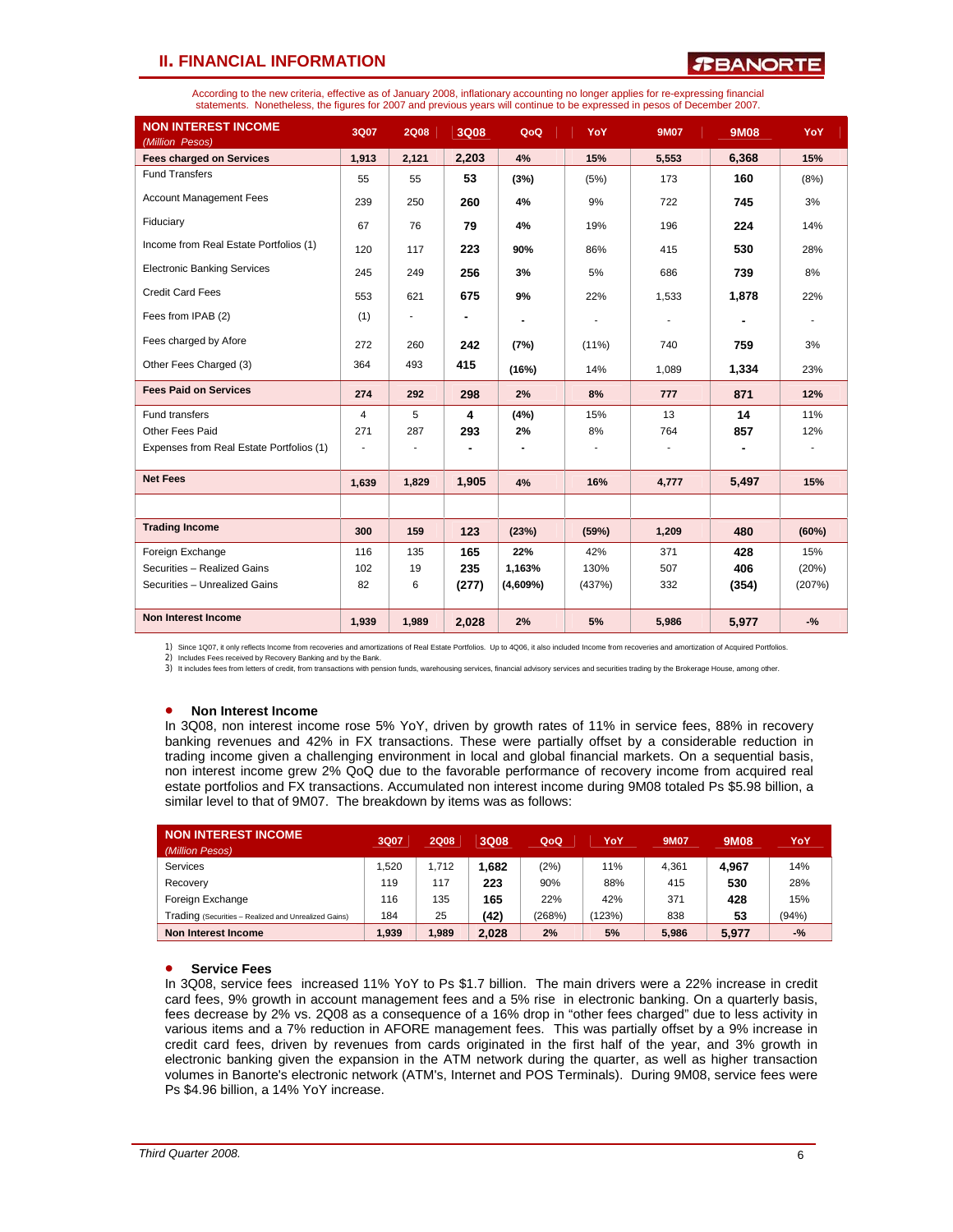According to the new criteria, effective as of January 2008, inflationary accounting no longer applies for re-expressing financial statements. Nonetheless, the figures for 2007 and previous years will continue to be expressed in pesos of December 2007.

### • **Recovery**

During 3Q08, Recovery income from acquired real estate portfolios jumped 86% YoY and 90% QoQ. The YoY increase was mainly attributable to a considerable increase in revenues recognized over unamortized balances of investments in real estate projects. The total amount invested in real estate projects at the close of 3Q08 was Ps \$3.1 billion. The portfolio continues to achieve greater diversification by region, partner and industry. During 9M08, total revenues accumulated in recovery fees were Ps \$530 million, 27% higher YoY.

## • **Foreign Exchange**

In 3Q08, FX revenues rose 42% YoY due to an increase in commissions resulting from a higher volume of clients' transactions, and 22% QoQ as a result of adequate positioning by the treasury to take advantage of the recent market volatility. During 9M08, FX revenues were Ps \$428 million, 15% higher YoY, driven by the higher volume of transactions and proper risk management of the bank's FX positions.

## • **Trading**

Trading income in 3Q08 dropped 123% YoY and 268% QoQ. These changes reflect a Ps \$295 million loss associated with positions on Lehman Brothers' senior unsecured debt securities, which were fully offset by income of Ps \$312 million generated by the sale of 80% of the bank's positions in VISA shares (the bank kept 312,300 shares valued at USD \$1). In this respect, the initial recognition of the shares received by VISA in 1Q08 was as securities available for sale at USD \$1 per share and later, at the end of each month, the market valuation of these shares was recorded (asset and equity – in the accounts for valuation of securities available for sale). When 80% of the shares were monetized during this quarter, these valuations were cancelled in both the asset and equity accounts and the profits, equivalent to the differential between the sale price and the cost of USD \$1 recorded for each share, were recognized as trading income during 3Q08.

In addition, trading income was negatively affected during the quarter by a highly volatile market environment that affected prices of all debt instruments along the local yield curve, including the spreads of floating rate government securities. Out of our total trading position, 100% corresponds to securities used for repo transactions with clients, and 98% of these are floating rate instruments that normally have less sensitivity to a volatile interest rate environment, but were recently affected by the extreme market conditions. During 9M08, trading income was Ps \$53 million, a 94% decline vs. 9M07.

| Non Interest Expense                    | 3Q07  | <b>2Q08</b> | 3Q08  | QoQ   | YoY   | 9M07   | <b>9M08</b> | YoY |
|-----------------------------------------|-------|-------------|-------|-------|-------|--------|-------------|-----|
| (Million Pesos)                         |       |             |       |       |       |        |             |     |
| <b>Personnel Expenses</b>               | 1.418 | .522        | 1,572 | 3%    | 11%   | 4.243  | 4.598       | 8%  |
| + Professional Fees                     | 215   | 236         | 293   | 24%   | 36%   | 652    | 756         | 16% |
| + Administrative and Promotion Expenses | 1.215 | 1,304       | 1.093 | (16%) | (10%) | 3.468  | 3.653       | 5%  |
| + Rents, Depreciation & Amortization    | 402   | 426         | 407   | (5%)  | 1%    | 1.207  | 1.250       | 4%  |
| + Taxes other than income tax           | 144   | 187         | 133   | (29%) | (8%)  | 444    | 503         | 13% |
| + Contributions to IPAB                 | 212   | 228         | 238   | 4%    | 12%   | 578    | 679         | 17% |
|                                         |       |             |       |       |       |        |             |     |
| = Non Interest Expense                  | 3.607 | 3.903       | 3.736 | (4%)  | 4%    | 10.592 | 11.438      | 8%  |

### • **Non Interest Expense**

Non interest expense in 3Q08 rose 4% YoY driven by an 11% increase in personnel expenses. This increase is explained by wage revisions, higher headcount to cover the branch expansion program, the impact of updating retirement and seniority premiums according to the modified NIF D-3 rule, and the increase in the provisions associated with medical services for employees as a result of a larger number of beneficiaries. These increases were partially offset by a 10% YoY decrease in administrative and promotional expenses as a consequence of lower reserves associated with redemptions in the Banorte loyalty points program. Professional Fees paid rose 36% YoY as a result of an increased number of reports associated to a higher volume of loan recoveries. Contributions to IPAB rose 12% YoY as a result of the growth in deposits.

On a sequential basis, non interest expense declined 4% vs. 2Q08, mainly as a result of a 16% decrease in administration and promotional expenses due to less advertising for credit cards, and a decline in variable expenses associated with a lower volume of new credit card originations.

In 9M08, non interest expenses were Ps \$11.4 billion, an 8% YoY increase as a result of higher administration and promotional expenses, related to an increase in credit card originations (mainly during the first six months of 2008), as well as the purchase of credit cards with intelligent chips, and higher expenses related to the expansion in the POS terminal network. Personnel expenses rose 8% due to the annual wage increase and more headcount for the new branches. Other taxes rose 13% due to higher disbursements of Value Added (VAT) and Payroll taxes (2%), this last one associated with a higher wage bill. Contributions to the IPAB increased 17% YoY due to the increase in deposits.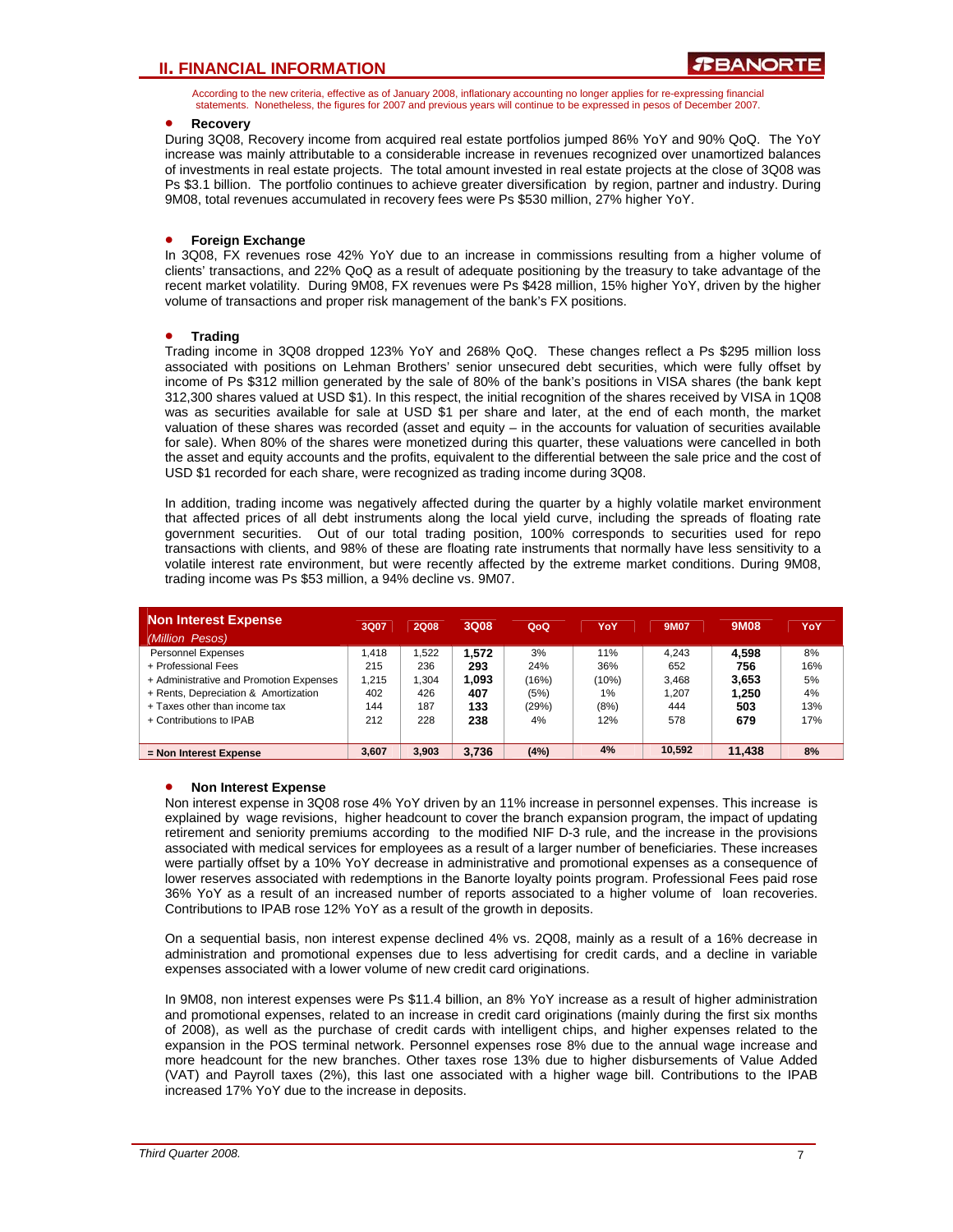According to the new criteria, effective as of January 2008, inflationary accounting no longer applies for re-expressing financial statements. Nonetheless, the figures for 2007 and previous years will continue to be expressed in pesos of December 2007.

The efficiency ratio improved from 55.4% in 3Q07 and 54.1% in 2Q08 to 48% in 3Q08, driven by higher total revenues and the elimination of REPOMO costs as of 1Q08. In 9M08, the efficiency ratio was 51.7% vs. 56.7% in 9M07. Banorte recognizes that the operating environment will weaken in the coming months, and it is already implementing cost containment measures in order to maintain adequate efficiency.

### • **Provisions**

Provisions created in 3Q08 were Ps \$1.65 billion, a 133% increase vs. 3Q07 and 32% higher vs. 2Q08. This was mainly driven by higher delinquencies in credit cards and the new regulatory reserve requirements for credit cards with no missed payments. This quarter's provisions represent 2.8% of average gross loans; excluding the one off of Ps \$121 million of additional regulatory credit card provisions, the percentage decreases to 2.6% of average gross loans. At the end of September, the regulator increased initial provisions for credit card loans with no missed payments from 0.93% to 2.5%. The total impact for Banorte is Ps \$242 million pesos. The regulator resolved that 50% of the impact must be reflected in the Income Statement in 3Q08 and the remaining 50% in 4Q08.

Provisions created in 9M08 amounted to Ps \$3.9 billion, 127% higher YoY. Excluding the impact of non recurring items, such as the reversal of Ps \$464 million in excess reserves during 1Q07 and the creation of \$224 million in additional initial reserves for credit cards during 3Q08, the annual change in provisions is 73%. Provisions created during 9M08 represent 2.4% of average gross loans.

| <b>NON OPERATING INCOME</b><br>(EXPENSE) NET<br>(Million Pesos) | 3Q07  | <b>2Q08</b> | 3Q08  | QoQ    | YoY    | <b>9M07</b> | 9M08  | YoY    |
|-----------------------------------------------------------------|-------|-------------|-------|--------|--------|-------------|-------|--------|
| <b>Non Operting Income</b>                                      | 689   | 741         | 701   | (5%)   | 2%     | 2,073       | 2,292 | 11%    |
| <b>Other Revenues</b>                                           | 282   | 319         | 227   | (33%)  | (20%)  | 619         | 1.094 | 77%    |
| Foreign Exchange                                                |       |             |       |        |        |             |       |        |
| Recoveries                                                      | 397   | 367         | 445   | 29%    | 12%    | 1,327       | 1.079 | (19%)  |
| Repomo - Other Revenues                                         | 5     |             |       |        |        | 11          |       |        |
| Warehousing                                                     | 5     | 55          | 29    | (47%)  | 480%   | 116         | 120   | 3%     |
|                                                                 |       |             |       |        |        |             |       |        |
| <b>Non Operating Expense</b>                                    | (162) | (190)       | (109) | (43%)  | (33%)  | (588)       | (446) | (24%)  |
| Other Expenses                                                  | (39)  | (136)       | (81)  | (40%)  | 108%   | (265)       | (330) | 25%    |
| Foreign Exchange                                                |       |             |       | $-9/2$ | $-9/2$ |             |       | $-9/6$ |
| Repomo - Other Expenses                                         | (118) |             |       | $-9/2$ | $-9/6$ | (208)       |       | $-9/6$ |
| Warehousing                                                     | (5)   | (54)        | (28)  | (48%)  | 460%   | (116)       | (116) |        |
|                                                                 |       |             |       |        |        |             |       |        |
| Non Operating Income (Expense), net                             | 527   | 551         | 593   | 8%     | 13%    | 1,485       | 1,846 | 24%    |

### • **Non Operating Income (Expense), net**

During 3Q08 net non operating income was Ps \$593 million, a 13% YoY increase. This was mainly driven by income from the sale of proprietary goods and equipment for Ps \$30 million, greater recoveries from written off loans through the sale of portfolios and the elimination of Repomo related expenses. On a sequential basis, the net result of non operating income was 8% higher vs. 2Q08 mainly as a result of the cancellation of some sundry debtor accounts for Ps \$72 million and the liberation of reserves from the sale of equipment and real estate for Ps \$52 million. This last item was mainly explained by the sale of the building where the Brokerage House used to be located.

Accumulated non operating income during 9M08 amounted to Ps \$1.8 billion, a 24% YoY increase due to the following:

- ¾ *Other Income:* Non recurring pre-tax gain of Ps \$394 million from the sale of VISA shares during 1Q08 (868,138 shares at a net price of USD 42.768 and an exchange rate of Ps 10.62), Ps \$7 million from the sale of VISA shares during 2Q08, and Ps \$91 million non-recurring pre-tax gain from the sale in 2Q08 of INDEVAL shares owned by the bank. Additionaly, reserves of Ps \$85 million were liberated from the sale of equipment and real estate.
- ¾ *Other Expenses:* The elimination of REPOMO costs as indicated by norm NIFB-10 "Inflation Effects"*.*

### • **Taxes**

In 3Q08, Income Tax (ISR) and Profit Sharing (PTU) were 22% higher YoY mainly as a consequence of a reduction in the balance of Deferred ISR and PTU resulting from less deferred commissions compared to last year. The effective tax rate and profit sharing was 33% during the quarter, higher than the 29% paid in 2Q08 and 31% in 3Q07.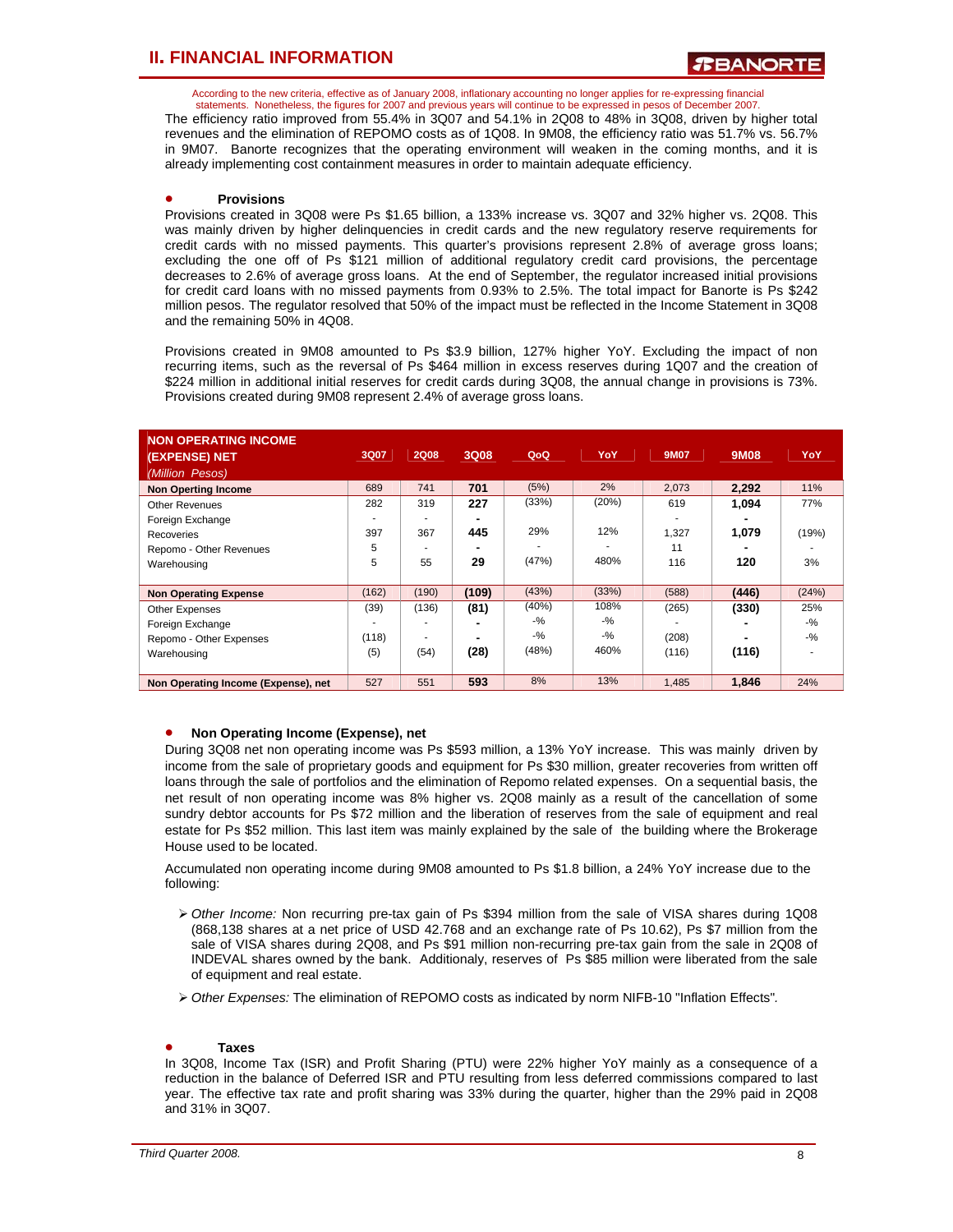According to the new criteria, effective as of January 2008, inflationary accounting no longer applies for re-expressing financial statements. Nonetheless, the figures for 2007 and previous years will continue to be expressed in pesos of December 2007.

### • **Subsidiaries and Minority Interest**

During 3Q08 and 9M08, net income of subsidiaries benefitted by the positive results of the Insurance and some Broker Dealer subsidiaries, which offset lower profitability in the Annuities company. Minority Interest increased due to higher profits in Banco Mercantil del Norte (GFNORTE owns 97.06% of Banorte), Banorte USA and the AFORE retirement savings funds company.

| <b>Capitalization</b><br>(Million Pesos) | 3Q07    | 4Q07    | <b>1Q08</b> | <b>2Q08</b> | 3Q08    | QoQ        | <b>YoY</b>         |
|------------------------------------------|---------|---------|-------------|-------------|---------|------------|--------------------|
| <b>Tier 1 Capital</b>                    | 25,578  | 24,942  | 27,527      | 29,982      | 30,538  | 2%         | 19%                |
| Tier 2 capital                           | 9.087   | 8.767   | 11.524      | 13.806      | 14,822  | 7%         | 63%                |
| <b>Net Capital</b>                       | 34,665  | 33.710  | 39,052      | 43.788      | 45,360  | 4%         | 31%                |
| Credit Risk assets                       | 160.954 | 173.505 | 187.467     | 194.173     | 197.075 | 2%         | 22%                |
| Net Capital/ Credit Risk Assets          | 21.5%   | 19.4%   | 20.8%       | 22.6%       | 23.0%   | $0.4$ pp   | $1.5$ pp           |
| Total Risk Assets (1)                    | 233.094 | 244.321 | 267.136     | 278.933     | 287,407 | 3%         | 23%                |
| Tier 1                                   | 11.0%   | 10.2%   | 10.3%       | 10.7%       | 10.6%   | $(0.1$ pp) | $(0.4 \text{ pp})$ |
| Tier 2                                   | 3.9%    | 3.6%    | 4.3%        | 5.0%        | 5.2%    | $0.2$ pp   | $1.3$ pp           |
| <b>Capitalization Ratio</b>              | 14.9%   | 13.8%   | 14.6%       | 15.7%       | 15.8%   | $0.1$ pp   | $0.9$ pp           |

(1) Includes Market and Operational Risks. Without inter-company eliminations. (\*) The capitalization ratio of the last period reported is estimated.

#### • **Capitalization**

At the close of 3Q08, the Capitalization Ratio was 15.8% considering credit, market and operational risks, and 23% considering only credit risks. Tier 1 capitalization ratio was 10.6% while Tier 2 was 5.2%. In spite of the capital consumption from a 23% increase in total risk assets, the pre-payment of subordinated debt at the end of 2007 and the impact of the new rules for securitizations, the capitalization ratio for 3Q08 rose 90 basis points YoY due to the reinvestment of profits and the issuance of subordinated debt of approximately Ps \$7.7 billion during the first half of 2008. The capitalization ratio increased from 15.7% in 2Q08 to 15.8% in 3Q08 mainly as a result of profits generated and capital movements during the period, which offset growth in total risk assets.

The authorities recently defined the methodology for calculating operational risk according to Basel II criteria. In this respect, there will be two points of reference:

- Calculation based on 15% of total net revenues in accordance with Basel II's Basic Method. Insurance premiums to cover operational contigencies and associated reserves can be deducted from revenues.
- Determination, according to the prevailing rules, of the average of requirements during the last 36 months of credit and market risk.

The bank will then compare the resulting capital requirement based on 15% of total net revenues versus the average of the last 36 months for credit and market risk.

- 1. In case the requirement based on total net revenues is lower than 5% of the requirement for credit and market risk, the operational risk requirement will be equal to 5% of the capital requirement for credit and market risk.
- 2. In case the requirement based on total net revenues is higher than 15% of the requirement for credit and market risk, the operational risk requirement will be equal to 15% of the requirement for credit and market risk.
- 3. In case the requirement based on total net revenues is higher than 5%, but less than 15%, of the requirement for credit and market risk, the operational risk requirement will be determined according to total net revenues.

Finally, the operational risk requirement will be fully constituted in a 3 year period in equal monthly parts. At the end of 3Q08, the requirement for the period from March until September 2008 (7/36 months) was constituted, translating into an impact of 30 basis points on capital.

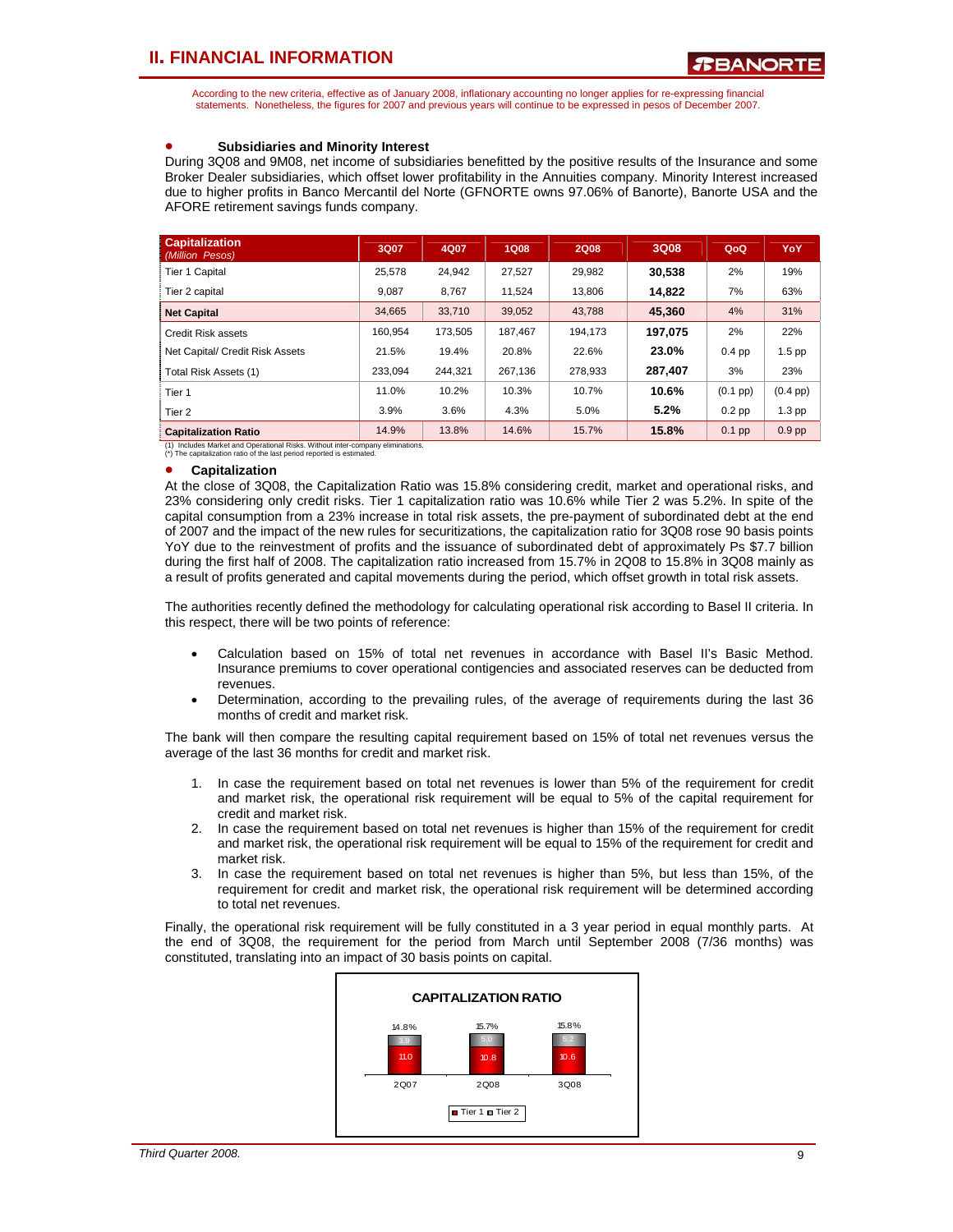According to the new criteria, effective as of January 2008, inflationary accounting no longer applies for re-expressing financial statements. Nonetheless, the figures for 2007 and previous years will continue to be expressed in pesos of December 2007.

| <b>DEPOSITS</b><br>(Million Pesos)   | 3Q07    | 2Q08    | 3Q08    | QoQ      | YoY  |
|--------------------------------------|---------|---------|---------|----------|------|
| Non Interest Bearing Demand Deposits | 37.117  | 45.338  | 45.749  | 1%       | 23%  |
| Interest Bearing Demand Deposits (1) | 59,718  | 61.375  | 61.951  | 1%       | 4%   |
| <b>Total Demand Deposits (2)</b>     | 96,835  | 106.713 | 107.700 | 1%       | 11%  |
| Time Deposits - Retail               | 62,428  | 64.273  | 66.556  | 4%       | 7%   |
| <b>Core Deposits</b>                 | 159,263 | 170,985 | 174.256 | 2%       | 9%   |
| Money Market (3)                     | 24.067  | 50.473  | 67.457  | 34%      | 180% |
| <b>Total Bank Deposits</b>           | 183.330 | 221,459 | 241.713 | 9%       | 32%  |
| <b>GFNorte's Total Deposits (4)</b>  | 182.824 | 221.238 | 241.483 | 9%       | 32%  |
| <b>Third Party Deposits</b>          | 149.144 | 164.322 | 146,221 | $(11\%)$ | (2%) |
| <b>Total Assets Under Management</b> | 332.474 | 385,781 | 387.933 | $1\%$    | 17%  |

1) Includes Debit Cards.

2) Excludes IPAB cash management checking accounts for loan portfolios managed from Banpais and Bancen. The balances of these accounts in 3Q07, 2Q08 and 3Q08 were<br>3) Includes Bank Bonds, both clients and Financial intermed

#### • **Total Deposits**

At the close of 3Q08, total deposits were Ps \$241.5 billion, a 32% YoY increase driven by 9% growth in Core Deposits, which includes a 23% increase in non-interest bearing demand deposits as a result of more openings of Enlace checking accounts. The main drivers behind deposit growth during the period were the expansion of the branch network (which increased by 60 new branches over the last 12 months) and new payroll deposit accounts obtained by leveraging banking relationships with government and corporate clients. On a sequential basis, Total Deposits rose 9% vs. 2Q08 driven by higher interest bearing demand deposits, retail time deposits and money market deposits.

### • **Demand and Time Deposits**

Demand deposits increased 11% YoY in 3Q08 driven by 23% growth in non interest bearing demand deposits due to higher balances in Enlace checking accounts for companies and individuals, as well as a 4% expansion in interest bearing demand deposits driven by an increase in balances of interest bearing Sumanómina payroll accounts and Enlace checking accounts for companies. On a QoQ basis, Demand Deposits increased 1% driven by interest bearing demand deposits in Enlace checking accounts for companies.

In 3Q08, retail time deposits grew 7% YoY (10% if only peso denominated deposits are considered) and 4% QoQ. This increase was driven by the successful launch through our branch network of a 28-day promissory note branded "Ganamás", and higher demand for the well-established medium term version "Pagamás".

As a result of the efforts to increase deposits, net new account adds during 9M08 totaled nearly 535 thousand for individuals and over 14,300 for companies.

### • **Money Market Deposits**

The 180% YoY growth at the end of 3Q08 is explained by an increase in balances from institutional clients (companies, state and municipal governments) and higher deposits through money market promissory notes. On a sequential basis, there was a 34% QoQ increase driven by money market promissory notes as a consequence of the bank's strategy to substitute more expensive funding, such as interbank loans, with money market.

### • **Third Party Deposits**

At the close of 3Q08, third party deposits diminished 2% YoY and 11% QoQ due to a decline in securities received in custody from clients.

### • **Assets Under Management**

Assets Under Management totaled Ps \$387.9 billion at the end of 3Q08, and increase of 17% YoY and 1% QoQ, driven by the previously explained increases in bank and money market deposits, which offset the annual reduction in third party deposits.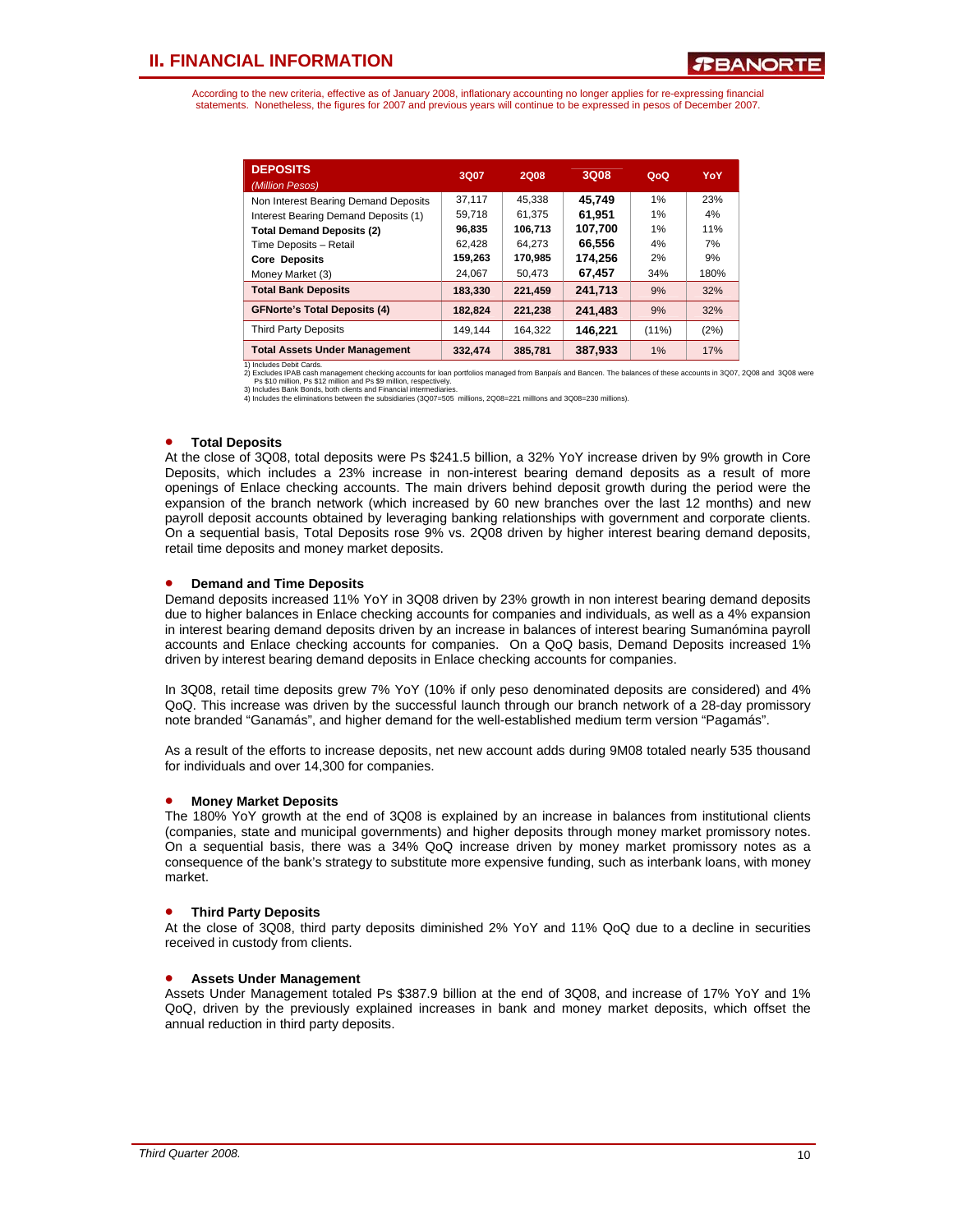According to the new criteria, effective as of January 2008, inflationary accounting no longer applies for re-expressing financial statements. Nonetheless, the figures for 2007 and previous years will continue to be expressed in pesos of December 2007.

| <b>PERFORMING LOAN PORTFOLIO</b><br>(Million Pesos) | 3Q07    | <b>2Q08</b> | 3Q08    | QoQ   | YoY   |
|-----------------------------------------------------|---------|-------------|---------|-------|-------|
| Commercial                                          | 67,854  | 78.857      | 85.340  | 8%    | 26%   |
| Consumer                                            | 58,906  | 70.620      | 74.260  | 5%    | 26%   |
| Corporate                                           | 30,780  | 42.759      | 45,253  | 6%    | 47%   |
| Government                                          | 17.867  | 24.368      | 25,411  | 4%    | 42%   |
| <b>Sub Total</b>                                    | 175,407 | 216,602     | 230,265 | 6%    | 31%   |
| Recovery Banking                                    | 1.223   | 942         | 847     | (10%) | (31%) |
| <b>Total</b>                                        | 176.631 | 217.544     | 231,112 | 6%    | 31%   |

| <b>PERFORMING CONSUMER LOAN</b><br><b>PORTFOLIO</b><br>(Million Pesos) | 3Q07   | <b>2Q08</b> | 3Q08   | QoQ  | YoY   |
|------------------------------------------------------------------------|--------|-------------|--------|------|-------|
| Mortgages                                                              | 33.087 | 40.242      | 42.847 | 6%   | 29%   |
| Car Loans                                                              | 6.986  | 7.570       | 7.821  | 3%   | 12%   |
| Credit Cards                                                           | 12.788 | 16,179      | 16,450 | 2%   | 29%   |
| Payroll                                                                | 6.046  | 6,628       | 7,141  | 8%   | 18%   |
| <b>Consumer Loans</b>                                                  | 58,906 | 70.620      | 74,260 | 5%   | 26%   |
| (Million Pesos)                                                        | 3Q07   | <b>2Q08</b> | 3Q08   | QoQ  | YoY   |
| <b>IPAB Loans</b>                                                      |        |             |        |      |       |
| Past Due Loans                                                         | 2.739  | 3,225       | 3,979  | 23%  | 45%   |
| Loan Loss Reserves                                                     | 3.624  | 4.217       | 4.904  | 16%  | 35%   |
| <b>Acquired Rights</b>                                                 | 3.861  | 3.375       | 3.232  | (4%) | (16%) |

### • **Total Performing Loans**

The Performing Loan Portfolio increased 31% YoY from Ps \$176.6 billion to Ps \$231.1 billion driven mainly by corporate and government loans. Performing loans grew by 6% QoQ, driven mainly by commercial, corporate, mortgage and payroll loans.

All the segments in the loan book posted robust growth, driven by a competitive product offering, as well as the efforts to take advantage of market opportunities, especially in government, corporate and commercial. This has offset an industry-wide slowdown in consumer loans. The growth rate by segment was:

### **I. Loans to Families**

- ¾ **Consumer + Mortgage:** During 3Q08 these grew 26% YoY and 5% QoQ driven by:
	- ⋅ *Mortgage Loans:* Growth in 3Q08 was 29% YoY and 6% QoQ driven by the Cofinavit and PEMEX programs, as well as some successful commercial initiatives to increase originations, such as the installation of new CAP's (service center to housing developers). A total of 20,480 new loans were placed in the last 12 months, and 5,515 in 3Q08.
	- **Credit cards:** During 3Q08 the balance grew by 29% YoY, mainly from higher use of authorized lines by existing clients, rather than the origination of new loans. On a sequential basis, growth slowed down considerably to 2%, QoQ, as a result of tighter origination standards which resulted in a lower number of new cards opened (-42% QoQ). Banorte had a total of 1.36 million accounts at the end of 3Q08.
	- ⋅ *Payroll Loans:* During 3Q08 these increased 18% YoY as a result of new initiatives such as the automatization of the origination process through the CREa platform, availability of loans through Banorte Virtual on site in companies' offices, offering of pre-authorized loans to recurring customers, the enhancement of unemployment insurance and the possibility to disburse amortized capital. In addition to a strong effort to increase penetration with our current payroll deposit client base, we have expanded our potential clients due to increased cross-selling activity with new corporate and government clients. On a quarterly basis, loan balances increased by 8% vs. 2Q08 as a result of enhanced product features (additional months of salary to determine the loan amount and longer maturities), as well as aggressive advertising and promotional campaigns. During the last 12 months, 294,930 new payroll loans and 30,474 new personal loans were placed; 87,543 and 8,318 respectively during 3Q08.
	- **Car Loans:** During 3Q08 these expanded 12% YoY and 3% QoQ due to improvements in the origination process, such as loan availability through Banorte Virtual in car dealerships and cross-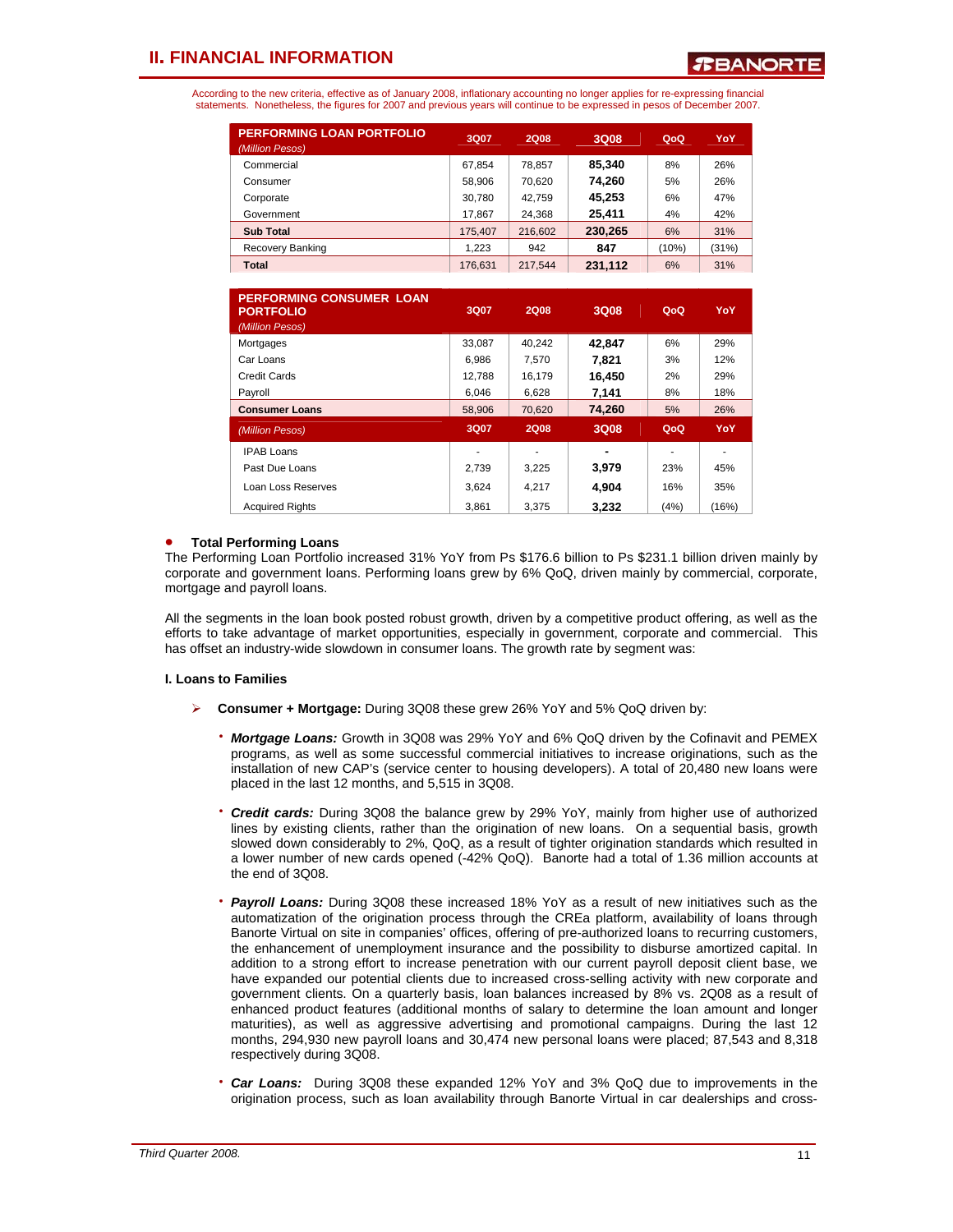According to the new criteria, effective as of January 2008, inflationary accounting no longer applies for re-expressing financial statements. Nonetheless, the figures for 2007 and previous years will continue to be expressed in pesos of December 2007. selling to payroll account customers. During the last 12 months, 37,847 new loans were placed and 9,380 in 3Q08.

### **II. Loans to Institutions**

- ¾ **Commercial:** For 3Q08, the portfolio grew by 26% YoY and 8% QoQ as a result of a renewed promotion strategy (Empuje Banorte) targeted to SMEs. The offering includes a package of comprehensive credit, deposit and services solutions (Paquete PYMES and Crediactivo). In addition, growth was also bolstered by the offering of the new package at the branch level through a specialized sales force. Finally, the authorities increased the loan amount that can be originated in the branches using parametric models, which has facilitated the access of SMEs to these loans.
- ¾ **Corporate:** During 3Q08 the loan book grew by 47% YoY and 6% QoQ due to favorable loan demand growth on an industry-wide basis. Banorte has been able to capitalize the retrenching of some international banks without retail presence in Mexico dedicated to this segment given the liquidity issues at their headquaters abroad. Given the recent events announced by some large Mexican corporates related to losses in derivatives, Banorte would like to stress that its loan portfolio is widely diversified. The 30 main corporate and entreprenurial borrowers represent 19% of the entire portfolio. The largest loan represents 2.9% of the book, while the 30<sup>th</sup> largest is 0.4% of Banorte's total lending portfolio.
- ¾ **Government:** Loan growth during 3Q08 for this segment registered growth rates of 42% YoY and 4% QoQ, driven by the efforts to establish far reaching banking relationships with these entities, offering comprehensive solutions to their financial needs. Loan demand in this sector also grew as a result of increasing debt refinancing activity - especially from state and municipal governments - due to their improved financial profile and credit ratings. Demand was also driven by structured loans used to finance the infrastructure needs of such entities. Banorte has participated this year in the refinancing process of the State of Mexico's debt, and the structuring of a major loan to the State of Sonora, among others.

### • **Past-due Loans**

Past due loans increased by 45% YoY and 23% QoQ in 3Q08 (13% on a recurring basis considering a \$300 million special charge off of UDI restructured mortgage loans during 2Q08), while the PDL ratio was 1.7% at the end of 3Q08, 20 basis points higher from the level registered in 2Q08 and 3Q07. This increase in the PDL ratio is mainly as a consequence of the deterioration in the credit card portfolio, driven by the maturing of the 2006 and 2007 vintages, which is happening in the backdrop of a rapidly deteriorating economic environment. At the end of September 2008, the PDL ratio in credit cards was 9%, higher than the 6.7% level of 2Q08. While this indicator is reporting a higher-than-expected deterioration, it is important to point out that Banorte's exposure to this segment is lower than its main competitors  $-7%$  of the overall portfolio  $-$ , and also that Banorte's PDL ratio is lower than the industry average. Asset quality in the rest of Banorte's consumer portfolio in 3Q08 remains stable with car loans at 1.8% and payroll loans at 1.9%.

| <b>PAST DUE LOAN VARIATIONS</b><br>(Million Pesos) |                                                  |         |  |  |  |  |
|----------------------------------------------------|--------------------------------------------------|---------|--|--|--|--|
| Balance as of June 2008                            |                                                  | 3,225   |  |  |  |  |
|                                                    | Transfer from Performing Loans to Past Due Loans | 3,221   |  |  |  |  |
|                                                    | Renewals                                         | (29)    |  |  |  |  |
|                                                    | <b>Cash Collections</b>                          | (403)   |  |  |  |  |
|                                                    | <b>Discounts</b>                                 | (7)     |  |  |  |  |
|                                                    | Charge Offs                                      | (905)   |  |  |  |  |
|                                                    | <b>Foreclosures</b>                              | (30)    |  |  |  |  |
|                                                    | Transfer from Past Due Loans to Performing Loans | (1,100) |  |  |  |  |
|                                                    | Foreign Exchange Adjustments                     | 7       |  |  |  |  |
| <b>Balance as of September 2008</b>                |                                                  | 3,979   |  |  |  |  |

In 3Q08, 63% of the new past due loans correspond to credit cards and 61% of the write-offs, equivalent to Ps \$905 million, correspond to this segment.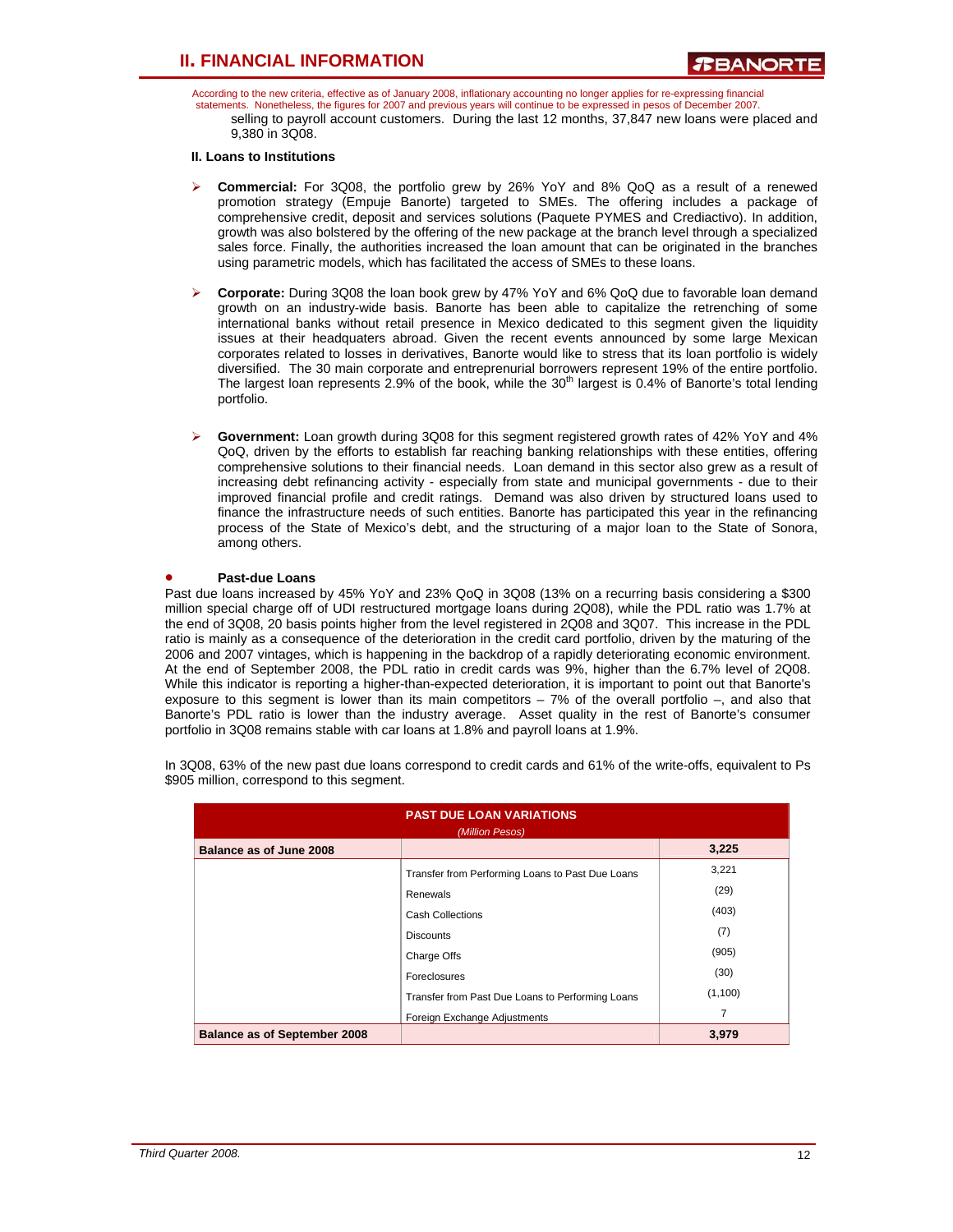According to the new criteria, effective as of January 2008, inflationary accounting no longer applies for re-expressing financial statements. Nonetheless, the figures for 2007 and previous years will continue to be expressed in pesos of December 2007.

| <b>RISK RATING OF PERFORMING LOANS - GFNorte</b><br>(Million Pesos) |              |                           |                 |                  |              |  |  |  |
|---------------------------------------------------------------------|--------------|---------------------------|-----------------|------------------|--------------|--|--|--|
|                                                                     |              | <b>LOAN LOSS RESERVES</b> |                 |                  |              |  |  |  |
| <b>CATEGORY</b>                                                     | <b>LOANS</b> | <b>COMMERCIAL</b>         | <b>CONSUMER</b> | <b>MORTGAGES</b> | <b>TOTAL</b> |  |  |  |
| A                                                                   | 52,382       |                           | 65              | 138              | 203          |  |  |  |
| A <sub>1</sub>                                                      | 102,335      | 468                       |                 | ۰                | 468          |  |  |  |
| A2                                                                  | 58,098       | 554                       |                 |                  | 554          |  |  |  |
| B                                                                   | 5,819        |                           | 109             | 176              | 285          |  |  |  |
| <b>B1</b>                                                           | 18,595       | 61                        | 264             |                  | 325          |  |  |  |
| <b>B2</b>                                                           | 2,172        | 54                        | 208             |                  | 262          |  |  |  |
| B <sub>3</sub>                                                      | 872          | 98                        |                 |                  | 98           |  |  |  |
| C                                                                   | 2,052        |                           | 900             | 94               | 994          |  |  |  |
| C <sub>1</sub>                                                      | 154          | 32                        |                 |                  | 32           |  |  |  |
| C <sub>2</sub>                                                      | 144          | 58                        |                 |                  | 58           |  |  |  |
| D                                                                   | 1,156        | 129                       | 547             | 156              | 832          |  |  |  |
| E                                                                   | 464          | 378                       | 81              |                  | 459          |  |  |  |
| <b>Total</b>                                                        | 244,244      |                           |                 |                  |              |  |  |  |
| Not Classified                                                      | (104)        |                           |                 |                  |              |  |  |  |
| Exempt                                                              | 54           |                           |                 |                  |              |  |  |  |
| <b>Total</b>                                                        | 244,193      | 1,833                     | 2,174           | 564              | 4,571        |  |  |  |
| <b>Reserves</b>                                                     |              |                           |                 |                  | 4,904        |  |  |  |
| <b>Surplus (Deficit)</b>                                            |              |                           |                 |                  | 333          |  |  |  |

Notes:<br>1 - The ratings of loans and reserves created correspond to the last day referred in the Balance Sheet at September 30<sup>st</sup>, 2008.

1 - The ratings of loans and reserves created correspond to the last day referred in the Balance Sheet at September 30", 2008.<br>2- The loan portfolio is raid reserves created correspond to the last day referred in the Offic

| <b>LOAN LOSS RESERVES</b><br>(Million Pesos)                                                                        | 3Q08                           |
|---------------------------------------------------------------------------------------------------------------------|--------------------------------|
| <b>Previous Period Ending Balance</b>                                                                               | 4.048                          |
| Provisions charged to results                                                                                       | 1,642                          |
| <b>Other Concepts</b>                                                                                               | 8                              |
| Elimination of Excess Reserves charged to results                                                                   |                                |
| Charge offs and discounts:<br>Commercial Portfolio<br>Consumer Portfolio<br>Mortgage Portfolio<br>Foreclosed assets | (41)<br>(782)<br>(131)<br>(15) |
| Cost of debtors support programs<br>Valuation and Others                                                            | (969)<br>(16)<br>22            |
| <b>Loan Loss Reserves at Period End</b>                                                                             | 4.904                          |

#### • **Allowance for loan losses for Credit Risks**

At the end of the quarter, the balance of this account was Ps \$4.9 billion, 16% higher from the level at the end of 2Q08. The quarterly change is explained by an increase of Ps \$1.6 billion in provisions charged to results in 3Q08, as well as the use of Ps \$ 969 million for charge-offs and Ps \$14 million for other items, debtor relief programs and valuations.

### • **Requirements for Loan Loss Reserves**

The requirements totaled Ps \$1.6 billion in 3Q08, equivalent to an increase of 133% YoY and 32% QoQ. The increase in loan loss provisions during the third quarter was mainly explained by the need to create reserves for delinquent credit card loans. Furthermore, the National Banking and Securities Commission (CNBV) issued new rules during the quarter for the creation of initial reserves for credit card loans without missed payments. The new rules, effective as of the third quarter, establish that the initial requirement for credit card loans without missed payments should increase from 0.5% to 2.5% (Banorte's level was 0.93% as a consequence of additional reserves created in July). The rules also established that half of the impact must be charged against results in 3Q08 and the other half against the results of 4Q08. Of the total reserves created in 3Q08, Ps \$121.3 million correspond to this new ruling.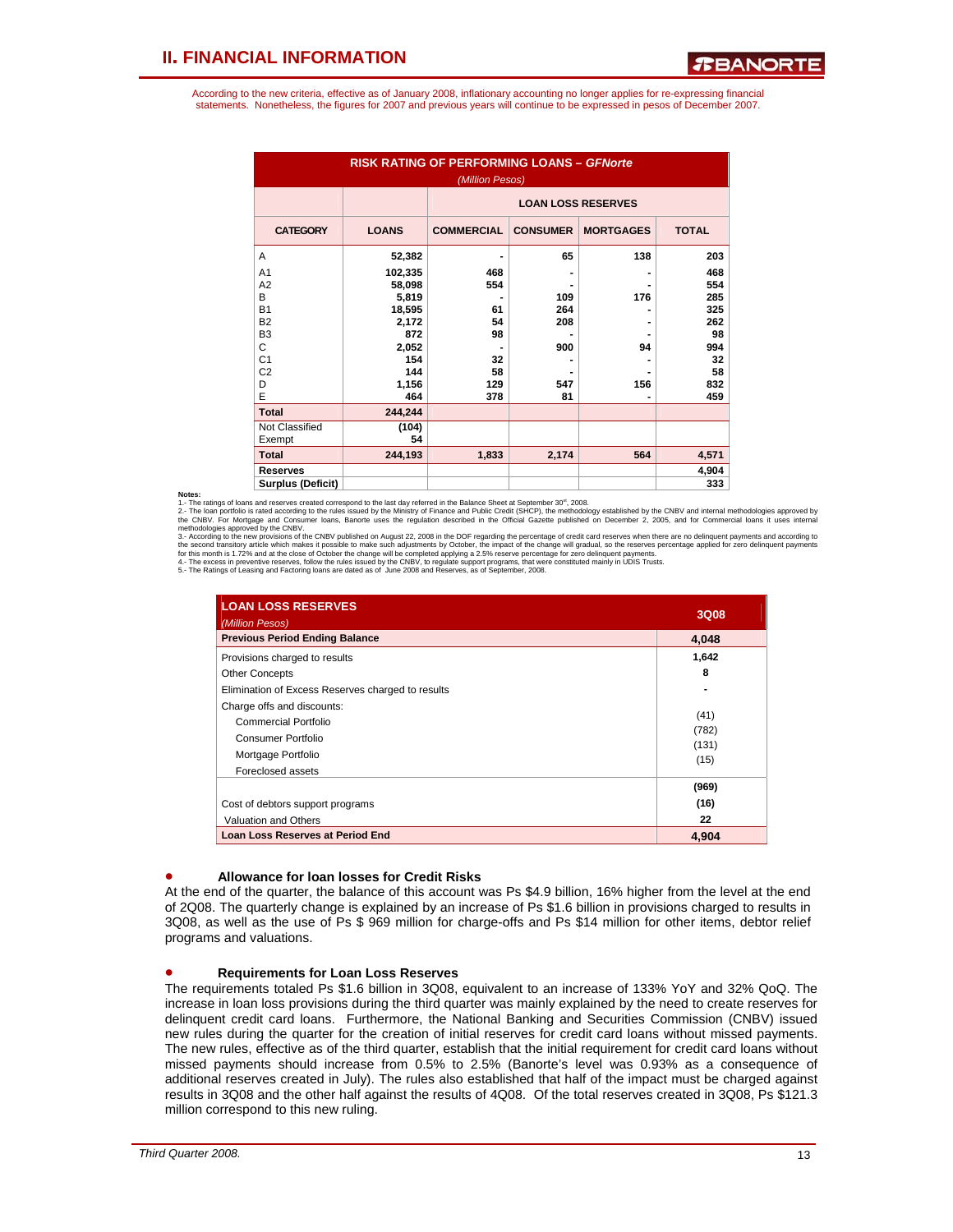According to the new criteria, effective as of January 2008, inflationary accounting no longer applies for re-expressing financial statements. Nonetheless, the figures for 2007 and previous years will continue to be expressed in pesos of December 2007.

| <b>INCOME STATEMENT &amp; BALANCE SHEET</b><br><b>HIGHLIGHTS-Banking</b><br>(Million Pesos) | 3Q07    | <b>2Q08</b> | 3Q08    | QoQ  | YoY  | <b>9M07</b> | 9M08    | YoY  |
|---------------------------------------------------------------------------------------------|---------|-------------|---------|------|------|-------------|---------|------|
| <b>Income Statement</b>                                                                     |         |             |         |      |      |             |         |      |
| Net Interest Income before Repomo                                                           | 4,436   | 5,065       | 5,527   | 9%   | 25%  | 12,320      | 15,514  | 26%  |
| Provisions                                                                                  | 696     | 1,234       | 1,587   | 29%  | 128% | 1,687       | 3,808   | 126% |
| Non Interest Income                                                                         | 1,443   | 1,428       | 1,610   | 13%  | 12%  | 4,520       | 4,588   | 2%   |
| Non Interest Expense                                                                        | 3,272   | 3,494       | 3.344   | (4%) | 2%   | 9,537       | 10,246  | 7%   |
| Non Operating Income (Expense), Net                                                         | 541     | 523         | 607     | 16%  | 12%  | 1,492       | 1,861   | 25%  |
| Pre-Tax Income                                                                              | 2,349   | 2,288       | 2,813   | 23%  | 20%  | 4,574       | 5,256   | 15%  |
| Net Income                                                                                  | 1,621   | 1,573       | 1,880   | 20%  | 16%  | 4,589       | 5,258   | 15%  |
| <b>Balance Sheet</b>                                                                        |         |             |         |      |      |             |         |      |
| Performing Loans                                                                            | 169,573 | 211,003     | 223,916 | 6%   | 32%  | 169,573     | 223,916 | 32%  |
| Deposits                                                                                    | 183,340 | 221,471     | 241,722 | 9%   | 32%  | 183,340     | 241,722 | 32%  |

# **BANKING SECTOR**

## • **Net Interest Income**

*Net Interest Income (NII)* rose 25% YoY in 3Q08, driven by the positive impact on variable rate loans of higher market interest rates, along with 33% growth in the loan portfolio, an increase in fees charged from loan originations and substantial growth in demand deposits. On a sequential basis NII rose 9% vs. 2Q08 due to higher market interest rates, a 6% QoQ increase in the loan portfolio, and the related growth in loan origination fees. During 9M08, NII totaled Ps \$15.5 billion, 26% higher than in 9M07. The bank's NIM was 7.6% in 3Q08, a quarterly increase of 0.1 percentage points (pp), although a drop of similar magnitude on an annual basis.

## • **Loan Loss Reserves**

*Provisions* during 3Q08 were 128% higher vs. 3Q07, and 29% vs. 2Q08 mainly as a consequence of higher credit card delinquencies, as well as the implementation of new reserve requirements mandated by the CNBV (which were described previously) for credit card loans with zero missed payments. Provisions during 9M08 were Ps \$ 3.8 billion, 126% higher than in 9M07.

### • **Non Interest Income**

Non interest income in 3Q08 increased 12% YoY due to higher service fee revenues and income from recoveries of acquired real estate portfolios. On a QoQ basis there was a 13% increase driven by the same factors. On an accumulated basis, non interest income in 9M08 was Ps \$4.6 billion, 2% higher YoY.

### • **Non Interest Expense**

Non interest expense in 3Q08 grew 2% YoY as a result of higher personnel expenses associated with the expansion of our footprint. On a sequential basis there was a 4% drop vs. 2Q08 resulting from lower administration and promotional expenses related to the decline in new credit card originations. During 9M08, expenses amounted to Ps \$10.2 billion, 7% higher YoY. The bank's cost-to-income ratio improved to 46.9% in 3Q08, 6.9 pp better than in 2Q08 and 8.8 pp lower from 3Q07.

## • **Non-Operating Income (Expense)**

During 3Q08 net non operating income increased by 12% YoY driven by recoveries of previously written off loans and the elimination of Repomo non monetary charges On a sequential basis, there is a 16% increase vs. 2Q08 due to elimination of certain sundry debtors, the liberation of reserves associated with the rewards program "Puntos Banorte", recoveries through the sale of acquired loans, profits from the sale of foreclosed assets and recoveries of previously written-off loans. During 9M08, net non operating revenues were Ps \$1.9 billion, a 25% YoY increase.

## • **Net Income**

The bank's net income for 3Q08 (100%, including the Afore through equity participation method) totaled Ps \$1.9 billion, 16% higher YoY and 20% QoQ. During 9M08, net income grew 15% YoY to Ps \$5.2 billion. The bank's ROE at the end of 3Q08 was 21.9%, 2.6 pp higher vs. 2Q08, but 0.8 pp lower from a year ago.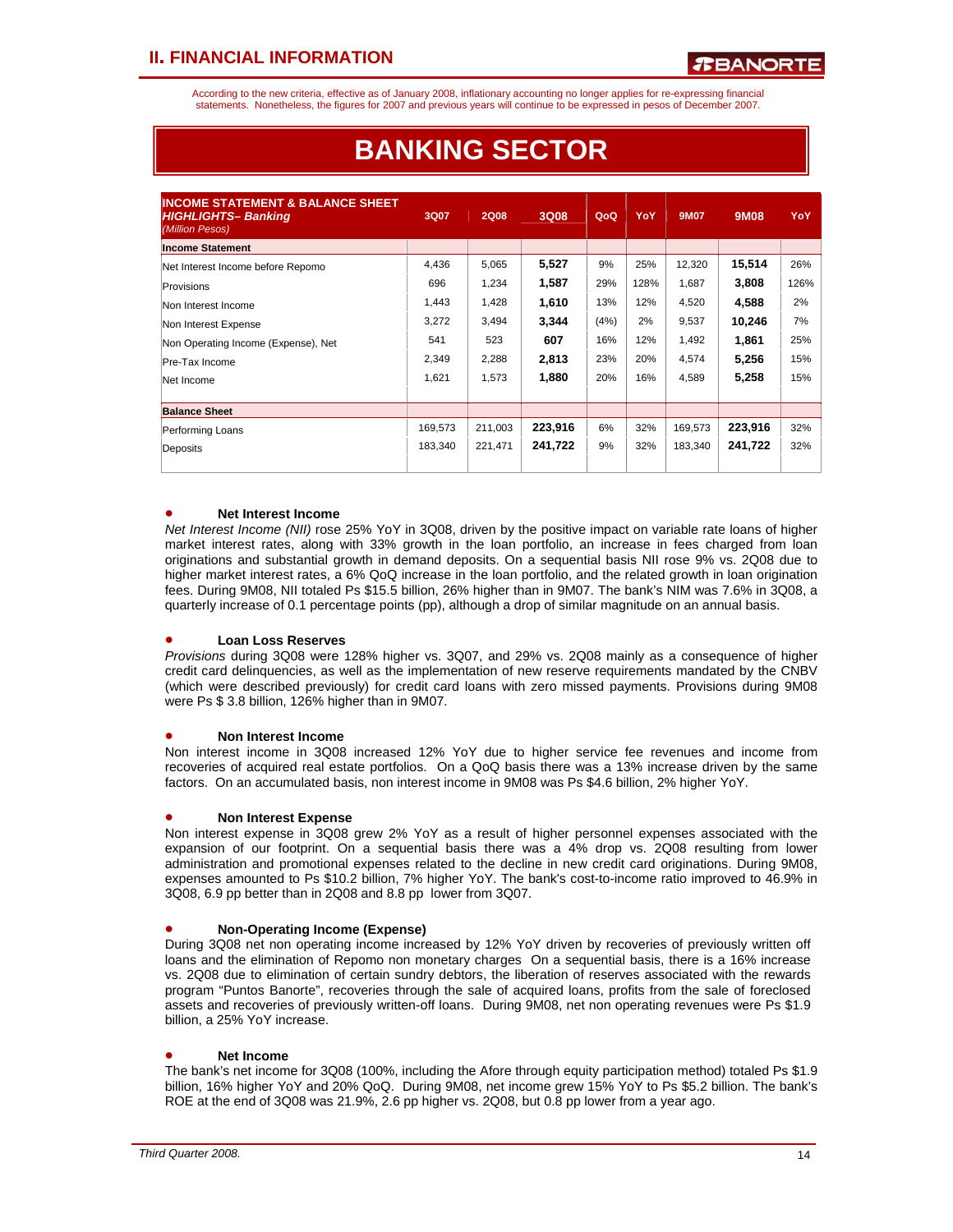According to the new criteria, effective as of January 2008, inflationary accounting no longer applies for re-expressing financial<br>statements. Nonetheless, the figures for 2007 and previous years will continue to be expres

| <b>FINANCIAL RATIOS - Banking</b><br><b>Sector</b><br>(Million Pesos) | 3Q07   | <b>2Q08</b> | 3Q08   | QoQ                | YoY                 | <b>9M07</b> | 9M08   | YoY               |
|-----------------------------------------------------------------------|--------|-------------|--------|--------------------|---------------------|-------------|--------|-------------------|
| Profitability                                                         |        |             |        |                    |                     |             |        |                   |
| NIM(1)                                                                | 7.7%   | 7.5%        | 7.6%   | $0.1$ pp           | $(0.1$ pp $)$       | 7.4%        | 7.6%   | $0.2$ pp          |
| ROE (2)                                                               | 22.7%  | 19.3%       | 21.9%  | $2.6$ pp           | $(0.8$ pp $)$       | 22.9%       | 21.5%  | $(1.5$ pp)        |
| ROA (3)                                                               | 2.4%   | 2.1%        | 2.3%   | $0.2$ pp           | $(0.1$ pp $)$       | 2.4%        | 2.3%   | $(0.1~\text{pp})$ |
| <b>Operation</b>                                                      |        |             |        |                    |                     |             |        |                   |
| Efficiency Ratio (4)                                                  | 55.7%  | 53.8%       | 46.9%  | $(6.9$ pp $)$      | $(8.8$ pp $)$       | 56.6%       | 51.0%  | $(5.6$ pp $)$     |
| Operating Efficiency Ratio (5)                                        | 5.0%   | 4.6%        | 4.2%   | $(0.4$ pp $)$      | $(0.8$ pp $)$       | 5.1%        | 4.5%   | $(0.6$ pp $)$     |
| Liquidity Ratio (6)                                                   | 57.5%  | 56.9%       | 61.3%  | 4.4 pp             | 3.8 pp              | 57.5%       | 61.3%  | 3.8 pp            |
| <b>Asset Quality</b>                                                  |        |             |        |                    |                     |             |        |                   |
| Past Due Loan Ratio                                                   | 1.5%   | 1.4%        | 1.7%   | $0.3$ pp           | $0.2$ pp            | 1.5%        | 1.7%   | $0.2$ pp          |
| Coverage Ratio                                                        | 136.1% | 135.6%      | 124.8% | $(10.8~\text{pp})$ | $(11.3$ pp)         | 136.1%      | 124.8% | (11.3 pp)         |
| Growth (7)                                                            |        |             |        |                    |                     |             |        |                   |
| Performing Loans (8)                                                  | 28%    | 29%         | 33%    | 4.0 pp             | 5.0 pp              | 28%         | 33%    | 5.0 pp            |
| <b>Core Deposits</b>                                                  | 20%    | 6%          | 9%     | 3.0 pp             | $(11.0 \text{ pp})$ | 20%         | 9%     | (11 pp)           |
| <b>Total Deposits</b>                                                 | 19%    | 22%         | 32%    | 10.0 pp            | 13.0 pp             | 19%         | 32%    | 13.0 pp           |
| Capitalization                                                        |        |             |        |                    |                     |             |        |                   |
| Net Capital/ Credit Risk Assets                                       | 21.5%  | 22.5%       | 23.0%  | $0.5$ pp           | $1.5$ pp            | 21.5%       | 23.0%  | $1.5$ pp          |
| <b>Total Capitalization Ratio</b>                                     | 14.9%  | 15.7%       | 15.8%  | $0.1$ pp           | 0.9 <sub>pp</sub>   | 14.9%       | 15.8%  | $0.9$ pp          |

1) NIM = Annualized aernings as a percentage of the average quarterly equity over the period.<br>2) Annualized earnings as a percentage of the average quarterly equity over the period.<br>3) Annualized earnings as a percentage o

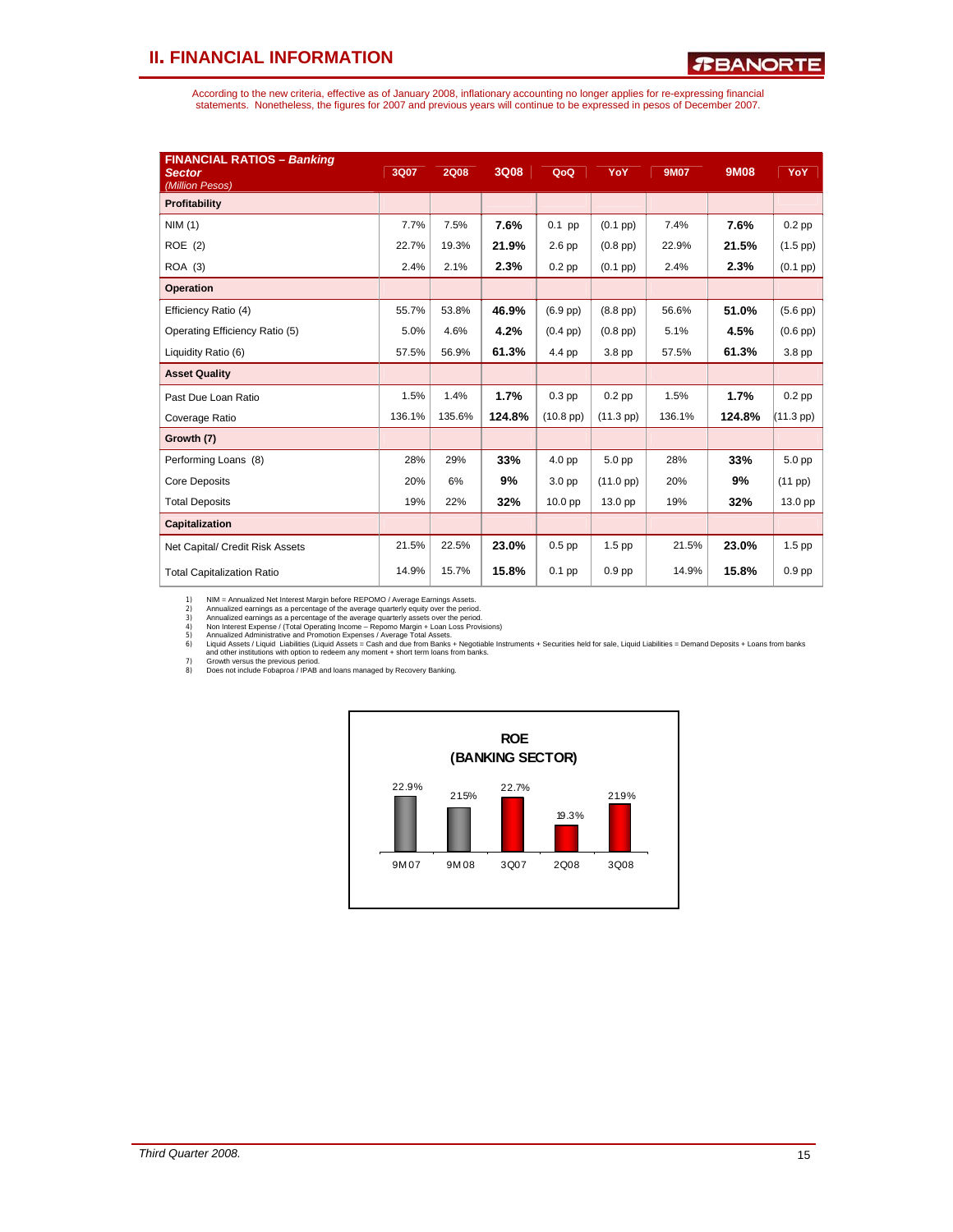According to the new criteria, effective as of January 2008, inflationary accounting no longer applies for re-expressing financial statements. Nonetheless, the figures for 2007 and previous years will continue to be expressed in pesos of December 2007.

# **BANORTE USA**

#### **I. Banorte USA**

| <b>INCOME STATEMENT &amp; BALANCE</b><br><b>SHEET HIGHLIGHTS - Banorte USA</b><br><b>Figures in MEX GAAP (Million Pesos)</b> | 3Q07 | <b>2Q08</b> | 3Q08 | QoQ   | YoY      | <b>9M07</b> | <b>9M08</b> | YoY  |
|------------------------------------------------------------------------------------------------------------------------------|------|-------------|------|-------|----------|-------------|-------------|------|
| Income Statement                                                                                                             |      |             |      |       |          |             |             |      |
| Net Interest Income                                                                                                          | 148  | 163         | 171  | 5%    | 16%      | 441         | 493         | 12%  |
| Non Interest Income                                                                                                          | 25   | 24          | 32   | 33%   | 26%      | 74          | 79          | 8%   |
| Total Income                                                                                                                 | 173  | 187         | 203  | 8%    | 17%      | 515         | 573         | 11%  |
| Non Interest Expense                                                                                                         | 135  | 152         | 148  | (3%)  | 10%      | 380         | 442         | 16%  |
| Loan Loss Reserves                                                                                                           | (20) | 17          | 14   | (15%) | (172%)   | 23          | 23          | 2%   |
| Operating Income                                                                                                             | 58   | 18          | 41   | 119%  | (29%)    | 111         | 107         | (4%) |
| Non Operating Income (Expense)                                                                                               | 41   | 55          | 50   | (8%)  | 22%      | 110         | 165         | 46%  |
| Taxes and Profit Sharing                                                                                                     | 33   | 25          | 29   | 18%   | $(11\%)$ | 74          | 91          | 23%  |
| Subsidiaries & Minority Interest                                                                                             | 13   | 19          | 21   | 12%   | 66%      | 52          | 65          | 25%  |
| Net Income                                                                                                                   | 53   | 30          | 41   | 37%   | (23%)    | 95          | 117         | 23%  |

Under the generally accepted accounting principles in Mexico, net income for 3Q08 at Banorte USA (a subsidiary that owns 70% of Inter National Bank, as well as 100% of the remittance companies, Uniteller and Motran) was Ps \$41 million, equivalent to a 23% YoY decline as a consequence of an adjustment in 3Q07 in the level of provisions according to the risk profile of the portfolio, as well as an increase in delinquencies and a deterioration in the rating of some loans in 3Q08. On a quarterly basis, net income grew by 37% vs. 2Q08 driven by an increase in financial and non interest revenues, as well as lower loan loss provisions.

During 9M08, Banorte USA's net income was Ps \$117 million, 23% higher YoY, driven by an increase in net interest income and non interest income.

#### **II. InterNational Bank (US GAAP)**

| <b>INCOME STATEMENT &amp; BALANCE</b><br><b>SHEET HIGHLIGHTS - InterNational Bank</b><br>Figures in US GAAP (Millon Dollars) | 3Q07    | <b>2Q08</b> | 3Q08    | QoQ    | YoY | <b>9M07</b> | 9M08            | YoY  |
|------------------------------------------------------------------------------------------------------------------------------|---------|-------------|---------|--------|-----|-------------|-----------------|------|
| <b>Income Statement</b>                                                                                                      |         |             |         |        |     |             |                 |      |
| Net Interest Income                                                                                                          | 14.4    | 16.3        | 16.9    | 4%     | 18% | 43.3        | 48.5            | 12%  |
| Non Interest Income                                                                                                          | 2.7     | 3.7         | 3.9     | 6%     | 47% | 8.1         | 11.5            | 41%  |
| Total Income                                                                                                                 | 17.1    | 20.0        | 20.9    | 5%     | 22% | 51.4        | 60.0            | 17%  |
| Non Interest Expense                                                                                                         | 7.2     | 8.8         | 8.9     | 2%     | 24% | 21.4        | 25.4            | 19%  |
| Loan Loss Reserves                                                                                                           | 0.7     | 2.2         | 1.1     | (52%)  | 45% | 1.9         | 4.2             | 120% |
| Operating Income                                                                                                             | 9.2     | 9.1         | 10.9    | 21%    | 19% | 28.2        | 30.4            | 8%   |
| Net Income                                                                                                                   | 6.0     | 5.9         | 7.2     | 20%    | 19% | 18.5        | 20.0            | 8%   |
| <b>Balance Sheet</b>                                                                                                         |         |             |         |        |     |             |                 |      |
| <b>Investments in Securities</b>                                                                                             | 417.7   | 531.1       | 476.9   | (10%)  | 14% | 417.7       | 476.9           | 14%  |
| Performing Loans                                                                                                             | 927.5   | 1,018.3     | 1,084.2 | 6%     | 17% | 927.5       | 1,084.2         | 17%  |
| Past Due Loans                                                                                                               | 10.0    | 13.5        | 17.6    | 30%    | 76% | 10.0        | 17.6            | 76%  |
| Demand Deposits                                                                                                              | 623.4   | 707.2       | 667.7   | (6%)   | 7%  | 623.4       | 667.7           | 7%   |
| <b>Time Deposits</b>                                                                                                         | 645.1   | 713.0       | 747.1   | 5%     | 16% | 645.1       | 747.1           | 16%  |
| <b>Total Deposits</b>                                                                                                        | 1,268.5 | 1,420.2     | 1,414.8 | $-9/6$ | 12% |             | 1,268.5 1,414.8 | 12%  |
| Equity                                                                                                                       | 112.3   | 125.4       | 140.1   | 12%    | 25% | 112.3       | 140.1           | 25%  |
|                                                                                                                              |         |             |         |        |     |             |                 |      |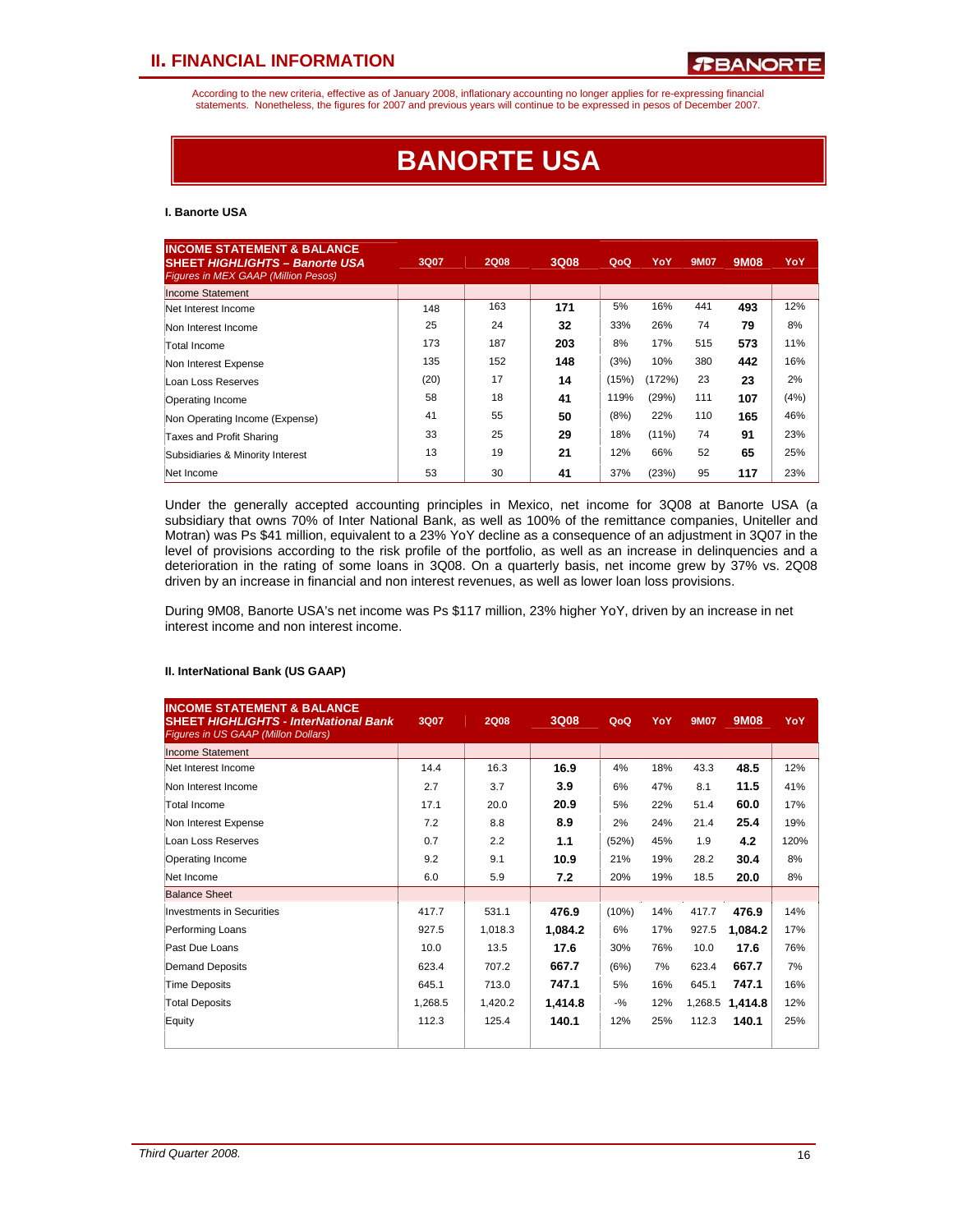According to the new criteria, effective as of January 2008, inflationary accounting no longer applies for re-expressing financial statements. Nonetheless, the figures for 2007 and previous years will continue to be expressed in pesos of December 2007.

| <b>Financial Ratios INB</b><br><b>Figures in US GAAP</b> | 3Q07  | <b>2Q08</b> | 3Q08  | QoQ         | <b>YoY</b>        | <b>9M07</b> | <b>9M08</b> | YoY         |
|----------------------------------------------------------|-------|-------------|-------|-------------|-------------------|-------------|-------------|-------------|
| Profitability:                                           |       |             |       |             |                   |             |             |             |
| <b>NIM</b>                                               | 4.4%  | 4.1%        | 4.2%  | $0.1$ pp    | $(0.2)$ pp        | 4.5%        | 4.2%        | $(0.3)$ pp  |
| <b>ROE</b>                                               | 20.9% | 18.3%       | 20.9% | $2.6$ pp    | $-pp$             | 22.8%       | 20.5%       | $(2.3)$ pp  |
| <b>ROA</b>                                               | 1.7%  | 1.4%        | 1.6%  | $0.3$ pp    | $(0.1)$ pp        | 1.8%        | 1.6%        | $(0.2)$ pp  |
| <b>Operational:</b>                                      |       |             |       |             |                   |             |             |             |
| <b>Efficiency Ratio</b>                                  | 42.2% | 43.9%       | 42.8% | $(1.1)$ pp  | $0.5$ pp          | 41.6%       | 42.3%       | $0.7$ pp    |
| <b>Asset Quality:</b>                                    |       |             |       |             |                   |             |             |             |
| Past Due Loan Ratio                                      | 1.0%  | 1.3%        | 1.6%  | $0.3$ pp    | $0.5$ pp          | 1.0%        | 1.6%        | $0.5$ pp    |
| Coverage Ratio                                           | 94.4% | 96.6%       | 79.7% | $(16.9)$ pp | $(14.7)$ pp       | 94.4%       | 79.7%       | $(14.7)$ pp |
| Capitalization:                                          |       |             |       |             |                   |             |             |             |
| Leverage Ratio                                           | 7.7%  | 7.2%        | 7.5%  | $0.3$ pp    | $(0.2)$ pp        | 7.7%        | 7.5%        | $(0.2)$ pp  |
| Capitalization Ratio                                     | 11.3% | 11.6%       | 11.9% | $0.3$ pp    | 0.6 <sub>pp</sub> | 11.3%       | 11.9%       | $0.6$ pp    |

Under generally accepted accounting principles applicable in the United States (US GAAP), net income for 9M08 at InterNational Bank (100%) increased 8% to US\$20 million, driven by an increase in financial and non financial revenues, which offset an increase in operational expenses and loan loss provisions. Net income in 3Q08 rose 19% YoY and 20% QoQ, driven by financial and non-financial income. On a quarterly basis, net income was also supported by a lower lever of loan loss provisions.

InterNational Bank holds an investment portfolio concentrated mainly in Mortgage Backed Securities (MBS) issued by Fannie Mae and Freddie Mac. This portfolio grew by 14% YoY vs. 3Q07, but shows a contraction with respect to 2Q08. The quality of the underlying mortgages is rated AAA, and at the close of 3Q08, the portfolio shows an unrealized gain of US \$1.1 million. The average weighted life of the portfolio is 5 years and 5 months.

At the end of 3Q08, INB's loan portfolio increased 17% YoY, driven mainly by mortgage loans to Americans acquiring recreational or retirement properties in Mexico, as well as loans to companies guaranteed by commercial real estate. It is important to note that commercial real estate loans have not been as affected in INB's area of influence as in other regions in the USA, mainly because the Texan economy, where this bank operates, has proven more resilient that the rest of the country. Loans grew by 6% QoQ vs. 2Q08 from US\$1.01 billion to US\$1.08 billion. Past due loans increased QoQ and YoY due to higher delinquncies in mortgage loans, although INB uses the criteria of most US banks in order to classify past due loans (31+ vs 61+ days in Mexico). At the end of 3Q08, the past due loan ratio was 1.6%.

Total deposits increased by 12% YoY, driven mainly by time deposits. Compared to 2Q08, total deposits are flat. Even though total deposits show an annual growth rate of 12%, which is slower than the 17% increase in the loan portfolio, most of the bank's funding is through retail deposits as can be attested by a loans to deposits ratio of 77%.

Finally, it is important to note that INB reported favorable financial and operational ratios during 3Q08. NIM increased by 15 basis points YoY to 4.25%, ROE by 260 basis points to 20.9% and ROA by 25 basis points to 1.6%. The bank's efficiency improved during the quarter by 110 basis points to 42.8% and the capitalization ratio grew by 30 basis points to 11.9%. Nonetheless, the past-due loan ratio increased by 30 basis points to 1.6% and the Reserve Coverage Ratio dropped to 79.7%. The deterioration in these indicators is due to a higher level of default in mortgage loans.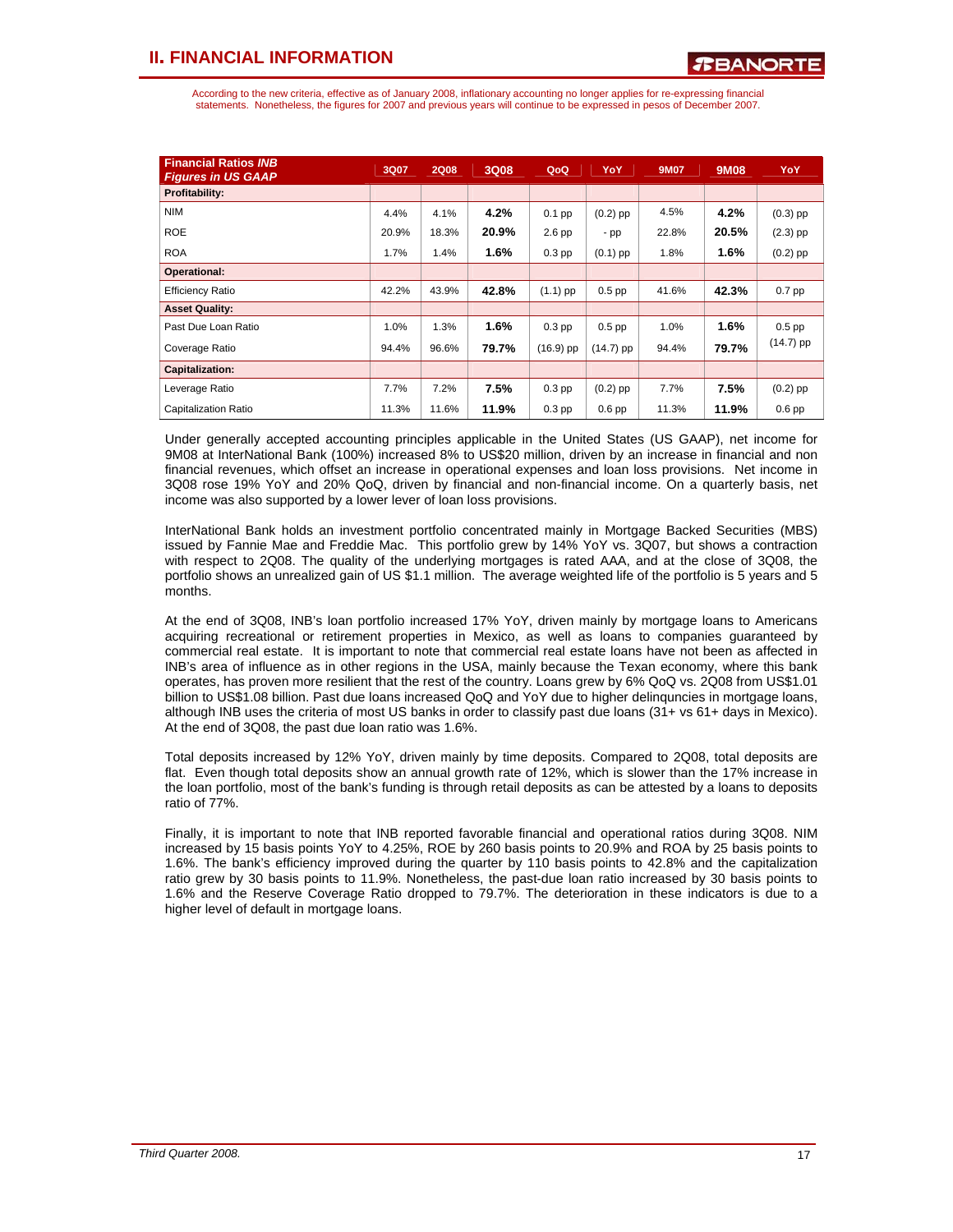According to the new criteria, effective as of January 2008, inflationary accounting no longer applies for re-expressing financial statements. Nonetheless, the figures for 2007 and previous years will continue to be expressed in pesos of December 2007.

# **RECOVERY BANKING**

| <b>INCOME STATEMENT HIGHLIGHTS - Recovery</b><br><b>Banking</b><br>(Million Pesos) | 9M07  | 9M08  | YoY      |
|------------------------------------------------------------------------------------|-------|-------|----------|
| Net Interest Income                                                                | (133) | (151) | 14%      |
| Loan Loss Provisions                                                               | 7     | 25    | 257%     |
| Non Interest Income                                                                | 1.014 | 899   | $(11\%)$ |
| Non Interest Expense                                                               | 578   | 649   | 12%      |
| Non Operating Income (Expense), net                                                | 448   | 626   | 40%      |
| Pre-tax Income & Subsidiaries                                                      | 743   | 700   | (6%)     |
| Income Tax & Profit Sharing                                                        | 239   | 215   | (10%)    |
| Undistributed Earnings of Subsidiaries                                             |       |       |          |
| Net Income                                                                         | 504   | 485   | (4% )    |

As of 1Q07, the financial information of Sólida Administradora de Portafolios is consolidated in Banorte according to the new accounting standards that went into effect in January 2007.

| <b>ASSETS UNDER</b><br><b>MANAGEMENT</b><br>(Million Pesos) | 3Q08   | <b>ACCOUNTING IN THE</b><br><b>BALANCE SHEET</b> | <b>ACCOUNTING IN THE</b><br><b>INCOME STATEMENT</b>              |
|-------------------------------------------------------------|--------|--------------------------------------------------|------------------------------------------------------------------|
|                                                             |        |                                                  |                                                                  |
| <b>Fobaproa-IPAB Portfolios:</b>                            | 1.459  | Off balance trusts                               | Fees charged to Fobaproa and Fiduciary                           |
|                                                             |        |                                                  |                                                                  |
| Loans purchased:                                            | 33.954 | Sólida Asset Management and<br>Banorte           | Non Interest Income and Other Revenues and<br>Expenses (Banorte) |
|                                                             |        |                                                  |                                                                  |
| <b>Investment Projects:</b>                                 | 3.100  | Sólida Asset Management                          | Non Interest Income                                              |
|                                                             |        |                                                  |                                                                  |
| <b>Banking Sector Portfolio:</b>                            | 21,324 | Banorte's Portfolio and Repossessed<br>assets    | Net Interest Income and Other Revenues and<br>Expenses           |
| Total                                                       | 59.837 |                                                  |                                                                  |

- At the end of 3Q08, the breakdown of the Ps \$34 billion in acquired portfolios managed by the Recovery Bank is as follows: 39% corresponds to corporate and commercial loans, 44% to mortgage loans, 12% to real estate portoflios and 5% to foreclosed and surrendered assets. Revenues generated by these portfolios during 9M08 amounted to Ps \$637 million, a 15% decline compared to the same period of 2007, while profits fell 29% to Ps \$171 million. The Recovery Bank did not purchase any assets during 9M08.
- Real estate and infrastructure project investments by Sólida totaled Ps \$3.5 billion at the close of 3Q08, a 33% increase compared to the Ps \$2.6 billion that had been invested a year ago. The investments were distributed among 30 projects nationwide. The revenues generated by these projects during 3Q08 amounted to Ps \$387million, 124% higher than 3Q07, while profits totalled Ps \$160 million, a 202% YoY increase.
- At the close of 3Q08, the breakdown of Banorte's Ps \$21 billion in proprietary loans managed by the Recovery Bank was divided as follows: 31% in mortgage loans, 30% in credit cards, 16% in corporate and commercial loans, 10% in car loans, 8% in payroll and personal loans, and 5% in real estate. Revenues generated by this portfolio in 9M08 amounted to Ps \$509 million during , 6% less compared to 9M07, while profits totalled Ps \$154 million, a 27% YoY decline.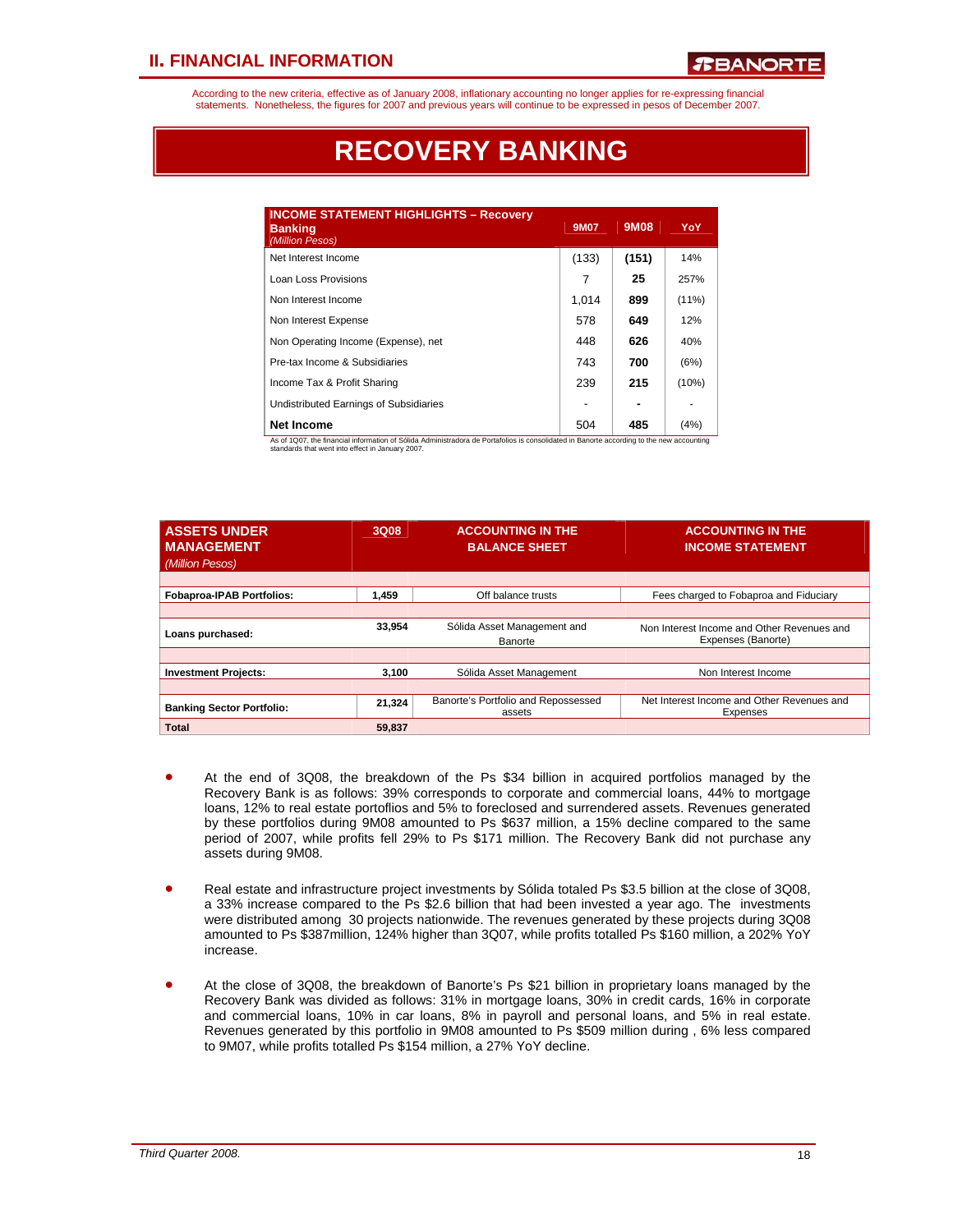According to the new criteria, effective as of January 2008, inflationary accounting no longer applies for re-expressing financial statements. Nonetheless, the figures for 2007 and previous years will continue to be expressed in pesos of December 2007.

# **BROKERAGE**

| <b>Brokerage</b><br>(Million Pesos) | 3Q07    | <b>2Q08</b> | 3Q08    | QoQ                | YoY                | 9M07    | 9M08    | YoY   |
|-------------------------------------|---------|-------------|---------|--------------------|--------------------|---------|---------|-------|
| <b>Brokerage</b>                    |         |             |         |                    |                    |         |         |       |
| Net Income                          | 72      | 143         | 58      | (59%)              | (19%)              | 198     | 272     | 38%   |
| Stockholder's Equity                | 931     | 1.176       | 1,292   | 10%                | 39%                | 931     | 1,292   | 39%   |
| Assets Under Management             | 185,691 | 186,513     | 165,833 | $(11\%)$           | (11%)              | 185,691 | 165,833 | (11%) |
| Total Assets                        | 1.206   | 1.484       | 1.673   | 13%                | 39%                | 1.206   | 1,673   | 39%   |
| <b>ROE</b>                          | 32.0%   | 50.6%       | 18.8%   | $(31.8~\text{pp})$ | $(13.2~\text{pp})$ | 31.7%   | 31.7%   |       |
| <b>Net Capital</b>                  |         |             |         |                    |                    |         |         |       |
| Net Capital                         | 724     | 936         | 1,049   | 12%                | 45%                | 724     | 1.049   | 45%   |

## • **Broker-Dealer**

#### **Net Income**

During 3Q08, the Broker-Dealer reported net income of Ps \$58 million, a 19% YoY decline, affected by a reduction in brokerage fees resulting from lower trading volumes, as well as lower gains on proprietary trading positions and higher expenses. Profits decreased by 59% QoQ affected by the same factors as well as a significant drop in revenues from investment banking advisory services (a significant one off fee was charged in 2Q08 from structuring a sizeable government loan). Net Income for 9M08 was Ps \$272 million, 38% higher than 9M07.

### **Mutual Funds**

At the close of 3Q08, mutual funds' AUM increased by 8% on a YoY basis, driven by an expansion in the family of funds offered, coupled with greater promotional campaigns. At the close of 3Q08, AUM amounted to Ps \$38.9 billion: fixed income funds grew by 14% YoY while equity funds decreased by 27% YoY, affected by the negative performance of the local equity market.

#### **Assets Under Management**

At the close of 3Q08, total AUM reached Ps \$165.8 billion, an 11% YoY decline, due to a reduction in clients' securities under custody, which is part of the strategy being followed in order to increase bank deposits.

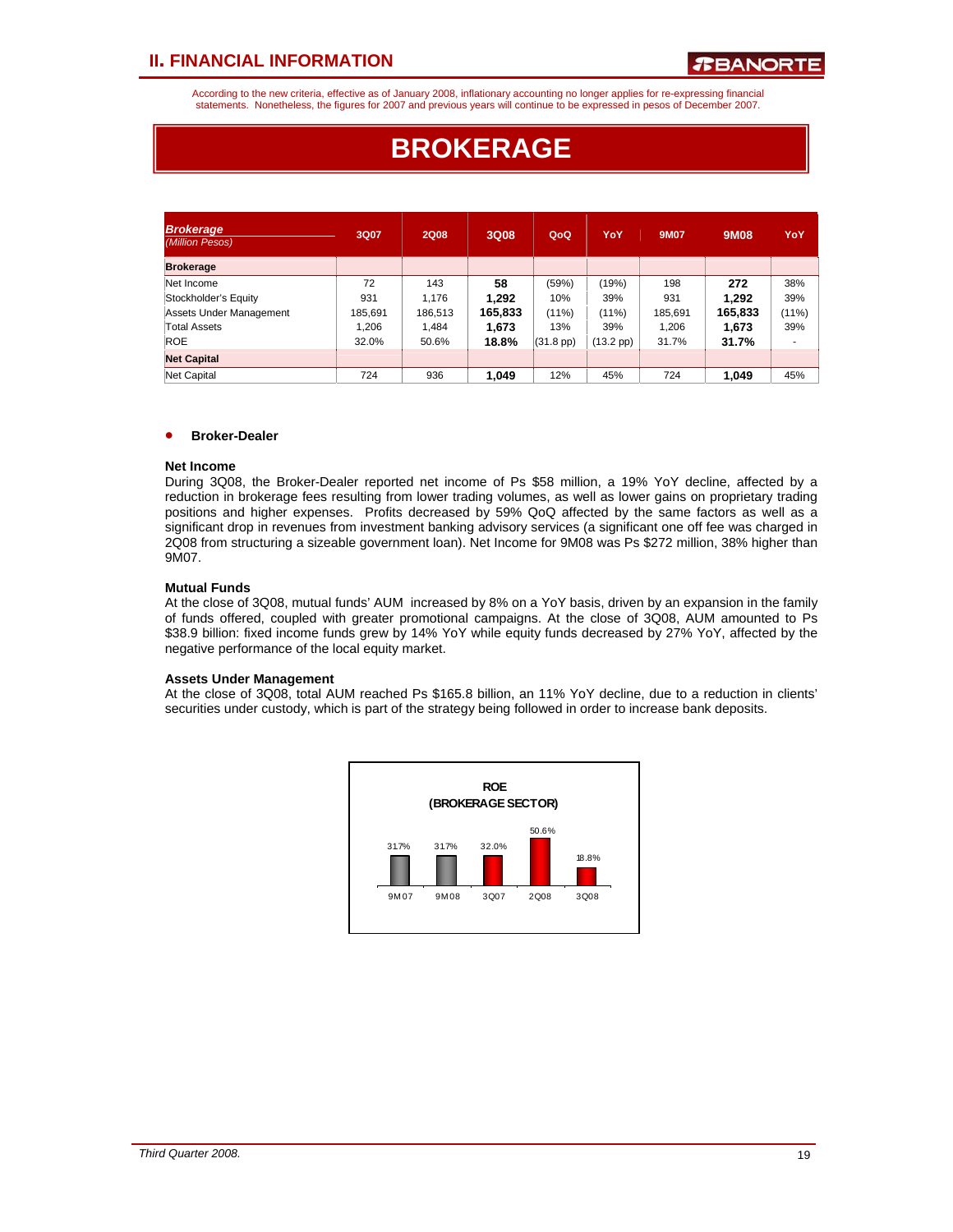According to the new criteria, effective as of January 2008, inflationary accounting no longer applies for re-expressing financial statements. Nonetheless, the figures for 2007 and previous years will continue to be expressed in pesos of December 2007.

## **LONG TERM SAVINGS**

| <b>LONG TERM SAVINGS</b>  | 3Q07   | <b>2Q08</b> | <b>3Q08</b> | QoQ     | YoY               | <b>9M07</b> | 9M08   | YoY.                     |
|---------------------------|--------|-------------|-------------|---------|-------------------|-------------|--------|--------------------------|
| (Million Pesos)           |        |             |             |         |                   |             |        |                          |
| Afore                     |        |             |             |         |                   |             |        |                          |
| Net Income                | 57     | 11          | 47          | 317%    | (19%)             | 124         | 124    | $-$ %                    |
| Equity                    | 921    | 1,040       | 1,087       | 4%      | 18%               | 921         | 1,087  | 18%                      |
| <b>Total Assets</b>       | 1,084  | 1,174       | 1,257       | 7%      | 16%               | 1,084       | 1,257  | 16%                      |
| AUM (SIEFORE)             | 56,213 | 56,578      | 56,148      | (1%)    |                   | 56,213      | 56,148 |                          |
| <b>ROE</b>                | 22.9%  | 4.3%        | 17.5%       | 13.2 pp | $(5.4~\text{pp})$ | 16.1%       | 16.1%  | $\overline{\phantom{a}}$ |
| <b>Insurance</b>          |        |             |             |         |                   |             |        |                          |
| Net Income                | 87     | 113         | 149         | 31%     | 71%               | 238         | 338    | 42%                      |
| Equity                    | 1,731  | 2,016       | 1,970       | (2%)    | 14%               | 1,731       | 1,970  | 14%                      |
| <b>Total Assets</b>       | 10,114 | 12,585      | 13,236      | 5%      | 31%               | 10,114      | 13,236 | 31%                      |
| <b>Technical Reserves</b> | 7,462  | 9,337       | 9,417       | 1%      | 26%               | 7,462       | 9,417  | 26%                      |
| Premiums sold             | 1,858  | 2,002       | 1,665       | (17%)   | (10%)             | 6,584       | 6,664  | 1%                       |
| <b>ROE</b>                | 22.0%  | 23.0%       | 29.9%       | 6.9 pp  | 8.0 pp            | 19.5%       | 23.3%  | 3.8 pp                   |
| <b>Annuities</b>          |        |             |             |         |                   |             |        |                          |
| Net Income                | (12)   | ٠           | 24          | 19,103% | 290%              | 277         | 39     | (66%)                    |
| Equity                    | 1,132  | 1,136       | 991         | 3%      | 45%               | 1,132       | 991    | (12%)                    |
| <b>Total Assets</b>       | 10,559 | 12,522      | 13,703      | 9%      | 30%               | 10,559      | 13,703 | 30%                      |
| <b>Technical Reserves</b> | 9,198  | 11,343      | 12,408      | 9%      | 35%               | 9,198       | 12,408 | 35%                      |
| Premiums sold             | 662    | 932         | 962         | 3%      | 45%               | 1,568       | 2,492  | 59%                      |
| <b>ROE</b>                | (4.4%) | ٠           | 8.9%        | 8.9 pp  | 13.3 pp           | 33.9%       | 4.7%   | (29.2 pp)                |

## • **Afore**

• ֦֘

During 3Q08, the AFORE reported net income of Ps \$47 million (51% corresponds to GFNorte), a 19% YoY decline resulting from a reduction in financial revenues stemming from the negative impact of rising secondary market rates in long term fixed rate instruments. In addition, mark-to-market valuations of several issuers were negatively affected by credit ratings downgrades related to problems announced by some global financial institutions and Mexican corporations. It is important to note that several measures are being implemented to compensate these losses, such as a higher degree of professional training of the sales force, brand strengthening, more supervision, gradual recovery in productivity levels and streamlining of improductive personnel. On a quarterly basis, profits increased by 317% vs. 2Q08, driven by lower expenses and higher productivity of the sales force.

During 9M08, the AFORE posted net income of Ps \$124 million, a similar level to a 9M07.

At the close of 3Q08, affiliated workers totalled 3,248,482, representing 8.34% of total affiliates in the system and 9.76% of certified accounts. Banorte's AUM decreased slightly on an annualized basis at the close of 3Q08. In terms of market share of AUM, Banorte ranked sixth with 6.5%.

### • **Insurance**

Net Income in 3Q08 was Ps \$149 million (51% correspond to GFNorte), a 71% YoY increase, driven by higher accrued premiums and financial revenues, translating into solid growth in total income, which expanded at a higher rate than expenses. On a quarterly basis, profits for 3Q08 were 31% higher from 2Q08 due to growth of 9% in the number of premiums sold, mainly as a consequence of an expansion in bancassurance business.

During 9M08, net income amounted to Ps \$338 million (51% correspond to GFNorte), a 42% YoY increase.

The number of premiums issued increased 1% YoY during 9M08, totalling Ps \$6.6 billion, while accrued premiums were Ps \$4.3 billion at the end of the same period, a 24% YoY increase. Technical reserves reached Ps \$9.4 billion, growing by 26% with respect to the same year-ago period.

### • **Annuities**

Net income was Ps \$24 million in 3Q08 (51% correspond to GFNorte), compared to a Ps \$12 million loss in 3Q07. The turnaround was driven by a 45% YoY increase in premiums sold and a 35% YoY growth in technical reserves, as well as greater interest earned on capital and reserves. On a quarterly basis, net income improved due to a 3% increase in issued premiums and a 9% rise in technical reserves.

In the annuities industry, there is currently an intense debate regarding the legal framework that could be implemented, especially concerning the incorporation of public servant pension beneficiaries at ISSSTE, the new electronic auction system and the revisions and actuarial adjustments to the interest rates for reserves.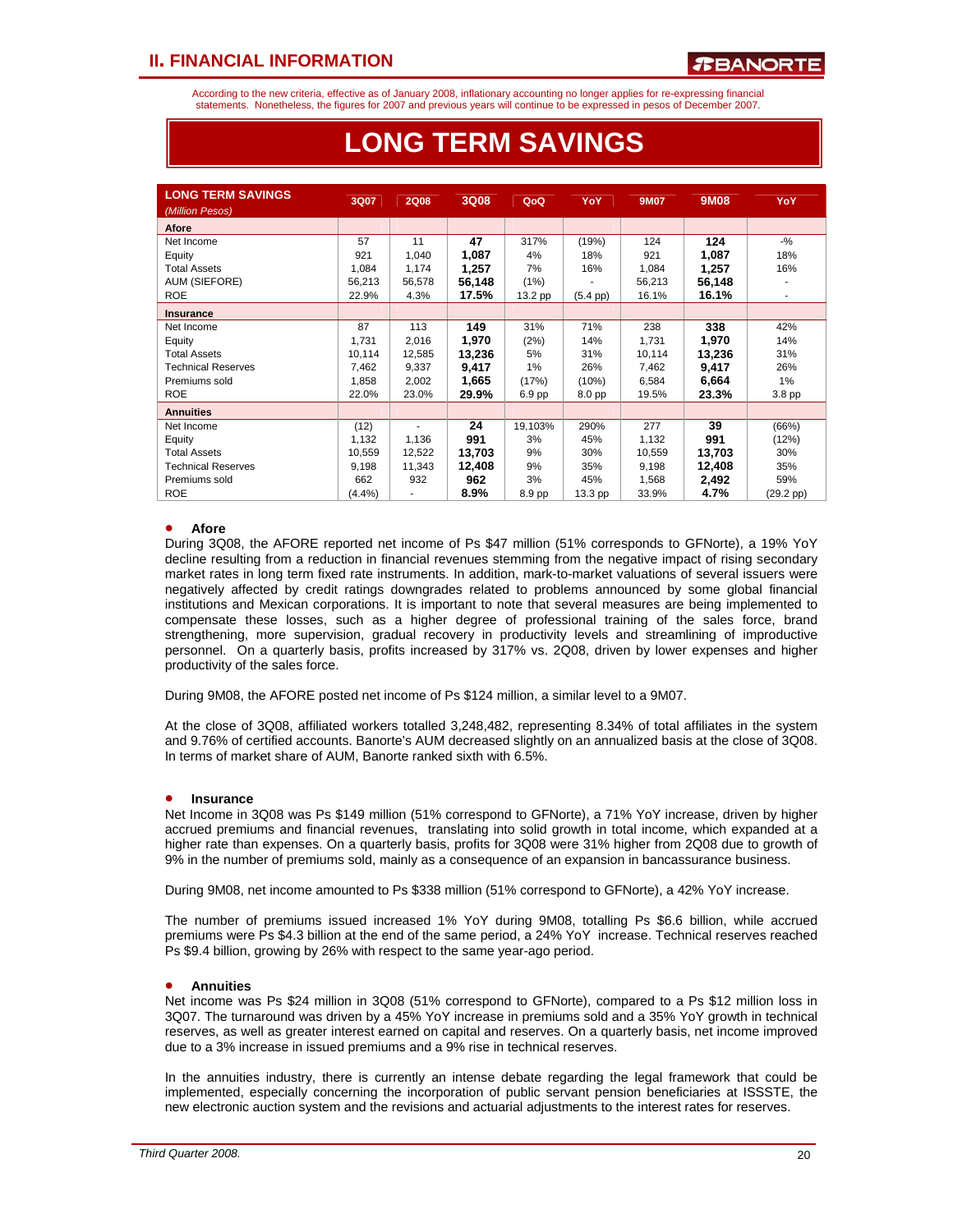*R***BANORTE** 





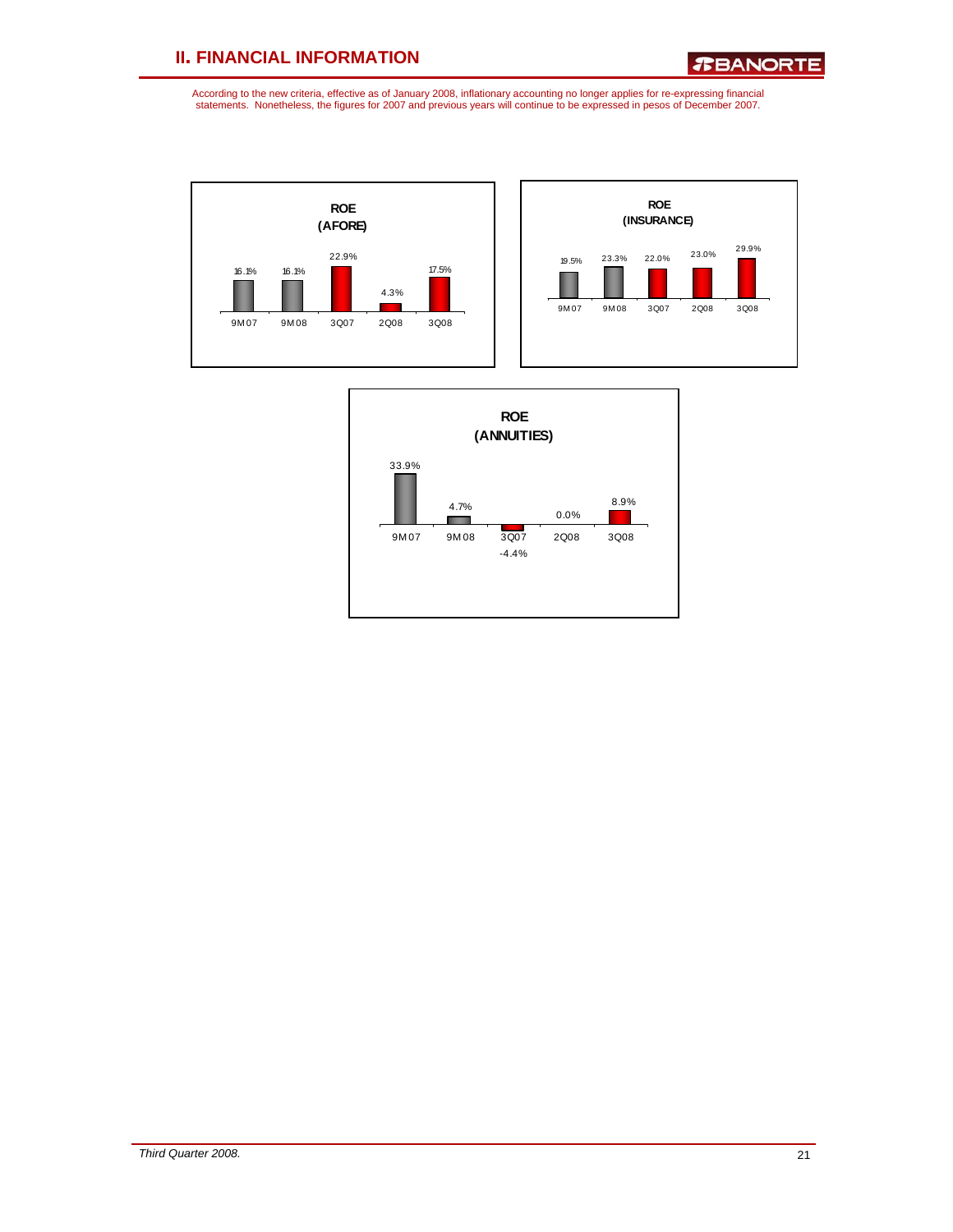According to the new criteria, effective as of January 2008, inflationary accounting no longer applies for re-expressing financial statements. Nonetheless, the figures for 2007 and previous years will continue to be expressed in pesos of December 2007.

## **OTHER FINANCE COMPANIES**

| <b>OTHER FINANCE</b><br><b>COMPANIES (1)</b><br>(Million Pesos) | 3Q07  | <b>2Q08</b> | 3Q08   | QoQ                | YoY           | <b>9M07</b> | 9M08   | YoY               |
|-----------------------------------------------------------------|-------|-------------|--------|--------------------|---------------|-------------|--------|-------------------|
| <b>Leasing and Factoring</b>                                    |       |             |        |                    |               |             |        |                   |
| Net Income                                                      | 52    | 78          | 53     | (32%)              | 2%            | 186         | 197    | 6%                |
| Equity                                                          | 927   | 1,135       | 1,189  | 5%                 | 28%           | 927         | 1,189  | 28%               |
| Loan Portfolio (2)                                              | 9.486 | 11,385      | 12.741 | 12%                | 34%           | 9,486       | 12.741 | 34%               |
| Past Due Loans                                                  | 23    | 55          | 57     | 4%                 | 148%          | 23          | 57     | 148%              |
| Loan Loss Reserves                                              | 38    | 30          | 81     | 170%               | 113%          | 38          | 81     | 113%              |
| <b>Total Assets</b>                                             | 9,529 | 11,532      | 12,828 | 11%                | 35%           | 9,529       | 12,828 | 35%               |
| <b>ROE</b>                                                      | 21.6% | 28.5%       | 18.4%  | $(10.1~{\rm pp})$  | $(3.2$ pp $)$ | 26.3%       | 24.1%  | $(2.2$ pp $)$     |
| Warehousing                                                     |       |             |        |                    |               |             |        |                   |
| Net Income                                                      | 3     | 7           | 6      | (5%)               | 84%           | 11          | 17     | 58%               |
| Equity                                                          | 100   | 112         | 118    | 6%                 | 18%           | 100         | 118    | 18%               |
| Inventories                                                     | 9     | 77          | 571    | 641%               | 5,952%        | 9           | 571    | 5,952%            |
| <b>Total Assets</b>                                             | 125   | 217         | 749    | 246%               | 498%          | 125         | 749    | 498%              |
| <b>ROE</b>                                                      | 11.7% | 24.0%       | 21.4%  | $(2.6 \text{ pp})$ | 9.7 pp        | 12.3%       | 21.3%  | 9.0 <sub>pp</sub> |

(1) When making annual comparisons of other finance companies, it is important to keep in mind that as of March 31 2007, the bonding company was divested from Grupo Financiero Banorte. During<br>1Q07 it reported a net income

## • **Leasing and Factoring**

On February 2008, the Leasing and Factoring companies were merged under a regulated Multi-Purpose Financial Corporation (SOFOM). This merger enables, among other things, to optimize the use of capital, improve the leverage capacity and create the possibilty of achieving higher credit ratings for the merged entity. Results for both companies, as of 1Q08, are presented in a consolidated form under the denomination "Arrendadora y Factor Banorte S.A. de C.V."

The Leasing and Factoring Company reported net income of Ps \$53 million during 3Q08, a rise of 2% YoY driven mainly by 34% growth in the loan portfolio and higher revenues from the completion of pure leasing contracts. On a sequential basis, net income decreased 32% QoQ due to higher provisions associated with irregular operations of invoice transfers. The bulk of these provisions are expected to be reverted as recoveries are achieved.

Accumulated net income in 9M08 was Ps \$197 million, a 6% YoY rise.

At the close of 3Q08, the past due loan ratio stood at 0.44%, while the capitalization ratio was 10.4%, considering total risk assets of Ps \$11.4 billion.

### • **Warehousing**

Net income in 3Q08 was Ps \$6 million, an 84% YoY increase, driven by higher demand warehouse preparation, which in turn opens the possibility for the issuance of certificates of deposit that are used as guarantees in secured loans. On a sequential basis, profits decreased by 5% QoQ given lower transaction volumes and the accumulation of inventories.

At the close of 3Q08, the capitalization ratio was 6%, considering total certificates of \$1.97 billion.

Banorte's warehouse currently ranks 3rd among 20 warehouses in terms of profits generated.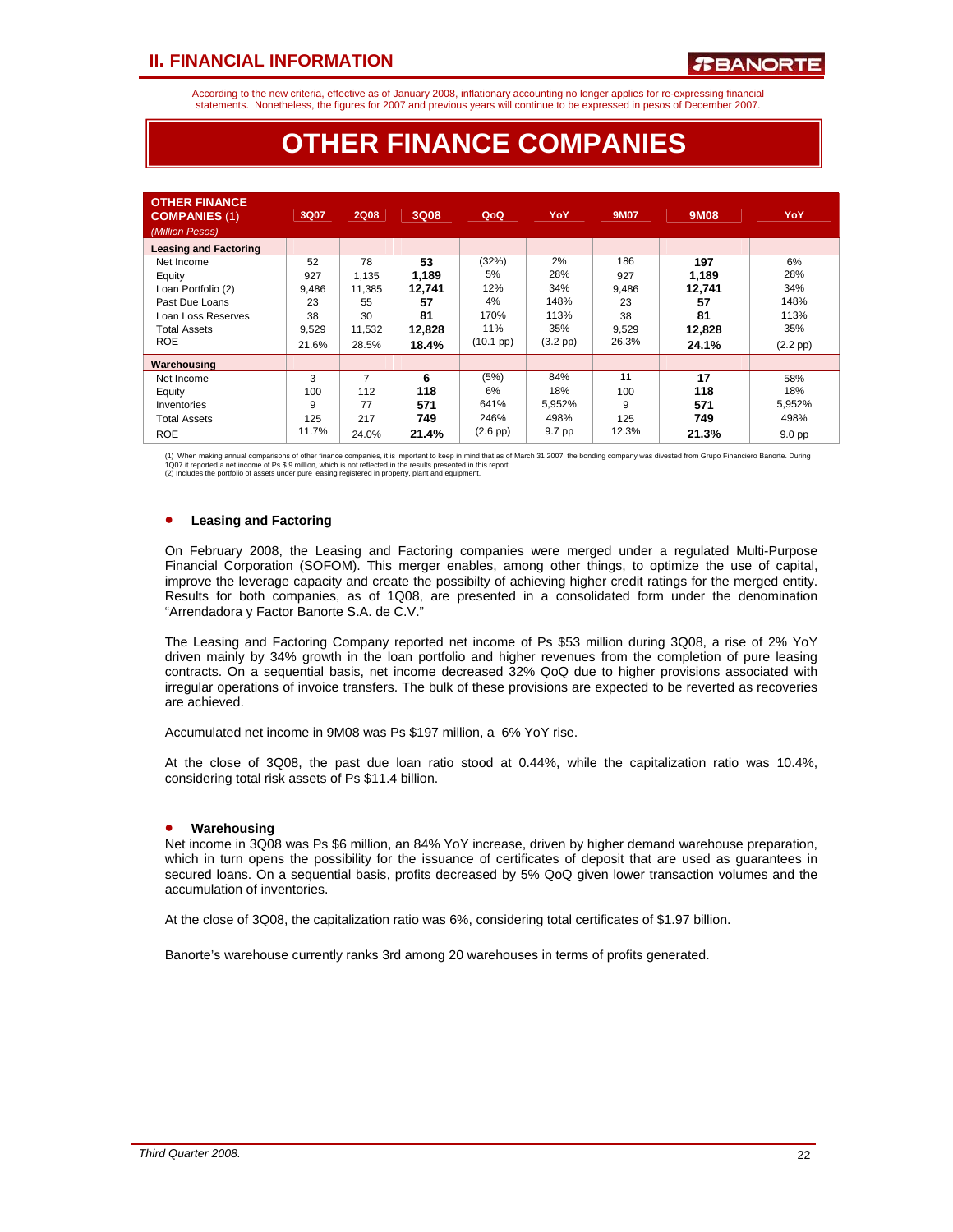*R***BANORTE** 

According to the new criteria, effective as of January 2008, inflationary accounting no longer applies for re-expressing financial statements. Nonetheless, the figures for 2007 and previous years will continue to be expressed in pesos of December 2007.





# **PRONEGOCIO**

| <b>MICROLENDING</b><br><b>PRONEGOCIO</b><br>(Million Pesos) | 3Q07   | <b>2Q08</b> | 3Q08     | QoQ                  | YoY.                 | <b>9M07</b> | <b>9M08</b> | YoY                 |
|-------------------------------------------------------------|--------|-------------|----------|----------------------|----------------------|-------------|-------------|---------------------|
| Net Income                                                  | $\sim$ | (7)         | (24)     | 254%                 | (1,214%)             | (7)         | (40)        | 466%                |
| Equity                                                      | 74     | 75          | 51       | (32%)                | (31%)                | 74          | 51          | (31%)               |
| Loan Portfolio                                              | 675    | 421         | 347      | (18%)                | (49%)                | 675         | 347         | (49%)               |
| Non Performing Loans                                        | 104    | 107         | 82       | (23%)                | (21%)                | 104         | 82          | (21%)               |
| Loan Loss Reserves                                          | 32     | 34          | 32       | (6%)                 |                      | 32          | 32          |                     |
| <b>Total Assets</b>                                         | 733    | 535         | 463      | (13%)                | (37%)                | 733         | 463         | (37%)               |
| <b>ROE</b>                                                  | 11.9%  | $(34.8\%)$  | (153.2%) | $(118.5 \text{ pp})$ | $(165.2 \text{ pp})$ | (12.3%)     | $(82.2\%)$  | $(69.9 \text{ pp})$ |

## • **Pronegocio**

During 3Q08, the microlending business reported a net loss of Ps \$24 million, which compares negatively with a Ps \$2 million profit generated in 3Q07 and a Ps \$7 million loss in 2Q08. Results have been affected mainly by charge-offs applied to past due loans, as well as expenses associated with the redefinition of the business model. Net losses in 9M08 amounted to Ps \$40 million.

Past due loans reached Ps \$82 million at the end of 3Q08, 21% lower than a year ago, and 23% lower QoQ, as result of the charge-offs that have been applied during the year. The past due loan ratio is currently 23.6%.

It is important to note that the deterioration in the PDL ratio over the past quarters has been driven by a contraction in the total portfolio, rather than further deterioration in asset quality. The reserve coverage ratio was 39% at the close of 3Q08 (equivalent to 119% considering the guarantee provided by Nafin that covers up to 80% of the loans).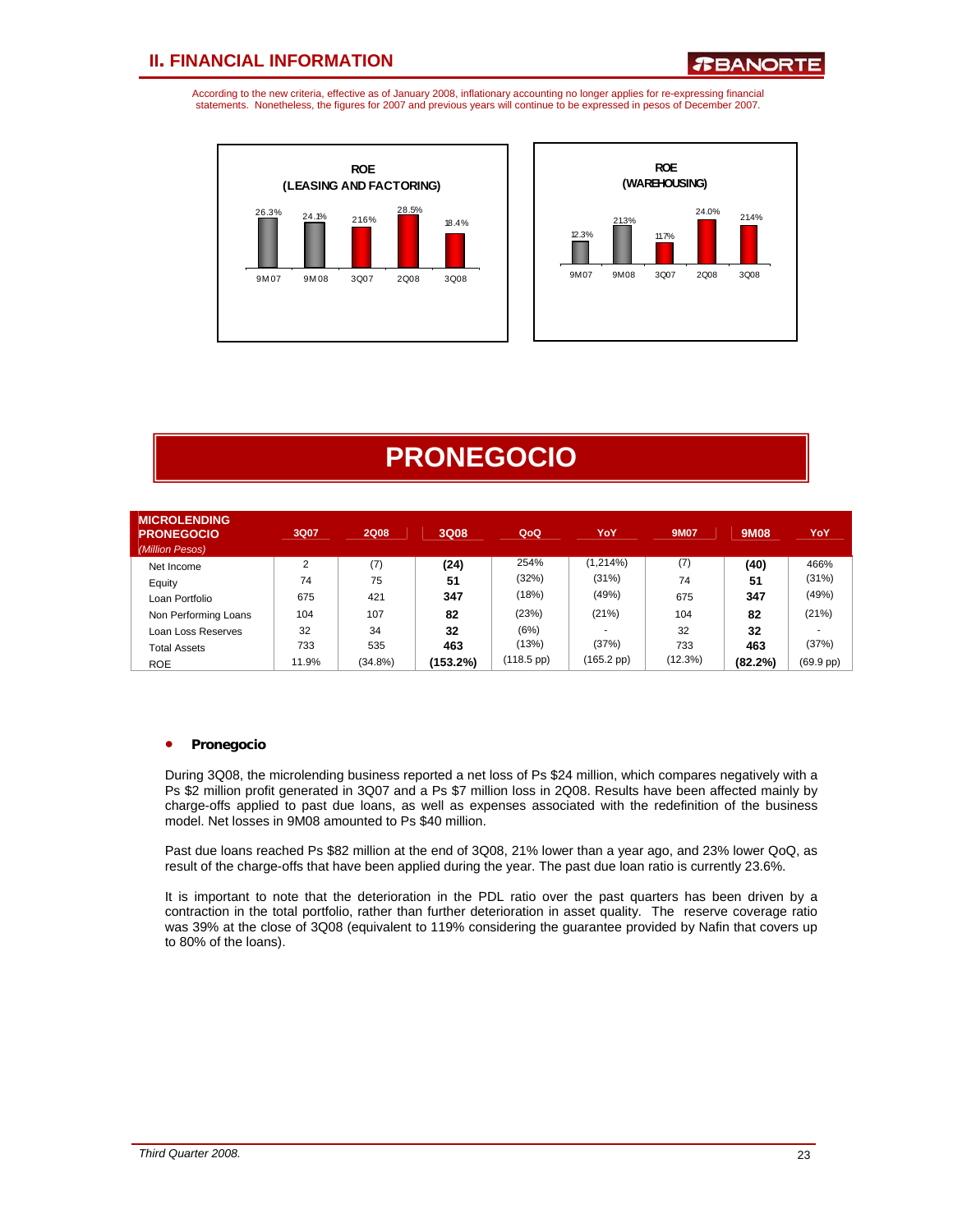According to the new criteria, effective as of January 2008, inflationary accounting no longer applies for re-expressing financial<br>statements. Nonetheless, the figures for 2007 and previous years will continue to be expres

# **RATINGS**

|                      |                             |                | <b>International Ratings</b>         |                  |
|----------------------|-----------------------------|----------------|--------------------------------------|------------------|
| <b>Rating Agency</b> | Rated<br><b>Institution</b> | Rating         | Category                             | Date             |
|                      |                             | Stable         | Outlook                              |                  |
|                      |                             | $C-$           | <b>Modest Financial Strength</b>     |                  |
|                      | Banorte                     | Baa1           | Foreign long - term bank deposits    |                  |
| Moody's              |                             | $P-2$          | Foreign short- term bank deposits    | December.        |
|                      |                             | $A-2$          | Local long - term bank deposits      | 2007             |
|                      |                             | $P-1$          | Local short - term bank deposits     |                  |
|                      |                             | Stable         | Outlook                              |                  |
|                      |                             | RRR-           | Long term foreign issuer credit      |                  |
| Standard & Poors     | Banorte                     | BBB-           | Long term local currency deposits    |                  |
|                      |                             | $A-3$          | Short term foreign issuer credit     | October,         |
|                      |                             | $A-3$          | Short tem local issuer credit        | 2008             |
|                      |                             | Stable         | Outlook                              |                  |
|                      |                             | <b>BBB</b>     | Long Term Foreign currency           |                  |
|                      | Banorte                     | <b>BBB</b>     | Long Term Local currency             |                  |
|                      |                             | F <sub>2</sub> | <b>Short Term Local Currency</b>     |                  |
| Fitch                | Grupo                       | F <sub>3</sub> | <b>Short Term Foreign Currency</b>   | October,<br>2008 |
|                      | Financiero<br>Banorte       | С              | <b>Individual - Foreign Currency</b> |                  |
|                      |                             | 3              | <b>Support Rating</b>                |                  |
|                      |                             | 55             | <b>Support Rating</b>                |                  |

|                           |                                 |                                                      | <b>Domestic Ratings</b>                                                                                                              |                   |
|---------------------------|---------------------------------|------------------------------------------------------|--------------------------------------------------------------------------------------------------------------------------------------|-------------------|
| <b>Rating Agency</b>      | Rated<br><b>Institution</b>     | Rating                                               | Category                                                                                                                             | Date              |
| Fitch                     | Banorte                         | $F1 + (mex)$<br>AA (mex)<br>$F1 + (mex)$<br>AA (mex) | Short term counterparty risk<br>Long term counterparty risk<br>Short term CD's and Term Deposits<br>Long term CD's and Term Deposits | October, 2008     |
|                           | Arrendadora y<br>Factor Banorte | AA (mex)<br>$F1 + (mex)$                             | <b>Medium and Long Term</b><br><b>Short Term</b>                                                                                     | May, 2007         |
| Moody's Domestic<br>Scale | Banorte                         | Aaa.mx<br>$MX-1$                                     | <b>Long Term Deposits</b><br><b>ShortTerm Deposits</b>                                                                               | December.<br>2007 |
|                           | Arrendadora<br>Banorte          | Aaa.mx                                               | <b>Issue Rating in Domestic Scale</b>                                                                                                | May, 2007         |
|                           | Factor<br>Banorte               | Aaa.mx                                               | <b>Issue Rating in Domestic Scale</b>                                                                                                | May, 2007         |
| <b>Other Ratings</b>      |                                 |                                                      |                                                                                                                                      |                   |
| Fitch                     | Banorte                         | AAFC1(mex)                                           | <b>Financial Asset Administrator</b>                                                                                                 | February, 2008    |
|                           | Seguros Banorte<br>Generali     | AA- (mex)                                            | <b>Insurance Financial Strength</b>                                                                                                  | August, 2002      |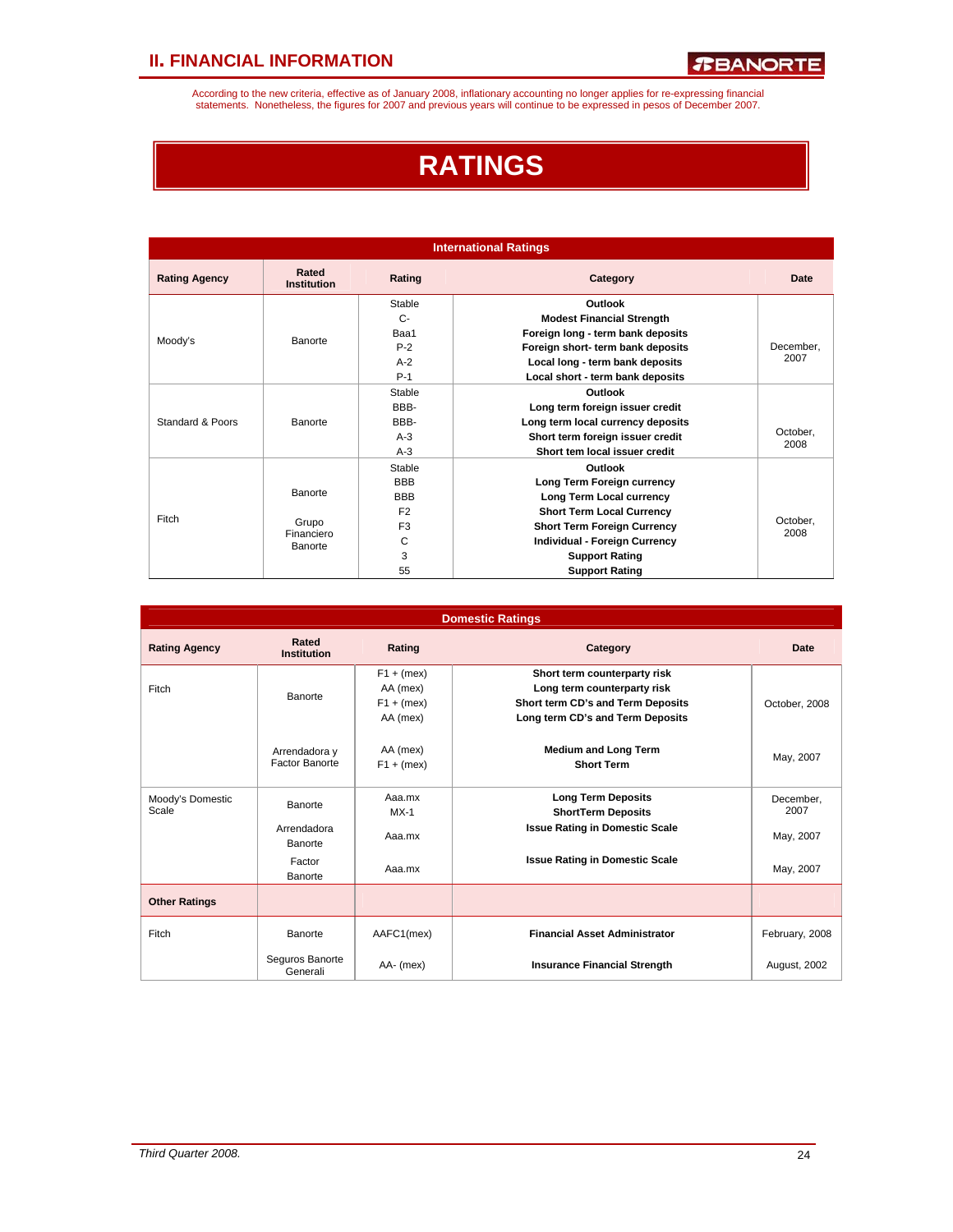## *R***BANORT**

According to the new criteria, effective as of January 2008, inflationary accounting no longer applies for re-expressing financial statements. Nonetheless, the figures for 2007 and previous years will continue to be expressed in pesos of December 2007.

| <b>INFRASTRUCTURE</b> | 3Q07   | <b>2Q08</b> | 3Q08   |
|-----------------------|--------|-------------|--------|
| <b>Employees</b>      | 17,218 | 19,516      | 20,493 |
| Banking (1)           | 14,023 | 14,659      | 14,886 |
| Other                 | 3,195  | 4,857       | 5,607  |
| Branches $(2)(3)$     | 1,025  | 1,073       | 1,085  |
| <b>INB</b>            |        |             | 20     |
| Pronegocio            |        |             | 97     |
| ATM's                 | 3,513  | 3,985       | 4,073  |

## **INFRASTRUCTURE**

(1) Includes INB since 4Q06 and Uniteller since 1Q07. (2) Includes banking modules and remote teller windows. Excludes 1 branch located in Cayman Island.

- During 3Q08, 12 new branches (3 in Mexico City) were opened as part of the footprint expansion strategy. We also relocated 2 branches and closed 2 branches during the quarter. During 3Q08, 88 new ATM's were installed and 3,614 points of sale (POS) terminals were activated.
- Thus far this year, 34 branches have been opened, 560 ATM's installed and 10,656 POS terminals activated. The adjusted expansion plan for 2008 contemplates opening 70 new branches, and relocating 22 branches. In addition, 600 new ATM's will be installed and 330 more will be replaced. A total of approximately 12,000 new POS terminals will be activated.
- During May of this year, InterNational Bank opened 2 new branches in order to have a greater presence in the most important border corridor and satisfy the financial needs of its clientele in that region. Through these openings, INB increases its presence in Laredo and Brownsville, Texas. There were no branch openings by INB during the third quarter.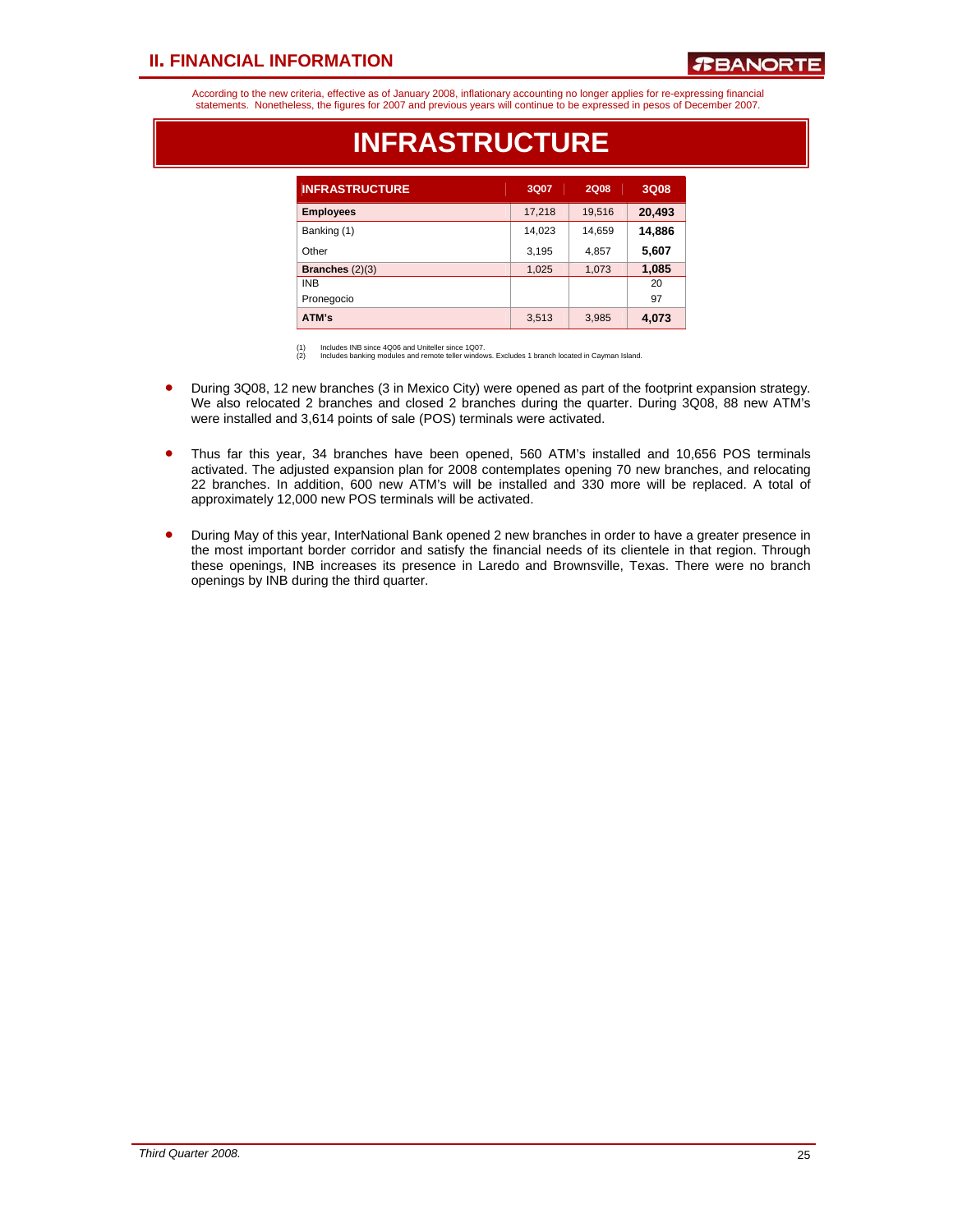According to the new criteria, effective as of January 2008, inflationary accounting no longer applies for re-expressing financial statements. Nonetheless, the figures for 2007 and previous years will continue to be expressed in pesos of December 2007.

# **ANNEXES**

1. GROUP'S GENERAL INFORMATION

2. SUMMARY OF RESULTS AND FINANCIAL **STATEMENTS** 

3. ACCOUNTING CHANGES AND REGULATIONS

4. LOAN PORTFOLIO SALES TO SOLIDA ADMINISTRADORA DE PORTAFOLIOS

5. NOTES TO THE GROUP'S FINANCIAL STATEMENTS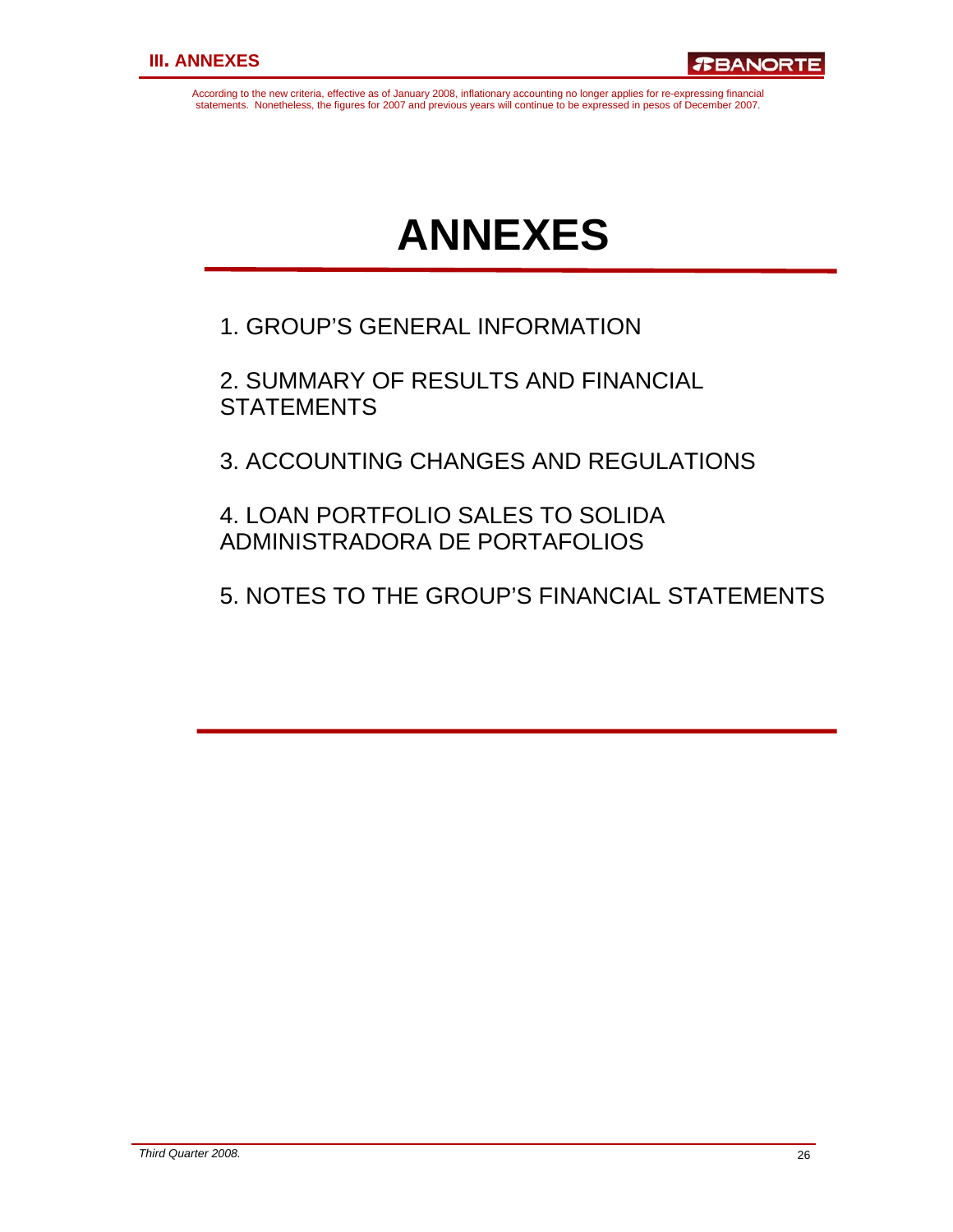## **III. 1 GROUP'S GENERAL INFORMATION**

According to the new criteria, effective as of January 2008, inflationary accounting no longer applies for re-expressing financial statements. Nonetheless, the figures for 2007 and previous years will continue to be expressed in pesos of December 2007.

# **GFNORTE'S GENERAL INFORMATION**

| <b>GFNorte Ownership of Subsidiaries</b> | 3Q08      |
|------------------------------------------|-----------|
|                                          |           |
| Banco Mercantil del Norte (1)            | 97.06%    |
| <b>Brokerage House</b>                   | $99.99\%$ |
| Retirement Funds - Afore (2)             | 51.00%    |
| Insurance                                | 51.00%    |
| Annuities                                | 51.00%    |
| Leasing                                  | $99.99\%$ |
| Factor                                   | $99.99\%$ |
| Warehouse                                | $99.99\%$ |
| Mcrocredit Unit - Pronegocio             | $99.99\%$ |
| Banorte USA (2)                          | 100.00%   |

1) As a resukt of merging Bancen on August 2006. 2) Subsidiary of Banco Mercantil del Norte. Banorte USA owns 100% of Uniteller and 70% of INB.

| <b>Holding Company Capital Structure</b>                           |                                            |  |  |  |  |  |  |  |
|--------------------------------------------------------------------|--------------------------------------------|--|--|--|--|--|--|--|
| <b>Number of Shares</b>                                            | <b>SERIE O</b><br>As of September 30, 2008 |  |  |  |  |  |  |  |
| Number of Shares Outstanding<br>Shares held in the bank's Treasury | 2,018,347,548<br>1,500,000                 |  |  |  |  |  |  |  |

|                                     | <b>Group Officers</b>                         |
|-------------------------------------|-----------------------------------------------|
| <b>NAME</b>                         | <b>CURRENT POSITION</b>                       |
| Alejandro Valenzuela del Río        | <b>Chief Executive Officer</b>                |
| <b>BUSINESS UNITS</b>               |                                               |
| Luis Fernando Orozco                | Managing Director - Asset Recovery            |
| Carlos Garza                        | Managing Director - Banorte USA               |
| Jesús Garza Martínez                | Managing Director - Commercial Banking        |
| Antonio Ortiz Cobos                 | Managing Director - Corporations and SMEs     |
| Miquel Javier Huller Grignola       | Managing Director - Consumer Products         |
| Manuel Sescosse Varela              | Managing Director - Government Banking        |
| Fernando Solís Soberón              | Managing Director - Long Term Savings         |
| Ricardo Acevedo Garay               | Managing Director - Brokerage House           |
|                                     |                                               |
| <b>STAFF</b>                        |                                               |
| Alma Rosa Moreno                    | Managing Director - Administration            |
| Román Martínez Méndez               | Managing Director - Audit                     |
| Joaquín López Doriga López Ostolaza | <b>Chief Corporate Officer</b>                |
| Sergio García Robles Gil            | <b>Chief Financial Officer</b>                |
| Aurora Cervantes Martínez           | Managing Director - Legal                     |
| Carla Juan Chelala                  | Managing Director - Marketing                 |
| Prudencio Frigolet Gómez            | Managing Director - Operations and Technology |
| Gerardo Coindreau Farías            | Managing Director - Risk Management           |
|                                     |                                               |

Note: Fernando Solis Camara, Managing Director of the firm Alta Consultoria S.C., was hired during September of this year in order to support the communications and institutional relations strategy of the bank.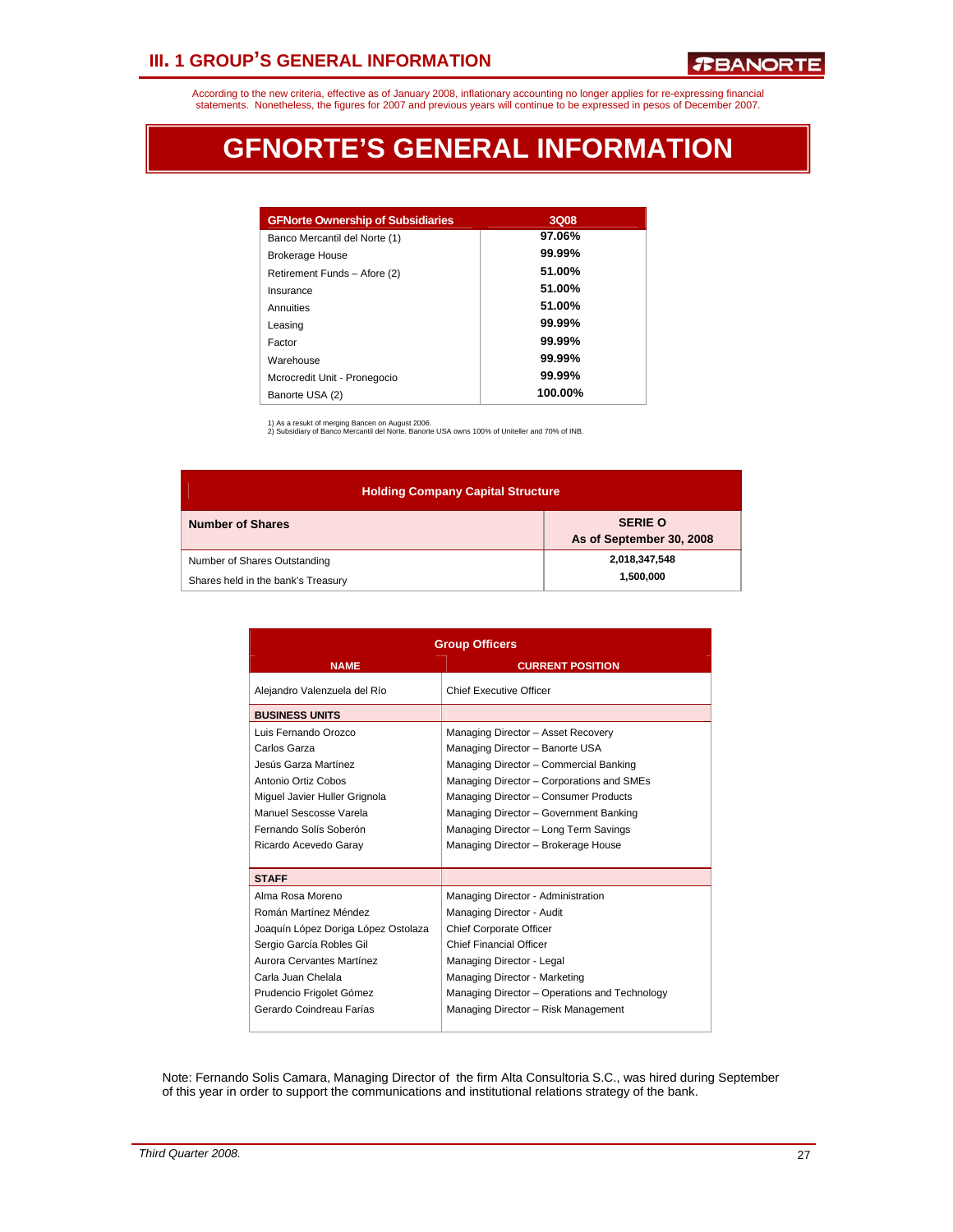## **III. 2 SUMMARY OF RESULTS**

According to the new criteria, effective as of January 2008, inflationary accounting no longer applies for re-expressing financial statements. Nonetheless, the figures for 2007 and previous years will continue to be expressed in pesos of December 2007.

## **SUMMARY OF RESULTS**

**October 23rd, 2008 - Grupo Financiero Banorte** announced today its results for 9M08, reporting net income of Ps \$5.7 billion, 12% higher YoY. GFNorte's annualized ROE for the period was 22%, while ROA was 2.5%.

During the first nine months of 2008, the financial Group reported non-recurring gains of Ps \$340 million resulting from the sale of VISA and INDEVAL shares owned by the bank,. On a comparable basis, excluding these non recurring items, as well as the \$293 million extraordinary item from the reversal of excess reserves during 1Q07 according to the new accounting standards that took effect in January of last year, recurring profits for 9M08 also grew by 12% YoY.

The bank contributed with 88% of the Group's profits, totaling Ps \$5 billion in 9M08; 15% higher than in 2007. During the period, there was constant growth in core earnings derived from traditional banking activities, both from higher lending and an increase in core deposits.

During 9M08, net interest income grew by 27% YoY, as a result of 23% annual growth in interest revenues driven by 31% growth in performing loans and 9% in core deposits, as well as a 54 basis point increase in the TIIE interest rates. Net interest margin (NIM) rose from 7.4% in 9M07 to 7.7% in 9M08 driven by an increase in interest earning assets and the positive effect of a 50 basis points hike in the central bank's funding rate in 2007 and an additional 75 basis points in 2008.

As a result of the substantial increase in transaction volumes and new product placements, service fee revenues rose by 14% YoY. There was a 22% increase in revenues from credit card fees driven by a higher number of cards originated compared to 9M07 and 8% growth in electronic banking fees. Revenues from investment projects grew by 28% on a yearly basis and the invested amounts increased by 64% during the same period.

Non Interest Expense was 8% higher YoY in 9M08, as a consequence of higher administrative and promotional expenses associated with credit card originations, as well as those associated with activation of POS terminals and personnel in order to cover the branch network expansion program. The efficiency ratio improved from 57% in 9M07 to 52% in 9M08, driven by a higher level of positive operating leverage. It is especially important to note that the efficiency ratio in 3Q08 was 48%, the best level ever achieved by Banorte, resulting from important growth in revenues and cost containment measures taken in order to face an uncertain environment.

Total deposits, excluding third-party accounts, reported a balance of Ps \$241.7 billion at the end of 3Q08, a 32% YoY increase, driven by increases of 11% in Demand Deposits and 7% in Time Deposits. The main reason behind this growth is the opening of 60 new branches in the last 12 months, as well as the permanent promotional campaigns of deposit products and a greater penetration of the "PagaMás" and "GanaMás" promissory notes. Money market deposits rose 180% YoY in 3Q08.

Loans continue to show considerable growth rates due to sustained market demand and the bank's efforts to improve its loan product offering. At the close of 3Q08, performing loans increased by 31% YoY, reaching a balance of Ps \$230.3 billion. Commercial loans grew by 26% YoY to Ps \$85.3 billion; corporate loans by 47%YoY to Ps \$45.2 billion, and government loans by 42% YoY to Ps \$25.4 billion.

Consumer loans, including mortgages, continued to grow steadily during the period. This segment represents 32% of the total performing loan book. Credit Card loans rose by 29% in the last twelve months, reaching a balance of Ps \$16.45 billion. Payroll and personal loans grew by 18% YoY to Ps \$7.1 billion (81% correspond to payroll loans). Car loans reached Ps \$7.8 billion and grew by 12% YoY, while mortgage loans maintained their upward trend, reaching a balance of Ps \$42.8 billion, a 29% annual increase.

The past-due loan ratio at the end of 3Q08 was 1.7%, one of the lowest in the financial system. Past due loans' balance at the end of the quarter was Ps \$3.97 billion, a 45% YoY increase. The loan loss reserve coverage ratio was 123%.

The long term savings companies - Afore, insurance and annuities - reported profits of Ps \$254 million in 9M08; while other finance companies - leasing, factoring and warehousing - reported net income of Ps \$155 million in the same period. The broker dealer achieved a Ps \$272 million profit during 9M08, a 38% YoY increase.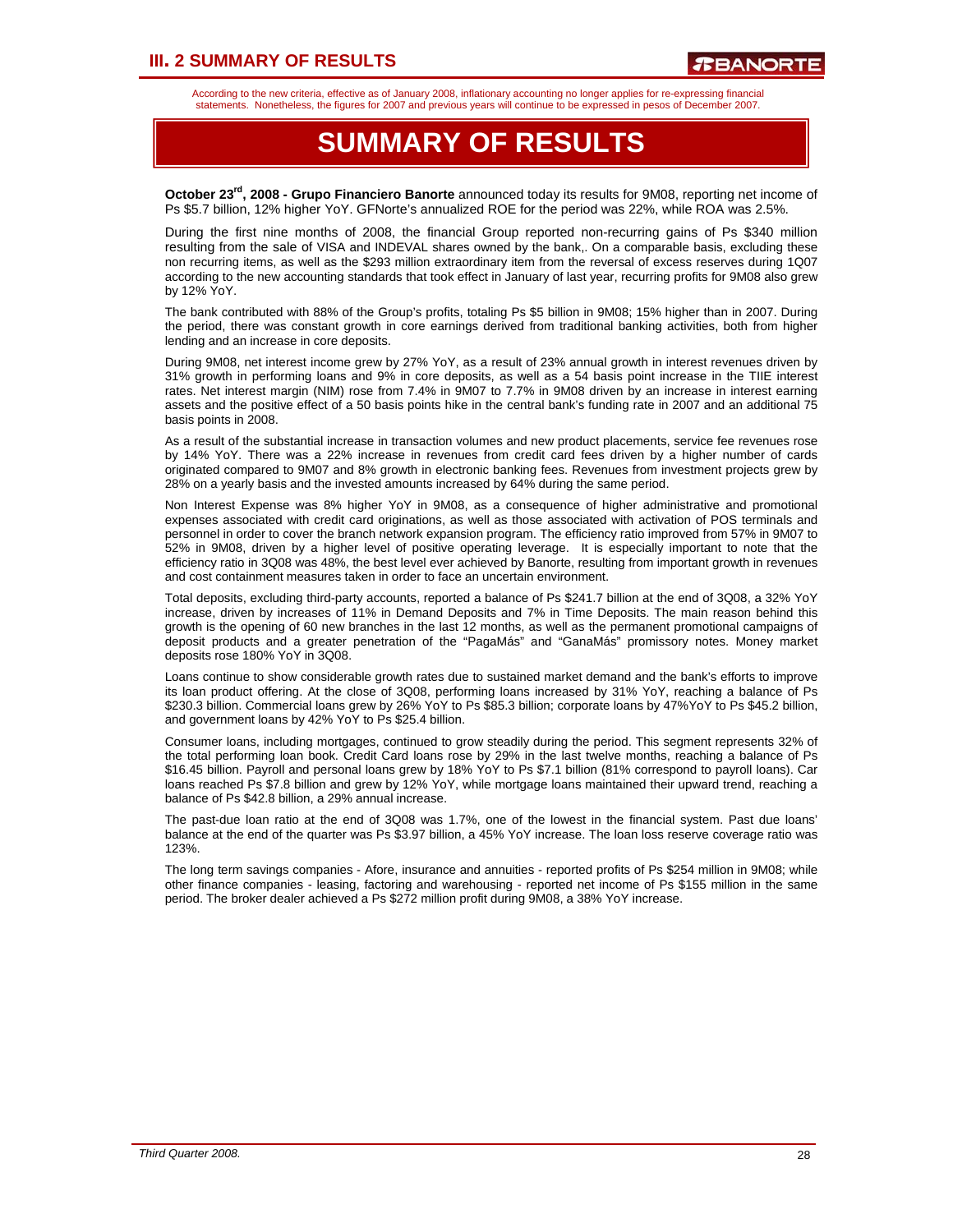According to the new criteria, effective as of January 2008, inflationary accounting no longer applies for re-expressing financial<br>statements. Nonetheless, the figures for 2007 and previous years will continue to be expres

**HOLDING**

| <b>Holding - INCOME</b><br><b>STATEMENT</b> (Million Pesos) | <b>1Q07</b> | 2Q07  | 3Q07  | 4Q07  | Accum.<br>2007 | <b>1Q08</b> | <b>2Q08</b> | 3Q08           | 4Q08 | Accum.<br>2008 |
|-------------------------------------------------------------|-------------|-------|-------|-------|----------------|-------------|-------------|----------------|------|----------------|
| Income Subsidiaries & Other                                 | 1,652       | 1,720 | 1,740 | 1,694 | 6.806          | 1,930       | 1.806       | 2,007          |      | 5.743          |
| Interest Income                                             |             | 4     | 6     | 5     | 15             | 3           | 3           | 3              |      | 10             |
| <b>Interest Expense</b>                                     |             |       |       |       |                |             |             |                |      |                |
| Fees & Tariffs                                              |             |       |       |       |                |             |             |                |      |                |
| Trading Income                                              |             |       |       |       |                |             |             |                |      |                |
| <b>Monetary Position REPOMO</b>                             |             |       | (3)   | (5)   | (8)            |             |             |                |      |                |
| <b>Total Operating Income</b>                               | 1,652       | 1,725 | 1,742 | 1,694 | 6,813          | 1,933       | 1.809       | 2,010          |      | 5,753          |
| Admin & Promotion Expense                                   |             |       |       |       | 7              | 2           |             |                |      | 5              |
| <b>Operating Income</b>                                     | 1,651       | 1,724 | 1,741 | 1,691 | 6,806          | 1,932       | 1,808       | 2,009          |      | 5,748          |
| Non Operating Income                                        | 19          |       |       |       | 19             |             |             |                |      |                |
| Non Operating Expense                                       | (1)         |       | (1)   | (1)   | (2)            |             |             |                |      |                |
| Non Operating Income, net                                   | 18          |       | (1)   | (1)   | 17             |             |             |                |      |                |
| Pre-tax Income                                              | 1,669       | 1,724 | 1,741 | 1,690 | 6,823          | 1,932       | 1,808       | 2,009          |      | 5,748          |
| Income Tax & Profit Sharing                                 | 6           |       |       | 5     | 13             | 3           |             | 3              |      |                |
| Tax on Assets                                               |             |       |       |       |                |             |             |                |      |                |
| Deferred Income Tax & PS                                    |             |       | (1)   |       |                |             |             | (1)            |      |                |
|                                                             | 6           |       |       | 5.    | 13             | 3           |             | $\overline{2}$ |      |                |
| <b>Profit from Cont Ops</b>                                 | 1,663       | 1,722 | 1,740 | 1.685 | 6,810          | 1,928       | 1.806       | 2,007          |      | 5.742          |
| <b>Extraordinary Items net</b>                              | ٠           |       |       |       |                | ۰           |             | ٠              |      |                |
| <b>Total Net Income</b>                                     | 1,663       | 1,722 | 1,740 | 1,685 | 6,810          | 1,928       | 1,806       | 2,007          |      | 5,742          |

| <b>Holding - BALANCE SHEET</b><br>(Million Pesos) | 1Q07           | <b>2Q07</b> | 3Q07    | 4Q07           | <b>1Q08</b>    | <b>2Q08</b>    | 3Q08     | 4Q08 |
|---------------------------------------------------|----------------|-------------|---------|----------------|----------------|----------------|----------|------|
| <b>ASSETS</b>                                     |                |             |         |                |                |                |          |      |
| Cash & Due from Banks                             | 57             | 210         | 451     | 188            | 131            | 204            | 157      |      |
| <b>Investment in Securities</b>                   |                |             |         |                |                |                |          |      |
| Sundry Debtors & Other Accts Receivable, net      | 167            | 11          | 11      | 11             | 11             | 11             | 164      |      |
| Real Estate, Furniture & Equipment, net           |                |             | ٠       | ٠              |                | $\blacksquare$ |          |      |
| <b>Investments in Subsidiaries</b>                | 28,051         | 29,865      | 31,744  | 32,912         | 34,345         | 36,964         | 37,574   |      |
| <b>Deferred Taxes</b>                             |                |             | 1       | $\sim$         |                |                |          |      |
| Goodwill                                          | 36             | 36          | 35      | 34             | 36             | 35             | 33       |      |
| Other Assets, Deferred Charges & Intangibles      | $\overline{2}$ | 1           |         |                |                |                |          |      |
| <b>TOTAL ASSETS</b>                               | 28,312         | 30,123      | 32,242  | 33,144         | 34,524         | 37,214         | 37,929   |      |
| <b>LIABILITIES</b>                                |                |             |         |                |                |                |          |      |
| Due to Banks & Correspondents                     | ٠              |             |         | $\blacksquare$ | $\blacksquare$ |                |          |      |
| Income Tax & Profit Sharing                       |                |             |         |                |                |                |          |      |
| <b>Other Accounts Payable</b>                     | 5              | 4           | 5       | 10             | 5              | 3              |          |      |
| <b>Deferred Taxes</b>                             |                |             |         |                |                |                |          |      |
| <b>TOTAL LIABILITIES</b>                          | $\overline{5}$ | 4           | 5       | 10             | 5              | 3              | 1        |      |
| <b>STOCKHOLDER'S EQUITY</b>                       |                |             |         |                |                |                |          |      |
| Paid-in Capital                                   | 12,020         | 12,020      | 12,016  | 12,020         | 12,018         | 12,020         | 12,014   |      |
| Premium of Share Subscription & Issuance          | 1.863          | 1,863       | 1,863   | 1,863          | 1,863          | 1,863          | 1,863    |      |
| Subordinated Convertible Debt                     |                |             |         |                |                |                |          |      |
| <b>Subscribed Capital</b>                         | 13,882         | 13,882      | 13,878  | 13,882         | 13,881         | 13,882         | 13.877   |      |
| <b>Capital Reserves</b>                           | 2,446          | 2,442       | 2,407   | 2,452          | 2,446          | 2,807          | 2,767    |      |
| <b>Retained Earnings</b>                          | 22.297         | 22,297      | 22,296  | 21,379         | 21,376         | 21,035         | 21,035   |      |
| Surplus (Deficit) from Valuation of Securities    |                |             |         |                |                |                |          |      |
| Results from Conversions of Foreign Ops           |                |             |         |                |                |                |          |      |
| Surpluss (Deficit) in Capital Restatement         | (6,378)        | (6, 375)    | (6,376) | (6,380)        |                |                |          |      |
| Results of Non Monetary Fixed Assets              |                |             |         |                |                |                |          |      |
| Results of Non Monetary Investment Assets         | (5,603)        | (5, 512)    | (5,094) | (5,009)        | (5, 113)       | (4,250)        | (5, 493) |      |
| Adjustmens in the Employees' Liabilities          |                |             |         |                |                |                |          |      |
| Net Income                                        | 1,663          | 3,385       | 5,125   | 6,810          | 1,928          | 3,735          | 5,742    |      |
| <b>Earned Capital</b>                             | 14,425         | 16,237      | 18,359  | 19,252         | 20,638         | 23,328         | 24,051   |      |
| <b>Total Stockholder's Equity</b>                 | 28,307         | 30,119      | 32,237  | 33,135         | 34,519         | 37,210         | 37,928   |      |
| <b>TOTAL LIABILITIES &amp; EQUITY</b>             | 28,312         | 30,123      | 32.242  | 33,144         | 34,524         | 37,214         | 37,929   |      |

| <b>Holding - MEMORANDUM ACCOUNTS</b><br>(Million Pesos) | 1Q07  | 2007  | 3007  | 4007  | 1Q08  | 2Q08  | 3008  | 4Q08 |
|---------------------------------------------------------|-------|-------|-------|-------|-------|-------|-------|------|
| Securities held under Custody                           | 3.812 | 3.827 | 3.780 | 3.716 | 3.716 | 3.716 | 3.716 |      |
| <b>Other Registration Accounts</b>                      |       |       |       |       |       |       |       |      |
|                                                         | 3.812 | 3.828 | 3.780 | 3.717 | 3.717 | 3.717 | 3.717 |      |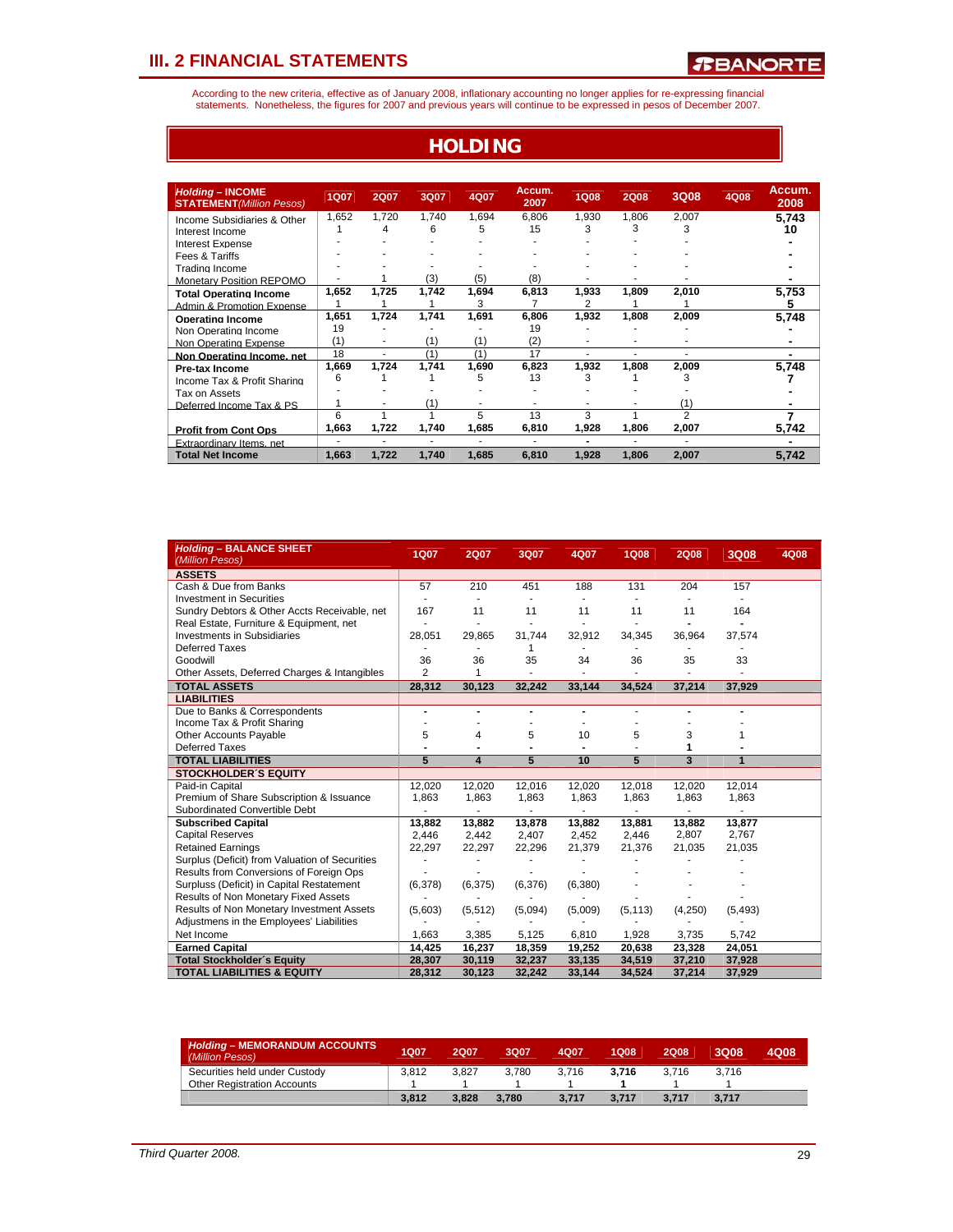According to the new criteria, effective as of January 2008, inflationary accounting no longer applies for re-expressing financial<br>statements. Nonetheless, the figures for 2007 and previous years will continue to be expres

## **GRUPO FINANCIERO BANORTE**

| <i><b>GFNorte – INCOME STATEMENT</b></i>                                |                          |                       |                          |                          | Accum.                          |                                 |                |                       |      | Accum.       |
|-------------------------------------------------------------------------|--------------------------|-----------------------|--------------------------|--------------------------|---------------------------------|---------------------------------|----------------|-----------------------|------|--------------|
| (Million Pesos)                                                         | 1Q07                     | <b>2Q07</b>           | 3Q07                     | 4Q07                     | 2007                            | <b>1Q08</b>                     | <b>2Q08</b>    | <b>3Q08</b>           | 4Q08 | 2008         |
| Interest Income                                                         | 9,080                    | 9,760                 | 10,391                   | 11,105                   | 40,336                          | 11.320                          | 11,681         | 12,819                |      | 35,820       |
| <b>Interest Expense</b>                                                 | 5,217                    | 5,582                 | 5,898                    | 6,140                    | 22,838                          | 6,249                           | 6,569          | 7,205                 |      | 20,023       |
| Loan Fees Charged                                                       | 23                       | 45                    | 80                       | 99                       | 248                             | 107                             | 121            | 142                   |      | 370          |
| Fees Paid                                                               | ÷,                       | ÷                     | ÷.                       | ä,                       | ÷,                              |                                 | ÷.             | ÷                     |      |              |
| Net Interest Income (NII)                                               | 3,886                    | 4,223                 | 4,573                    | 5,065                    | 17,747                          | 5,179                           | 5,232          | 5,756                 |      | 16,167       |
| Monetary Adjustment (Repomo) to margins                                 | (65)                     | 24                    | (138)                    | (184)                    | (363)                           |                                 | ä,             | ä,                    |      |              |
| <b>NII after Repomo</b>                                                 | 3,821                    | 4,247                 | 4,435                    | 4,881                    | 17,384                          | 5,179                           | 5,232          | 5,756                 |      | 16,167       |
| Preventive Provisions for Loan Losses                                   | 261                      | 754                   | 709                      | 921                      | 2,645                           | 1,005                           | 1,255          | 1,653                 |      | 3,912        |
| Loan Loss Sharing Provisions Fobaproa                                   | $\overline{\phantom{a}}$ | $\sim$                | $\blacksquare$           | $\blacksquare$           | $\overline{\phantom{a}}$        | $\sim$                          | $\blacksquare$ | $\blacksquare$        |      |              |
| <b>NII Adjusted for Credit Risk</b>                                     | 3,559                    | 3,493                 | 3,726                    | 3,960                    | 14,738                          | 4,174                           | 3,978          | 4,103                 |      | 12.255       |
| <b>Fund Transfers</b>                                                   | 60                       | 58                    | 55                       | 56                       | 229                             | 52                              | 56             | 53                    |      | 160          |
| Account Management                                                      | 242                      | 241                   | 239                      | 254                      | 976                             | 235                             | 250            | 260                   |      | 745          |
| Fiduciary                                                               | 64                       | 65<br>180             | 67                       | 74                       | 270<br>575                      | 69<br>190                       | 76<br>117      | 79<br>223             |      | 224          |
| Income from Real Estate Portfolios                                      | 116<br>213               | 229                   | 120<br>245               | 160<br>258               | 944                             | 234                             | 249            | 256                   |      | 530<br>739   |
| <b>Electronic Banking Services</b>                                      | 477                      | 503                   | 553                      | 599                      | 2,132                           | 581                             | 621            | 675                   |      |              |
| <b>Credit Card Fees</b><br>Fees Charged to IPAB                         | $\mathbf{1}$             | $\mathcal{L}$         | (1)                      | 4                        | 4                               | ÷.                              | ä,             | ÷,                    |      | 1,878        |
| Other Fees                                                              | 612                      | 580                   | 636                      | 735                      | 2,564                           | 683                             | 753            | 657                   |      | 2,093        |
| <b>Fees Charged on Services</b>                                         | 1,784                    | 1,856                 | 1,913                    | 2,140                    | 7,693                           | 2,045                           | 2,121          | 2,203                 |      | 6,368        |
| <b>Fund Transfers</b>                                                   | 5                        | 4                     | 4                        | 4                        | 17                              | 5                               | 5              | 4                     |      | 14           |
| <b>Other Fees</b>                                                       | 245                      | 249                   | 271                      | 305                      | 1,069                           | 277                             | 287            | 293                   |      | 857          |
| <b>Expenses from Real Estate Portfolios</b>                             | $\blacksquare$           | $\sim$                | ٠                        | $\overline{\phantom{a}}$ | $\blacksquare$                  | $\blacksquare$                  | $\blacksquare$ | ٠                     |      |              |
| <b>Fees Paid on Services</b>                                            | 250                      | 253                   | 274                      | 309                      | 1,086                           | 282                             | 292            | 298                   |      | 871          |
| Foreign Exchange                                                        | 93                       | 136                   | 94                       | 125                      | 448                             | 106                             | 121            | 165                   |      | 428          |
| Securities - Realized Gains                                             | 510                      | (79)                  | 124                      | (38)                     | 517                             | 175                             | 32             | 235                   |      | 406          |
| Securities - Unrealized Gains                                           | (33)                     | 283                   | 82                       | (4)                      | 327                             | (83)                            | 6              | (277)                 |      | (354)        |
| <b>Market Related Income</b>                                            | 569                      | 339                   | 300                      | 83                       | 1,292                           | 198                             | 159            | 123                   |      | 480          |
| <b>Non-Interest Income</b>                                              | 2,104                    | 1,943                 | 1,939                    | 1,914                    | 7,899                           | 1,961                           | 1,989          | 2,028                 |      | 5,977        |
| <b>Total Operating Income</b>                                           | 5,663                    | 5,436                 | 5,665                    | 5,874                    | 22.637                          | 6,134                           | 5.966          | 6,131                 |      | 18,232       |
| Personnel                                                               | 1,408                    | 1,416                 | 1,418                    | 1,480                    | 5,723                           | 1,504                           | 1,522          | 1,572                 |      | 4,598        |
| <b>Professional Fees Paid</b>                                           | 232                      | 205                   | 215                      | 292                      | 944                             | 227                             | 236            | 293                   |      | 756          |
| Administrative and Promotional Expenses                                 | 1,098                    | 1,155                 | 1,215                    | 1,274                    | 4,742                           | 1,255                           | 1,304          | 1,093                 |      | 3,652        |
| Rents, Depreciation and Amortization                                    | 402                      | 403                   | 402                      | 429                      | 1,636                           | 417                             | 426            | 407                   |      | 1,250        |
| Other Taxes (other than Income tax)                                     | 155                      | 145                   | 144                      | 169                      | 613                             | 183                             | 187            | 133                   |      | 503          |
| Contributions to IPAB                                                   | 175                      | 191                   | 212                      | 196                      | 774                             | 213                             | 228            | 238                   |      | 679          |
| <b>Non-Interest Expense</b>                                             | 3,469                    | 3,516                 | 3,607                    | 3,841                    | 14,432                          | 3,799                           | 3,903          | 3,736                 |      | 11,438       |
| <b>Net Operating Income</b>                                             | 2,194                    | 1,920                 | 2,057                    | 2,033                    | 8,205                           | 2,336                           | 2,063          | 2,395                 |      | 6,794        |
| <b>Other Revenues</b>                                                   | 250                      | 198                   | 287                      | 225                      | 960                             | 583                             | 374            | 256                   |      | 1,214        |
| Changes in Foreign Exchange Valuation                                   | ٠                        | $\sim$                | ٠                        | $\blacksquare$           | $\blacksquare$                  | $\blacksquare$                  | ٠              | ٠                     |      |              |
| Recoveries                                                              | 442                      | 488                   | 397                      | 530                      | 1,857                           | 267                             | 367            | 445                   |      | 1,079        |
| Repomo - Other revenues                                                 | 6                        | (1)                   | 5                        | $\overline{7}$           | 18                              |                                 |                |                       |      |              |
| <b>Non-Operating Income</b>                                             | 699                      | 685                   | 689                      | 762                      | 2,835                           | 850                             | 741            | 701                   |      | 2,292        |
| <b>Other Expenses</b>                                                   | (214)                    | (123)                 | (44)                     | (192)                    | (573)                           | (148)                           | (190)          | (109)                 |      | (446)        |
| Foreign Exchange                                                        | ä,                       | $\mathbf{r}$          | $\sim$                   | $\overline{a}$           | $\overline{a}$                  |                                 | ۷              |                       |      |              |
| Repomo - Other (creditor balance)                                       | (140)                    | 50                    | (118)                    | (189)                    | (396)                           |                                 | ä,             |                       |      |              |
| <b>Non-Operating Expense</b>                                            | (353)                    | (73)                  | (162)                    | (380)                    | (969)                           | (148)                           | (190)          | (109)                 |      | (446)        |
| Non Operating Income (Expense), net                                     | 345                      | 612                   | 527                      | 382                      | 1,867                           | 702                             | 551            | 593                   |      | 1,846        |
| Pre-Tax Income                                                          | 2,540                    | 2,532                 | 2.585                    | 2,415                    | 10,072                          | 3,038                           | 2,614          | 2,988                 |      | 8,640        |
| Income Tax                                                              | 698                      | 677                   | 728                      | 812                      | 2,915                           | 799                             | 687            | 724                   |      | 2,210        |
| <b>Profit Sharing</b>                                                   | 242<br>$\blacksquare$    | 248<br>$\blacksquare$ | 189<br>$\sim$            | 186<br>$\blacksquare$    | 865<br>$\overline{\phantom{a}}$ | 233<br>$\overline{\phantom{a}}$ | 232<br>ä,      | 258<br>$\blacksquare$ |      | 723          |
| Tax on Assets                                                           | (13)                     |                       | (111)                    | (304)                    | (487)                           | 44                              | (169)          | $\blacksquare$        |      | (125)        |
| Deferred Income Tax and Profit Sharing                                  |                          | (58)                  |                          |                          |                                 |                                 |                |                       |      |              |
| <b>Taxes</b>                                                            | 926<br>1,614             | 867<br>1,665          | 806                      | 694                      | 3,293<br>6,779                  | 1,075                           | 751            | 982                   |      | 2,808        |
| <b>Net Income before Subsidiaries</b>                                   | 136                      | 129                   | 1,779<br>50              | 1,721<br>43              | 357                             | 1,963<br>77                     | 1,863<br>22    | 2,006<br>100          |      | 5,832<br>199 |
| Subsidiaries' Net Income                                                | 1,750                    | 1,795                 | 1,828                    | 1,764                    | 7,136                           | 2,040                           | 1,885          | 2,106                 |      | 6,031        |
| <b>Net Income form Continuos Operations</b><br>Extraordinary Items, net | $\overline{\phantom{a}}$ | $\blacksquare$        | $\overline{\phantom{a}}$ |                          | $\overline{\phantom{a}}$        | $\overline{\phantom{a}}$        |                | $\blacksquare$        |      |              |
| Minority Interest                                                       | 87                       | 72                    | 88                       | 79                       | 326                             | 111                             | 79             | 99                    |      | 289          |
| <b>TOTAL NET INCOME</b>                                                 | 1,663                    | 1,722                 | 1,740                    | 1,685                    | 6,810                           | 1,928                           | 1,806          | 2,007                 |      | 5,742        |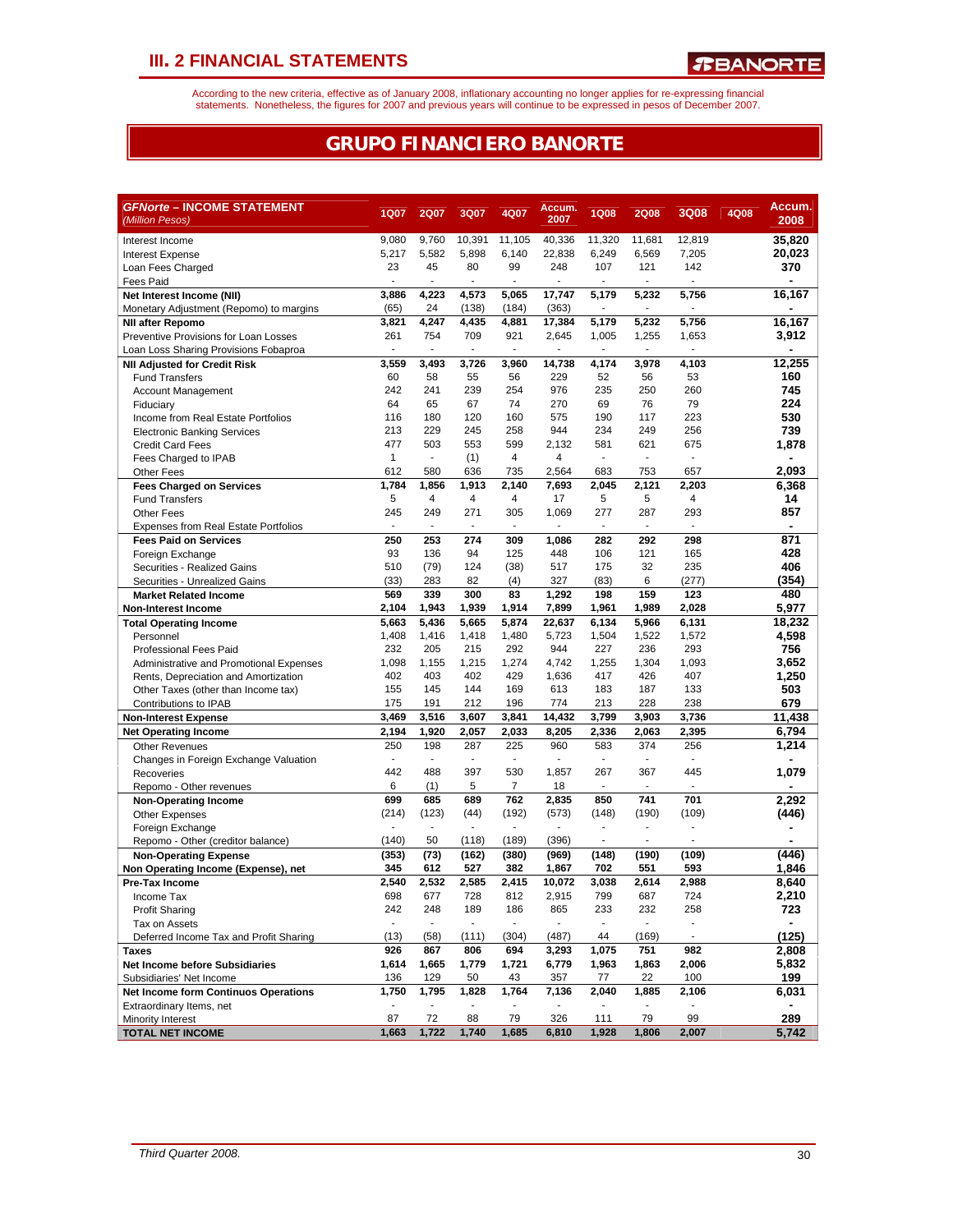| <i>GFNORTE</i> – BALANCE SHEET<br>(Millions Pesos) | 1Q07           | <b>2Q07</b>              | 3Q07                     | 4Q07                         | <b>1Q08</b> | <b>2Q08</b>    | 3Q08    | 4Q08 |
|----------------------------------------------------|----------------|--------------------------|--------------------------|------------------------------|-------------|----------------|---------|------|
| <b>ASSETS</b>                                      |                |                          |                          |                              |             |                |         |      |
| <b>Cash and Due from Banks</b>                     | 42,417         | 48,918                   | 39,871                   | 41,610                       | 39,804      | 41,694         | 45,858  |      |
| Negotiable Instruments                             | 7,765          | 6,715                    | 9,517                    | 7,754                        | 8,148       | 10,938         | 11,228  |      |
| Securities Available for Sale                      | 10.400         | 8,508                    | 10,814                   | 10,948                       | 15,636      | 15,082         | 15,124  |      |
| Securities Held to Maturity                        | 754            | 779                      | 764                      | 760                          | 749         | 742            | 728     |      |
| <b>Investment in Securities</b>                    | 18,918         | 16,002                   | 21,095                   | 19,462                       | 24,533      | 26,762         | 27,080  |      |
| Non-assigned Securities for Settlement             |                | $\blacksquare$           | ä,                       | $\overline{a}$               | ÷,          | $\blacksquare$ | ÷,      |      |
| Debtor Balance in Repo Trans, net                  | 100            | 134                      | 95                       | 58                           | 92          | 90             | 159     |      |
| Repo Transactions with Collateral                  | $\mathbf{r}$   | ÷,                       | ÷,                       |                              | L,          | ۳              | ÷       |      |
| Secs to be received in Repo Trans, net             |                |                          | ÷,                       |                              |             |                |         |      |
| <b>Transactions with Derivatives</b>               | 984            | 291                      | 1,742                    | 2,302                        | 2,368       | 4,525          | 2,587   |      |
| <b>Operations w/ Derivatives &amp; Securities</b>  | 1,084          | 425                      | 1,837                    | 2,361                        | 2,460       | 4,615          | 2,746   |      |
| <b>Commercial Loans</b>                            | 85,231         | 89,464                   | 88,854                   | 98,091                       | 101,040     | 107,097        | 114,752 |      |
| Financial Intermediaries' Loans                    | 2,489          | 5,948                    | 9,810                    | 13,158                       | 13,592      | 14,531         | 15,853  |      |
| Consumer Loans                                     | 22,658         | 24,541                   | 25,822                   | 27,225                       | 28,642      | 30,380         | 31,413  |      |
| Mortgage Loans                                     | 30,133         | 32,381                   | 34,276                   | 37,216                       | 39,046      | 41,170         | 43,682  |      |
| <b>Government Entities' Loans</b>                  | 15,262         | 17,244                   | 17,868                   | 17,948                       | 17,556      | 24,367         | 25,412  |      |
| <b>IPAB Loans</b>                                  |                | ÷,                       | ÷,                       | $\qquad \qquad \blacksquare$ |             | $\blacksquare$ | ÷,      |      |
| <b>Performing Loans</b>                            | 155,774        | 169,578                  | 176,631                  | 193,638                      | 199,875     | 217,544        | 231,111 |      |
| <b>Commercial PDL's</b>                            | 832            | 880                      | 884                      | 927                          | 1,089       | 1,135          | 1,319   |      |
| Financial Intermediaries PDL's                     | ٠              | $\blacksquare$           | ٠                        | ٠                            |             |                |         |      |
| Consumer PDL's                                     | 721            | 885                      | 1,015                    | 1,109                        | 1,208       | 1,471          | 1,956   |      |
| Mortgage PDL's                                     | 738            | 806                      | 840                      | 858                          | 893         | 619            | 704     |      |
| Government Entities PDL's                          | $\blacksquare$ | $\overline{\phantom{a}}$ | $\overline{\phantom{a}}$ | $\blacksquare$               | ÷           | $\blacksquare$ |         |      |
| Past Due Loans                                     | 2,291          | 2,571                    | 2,739                    | 2,893                        | 3,189       | 3,225          | 3,979   |      |
| <b>Gross Loan Portfolio</b>                        | 158,064        | 172,149                  | 179,369                  | 196,531                      | 203,065     | 220,769        | 235,091 |      |
| Preventive Loan Loss Reserves                      | 3,407          | 3,618                    | 3,624                    | 3,786                        | 4,048       | 4,217          | 4,904   |      |
| <b>Net Loan Portfolio</b>                          | 154,658        | 168,531                  | 175,745                  | 192,745                      | 199,017     | 216,552        | 230,187 |      |
| <b>Acquired Collection Rights</b>                  | 4,183          | 4,043                    | 3,861                    | 3,660                        | 3,538       | 3,375          | 3,232   |      |
| <b>Total Credit Portfolio</b>                      | 158,841        | 172,574                  | 179,60                   | 196,406                      | 202,554     | 219,92         | 233,419 |      |
| Sundry Debtors & Other Accs Rec, net               | 9,950          | 13,960                   | 18,788                   | 7,617                        | 12,459      | 10,431         | 13,118  |      |
| Inventories                                        | ÷,             | ÷,                       | 9                        | $\overline{7}$               | 61          | 77             | 571     |      |
| Foreclosed Assets, net                             | 423            | 430                      | 296                      | 385                          | 506         | 653            | 682     |      |
| Real Estate, Furniture & Equipment, net            | 6,918          | 6,890                    | 6,874                    | 8,098                        | 7,959       | 8,058          | 8,192   |      |
| <b>Investments in Subsidiaries</b>                 | 2,539          | 2,426                    | 2.569                    | 2,590                        | 2,685       | 2,632          | 2,491   |      |
| Deferred Taxes, net                                |                | $\blacksquare$           | $\blacksquare$           | 215                          | 148         | 304            | 336     |      |
| Goodwill                                           | 4,220          | 4,289                    | 4,217                    | 4,134                        | 4,034       | 3,953          | 4,247   |      |
| Intangibles                                        | 156            | 158                      | 209                      | 249                          | 238         | 219            | 209     |      |
| <b>Other Assets</b>                                | 3,474          | 3,379                    | 3,876                    | 4,151                        | 4,085       | 4,286          | 4,255   |      |
|                                                    | 27,679         | 31,533                   | 36,839                   | 27,445                       | 32,175      | 30,612         | 34,101  |      |
| <b>TOTAL ASSETS</b>                                | 248,939        | 269,452                  | 279,248                  | 287,283                      | 301,526     | 323,611        | 343,204 |      |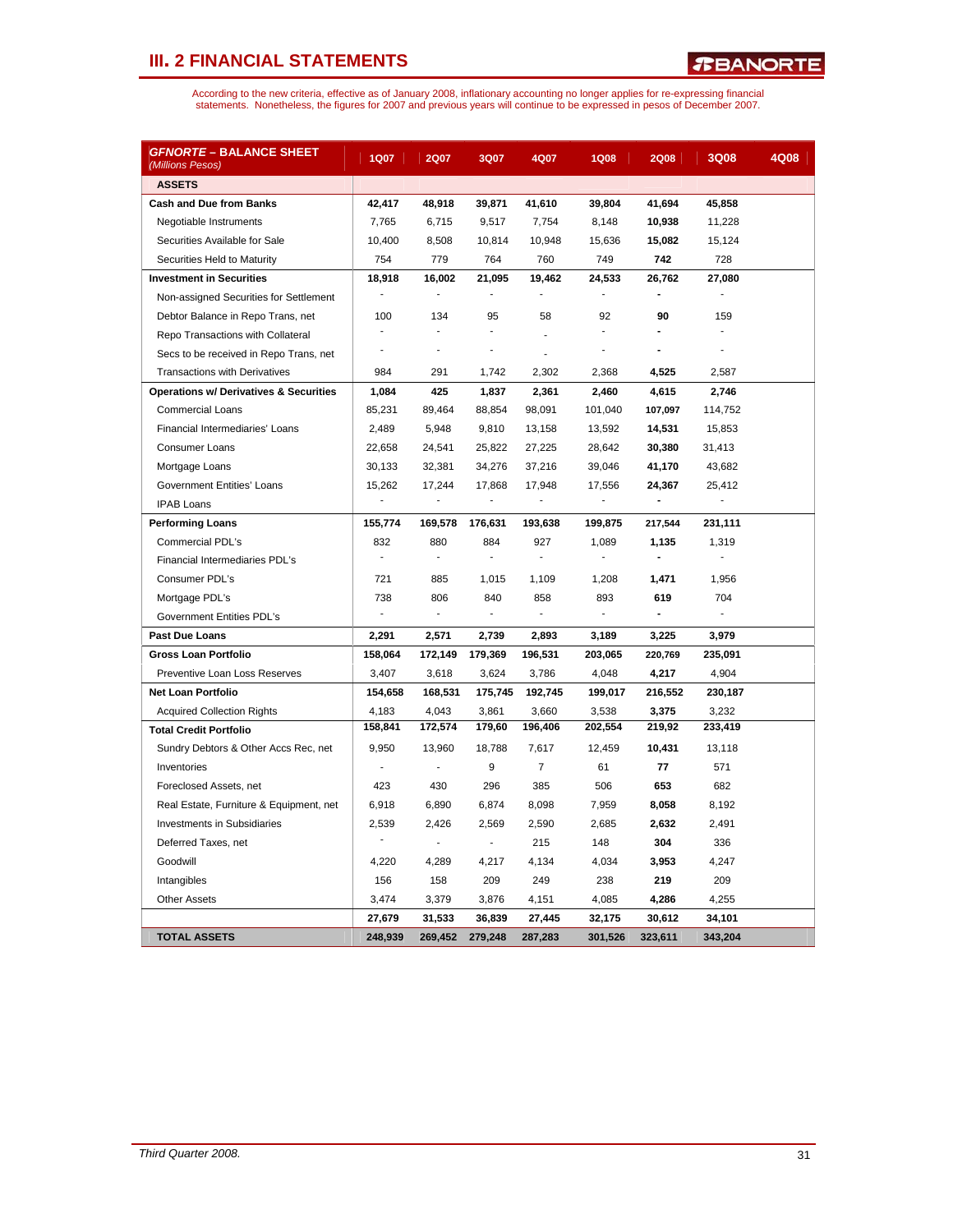*R***BANORTE** 

| <i><b>GFNORTE – BALANCE SHEET</b></i><br>(Million Pesos) | 1Q07                     | <b>2Q07</b>              | 3Q07                         | 4Q07                     | <b>1Q08</b>    | <b>2Q08</b>              | 3Q08                     | 4Q08 |
|----------------------------------------------------------|--------------------------|--------------------------|------------------------------|--------------------------|----------------|--------------------------|--------------------------|------|
| <b>LIABILITIES</b>                                       |                          |                          |                              |                          |                |                          |                          |      |
| <b>Demand Deposits</b>                                   | 95,104                   | 100,622                  | 96,824                       | 111,080                  | 103,263        | 106,693                  | 107,694                  |      |
| <b>Time Deposits</b>                                     | 79,610                   | 80,471                   | 86,011                       | 92,227                   | 93,830         | 114,557                  | 133,799                  |      |
| <b>Bank Bonds</b>                                        |                          |                          |                              | ÷,                       |                |                          |                          |      |
| <b>Deposits</b>                                          | 174,713                  | 181,094                  | 182,834                      | 203,307                  | 197,092        | 221,250                  | 241,492                  |      |
| Immediate Redemption Loans                               |                          | 7,495                    | 2,454                        | 871                      | 5,615          | 3,136                    | 824                      |      |
| Short Term Loans                                         | 6,934                    | 7,840                    | 9,108                        | 11,057                   | 18,538         | 11,375                   | 11,952                   |      |
| Long Term Loans                                          | 9,606                    | 9,922                    | 10,495                       | 10,796                   | 10,178         | 10,070                   | 10,395                   |      |
| Due to Banks & Correspondents                            | 16,540                   | 25,258                   | 22,056                       | 22,723                   | 34,332         | 24,581                   | 23.170                   |      |
| Non-assigned Securities for Settlement                   |                          | 2,988                    | 9,114                        | 10                       | 1,745          | 1,570                    | 1,486                    |      |
| Creditor Balance in Repo Trans, net                      | 409                      | 396                      | 518                          | 515                      | 291            | 605                      | 632                      |      |
| Repo Transactions with Collateral                        |                          |                          |                              | ٠                        |                | $\blacksquare$           |                          |      |
| Secs to be received in Repo Trans, net                   |                          | $\overline{\phantom{m}}$ |                              | ÷.                       | -              | $\blacksquare$           |                          |      |
| <b>Transactions with Derivatives</b>                     | 1,817                    | 984                      | 2,297                        | 2,435                    | 3,157          | 4,443                    | 2,946                    |      |
| <b>Operations w/ Derivatives &amp; Securities</b>        | 2,226                    | 4,368                    | 11,929                       | 2,960                    | 5,192          | 6,619                    | 5,064                    |      |
| Income Tax & Profit Sharing Payable                      | 909                      | 1,545                    | 1,909                        | 2,212                    | 1,197          | 1,340                    | 1,512                    |      |
| Other Creditors & Accounts Payable                       | 12,160                   | 13,075                   | 14,176                       | 10,888                   | 12,538         | 13,306                   | 13,654                   |      |
| <b>Other Payable Accounts</b>                            | 13,070                   | 14,620                   | 16,086                       | 13,100                   | 13,734         | 14,646                   | 15,166                   |      |
| Subordinated Non Convertible Debt                        | 11,943                   | 11,651                   | 11,734                       | 10,210                   | 14,561         | 16,932                   | 17,923                   |      |
| <b>Deferred Taxes</b>                                    | 328                      | 247                      | 143                          | $\overline{a}$           | $\blacksquare$ |                          |                          |      |
| <b>Deferred Credits</b>                                  | 269                      | 472                      | 616                          | 827                      | 977            | 1,146                    | 1,269                    |      |
| <b>TOTAL LIABILITIES</b>                                 | 219,089                  | 237,709                  | 245,399                      | 253,127                  | 265,888        | 285,174                  | 304,085                  |      |
| <b>EQUITY</b>                                            |                          |                          |                              |                          |                |                          |                          |      |
| Paid-in Capital                                          | 12,020                   | 12,020                   | 12,016                       | 11,965                   | 11,965         | 11,968                   | 11,951                   |      |
| <b>Share Subscription Premiums</b>                       | 1,863                    | 1,863                    | 1,863                        | 1,272                    | 1,275          | 1,273                    | 1,187                    |      |
| Subordinated Convertible Debentures                      | $\Box$                   | $\overline{\phantom{a}}$ | $\blacksquare$               | $\overline{\phantom{a}}$ | $\blacksquare$ | $\blacksquare$           | $\overline{\phantom{a}}$ |      |
| <b>Subscribed Capital</b>                                | 13,882                   | 13,882                   | 13,878                       | 13,882                   | 13,239         | 13,241                   | 13,138                   |      |
| <b>Capital Reserves</b>                                  | 2,446                    | 2,442                    | 2,407                        | 2,452                    | 2,446          | 2,807                    | 2,767                    |      |
| <b>Retained Earnings</b>                                 | 22,297                   | 22,297                   | 22,296                       | 21,379                   | 21,376         | 21,035                   | 21,035                   |      |
| Surplus (Deficit) of Secs Available for Sale             | ä,                       | ä,                       | ä,                           |                          |                |                          |                          |      |
| Results from Conversions of Foreign Ops                  | ٠                        |                          |                              |                          |                |                          |                          |      |
| Results from Valuation of Hedging Secs                   |                          |                          |                              |                          |                |                          |                          |      |
| Surplus (Deficit) in Capital Restatement                 | (6,378)                  | (6, 375)                 | (6,376)                      | (6,380)                  |                |                          |                          |      |
| Results of Non Monetary Fixed Assets                     | $\overline{\phantom{a}}$ |                          |                              |                          |                |                          |                          |      |
| Results of Non Monetary - Investment Assets              | (5,603)                  | (5, 512)                 | (5,094)                      | (5,009)                  | (5, 113)       | (4,250)                  | (5, 493)                 |      |
| Adjustments in the Employee's Pensions                   | $\overline{\phantom{a}}$ |                          |                              |                          |                |                          |                          |      |
| Accumulated Effect of Deferred Liabilities               |                          | $\overline{\phantom{m}}$ | $\qquad \qquad \blacksquare$ |                          |                | $\overline{\phantom{a}}$ | -                        |      |
| Net Income                                               | 1,663                    | 3,385                    | 5,125                        | 6,810                    | 1,928          | 3,735                    | 5,742                    |      |
| <b>Earned Capital</b>                                    | 14,425                   | 16,237                   | 18,359                       | 19,252                   | 20,638         | 23,328                   | 24,051                   |      |
| Minority Interest                                        | 1,543                    | 1,624                    | 1,612                        | 1,667                    | 1,761          | 1,868                    | 1,930                    |      |
| <b>Total Equity</b>                                      | 29,850                   | 31,743                   | 33,849                       | 34,156                   | 35,638         | 38,437                   | 39,119                   |      |
| <b>TOTAL LIABILITIES &amp; EQUITY</b>                    | 248,939                  | 269,452                  | 279,248                      | 287,283                  | 301,526        | 323,611                  | 343,204                  |      |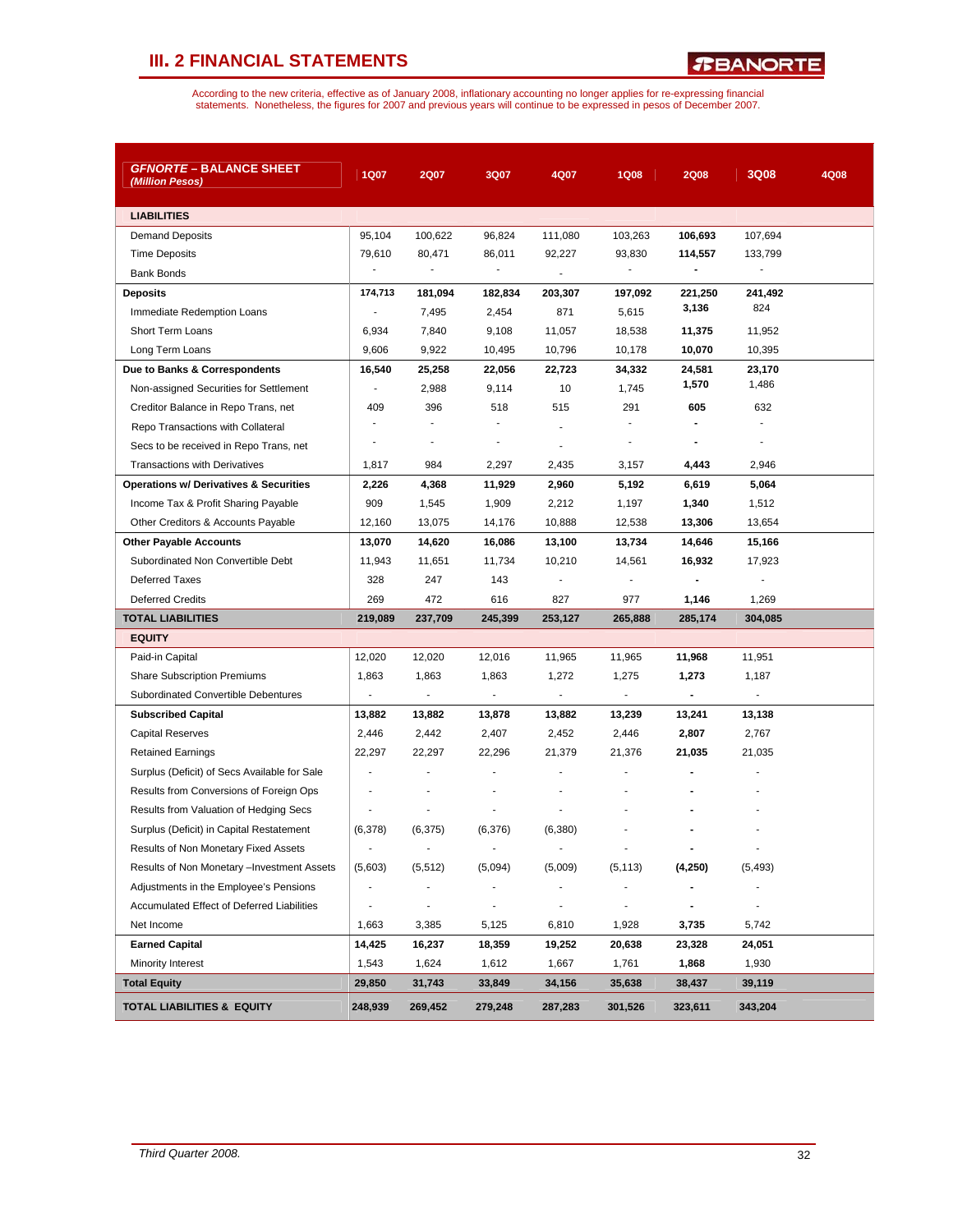| <i>GFNORTE</i> – MEMORANDUM ACCOUNTS<br>(Million Pesos)                      | <b>1Q07</b>              | <b>2Q07</b>       | 3Q07                     | 4Q07                     | <b>1Q08</b>       | <b>2Q08</b>       | 3Q08                     | 4Q08 |
|------------------------------------------------------------------------------|--------------------------|-------------------|--------------------------|--------------------------|-------------------|-------------------|--------------------------|------|
| On behalf of Third Parties                                                   |                          |                   |                          |                          |                   |                   |                          |      |
| <b>Customer's Banks</b>                                                      | 24                       | $\mathbf{1}$      | 4                        | 11                       | 12                | 16                | 12                       |      |
| Dividends Receivable from Customers                                          | $\blacksquare$           |                   | ٠                        | $\blacksquare$           | $\blacksquare$    | ٠                 | $\blacksquare$           |      |
| Interest Receivable from Customers                                           | $\overline{a}$           |                   |                          | ÷                        | $\overline{a}$    | ÷                 |                          |      |
| Settlement of Customer Transactions                                          | (320)                    | (438)             | 89                       | 58                       | 37                | 44                | (98)                     |      |
| <b>Customer Premiums</b>                                                     | $\overline{a}$           |                   | ÷.                       |                          |                   |                   |                          |      |
| Settlement with Clients' Foreign Currency                                    |                          |                   |                          |                          |                   |                   |                          |      |
| Margin Accounts in Futures' Operations                                       |                          |                   |                          |                          |                   |                   |                          |      |
| <b>Other Current Accounts</b>                                                |                          | $\overline{a}$    | Ĭ.                       | ä,                       | J.                | ä,                |                          |      |
| <b>Customers' Current Account</b>                                            | (296)                    | (437)             | 93                       | 69                       | 49                | 60                | (86)                     |      |
| Client Securities Received in Custody                                        | 179,124                  | 188,067           | 185,223                  | 180,385                  | 185,033           | 185,766           | 164,891                  |      |
| Securities and Documents Received in Guarantee                               | ÷,                       |                   |                          | Ĭ.                       | $\overline{a}$    |                   |                          |      |
| <b>Client Securities Abroad</b>                                              | ä,                       | ÷,                | ä,                       | ä,                       | $\blacksquare$    | ä,                | $\blacksquare$           |      |
| <b>Clients' Securities</b>                                                   | 179,124                  | 188,067           | 185,223                  | 180,385                  | 185,033           | 185,766           | 164,891                  |      |
| Clients' Repurchase Operations                                               | 28,659                   | 37,030            | 35,295                   | 21,803                   | 23,511            | 32,360            | 32,881                   |      |
| Clients' Repo Transactions w/ Securities                                     | ÷.                       |                   | ä,                       | ÷                        | ä,                | ٠                 |                          |      |
| Purchase of Futures & Forward Contracts notional                             |                          |                   |                          | Ĭ.                       |                   |                   |                          |      |
| Sale of Futures and Forward Contracts, notional                              |                          |                   |                          | $\overline{\phantom{a}}$ | ÷,                | ÷                 |                          |      |
| <b>Clients' Option Parchase Operations</b>                                   | 5                        |                   |                          | 145                      | 144               | 481               | 440                      |      |
| <b>Clients' Option Sales Operations</b>                                      |                          |                   | ÷.                       | $\overline{a}$           | ÷.                | $\overline{a}$    | $\overline{a}$           |      |
| Purchase of Derivatives' Packages                                            |                          |                   |                          |                          |                   |                   |                          |      |
| Sale of Derivatives' Packages                                                |                          |                   |                          |                          | ÷                 |                   |                          |      |
| <b>Trusts Ander Administration</b>                                           | 2,823                    | 3,024             | 2,912                    | 3,048                    | 2,360             | 2,602             | 1,897                    |      |
| <b>Transactions On Behalf of Clients</b><br>TOTAL ON BEHALF OF THIRD PARTIES | 31,487<br>210,315        | 40,054<br>227,683 | 38.207<br>223,522        | 24,997<br>205,451        | 26,015<br>211,096 | 35,443<br>221,269 | 35,218<br>200,023        |      |
| <b>Endorsement Guarantees Granted</b>                                        | $\overline{\phantom{a}}$ | $\blacksquare$    | $\overline{\phantom{a}}$ | $\overline{\phantom{a}}$ | $\overline{a}$    | ÷,                | $\overline{\phantom{a}}$ |      |
| Loan Obligations                                                             | 2,418                    | 2,149             | 2,687                    | 2,365                    | 2,846             | 2,530             | 2,580                    |      |
| Properties in Trusts and Warrant                                             | 84,520                   | 87,179            | 100,223                  | 101,632                  | 108,959           | 108,574           | 105,738                  |      |
| Properties in Custody or Administration                                      | 99,925                   | 103,169           | 110,368                  | 117,167                  | 122,793           | 152,541           | 171,393                  |      |
| Amounts committed to Operations with Fobaproa                                | ä,                       | ä,                | Ĭ.                       | ä,                       | ä,                | ä,                | $\overline{\phantom{a}}$ |      |
| Drafts in Transit                                                            | $\overline{a}$           | ٠                 |                          | $\overline{\phantom{a}}$ | ÷,                | $\overline{a}$    |                          |      |
| Certificates of Deposits in Circulation                                      | 984                      | 840               | 1,396                    | 1,541                    | 1,377             | 1,692             | 1,971                    |      |
| Letters of Credit to the Corporation as Guarantee                            | $\overline{\phantom{a}}$ | ÷.                | ÷                        | $\sim$                   | ä,                | ÷.                | $\overline{a}$           |      |
| Securities to the Corporation for Custody                                    | 278                      | 297               | 538                      | 610                      | 698               | 856               | 511                      |      |
| Government Secs of the Corp under Custody                                    | 294                      | 322               | 84                       | 147                      | 56                | 88                | 641                      |      |
| Securities of the Corp given as Guarantee                                    | ÷,                       | ÷,                | ÷                        |                          |                   |                   |                          |      |
| Securities of the Corp Abroad                                                |                          |                   |                          |                          |                   |                   |                          |      |
| Settlement with FX of the Corp Abroad                                        |                          |                   |                          |                          |                   |                   |                          |      |
| Debts with the Contingency Fund                                              | $\blacksquare$           |                   | ÷                        |                          | ä,                | $\overline{a}$    |                          |      |
| Contingent Assets & Liabilities                                              | 269                      | 285               | 284                      | 278                      | 265               | 262               | 266                      |      |
| Investment bank Trans on Behalf of Third Parties                             | 103,308                  | 96,577            | 103,823                  | 91,329                   | 101,754           | 109,570           | 94,858                   |      |
| Uncollected Accrued Interest from Past Due Loans                             | 66                       | 77                | 99                       | 101                      | 111               | 104               | 109                      |      |
| <b>Investments of Retirement Savings Funds</b>                               |                          |                   |                          |                          |                   |                   |                          |      |
| Integration of the Credit Portfolio                                          |                          |                   |                          |                          |                   |                   |                          |      |
| Amounts Contracted in Derivatives                                            |                          |                   |                          |                          |                   |                   |                          |      |
| <b>Other Registration Accounts</b>                                           |                          | $\overline{a}$    |                          | ٠                        | $\frac{1}{2}$     |                   | $\blacksquare$           |      |
| <b>Proprietary Transactions</b>                                              | 292,061                  | 290,897           | 319,501                  | 315,172                  | 338,858           | 376,217           | 378,068                  |      |
| Repo Securities to be Received                                               | 217,654                  | 236,600           | 234,956                  | 216,233                  | 226,589           | 238,589           | 241,457                  |      |
| (Minus) Repurchase Creditors                                                 | (217, 95)                | (236, 902)        | (235,416                 | (216, 708)               | (226,813          | (239, 160)        | (242, 020)               |      |
| <b>Repurchase Transactions</b>                                               | (302)                    | (301)             | (460)                    | (475)                    | (224)             | (571)             | (563)                    |      |
| Repurchase Debtors                                                           | 36,561                   | 35,961            | 38,359                   | 21,503                   | 23,194            | 36,249            | 40,263                   |      |
| (Minus) Repo Securities to be Delivered                                      | (36, 568)                | (35, 921)         | (38, 322)                | (21, 484)                | (23, 169)         | (36, 193)         | (40, 173)                |      |
| <b>Repurchase Transactions</b>                                               | (7)                      | 40                | 37                       | 19                       | 25                | 56                | 90                       |      |
| <b>TOTAL PROPRIETARY</b>                                                     | 291,752                  | 290,635           | 319,078                  | 314,715                  | 338,658           | 375,702           | 377,595                  |      |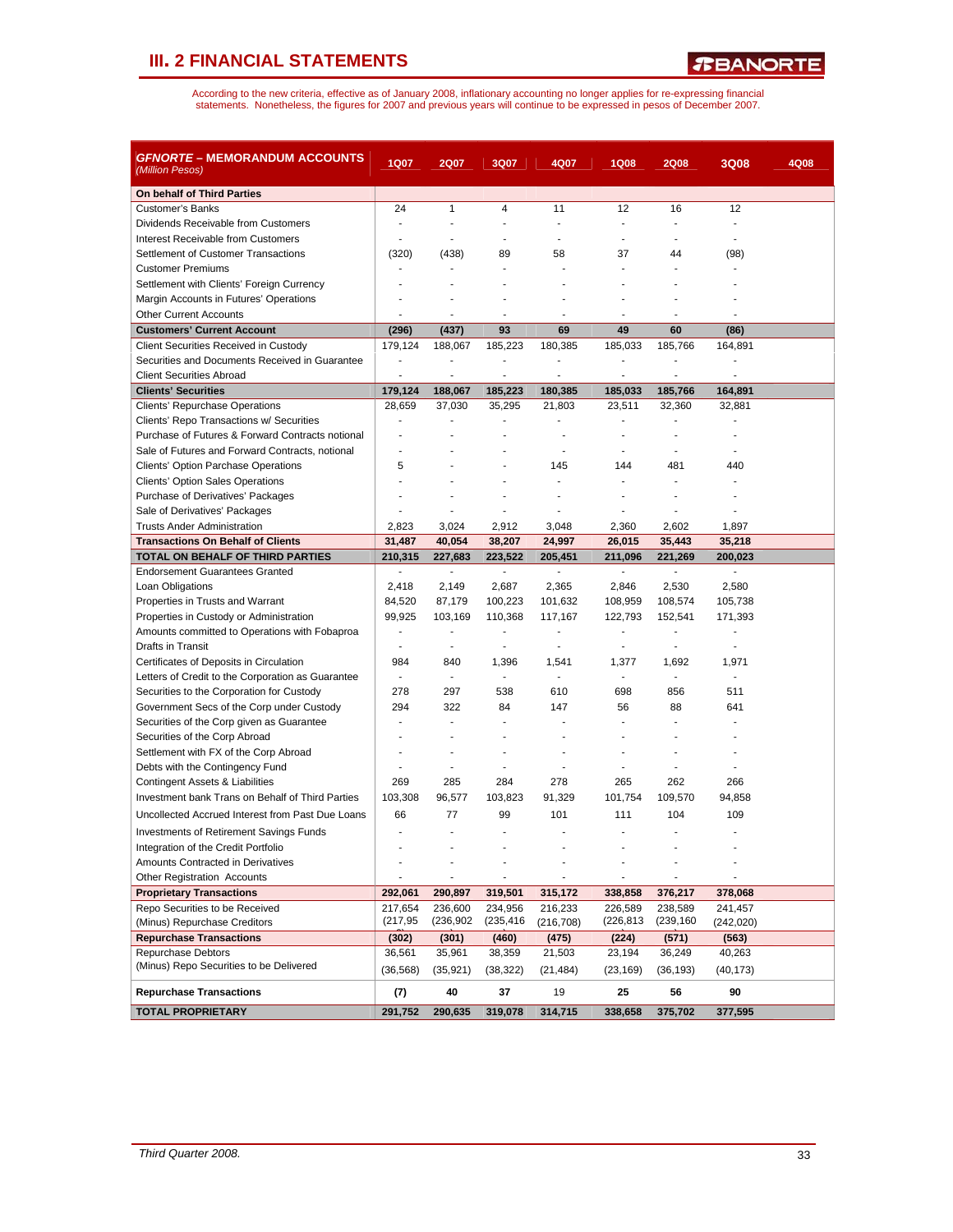| <b>GFNORTE - CONSOLIDATED STATEMENT OF CASH FLOW</b><br><b>JANUARY 1, 2008 - SEPTEMBER 30, 2008</b><br>(Million Pesos) |           |
|------------------------------------------------------------------------------------------------------------------------|-----------|
| <b>Cash Flow from Operating Activities</b>                                                                             |           |
| <b>Net Income</b>                                                                                                      | 5.742     |
| Items charged to results that do not generate or require use of resources                                              |           |
| Results of valuation at reasonable value                                                                               | 97        |
| Provisions for loan losses                                                                                             | 3,912     |
| Depreciation and amortization                                                                                          | 781       |
| Defferred taxes                                                                                                        | (125)     |
| Provisions for obligations                                                                                             | (48)      |
| Minoritary interest                                                                                                    | 289       |
| Undistribuated earnings of subsidiaries                                                                                | (199)     |
|                                                                                                                        | 10,449    |
|                                                                                                                        |           |
| Change in items related to operations:<br>Decrease (Increase) Deposits                                                 | 38,185    |
| Decrease (Increase) loan portfolio                                                                                     | (40, 925) |
| Decrease (Increase) in portfolios of credit assets                                                                     |           |
| Decrease (Increase) treasury operations (investment in securities)                                                     | (7, 715)  |
| Decrease (Increase) financial instruments for sale                                                                     | 1,719     |
| Loans from banks and other institutions                                                                                | 447       |
| Decrease (Increase) Deferred taxes                                                                                     | 4         |
| Net cash generated or used from operations                                                                             | 2.164     |
|                                                                                                                        |           |
| <b>Financing Activities:</b>                                                                                           |           |
| Issue of subordinated debentures outstanding                                                                           | 7,714     |
| Increase in other payable accounts                                                                                     | 2,114     |
| Stock repurchases                                                                                                      | (125)     |
| Net cash generated or used from financing activities                                                                   | 9,703     |
| <b>Investment Activities:</b>                                                                                          |           |
| Decrease in fixed assets                                                                                               | (783)     |
| Decrease in permanent investments in shares                                                                            | (646)     |
| Decrease (Increase) in deferred charges or credits                                                                     | (392)     |
| Decrease (Increase) foreclosed assets                                                                                  |           |
| Increase in other accounts receivable                                                                                  | (297)     |
|                                                                                                                        | (5,501)   |
| Net cash generated or used from investment activities                                                                  | (7,619)   |
| Decrease (increase) in cash and equivalents                                                                            | 4,248     |
| Cash and due from banks at the beginning of the year                                                                   | 41,610    |
| Cash and due from banks at the end of the year                                                                         | 45.858    |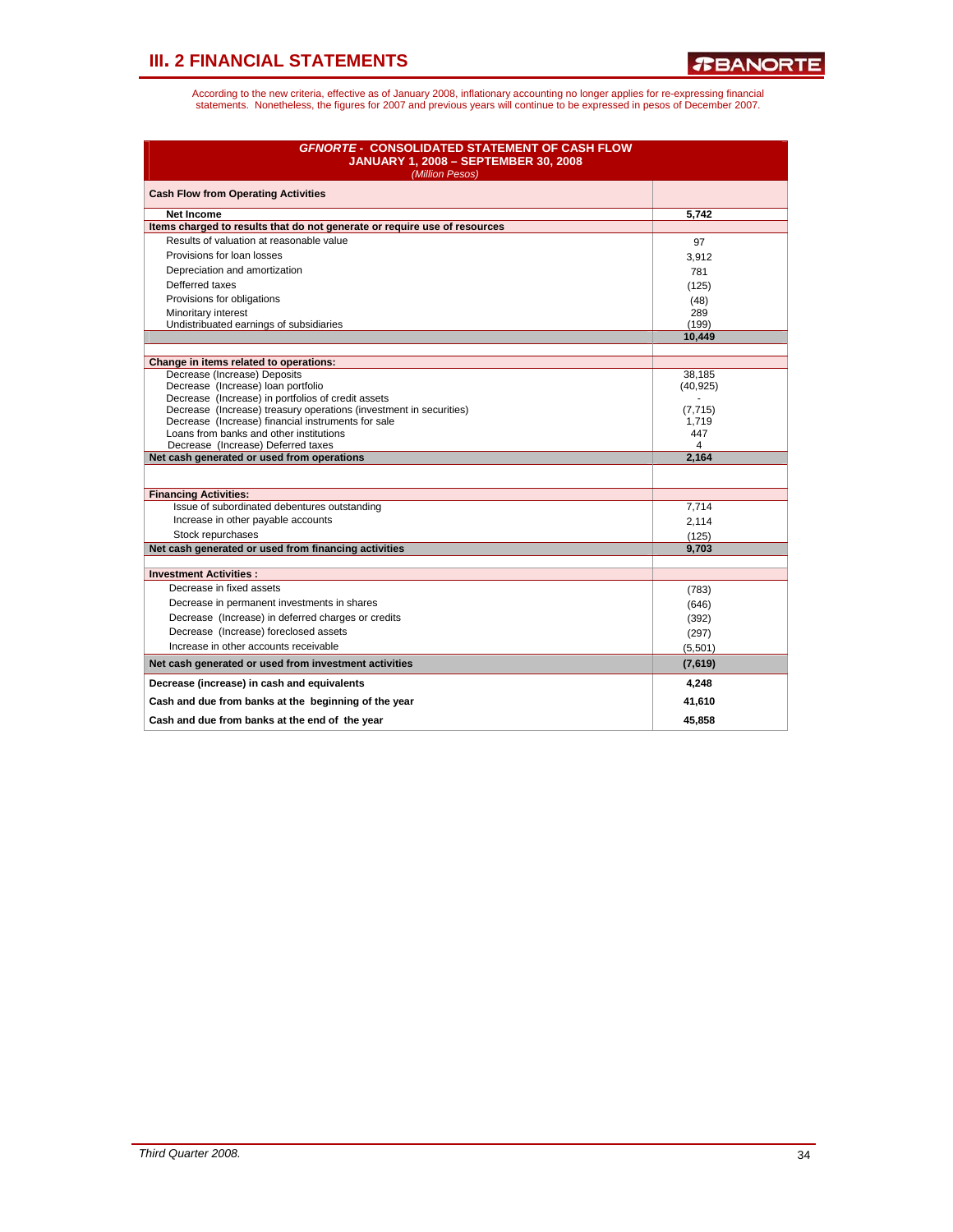| <b>GFNORTE – CONSOLIDATED STATEMENTS OF CHANGES IN STOCKHOLDER S EQUITY</b> | <b>JANUARY 1, 2008 - SEPTEMBER 30, 2008.</b><br>(Million Pesos) |                                    |
|-----------------------------------------------------------------------------|-----------------------------------------------------------------|------------------------------------|
|                                                                             | <b>CONTRIBUTED CAPITAL</b>                                      |                                    |
|                                                                             | <b>Fixed Paid-in Capital</b>                                    | Premium from sale of<br>securities |
| Balance as of December 31,2007                                              | 11,965                                                          | 1.272                              |
| Changes stemming from stockholder's decisions                               |                                                                 |                                    |
| Stock repurchases                                                           | (14)                                                            | (85)                               |
| Capitalization of profits                                                   |                                                                 |                                    |
| <b>Provisions Created</b>                                                   |                                                                 |                                    |
| Increase in Capital                                                         |                                                                 |                                    |
| <b>Total</b>                                                                | (14)                                                            | (85)                               |
| <b>Changes stemming from profits</b>                                        |                                                                 |                                    |
| Total profits:                                                              |                                                                 |                                    |
| Net Income                                                                  |                                                                 |                                    |
| Non Monetary Assets Results                                                 |                                                                 |                                    |
| Recognition of minority interest                                            |                                                                 |                                    |
| <b>Total</b>                                                                |                                                                 |                                    |
| Balance as of September 30,2008                                             | 11,951                                                          | 1,187                              |

|                                               | <b>EARNED CAPITAL</b>      |                             |                                                                        |                                                                              |                   |                                      |                                                                       |  |  |  |
|-----------------------------------------------|----------------------------|-----------------------------|------------------------------------------------------------------------|------------------------------------------------------------------------------|-------------------|--------------------------------------|-----------------------------------------------------------------------|--|--|--|
|                                               | Capital<br><b>Reserves</b> | <b>Retained</b><br>earnings | <b>Surpls or</b><br>Deficit in<br><b>Capital</b><br><b>Restatement</b> | <b>Results from</b><br><b>Non Monetary</b><br><b>Assets</b><br>(Investments) | <b>Net Income</b> | <b>Minoritary</b><br><b>Interest</b> | <b>Total</b><br><b>Stockhol</b><br>ders <sup>®</sup><br><b>Equity</b> |  |  |  |
| Balance as of December 31,2007                | 2,452                      | 21,379                      | (6, 380)                                                               | (5,009)                                                                      | 6,810             | 1.667                                | 34,156                                                                |  |  |  |
|                                               |                            |                             |                                                                        |                                                                              |                   |                                      |                                                                       |  |  |  |
| Changes stemming from stockholder's decisions |                            |                             |                                                                        |                                                                              |                   |                                      |                                                                       |  |  |  |
| Stock repurchases                             | (26)                       | ÷                           | ۰                                                                      | ٠                                                                            |                   | ٠                                    | (125)                                                                 |  |  |  |
| Application of profits                        | ä,                         | 6,810                       |                                                                        |                                                                              | (6, 810)          |                                      |                                                                       |  |  |  |
| Provisions created                            | 341                        | (341)                       |                                                                        |                                                                              |                   |                                      |                                                                       |  |  |  |
| Cash Dividends                                | ٠                          |                             |                                                                        |                                                                              |                   |                                      |                                                                       |  |  |  |
| Increase in Capital                           | ٠                          | ۰                           |                                                                        |                                                                              |                   |                                      |                                                                       |  |  |  |
| <b>Total</b>                                  | 315                        | 6,469                       |                                                                        | ٠                                                                            | (6, 810)          | $\blacksquare$                       | (125)                                                                 |  |  |  |
|                                               |                            |                             |                                                                        |                                                                              |                   |                                      |                                                                       |  |  |  |
| <b>Changes stemming from profits</b>          |                            |                             |                                                                        |                                                                              |                   |                                      |                                                                       |  |  |  |
| Total profits:                                |                            |                             |                                                                        |                                                                              |                   |                                      |                                                                       |  |  |  |
| Net Income                                    |                            |                             | ٠                                                                      |                                                                              | 5.742             | ٠                                    | 5,742                                                                 |  |  |  |
| Non Monetary Assets Results                   |                            |                             |                                                                        | (917)                                                                        |                   |                                      | (917)                                                                 |  |  |  |
| Change to Accounting Criteria (NIF B-10)      | ä,                         | (6, 813)                    | 6,380                                                                  | 433                                                                          | ÷                 | ä,                                   |                                                                       |  |  |  |
| <b>Total</b>                                  | ٠                          | (6, 813)                    | 6,380                                                                  | (484)                                                                        | 5,742             | $\blacksquare$                       | 4,825                                                                 |  |  |  |
|                                               |                            |                             |                                                                        |                                                                              |                   |                                      |                                                                       |  |  |  |
| Recognition of minority interest              | ٠                          | ٠                           | ۰                                                                      | ٠                                                                            | ٠                 | 263                                  | 263                                                                   |  |  |  |
|                                               |                            |                             |                                                                        |                                                                              |                   |                                      |                                                                       |  |  |  |
| Balance as of September 30,2008               | 2,767                      | 21,035                      | ۰                                                                      | (5, 493)                                                                     | 5,742             | 1,930                                | 39,119                                                                |  |  |  |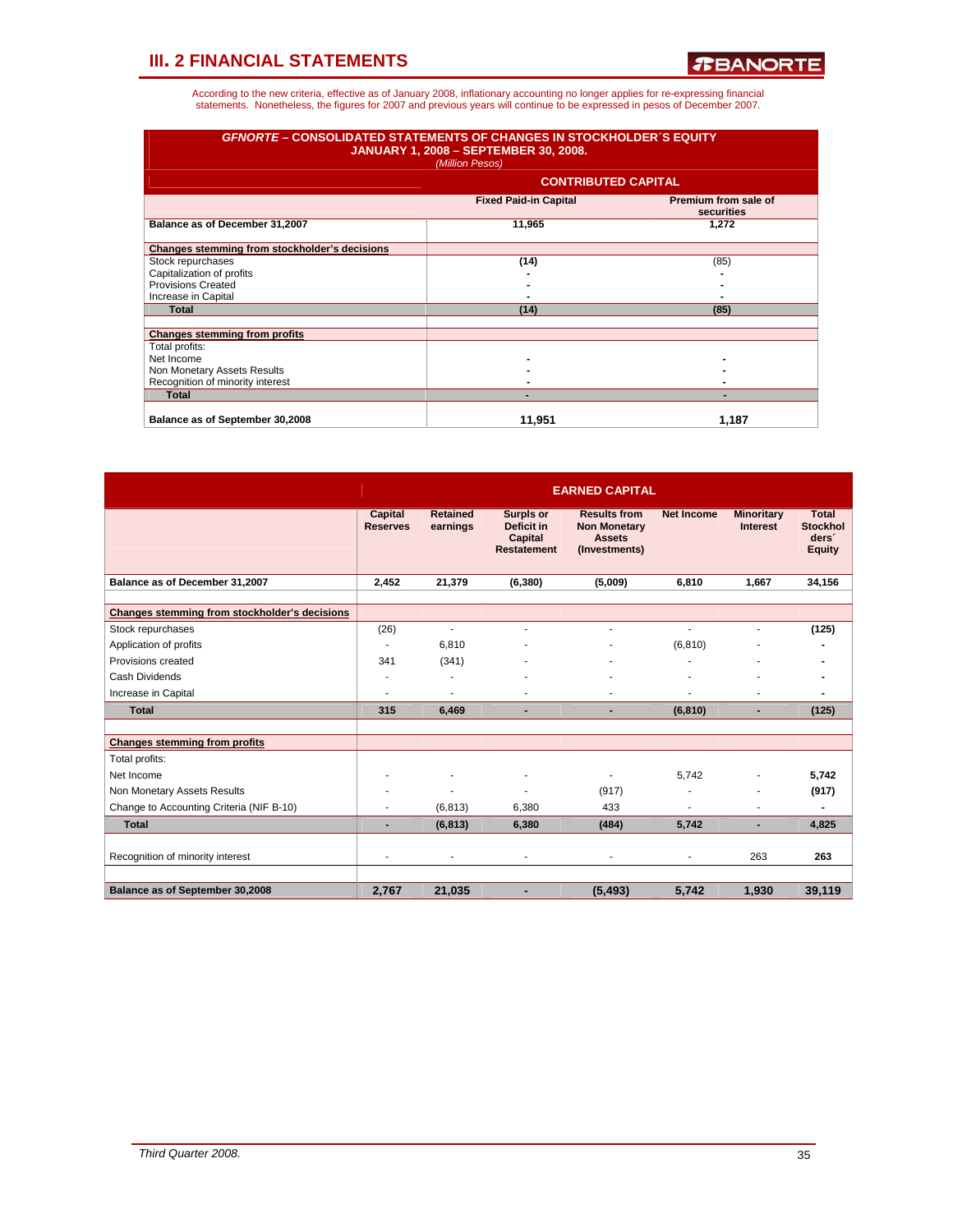According to the new criteria, effective as of January 2008, inflationary accounting no longer applies for re-expressing financial<br>statements. Nonetheless, the figures for 2007 and previous years will continue to be expres

## **BANKING SECTOR**

| <b>BANKING SECTOR* - INCOME</b>                                             |                                 |                          |                       |                                 |                |                                 |                                 |                          |      |               |
|-----------------------------------------------------------------------------|---------------------------------|--------------------------|-----------------------|---------------------------------|----------------|---------------------------------|---------------------------------|--------------------------|------|---------------|
| <b>STATEMENT</b>                                                            | <b>1Q07</b>                     | <b>2Q07</b>              | 3Q07                  | 4Q07                            | Accum.         | <b>1Q08</b>                     | <b>2Q08</b>                     | 3Q08                     | 4Q08 | Accum.        |
| (Million Pesos)                                                             |                                 |                          |                       |                                 | 2007           |                                 |                                 |                          |      | 2008          |
| Interest Income                                                             | 8,776                           | 9,341                    | 9,983                 | 10,606                          | 38,707         | 10,786                          | 11,254                          | 12,445                   |      | 34,485        |
| <b>Interest Expense</b>                                                     | 4,957                           | 5,343                    | 5,624                 | 5,869                           | 21,793         | 5,967                           | 6,305                           | 7,056                    |      | 19,328        |
| Loan Fees Charged                                                           | 23                              | 44                       | 77                    | 96                              | 239            | 103                             | 116                             | 138                      |      | 357           |
| <b>Fees Paid</b>                                                            | $\blacksquare$                  | $\blacksquare$           | $\blacksquare$        | $\blacksquare$                  |                | $\blacksquare$                  | $\blacksquare$                  | ÷.                       |      |               |
| Net Interest Income (NII)                                                   | 3,842                           | 4,042                    | 4,436                 | 4,833                           | 17,152         | 4,921                           | 5,065                           | 5,527                    |      | 15,514        |
| Monetary Adjustment (Repomo) to margins                                     | (38)                            | 13                       | (103)                 | (137)                           | (265)          | $\blacksquare$                  | $\overline{\phantom{a}}$        | ä,                       |      |               |
| <b>NII after Repomo</b>                                                     | 3,804                           | 4,054                    | 4,334                 | 4,695                           | 16,888         | 4,921                           | 5,065                           | 5,527                    |      | 15,514        |
| Preventive Provisions for Loan Losses                                       | 249                             | 742                      | 696                   | 900                             | 2,588          | 987                             | 1,234                           | 1,587                    |      | 3,808         |
| Loan Loss Sharing Provisions Fobaproa                                       |                                 |                          |                       | $\overline{a}$                  |                | $\overline{\phantom{a}}$        | $\overline{a}$                  | ÷,                       |      |               |
| <b>NII Adjusted for Credit Risk</b>                                         | 3,555                           | 3,313                    | 3,637                 | 3,795                           | 14,300         | 3,934                           | 3,831                           | 3,940                    |      | 11,705        |
| <b>Fund Transfers</b>                                                       | 60                              | 58                       | 55                    | 56                              | 229            | 52                              | 55                              | 53                       |      | 160           |
| Account Management                                                          | 242                             | 241                      | 239                   | 254                             | 976            | 235                             | 250                             | 260                      |      | 745           |
| Fiduciary                                                                   | 64                              | 65                       | 67                    | 74                              | 270            | 69                              | 76                              | 79                       |      | 224           |
| Income from Real Estate Portfolios                                          | 116                             | 180                      | 120                   | 160                             | 575            | 190                             | 117                             | 223                      |      | 530           |
| <b>Electronic Banking Services</b>                                          | 213                             | 229                      | 245                   | 258                             | 944            | 234                             | 249                             | 256                      |      | 739           |
| <b>Credit Cards Fees</b>                                                    | 477                             | 503                      | 553                   | 599                             | 2,132          | 581                             | 621                             | 675                      |      | 1,878         |
| Fees Charged to IPAB                                                        | $\mathbf{1}$                    | $\blacksquare$           | (1)                   | 4                               | 4              | $\blacksquare$                  | $\overline{\phantom{a}}$        | ÷,                       |      |               |
| Other Fees                                                                  | 211                             | 228                      | 218                   | 254                             | 911            | 254                             | 266                             | 262                      |      | 782           |
| <b>Fees Charged on Services</b>                                             | 1,383                           | 1,504                    | 1,495                 | 1,658                           | 6,041          | 1,616                           | 1,633                           | 1,808                    |      | 5,058         |
| <b>Fund Transfers</b>                                                       | 5                               | $\overline{4}$           | $\overline{4}$        | 4                               | 17             | 5                               | 5                               | 4                        |      | 14            |
| <b>Other Fees</b>                                                           | 227<br>$\overline{\phantom{a}}$ | 233<br>$\sim$            | 246<br>$\blacksquare$ | 288<br>$\overline{\phantom{a}}$ | 993            | 261<br>$\overline{\phantom{a}}$ | 275<br>$\overline{\phantom{a}}$ | 279<br>$\blacksquare$    |      | 815           |
| <b>Expenses from Real Estate Portfolios</b><br><b>Fees Paid on Services</b> | 232                             | 237                      | 250                   | 292                             | 1,010          | 266                             | 280                             | 283                      |      | 829           |
| Foreign Exchange                                                            | 113                             | 142                      | 116                   | 135                             | 506            | 128                             | 135                             | 165                      |      | 428           |
| Securities - Realized Gains                                                 | 290                             | (129)                    | 3                     | (97)                            | 67             | 158                             | (68)                            | 197                      |      | 288           |
| Securities - Unrealized Gains                                               | (27)                            | 270                      | 79                    | 4                               | 325            | (85)                            | $\overline{7}$                  | (277)                    |      | (356)         |
| <b>Market Related Income</b>                                                | 376                             | 283                      | 198                   | 42                              | 898            | 201                             | 74                              | 85                       |      | 360           |
| <b>Non-Interest Income</b>                                                  | 1,527                           | 1,550                    | 1,443                 | 1,408                           | 5,929          | 1,551                           | 1,428                           | 1,610                    |      | 4,588         |
| <b>Total Operating Income</b>                                               | 5,082                           | 4,863                    | 5,080                 | 5,204                           | 20,228         | 5,485                           | 5,259                           | 5,550                    |      | 16,293        |
| Personnel                                                                   | 1,365                           | 1,376                    | 1,399                 | 1,441                           | 5,581          | 1,45                            | 1,472                           | 1,466                    |      | 4,395         |
| <b>Professional Fees Paid</b>                                               | 227                             | 198                      | 210                   | 273                             | 908            | 219                             | 230                             | 286                      |      | 735           |
| Administrative and Promotional Expenses                                     | 900                             | 941                      | 1,014                 | 1,049                           | 3,903          | 1,03                            | 1,084                           | 942                      |      | 3,062         |
| Rents, Depreciation and Amortization                                        | 321                             | 329                      | 323                   | 313                             | 1,286          | 332                             | 328                             | 304                      |      | 965           |
| Other Taxes (other than Income tax)                                         | 127                             | 115                      | 114                   | 137                             | 493            | 151                             | 151                             | 109                      |      | 410           |
| Contribuitons to IPAB                                                       | 175                             | 191                      | 212                   | 196                             | 774            | 213                             | 228                             | 238                      |      | 679           |
| <b>Non-Interest Expense</b>                                                 | 3,114                           | 3,151                    | 3,272                 | 3,408                           | 12,945         | 3,408                           | 3,494                           | 3,344                    |      | 10,246        |
| <b>Net Operating Income</b>                                                 | 1,968                           | 1,712                    | 1,808                 | 1,796                           | 7,284          | 2,077                           | 1,765                           | 2,205                    |      | 6,047         |
| <b>Other Revenues</b>                                                       | 130                             | 216                      | 286                   | 197                             | 830            | 576                             | 302                             | 250                      |      | 1,128         |
| Foreign Exchange                                                            | $\sim$                          | $\blacksquare$           | ä,                    | ÷,                              |                | $\sim$                          | ÷,                              | ä,                       |      |               |
| Recoveries                                                                  | 428                             | 477                      | 396                   | 526                             | 1,826          | 265                             | 354                             | 441                      |      | 1,060         |
| Repomo - other revenues                                                     | 2                               | $\blacksquare$           | $\mathbf{1}$          | $\mathbf{1}$                    | 3              | $\sim$                          | $\blacksquare$                  | $\blacksquare$           |      |               |
| <b>Non-Operating Income</b>                                                 | 560                             | 693                      | 683                   | 724                             | 2,659          | 841                             | 656                             | 690                      |      | 2,188         |
| <b>Other Expenses</b>                                                       | (101)                           | (113)                    | (28)                  | (132)                           | (374)          | (111)                           | (133)                           | (83)                     |      | (327)         |
| Changes in Foreign Exchange Valuation                                       | ÷                               | ٠                        | ÷.                    | $\overline{a}$                  | $\blacksquare$ | $\blacksquare$                  | $\overline{\phantom{a}}$        | ÷,                       |      |               |
| Repomo - other expenses (creditor balance)                                  | (137)                           | 50                       | (114)                 | (182)                           | (383)          | $\blacksquare$                  | $\overline{\phantom{a}}$        |                          |      |               |
| <b>Non-Operating Expense</b>                                                | (238)                           | (63)                     | (142)                 | (313)                           | (756)          | (111)                           | (133)                           | (83)                     |      | (327)         |
| Non Operating Income (Expense), net                                         | 322                             | 630                      | 541                   | 411                             | 1,903          | 730                             | 523                             | 607                      |      | 1,861         |
| Pre-Tax Income<br>Income Tax                                                | 2,289                           | 2,342                    | 2,349                 | 2,206                           | 9,187          | 2,808                           | 2,288                           | 2,813                    |      | 7,908         |
| <b>Profit Sharing</b>                                                       | 628                             | 616<br>239               | 659<br>184            | 744<br>206                      | 2,647<br>862   | 732                             | 627<br>232                      | 669<br>252               |      | 2,028         |
| Tax on Assets                                                               | 232<br>$\blacksquare$           | $\overline{\phantom{a}}$ |                       |                                 |                | 232<br>$\blacksquare$           |                                 | $\overline{\phantom{a}}$ |      | 716           |
| Deferred Income Tax and Profit Sharing                                      |                                 | (43)                     | (94)                  | (298)                           | (450)          |                                 | (157)                           | 18                       |      | ۰             |
| Taxes                                                                       | (15)<br>845                     | 813                      | 749                   | 651                             | 3,058          | 48<br>1,011                     | 702                             | 939                      |      | (92)<br>2,652 |
| <b>Net Income before Subsidiaries</b>                                       | 1,444                           | 1,529                    | 1,601                 | 1,555                           | 6,129          | 1,796                           | 1,586                           | 1,874                    |      | 5,256         |
| Subsidiaries' Net Income                                                    | 28                              | 6                        | 32                    | 20                              | 87             | 34                              | 14                              | 28                       |      | 76            |
| <b>Net Income form Continuos Operations</b>                                 | 1,473                           | 1,535                    | 1,633                 | 1,575                           | 6,216          | 1,830                           | 1,600                           | 1,901                    |      | 5,332         |
| Extraordinary Items, net                                                    |                                 | $\frac{1}{2}$            |                       |                                 |                |                                 |                                 |                          |      |               |
| Minority Interest                                                           | 19                              | 21                       | 13                    | 12                              | 64             | 25                              | 27                              | 21                       |      | 73            |
| <b>TOTAL NET INCOME</b>                                                     | 1,454                           | 1,514                    | 1,621                 | 1,563                           | 6,151          | 1,804                           | 1,573                           | 1,880                    |      | 5,258         |

(\*) Afore is included in the Subsidiaries' net income.

*Third Quarter 2008.* 36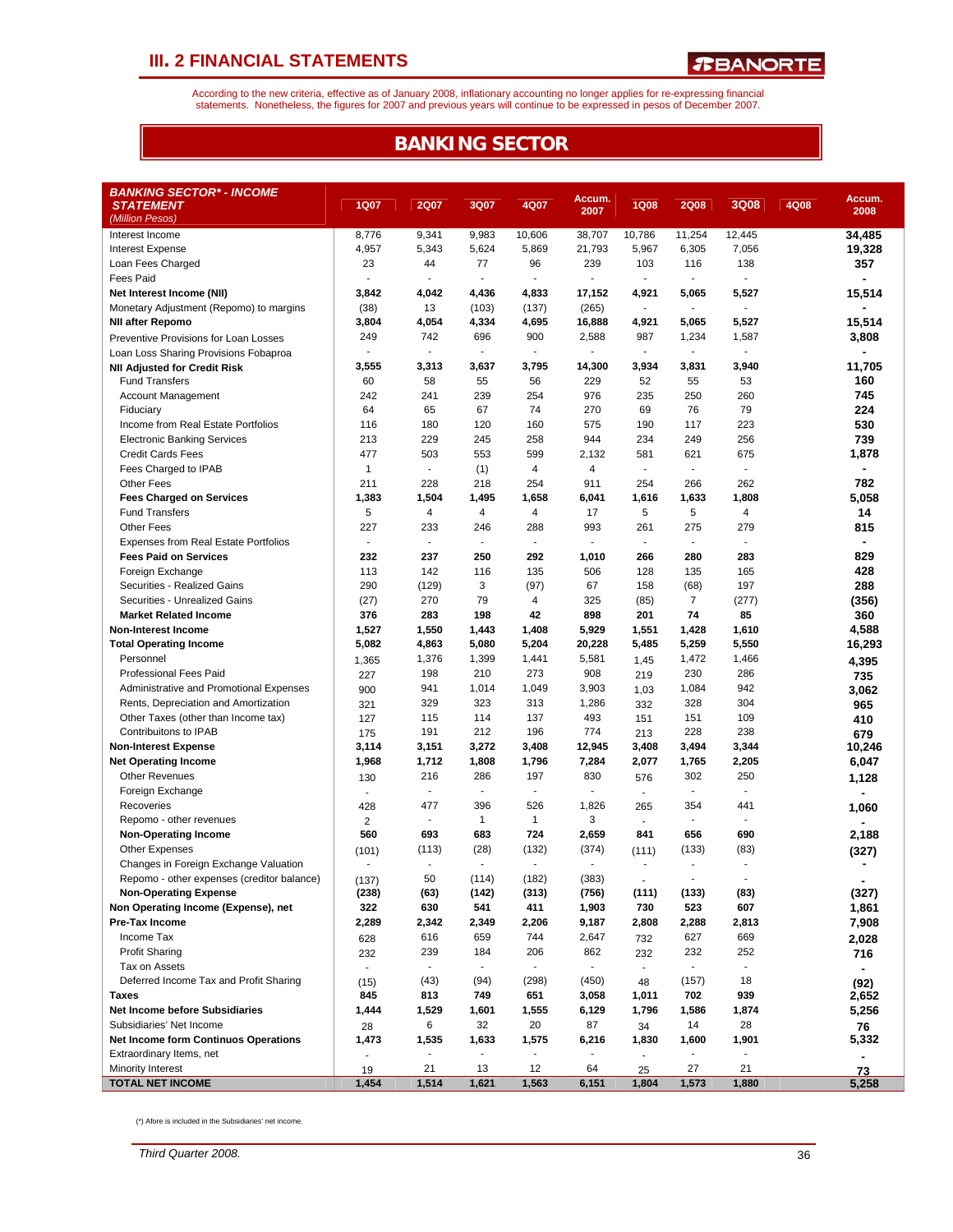*R***BANORTE** 

| <b>BANKING SECTOR – BALANCE SHEET</b><br>(Million Pesos) | 1Q07                     | <b>2Q07</b>    | 3Q07           | 4Q07           | <b>1Q08</b>    | 2Q08           | 3Q08           | 4Q08 |
|----------------------------------------------------------|--------------------------|----------------|----------------|----------------|----------------|----------------|----------------|------|
| <b>ASSETS</b>                                            |                          |                |                |                |                |                |                |      |
| <b>Cash and Due from Banks</b>                           | 42,138                   | 48,644         | 39,677         | 41,363         | 39,471         | 41,284         | 45,391         |      |
| Negotiable Instruments                                   | 7,189                    | 6,092          | 8,891          | 6,992          | 7,390          | 9,989          | 10,202         |      |
| Securities Available for Sale                            | 10,400                   | 8,508          | 10,814         | 10,948         | 15,636         | 15,082         | 14,994         |      |
| Securities Held to Maturity                              | 754                      | 779            | 764            | 760            | 749            | 742            | 728            |      |
| <b>Investment in Securities</b>                          | 18,343                   | 15,379         | 20,469         | 18,700         | 23,775         | 25,814         | 25,924         |      |
| Non-assigned Securities pending Settlement               |                          |                |                |                |                |                |                |      |
| Debtor Balance in Repo Trans, net                        | 60                       | 82             | 44             | 31             | 49             | 34             | 61             |      |
| Repo Transactions with Collateral                        |                          |                |                |                |                |                |                |      |
| Secs to be received in Repo Trans, net                   |                          | $\blacksquare$ |                |                |                |                |                |      |
| <b>Transactions with Derivatives</b>                     | 954                      | 290            | 1,742          | 2,302          | 2,368          | 4,523          | 2,587          |      |
| <b>Operations w/ Derivatives &amp; Securities</b>        | 1,015                    | 372            | 1,786          | 2,332          | 2,417          | 4,557          | 2,648          |      |
| <b>Commercial Loans</b>                                  | 77,555                   | 81,156         | 79,795         | 87,001         | 90,957         | 97,022         | 103,446        |      |
| Financial Intermediaries' Loans                          | 4,918                    | 8,529          | 11,814         | 16,153         | 17,329         | 18,070         | 19,977         |      |
| <b>Consumer Loans</b>                                    | 22,655                   | 24,538         | 25,819         | 27,220         | 28,626         | 30,376         | 31,409         |      |
| Mortgage Loans                                           | 30,133                   | 32,381         | 34,276         | 37,216         | 39,046         | 41,170         | 43,682         |      |
| Government Entities' Loans                               | 15,255                   | 17,243         | 17,868         | 17,948         | 17,556         | 24,366         | 25,401         |      |
| <b>IPAB Loans</b>                                        |                          |                |                |                |                |                |                |      |
| <b>Performing Loans</b>                                  | 150,516                  | 163,846        | 169,573        | 185,538        | 193,514        | 211,003        | 223,916        |      |
| Commercial PDL's                                         | 714                      | 740            | 756            | 777            | 944            | 973            | 1,180          |      |
| Financial Intermediaries PDL's                           | $\blacksquare$           | $\blacksquare$ | $\blacksquare$ | $\blacksquare$ | $\overline{a}$ | $\overline{a}$ | $\overline{a}$ |      |
| Consumer PDL's                                           | 721                      | 885            | 1,015          | 1,109          | 1,208          | 1,471          | 1,956          |      |
| Mortgage PDL's                                           | 738                      | 806            | 840            | 858            | 893            | 619            | 704            |      |
| Government Entities PDL's                                | $\overline{\phantom{a}}$ | $\blacksquare$ | $\blacksquare$ | $\blacksquare$ |                |                |                |      |
| <b>Past Due Loans</b>                                    | 2,173                    | 2,431          | 2,611          | 2,743          | 3,044          | 3,063          | 3,840          |      |
| Gross Loan Portfolio                                     | 152,689                  | 166,277        | 172,184        | 188,282        | 196,558        | 214,066        | 227,756        |      |
| Preventive Loan Loss Reserves                            | 3,318                    | 3,541          | 3,554          | 3,707          | 3,976          | 4,153          | 4,791          |      |
| Net Loan Portfolio                                       | 149,371                  | 162,737        | 168,630        | 184,574        | 192,582        | 209,913        | 222,966        |      |
| <b>Acquired Collection Rights</b>                        | 4,183                    | 4,043          | 3,861          | 3,660          | 3,538          | 3,375          | 3,232          |      |
| <b>Total Credit Portfolio</b>                            | 153,555                  | 166,780        | 172,491        | 188,235        | 196,120        | 213,288        | 226,198        |      |
| Sundry Debtors & Other Accs Rec, net                     | 9,557                    | 13,665         | 18,469         | 7,137          | 12,132         | 9,992          | 12,520         |      |
| Foreclosed Assets, net                                   | 423                      | 430            | 296            | 385            | 506            | 653            | 682            |      |
| Real Estate, Furniture & Equipment, net                  | 6,033                    | 5,987          | 6,009          | 6,380          | 6,344          | 6,339          | 6,406          |      |
| <b>Investments in Subsidiaries</b>                       | 928                      | 915            | 832            | 839            | 871            | 839            | 866            |      |
| Deferred Taxes, net                                      |                          | $\blacksquare$ | $\blacksquare$ | 246            | 177            | 325            | 360            |      |
| Goodwill                                                 | 4,183                    | 4,253          | 4,182          | 4,100          | 4,000          | 3,920          | 4,214          |      |
| Intangibles                                              | 156                      | 158            | 209            | 249            | 238            | 217            | 208            |      |
| <b>Other Assets</b>                                      | 3,184                    | 3,094          | 3,504          | 4,395          | 4,376          | 4,638          | 4,666          |      |
|                                                          | 24,462                   | 28,501         | 33,502         | 23,731         | 28,645         | 26,924         | 29,923         |      |
| <b>TOTAL ASSETS</b>                                      | 239,512                  | 259,677        | 267,924        | 274,361        | 290,428        | 311,867        | 330,083        |      |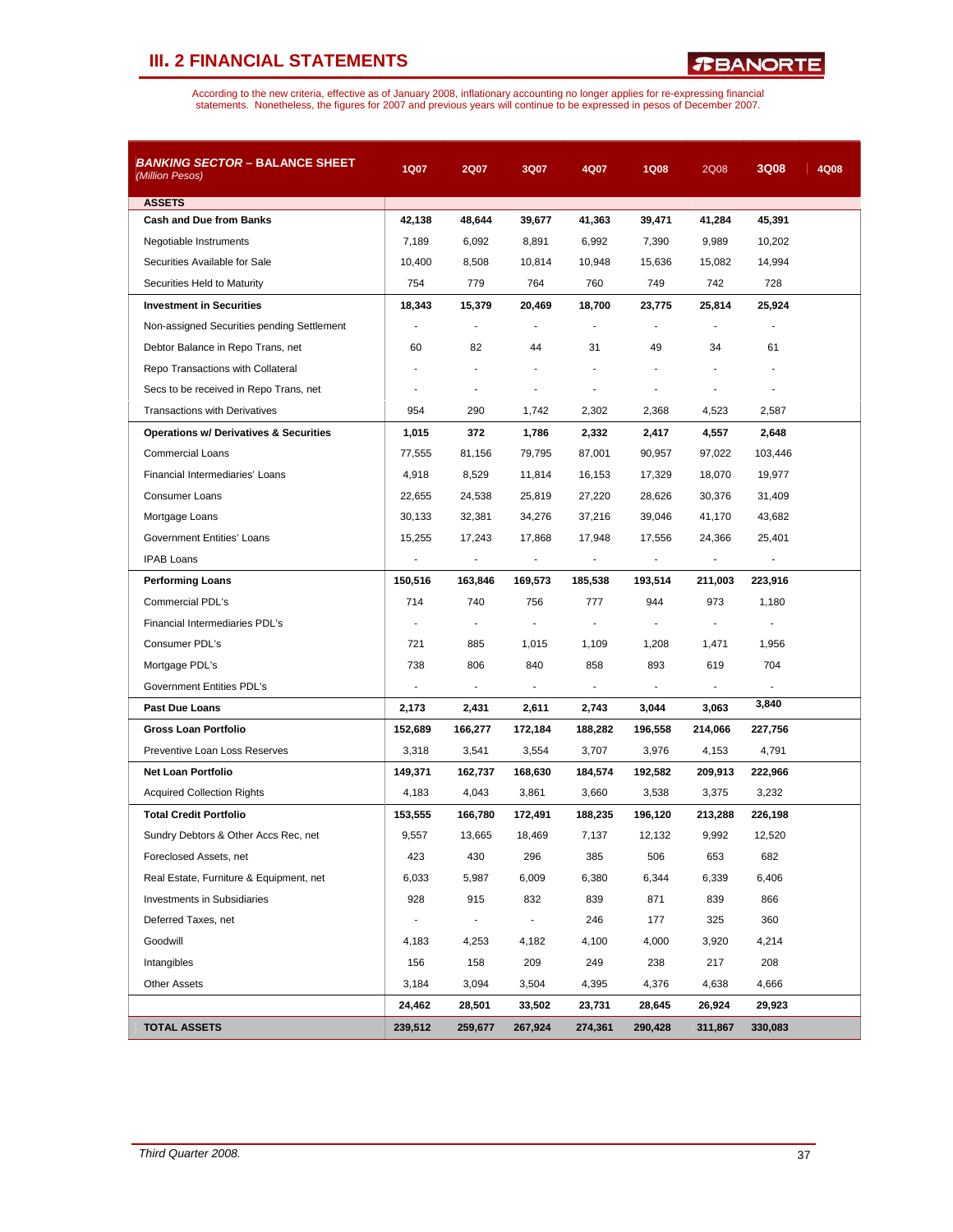*R***BANORTE** 

| <i>BANKING SECTOR</i> – BALANCE SHEET<br>(Million Pesos) | <b>1Q07</b> | <b>2Q07</b> | 3Q07                     | 4Q07    | <b>1Q08</b> | <b>2Q08</b>              | 3Q08           | 4Q08 |
|----------------------------------------------------------|-------------|-------------|--------------------------|---------|-------------|--------------------------|----------------|------|
| <b>LIABILITIES</b>                                       |             |             |                          |         |             |                          |                |      |
| <b>Demand Deposits</b>                                   | 95,131      | 100,657     | 96,844                   | 111,115 | 103,274     | 106,725                  | 107,710        |      |
| <b>Time Deposits</b>                                     | 79,719      | 80,735      | 86,496                   | 92,419  | 93,971      | 114,746                  | 134,012        |      |
| <b>Bank Bonds</b>                                        |             |             | $\overline{\phantom{a}}$ |         |             |                          |                |      |
| <b>Deposits</b>                                          | 174,849     | 181,392     | 183,340                  | 203,534 | 197,245     | 221,471                  | 241,722        |      |
| Immediate Redemption Loans                               | ٠           | 7,495       | 2,454                    | 871     | 5,615       | 3,136                    | 824            |      |
| <b>Short Term</b>                                        | 3,554       | 4,083       | 4,059                    | 4,895   | 14,225      | 6,836                    | 6,569          |      |
| Long Term                                                | 8,277       | 8,565       | 9,030                    | 8,328   | 7,912       | 7,718                    | 7,780          |      |
| Due to Banks & Correspondents                            | 11,831      | 20,143      | 15,543                   | 14,094  | 27,752      | 17,691                   | 15,173         |      |
| Non-assigned Securities for Settlement                   | $\sim$      | 2,988       | 9,114                    | 10      | 1,745       | 1,570                    | 1,486          |      |
| Creditor Balance in Repo Trans, net                      | 373         | 347         | 473                      | 489     | 252         | 553                      | 537            |      |
| Repo Transactions with Collateral                        |             |             | ÷.                       | ÷       |             | ÷.                       | $\overline{a}$ |      |
| Secs to be received in Repo Trans, net                   |             |             |                          |         |             |                          |                |      |
| <b>Transactions with Derivatives</b>                     | 1,789       | 984         | 2,297                    | 2,435   | 3,156       | 4,443                    | 2.946          |      |
| <b>Operations w/ Derivatives &amp; Securities</b>        | 2,162       | 4,319       | 11,884                   | 2,934   | 5,153       | 6,566                    | 4,969          |      |
| Income Tax & Profit Sharing Payable                      | 801         | 1,398       | 1,703                    | 1,995   | 1,121       | 1,209                    | 1,328          |      |
| Other Creditors & Accounts Payable                       | 11,734      | 12,590      | 13,647                   | 10,371  | 11,973      | 12,694                   | 12,946         |      |
| <b>Other Payable Accounts</b>                            | 12,535      | 13,988      | 15,350                   | 12,366  | 13,094      | 13,902                   | 14,274         |      |
| Subordinated Non Convertible Debt                        | 11,943      | 11,651      | 11,734                   | 10,210  | 14,561      | 16,932                   | 17,923         |      |
| <b>Deferred Taxes</b>                                    | 256         | 191         | 105                      |         |             |                          |                |      |
| <b>Deferred Credits</b>                                  | 221         | 412         | 556                      | 784     | 923         | 1,088                    | 1,211          |      |
| <b>TOTAL LIABILITIES</b>                                 | 213,797     | 232,095     | 238,512                  | 243,921 | 258,727     | 277,650                  | 295,272        |      |
| <b>STOCKHOLDER'S EQUITY</b>                              |             |             |                          |         |             |                          |                |      |
| Paid-in Capital                                          | 10,955      | 10,955      | 10,955                   | 10,955  | 10,955      | 10,955                   | 10,955         |      |
| <b>Share Subscription Premiums</b>                       | 856         | 856         | 856                      | 856     | 856         | 856                      | 856            |      |
| Subordinated Convertible Debentures                      |             |             |                          |         |             |                          |                |      |
| <b>Subscribed Capital</b>                                | 11,811      | 11,811      | 11,810                   | 11,811  | 11,811      | 11,811                   | 11,811         |      |
| <b>Capital Reserves</b>                                  | 3,390       | 3,390       | 3,389                    | 3,390   | 3,390       | 4,005                    | 4,005          |      |
| <b>Retained Earnings</b>                                 | 11,162      | 11,162      | 11,161                   | 10,536  | 14,749      | 14,039                   | 14,039         |      |
| Results from Valuation of Secs Available for Sale        | 41          | 447         | 466                      | 396     | 392         | 749                      | (517)          |      |
| Results from Valuation of Hedging Secs                   | (518)       | (671)       | (499)                    | (320)   | (833)       | 58                       | (318)          |      |
| Results from Conversions of Foreign Ops                  | 9           | 16          | 20                       | 15      | (33)        | (258)                    | 67             |      |
| Surplus (Deficit) in Capital Restatement                 | (1,936)     | (1,931)     | (1, 932)                 | (1,938) | $\sim$      |                          |                |      |
| Results of Non Monetary Fixed Assets                     |             | ٠           | $\blacksquare$           | Ĭ.      |             | $\overline{\phantom{a}}$ |                |      |
| Results of Non Monetary -Investment Assets               | 31          | 99          | 102                      | 91      | 86          | 71                       | 80             |      |
| Adjustments in the Employee's Pensions                   | ä,          |             | $\overline{\phantom{a}}$ |         | ä,          | ä,                       |                |      |
| Accumulated Effect of Deferred Liabilities               |             |             | L.                       |         |             |                          |                |      |
| Net Income                                               | 1,454       | 2,968       | 4,589                    | 6,151   | 1,804       | 3,378                    | 5,258          |      |
| <b>Earned Capital</b>                                    | 13,632      | 15,479      | 17,297                   | 18,319  | 19,554      | 22,042                   | 22,614         |      |
| Minority Interest                                        | 272         | 292         | 305                      | 310     | 335         | 364                      | 386            |      |
| <b>Total Stockholder's Equity</b>                        | 25,715      | 27,582      | 29,412                   | 30,440  | 31,700      | 34,216                   | 34,811         |      |
| TOTAL LIABILITIES & STOCKHOLDER'S EQUITY                 | 239,512     | 259,677     | 267,924                  | 274,361 | 290,428     | 311,867                  | 330,083        |      |

| <b>BANKING SECTOR - MEMORANDUM</b><br><b>ACCOUNTS</b><br>(Milllon Pesos) | <b>1Q07</b> | <b>2Q07</b> | 3Q07       | 4Q07       | <b>1Q08</b> | <b>2Q08</b> | 3Q08       | 4Q08 |
|--------------------------------------------------------------------------|-------------|-------------|------------|------------|-------------|-------------|------------|------|
| <b>Endorsement Guarantees Granted</b>                                    |             |             |            |            |             |             |            |      |
| <b>Contingent Assets &amp; Liabilities</b>                               | 269         | 285         | 284        | 278        | 265         | 262         | 266        |      |
| Irrevocable Lines of Credit                                              | 2.418       | 2,149       | 2,687      | 2,365      | 2,846       | 2,530       | 2,580      |      |
| Assets held in Trusts or Mandate                                         | 84.520      | 87,179      | 100,223    | 101,632    | 108,959     | 108,574     | 105,738    |      |
| Assets held in custody or in administration                              | 96.095      | 99.309      | 106.546    | 113.408    | 119.021     | 148.763     | 167,609    |      |
| Investment banking transactions for third parties, net                   | 103,308     | 96,577      | 103,823    | 91,329     | 101,754     | 109,570     | 94,858     |      |
| Uncharged accrued interest from past - due loans                         | 59          | 70          | 92         | 94         | 105         | 99          | 104        |      |
| Amounts committed to fobaproa operations                                 |             |             |            |            |             |             |            |      |
| Investment of retirement saving funds                                    |             |             |            |            |             |             |            |      |
| Integration of loan portfolio                                            |             |             |            |            |             |             |            |      |
| Amounts received in derivative instruments                               |             |             |            |            |             |             |            |      |
| Fobaproa trusts                                                          |             |             |            |            |             |             |            |      |
| Repurchase securities to be received                                     | 188,653     | 199,567     | 198,072    | 194,429    | 202,305     | 205,840     | 208,509    |      |
| (Less) creditors from repos                                              | (188.945)   | (199,834    | (198, 497) | (194, 886) | (202, 496)  | (206, 363)  | (208, 982) |      |
| Debtors from repos                                                       | 15.894      | 11,203      | 13,004     | 7,198      | 9,583       | 5,768       | 9,269      |      |
| (Less) Repurchase securities to be delivered                             | (15, 915)   | (11,201)    | (13,009)   | (7, 199)   | (9,595)     | (5,764)     | (9,273)    |      |
| Other control accounts                                                   |             |             |            |            |             |             |            |      |
|                                                                          | 286,355     | 285,306     | 313,225    | 308,649    | 332.747     | 369,279     | 370,680    |      |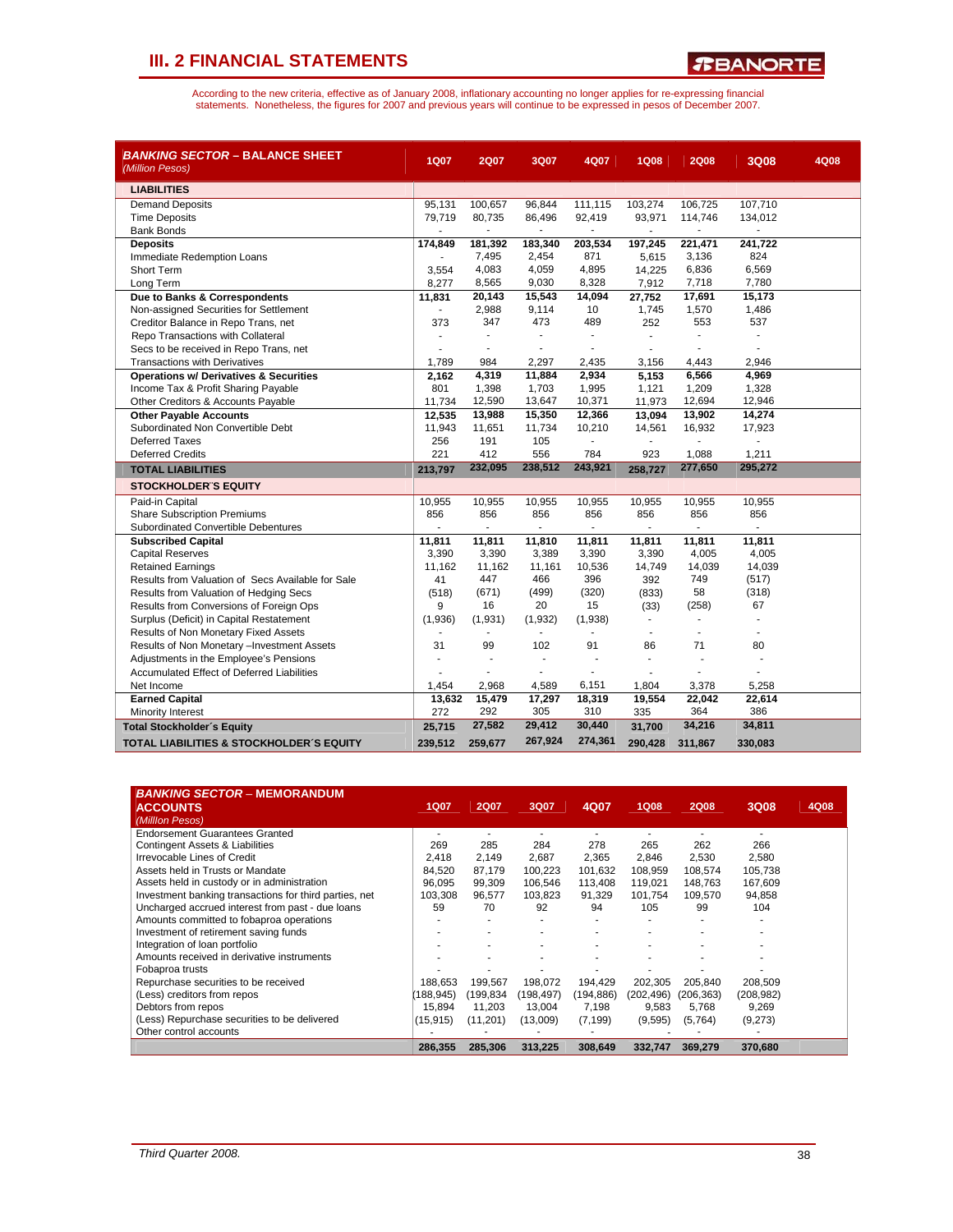According to the new criteria, effective as of January 2008, inflationary accounting no longer applies for re-expressing financial<br>statements. Nonetheless, the figures for 2007 and previous years will continue to be expres

## **BANORTE USA**

| <b>BANORTE USA – INCOME STATEMENT</b>      |                |                          |                |                 |                |                |                          |                |                |
|--------------------------------------------|----------------|--------------------------|----------------|-----------------|----------------|----------------|--------------------------|----------------|----------------|
| (Million Pesos)                            | <b>1Q07</b>    | <b>2Q07</b>              | 3Q07           | 4Q07            | 2007           | <b>1Q08</b>    | <b>2Q08</b>              | 3Q08           | <b>9M08</b>    |
| Interest Income                            | 302            | 277                      | 296            | 319             | 1,195          | 299            | 293                      | 298            | 890            |
| <b>Interest Expense</b>                    | 146            | 140                      | 148            | 156             | 591            | 140            | 130                      | 127            | 397            |
| Loan Fees Charged                          |                | ä,                       |                |                 |                |                |                          |                |                |
| <b>Fees Paid</b>                           |                | $\overline{\phantom{a}}$ | ٠              |                 | ٠              | ä,             |                          |                |                |
| Net Interest Income (NII)                  | 156            | 137                      | 148            | 163             | 604            | 159            | 163                      | 171            | 493            |
| Monetary Adjustment (Repomo) to margins    |                | (1)                      |                | (2)             | (3)            |                |                          |                |                |
| <b>NII after Repomo</b>                    | 156            | 136                      | 148            | 161             | 601            | 159            | 163                      | 171            | 493            |
| Preventive Provisions for Loan Losses      | 15             | 27                       | (20)           | 38              | 61             | (7)            | 17                       | 14             | 23             |
| <b>Loss Sharing Provisions</b>             |                | ٠                        |                |                 |                |                | ÷                        |                |                |
| <b>NII Adjusted for Credit Risk</b>        | 141            | 109                      | 168            | 123             | 540            | 166            | 147                      | 157            | 470            |
| <b>Fund transfers</b>                      |                | $\overline{a}$           |                |                 |                |                |                          |                |                |
| Account management                         |                |                          |                |                 |                |                |                          |                |                |
| Fiduciary                                  |                |                          |                |                 |                |                |                          |                |                |
| Income from Loan Portfolios Acquired       |                |                          |                |                 |                |                |                          |                |                |
| <b>Electronic Banking Services</b>         |                |                          |                |                 |                |                |                          |                |                |
| <b>Credit Card Fees</b>                    |                |                          |                |                 |                |                |                          |                |                |
| Fees Charged to IPAB                       |                |                          |                |                 |                |                |                          |                |                |
| Other fees                                 | 24             | 25                       | 25             | 27              | 101            | 24             | 24                       | 32             | 79             |
| Fees Charged on Services,                  | 24             | 25                       | 25             | $\overline{27}$ | 101            | 24             | 24                       | 32             | 79             |
| Fund transfers                             |                | $\overline{\phantom{a}}$ | ÷              |                 | ۰              |                | i.                       | ٠              |                |
| Other fees                                 |                |                          |                |                 |                |                |                          |                |                |
| Expenses from Loan Portfolios Acquired     |                | ł                        |                |                 |                |                |                          |                |                |
| <b>Fees Paid on Services</b>               | ÷,             | $\overline{a}$           | $\overline{a}$ | $\overline{a}$  | $\overline{a}$ | $\overline{a}$ | $\overline{\phantom{a}}$ | $\overline{a}$ | ÷,             |
| Foreign exchange                           |                | ä,                       |                |                 | ÷              | J.             | ÷.                       | ä,             |                |
| Securities -Realized gains                 |                | ä,                       |                |                 |                |                | ÷.                       | ä,             |                |
| Securities- Unrealized gains               | $\blacksquare$ | $\overline{\phantom{a}}$ | $\overline{a}$ |                 | ٠              | ٠              | $\blacksquare$           | ٠              | ÷              |
| <b>Market Related Income</b>               | $\overline{a}$ | $\overline{a}$           | J.             | 27              |                |                | $\overline{a}$           |                |                |
| <b>Total Non Interest Income</b>           | 24             | 25                       | 25             |                 | 101            | 24             | 24<br>170                | 32             | 79             |
| <b>Total Operating Income</b><br>Personnel | 165<br>50      | 133<br>51                | 193<br>53      | 150<br>59       | 641<br>213     | 190<br>57      | 60                       | 189<br>57      | 549<br>174     |
| <b>Professional Fees Paid</b>              | $6\phantom{1}$ | $\overline{7}$           | $\overline{7}$ | 8               | 29             | $\overline{7}$ | $\overline{7}$           | $\overline{7}$ | 21             |
| Administrative and Promotional Expenses    | 50             | 61                       | 65             | 74              | 250            | 70             | 75                       | 75             | 220            |
| Rents, depreciation and amortization       | 11             | 9                        | 9              | 10              | 39             | 9              | 9                        | 9              | 27             |
| Taxes, other than income tax               |                | L                        |                | ÷               | L,             | Ĭ.             | ÷.                       | ä,             |                |
| Contributions to IPAB                      |                |                          |                | ÷               |                |                |                          | ٠              |                |
| <b>Non-Interest Expense</b>                | 117            | 128                      | 135            | 151             | 531            | 143            | 152                      | 148            | 442            |
| <b>Operating Income</b>                    | 48             | 5                        | 58             | (1)             | 110            | 48             | 19                       | 41             | 107            |
| <b>Other Revenues</b>                      | 28             | 41                       | 40             | 48              | 157            | 59             | 53                       | 49             | 162            |
| Foreign exchange                           |                |                          |                | ÷               |                |                | ÷.                       | ٠              |                |
| Recoveries                                 | 1              | 1                        | 1              | 1               | 5              | 1              | 1                        | 1              | 4              |
| Repomo-other revenues                      |                | ä,                       |                |                 | ۷              |                |                          |                |                |
| <b>Non Operating Income</b>                | 29             | 42                       | 41             | 49              | 162            | 60             | 55                       | 50             | 165            |
| <b>Other Expenses</b>                      | $\blacksquare$ | ä,                       | ٠              |                 | ٠              | ٠              | ٠                        |                |                |
| Changes in Foreign Exchange Valuation      |                | Ĭ.                       |                |                 | ä,             | ä,             |                          |                |                |
| Repomo-other expenses (creditor balance)   |                | (3)                      |                | (3)             | (6)            |                | ä,                       |                |                |
| <b>Non Operating Expense</b>               | $\overline{a}$ | (3)                      | $\blacksquare$ | (3)             | (6)            | $\overline{a}$ | $\blacksquare$           | $\blacksquare$ | $\blacksquare$ |
| Non Operating Income (Expense), net        | 29             | 39                       | 41             | 46              | 156            | 60             | 55                       | 50             | 165            |
| Pre-tax Income                             | 77             | 44                       | 99             | 45              | 266            | 108            | 73                       | 91             | 272            |
| Income Tax                                 | (26)           | (15)                     | (33)           | (16)            | (90)           | (36)           | (25)                     | (29)           | (91)           |
| Profit sharing                             |                | $\overline{a}$           | ٠              |                 | ä,             | ÷,             |                          |                |                |
| Tax on Assets                              |                | l,                       |                |                 | ä,             | J.             | ÷,                       | ä,             | J.             |
| Deferred Income Tax and Profit sharing     |                | ÷,                       |                |                 |                |                |                          |                |                |
|                                            | (26)           | (15)                     | (33)           | (16)            | (90)           | (36)           | (25)                     | (29)           | (91)           |
| Net Income before subsidiaries             | 51             | 30                       | 66             | 29              | 176            | 71             | 48                       | 62             | 182            |
| Subsidiaries' net income                   |                |                          |                |                 |                |                |                          |                |                |
| Net Income from continuos operations       | 51             | $\overline{30}$          | 66             | 29              | 176            | 71             | 48                       | 62             | 182            |
| Extraodinary items, net                    |                |                          |                |                 |                |                |                          |                |                |
| Minority Interest                          | (18)           | (21)                     | (13)           | (12)            | (64)           | (25)           | (19)                     | (21)           | (65)           |
| <b>TOTAL NET INCOME</b>                    | 33             | 9                        | 53             | 17              | 112            | 46             | 30                       | 41             | 117            |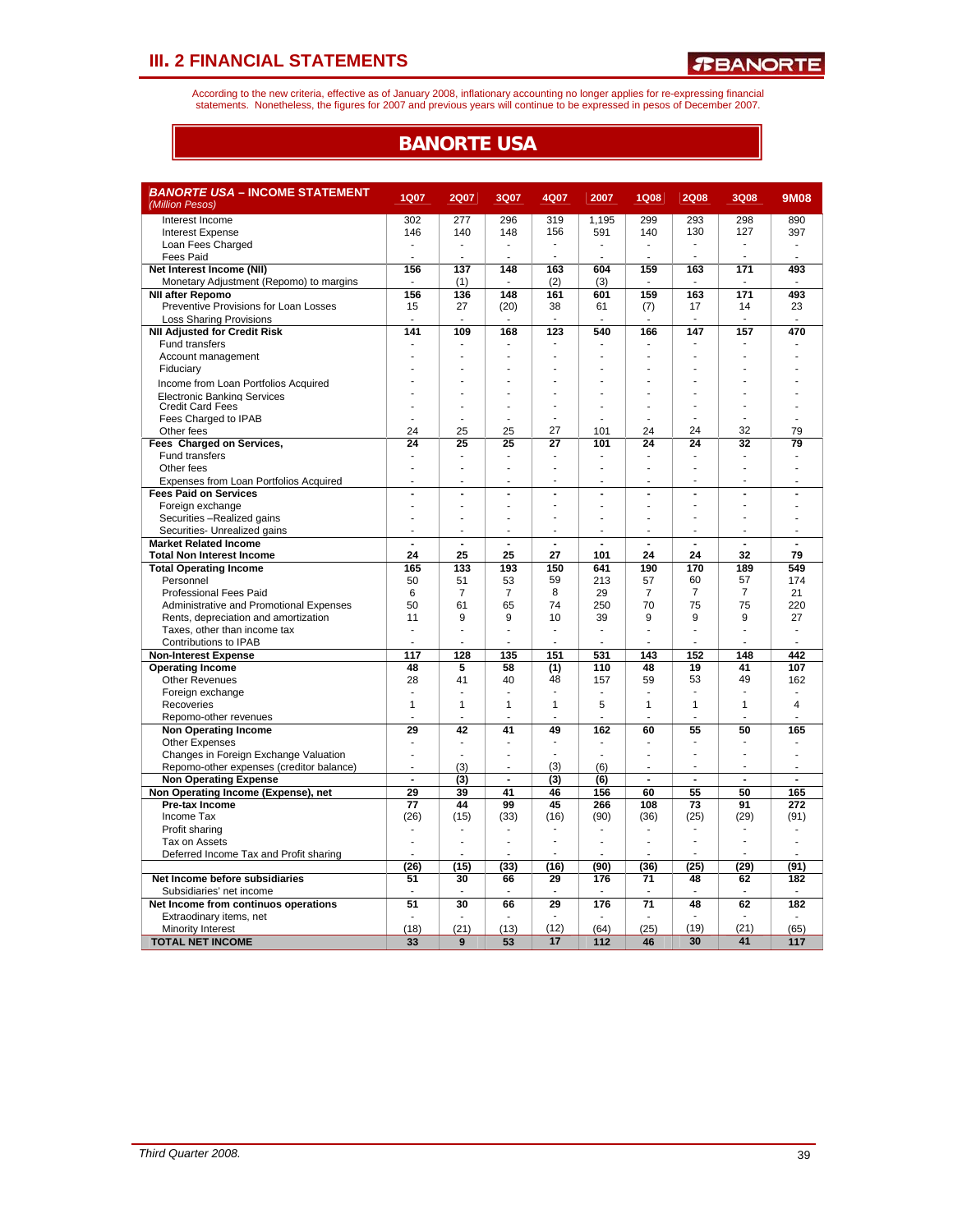| <b>BANORTE USA - BALANCE SHEET</b><br>(Million Pesos) | <b>1Q07</b> | <b>2Q07</b>              | 3Q07           | 4Q07           | <b>1Q08</b>    | <b>2Q08</b> | 3Q08   |
|-------------------------------------------------------|-------------|--------------------------|----------------|----------------|----------------|-------------|--------|
| <b>ASSETS</b>                                         |             |                          |                |                |                |             |        |
| Cash and due from Banks                               | 1,503       | 407                      | 283            | 570            | 347            | 459         | 332    |
| Negotiable Instruments                                |             | $\blacksquare$           |                |                |                |             |        |
| Securities available for sale                         | 4,091       | 3,976                    | 4,663          | 4,635          | 5,312          | 5,487       | 5,249  |
| Securities held to maturity                           | 11          | 11                       | 10             | 11             | 10             | 10          | 10     |
| <b>Investment in Securities</b>                       | 4,103       | 3,988                    | 4,673          | 4,646          | 5,322          | 5,497       | 5,259  |
| Non-assigned securities pending Settlement            |             |                          |                |                |                |             |        |
| Debtor Balance in Repo Trans, net                     |             |                          |                |                |                |             |        |
| Repo Transactions with Collateral                     |             |                          |                |                |                |             |        |
| Secs to be received in Repo Trans, net                |             |                          |                |                |                |             |        |
| Transactions with derivatives                         | ÷           | $\overline{a}$           |                | ä,             | $\overline{a}$ |             |        |
| <b>Operations w/ Derivatives &amp; Securities</b>     |             |                          |                |                |                |             |        |
| <b>Commercial Loans</b>                               | 8,947       | 9,528                    | 9,617          | 8,909          | 9,063          | 8,834       | 10,004 |
| Financial Intermediaries' Loans                       |             |                          |                |                |                |             |        |
| <b>Consumer Loans</b>                                 | 157         | 159                      | 171            | 175            | 180            | 166         | 186    |
| Mortgage Loans                                        | 725         | 724                      | 795            | 1,691          | 1,641          | 1,683       | 1,950  |
| Goverment Entities' Loans                             |             |                          |                |                |                |             |        |
| <b>IPAB Loans</b>                                     |             |                          |                |                |                |             |        |
| <b>Fiduciary Collection Rights</b>                    | ۷           | $\frac{1}{2}$            |                |                |                |             |        |
| <b>Performing Loans</b>                               | 9,828       | 10,410                   | 10,582         | 10,776         | 10,884         | 10,683      | 12,140 |
| <b>Commercial PDL's</b>                               | 73          | 50                       | 40             | 66             | 120            | 57          | 96     |
| Financial Intermediaries' PDL's                       |             |                          |                |                |                |             |        |
| Consumer PDL's                                        | 1           |                          |                |                | 1              | 1           | 1      |
| Mortgage PDL's                                        | 5           | 10                       | 6              | 16             | 16             | 21          | 19     |
| Goverment Entities PDL's                              |             | $\overline{\phantom{a}}$ | ä,             |                |                |             |        |
| <b>Past Due Loans</b>                                 | 79          | 60                       | 46             | 83             | 137            | 79          | 117    |
| <b>Gross Loan Portfolio</b>                           | 9,908       | 10,470                   | 10,628         | 10,858         | 11,021         | 10,762      | 12,256 |
| Preventive loan loss reserves                         | 192         | 215                      | 125            | 131            | 119            | 128         | 149    |
| <b>Net Loan Portfolio</b>                             | 9,717       | 10,255                   | 10,504         | 10,727         | 10,902         | 10,634      | 12,107 |
| Credit Assets Portfolio                               |             |                          |                |                |                |             |        |
| Sundry debtors and other accs rec, net                |             | 14                       | $\overline{7}$ |                |                |             |        |
| Foreclosed assets, net                                | 20          | 15                       | 17             | 25             | 152            | 313         | 326    |
| Real Estate, Furniture & Equipment, net               | 569         | 570                      | 585            | 585            | 580            | 572         | 606    |
| Investments in subsidiaries                           | 7           | $\overline{7}$           | $\overline{7}$ | $\overline{7}$ | 7              | 7           | 7      |
| Deferred taxes, net                                   |             |                          |                |                |                |             |        |
| Risk Coverage for Mortgage                            |             | ٠                        |                |                |                |             |        |
| GoodWill                                              | 2,642       | 2,648                    | 2,582          | 2,575          | 2,512          | 2,431       | 2,590  |
| Intangible                                            | 156         | 159                      | 148            | 139            | 126            | 114         | 112    |
| <b>Otros Assets</b>                                   | 445         | 416                      | 433            | 565            | 485            | 685         | 666    |
| <b>Other Assets</b>                                   | 3,243       | 3,223                    | 3,164          | 3,278          | 3,123          | 3,229       | 3,368  |
| <b>TOTAL ASSETS</b>                                   | 19,161      | 18.478                   | 19.241         | 19.838         | 20.434         | 20,712      | 22.005 |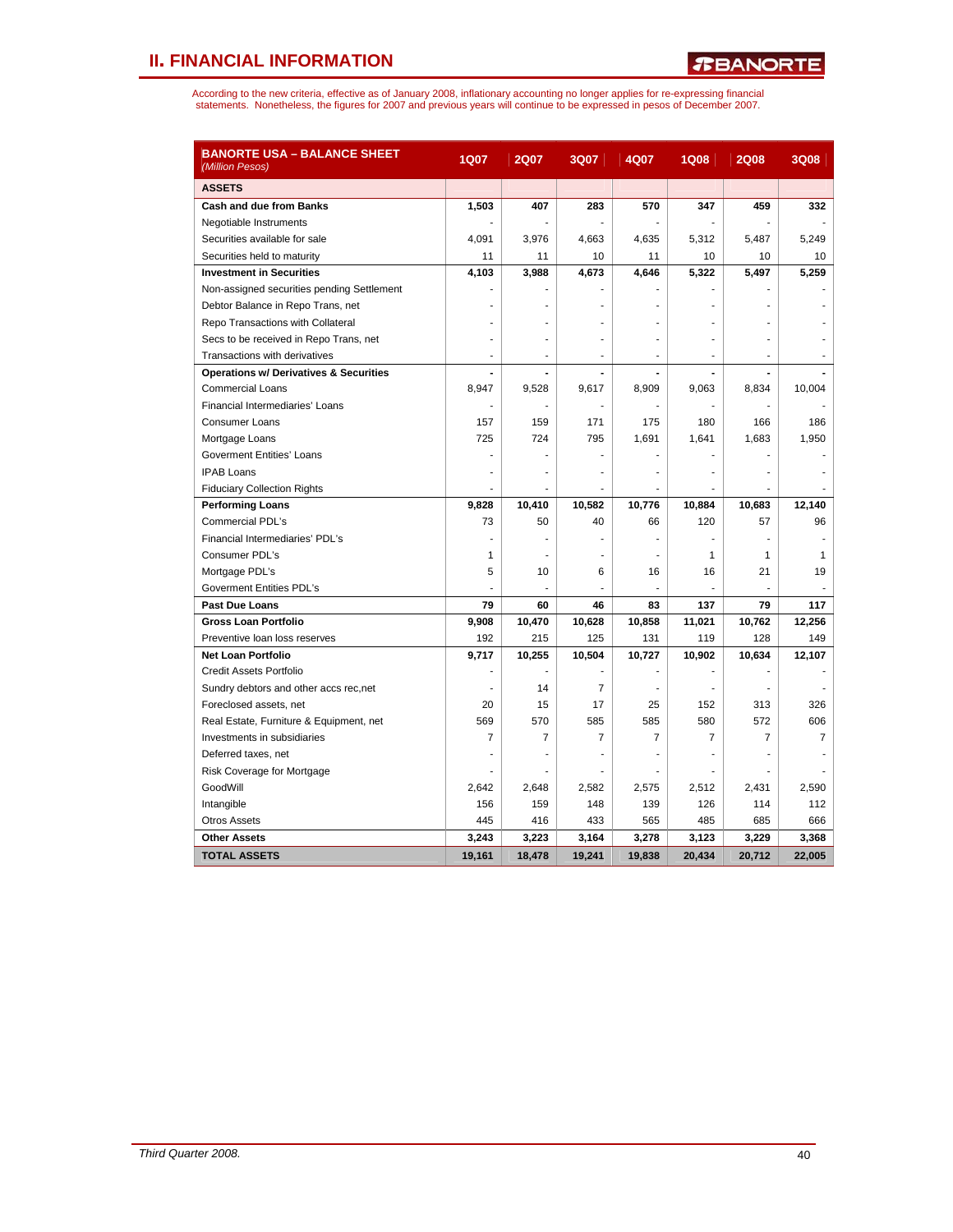| <b>BANORTE USA - BALANCE SHEET</b><br>(Million Pesos) | <b>1Q07</b> | <b>2Q07</b>    | 3Q07   | 4Q07   | <b>1Q08</b>    | <b>2Q08</b> | 3Q08   |
|-------------------------------------------------------|-------------|----------------|--------|--------|----------------|-------------|--------|
| <b>LIABILITIES</b>                                    |             |                |        |        |                |             |        |
| <b>Demand Deposits</b>                                | 8,222       | 7,645          | 6,901  | 7,741  | 7,909          | 7,269       | 7,313  |
| <b>Time Deposits</b>                                  | 6,816       | 6,585          | 7,172  | 7,577  | 7,372          | 7,349       | 8,204  |
| <b>Bank Bonds</b>                                     |             |                |        |        |                |             |        |
| <b>Deposits</b>                                       | 15,039      | 14,229         | 14,074 | 15,318 | 15,280         | 14,618      | 15,517 |
| Immediate Redemption Loans                            |             |                |        |        |                | 845         | 824    |
| Short term                                            |             | 111            | 60     |        | 768            | 1.040       | 1.102  |
| Long term                                             | 88          | 85             | 916    | 264    | 77             | 71          | 73     |
| Due to banks and correspondents                       | 88          | 195            | 976    | 264    | 844            | 1,956       | 1,998  |
| Non-assigned securities pending settlement            |             |                |        |        |                |             |        |
| Cerditor Balance in Repo Trans, net                   |             |                |        |        |                |             |        |
| Repo transactions with collateral                     |             |                |        |        |                |             |        |
| Securities to be received in Repo Trans, net          |             |                |        | ۰      |                |             |        |
| Transactions with derivatives, net                    | ÷           |                |        | ä,     |                |             |        |
| <b>Operations w/ Derivatives &amp; Securities</b>     |             |                | ۰      |        |                |             |        |
| Income Tax & Profit Sharing Payable                   | 33          |                |        |        | $\overline{2}$ |             | 2      |
| Other creditors & accounts payable                    | 220         | 122            | 117    | 135    | 141            | 141         | 137    |
| Other payable accounts                                | 252         | 122            | 117    | 135    | 143            | 141         | 139    |
| Subordinated non Convertible Debenture                | 233         | 230            | 229    | 225    | 220            | 213         | 226    |
| Deferred Taxes                                        | 31          | 7              | 17     | 19     | 44             | 52          |        |
| Deferred credits                                      |             | 19             | 24     | 30     | 33             | 34          | 38     |
| <b>TOTAL LIABILITIES</b>                              | 15,645      | 14,803         | 15,438 | 15,991 | 16,564         | 17,014      | 17,919 |
| <b>STOCKHOLDER'S EQUITY</b>                           |             |                |        |        |                |             |        |
| Paid-in Capital                                       | 3,131       | 3,350          | 3,331  | 3,344  | 3,344          | 3,346       | 3,346  |
| Share subscription premiums                           |             |                |        |        |                |             |        |
| Subordinated Convertible Debentures                   |             |                |        |        |                |             |        |
| <b>Subscribed Capital</b>                             | 3,133       | 3,350          | 3,331  | 3,344  | 3,344          | 3,346       | 3,346  |
| <b>Capital Reserves</b>                               |             |                |        |        |                |             |        |
| <b>Retained Earnings</b>                              | 10          | 10             | 10     | 11     | 122            | 122         | 122    |
| Results from Valuation of Secs Available for Sale     | 22          | $\overline{2}$ | 40     | 57     | 105            | (2)         | 82     |
| Results from Conversions of Foreign Ops               | 50          | (25)           | 20     | 15     | (81)           | (199)       | 43     |
| Surplus (Deficit) in capital restatement              |             |                |        |        |                |             |        |
| Results of Non Monetary fixed assets                  |             |                |        |        |                |             |        |
| Results on non monetary - investment assets           |             |                |        |        |                |             |        |
| Adjustment in employees' pensions                     |             |                |        |        |                |             |        |
| Accumulated effect of Deferred Liabilities            |             |                |        |        |                |             |        |
| Net Income                                            | 34          | 44             | 97     | 112    | 46             | 76          | 117    |
| <b>Earned Capital</b>                                 | 117         | 30             | 168    | 194    | 192            | (3)         | 365    |
| <b>Minority Holdings</b>                              | 266         | 296            | 304    | 309    | 334            | 354         | 376    |
| <b>Total Stockholder's Equity</b>                     | 3,517       | 3,674          | 3,803  | 3,847  | 3,870          | 3,698       | 4,087  |
| TOTAL LIABILITIES & STOCKHOLDER'S CAPITAL             | 19,161      | 18,478         | 19,241 | 19,838 | 20,434         | 20,712      | 22,005 |

| <b>BANORTE USA - MEMORANDUM ACCOUNTS</b><br>(Million Pesos) | <b>1Q07</b> | <b>2Q07</b> | 3Q07 | 4Q07 | 1Q08 | <b>2Q08</b> | 3Q08 |
|-------------------------------------------------------------|-------------|-------------|------|------|------|-------------|------|
| Endorsement quarantees granted                              |             |             |      |      |      |             |      |
| Other contingent obligations                                |             |             |      |      |      |             |      |
| Credit commitments                                          | 18          | 21          | 14   | 14   | 23   | 26          | 33   |
| Irrevocable lines of credit                                 |             |             |      |      |      |             |      |
| Assets held in trusts or mandate                            |             |             |      |      |      |             |      |
| Assets held in custody or in administration                 |             |             |      |      |      |             |      |
| Investment banking transactions for third parties, net      |             |             |      |      |      |             |      |
| Amounts committed to fobaproa operations                    |             |             |      |      |      |             |      |
| Investment of retirement saving funds                       |             |             |      |      |      |             |      |
| Integration of loan portfolio                               |             |             |      |      |      |             |      |
| Amounts received in derivative instruments                  |             |             |      |      |      |             |      |
| Fobaproa trusts                                             |             |             |      |      |      |             |      |
| Repurchase securities to be received                        |             |             |      |      |      |             |      |
| (Less) creditors from repos                                 |             |             |      |      |      |             |      |
| Debitors from repos                                         |             |             |      |      |      |             |      |
| (Less) Repurchase securities to be delivered                |             |             |      |      |      |             |      |
| Other control accounts                                      |             |             |      |      |      |             |      |
| Endorsement quarantees granted                              | 18          | 21          | 14   | 14   | 23   | 26          | 33   |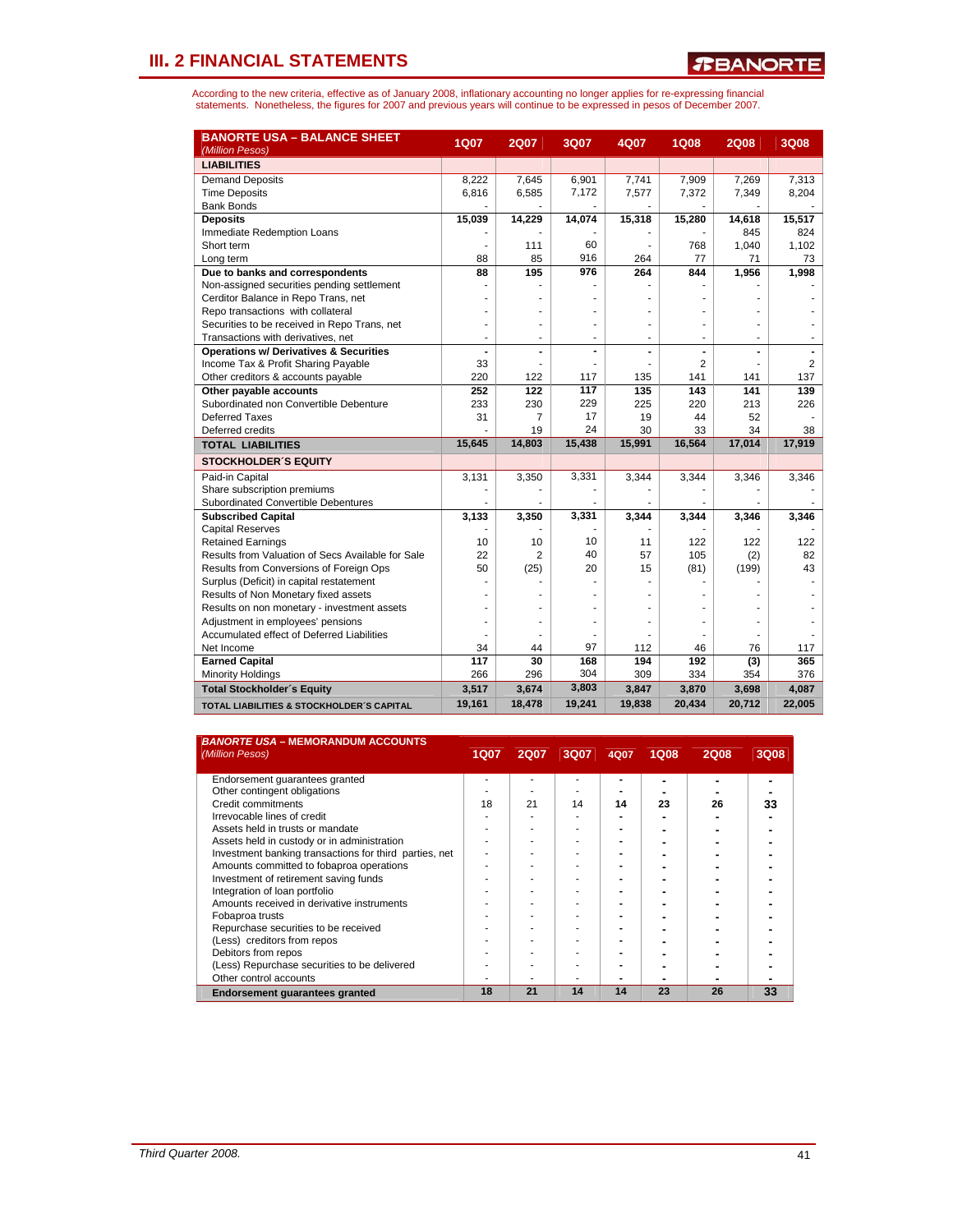According to the new criteria, effective as of January 2008, inflationary accounting no longer applies for re-expressing financial<br>statements. Nonetheless, the figures for 2007 and previous years will continue to be expres

## • **Information by Segments**

| <b>GFNORTE - BALANCE SHEET 3Q08</b><br>(Million Pesos) |                          |                |                          |                          |                          |                          |              |                             |                                |  |
|--------------------------------------------------------|--------------------------|----------------|--------------------------|--------------------------|--------------------------|--------------------------|--------------|-----------------------------|--------------------------------|--|
|                                                        | Holding                  | <b>Banorte</b> | <b>Brokerage</b>         | Leasing &<br>Factoring   | Warehouse                | Pronego<br>cio           | <b>Total</b> | Elimination<br>$\mathbf{s}$ | <b>Final</b><br><b>Balance</b> |  |
| Interest Income                                        | 10                       | 34,508         | 1.760                    | 1.067                    | 2                        | 136                      | 37,482       | (1,662)                     | 35,820                         |  |
| <b>Interest Expense</b>                                | ä,                       | 19,328         | 1,711                    | 547                      | $\blacksquare$           | 29                       | 21,615       | (1,592)                     | 20,023                         |  |
| Loan Fees                                              | $\blacksquare$           | 357            | $\blacksquare$           | $\overline{a}$           | $\blacksquare$           | 13                       | 370          | $\overline{\phantom{a}}$    | 370                            |  |
| Net Interest Income (NII)                              | 10                       | 15,537         | 50                       | 520                      | 1                        | 119                      | 16,237       | (70)                        | 16,167                         |  |
| Repomo-Margin                                          | $\overline{\phantom{a}}$ |                | $\overline{\phantom{a}}$ |                          | $\blacksquare$           | ÷,                       |              |                             |                                |  |
| NII after Repomo                                       | 10                       | 15,537         | 50                       | 520                      | 1                        | 119                      | 16,237       | $\blacksquare$              | 16,237                         |  |
| Loan Loss & Loss Sharing Provisions                    | ÷,                       | 3,808          | J.                       | 64                       | $\blacksquare$           | 40                       | 3,912        | ٠                           | 3,912                          |  |
| NII after Provisions                                   | 10                       | 11,729         | 50                       | 456                      | 1                        | 80                       | 12,325       | $\blacksquare$              | 12,255                         |  |
| Fees on services,                                      |                          | 5,816          | 588                      | 11                       | 32                       | 5                        | 6,452        | (84)                        | 6,368                          |  |
| Fees paid,                                             |                          | 849            |                          | 9                        |                          | 15                       | 873          | (2)                         | 871                            |  |
| Market-related Income                                  |                          | 360            | 120                      | ä,                       | $\overline{\phantom{a}}$ | ٠                        | 480          |                             | 480                            |  |
| <b>Total Non Interest Income</b>                       | $\overline{\phantom{a}}$ | 5,327          | 708                      | $\mathbf{2}$             | 32                       | (10)                     | 6,059        | (86)                        | 5,973                          |  |
| <b>Total Operating Income</b>                          | 10                       | 17,056         | 758                      | 457                      | 33                       | 69                       | 18,384       | (152)                       | 18,232                         |  |
| Non-Interest Expense                                   | 5                        | 10,807         | 457                      | 278                      | 15                       | 133                      | 11,695       | (256)                       | 11,438                         |  |
| Operating Income                                       | 5                        | 6,249          | 301                      | 180                      | 18                       | (64)                     | 6,689        | 105                         | 6,794                          |  |
| Non Operating Income                                   |                          | 2,188          | 51                       | 25                       | 120                      | 16                       | 2,400        | (108)                       | 2,292                          |  |
| Non Operating Expense                                  |                          | 327            | ÷.                       | 5                        | 117                      | $\mathbf{1}$             | 450          | (3)                         | 446                            |  |
| Non Operating Income (Expense)NET                      | $\blacksquare$           | 1,861          | 51                       | 21                       | 3                        | 15                       | 1,950        | (105)                       | 1,846                          |  |
| Pre-tax Income                                         | 5                        | 8,109          | 352                      | 201                      | 21                       | (49)                     | 8,640        | $\overline{a}$              | 8,640                          |  |
| Tax and Profit sharing                                 | $\overline{7}$           | 2,708          | 95                       | 3                        | 4                        | (9)                      | 2,808        | $\blacksquare$              | 2,808                          |  |
| Net Income before subsidiaries                         | (1)                      | 5,401          | 257                      | 197                      | 17                       | (40)                     | 5,832        | $\blacksquare$              | 5,832                          |  |
| Subsidiaries 'net income                               | 5,743                    | (8)            | 15                       | $\overline{\phantom{a}}$ | $\overline{\phantom{a}}$ | $\overline{\phantom{a}}$ | 5,750        | (5,551)                     | 199                            |  |
| Net Inc. from continuos operations                     |                          |                | ÷.                       |                          |                          |                          |              |                             |                                |  |
| Extraodinary items, net                                |                          |                |                          |                          |                          |                          |              |                             |                                |  |
| Minority Interest                                      | ٠                        | (134)          | ٠                        | ٠                        | $\blacksquare$           |                          | (134)        | (154)                       | (289)                          |  |
| <b>TOTAL NET INCOME</b>                                | 5,742                    | 5,258          | 272                      | 197                      | 17                       | (40)                     | 11,447       | (5,705)                     | 5,742                          |  |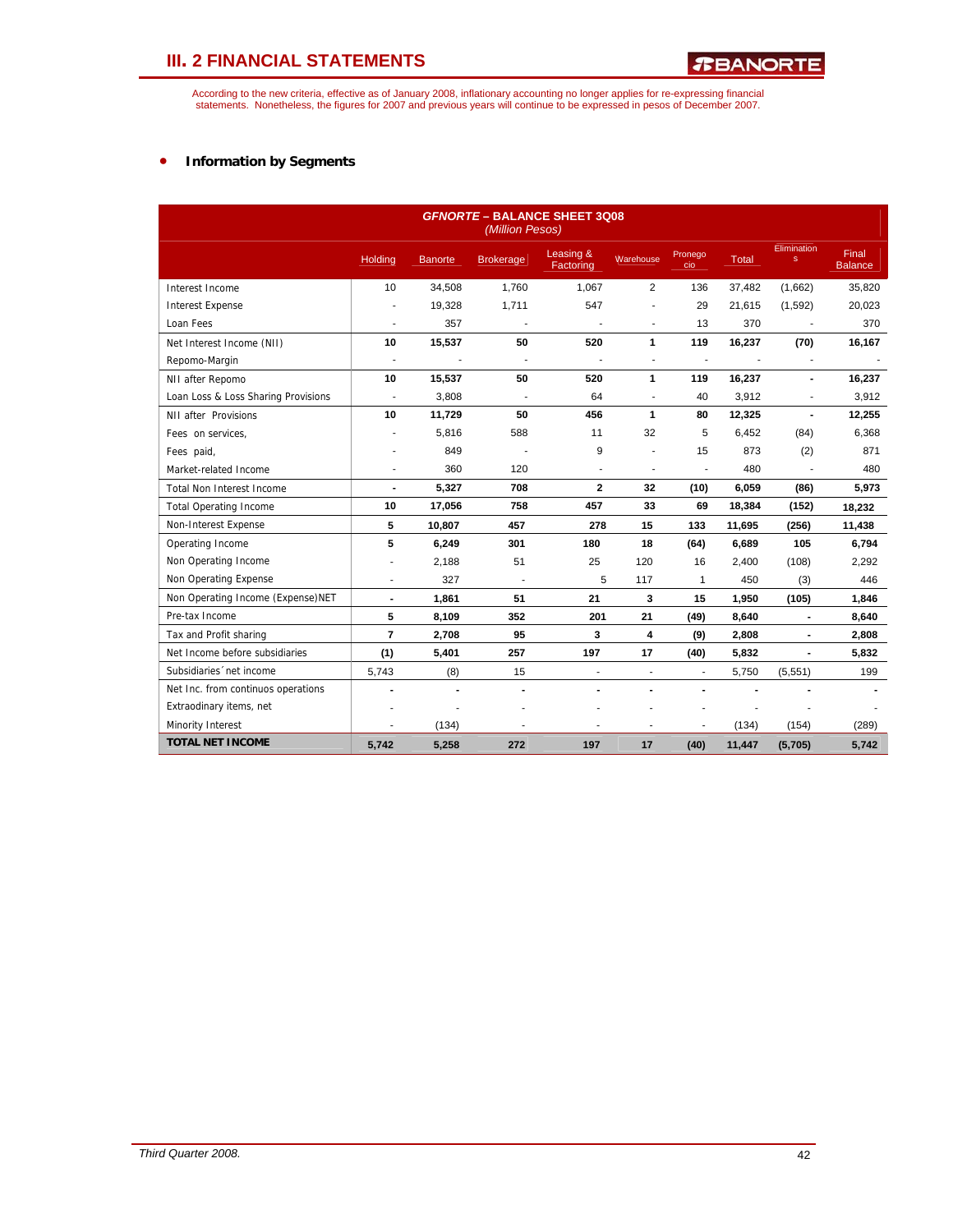*R***BANORTE** 

|                                     | <b>GFNORTE - BALANCE SHEET AS OF 3Q08</b><br>(Million Pesos) |         |                          |                        |                  |                          |              |                     |                      |  |
|-------------------------------------|--------------------------------------------------------------|---------|--------------------------|------------------------|------------------|--------------------------|--------------|---------------------|----------------------|--|
| <b>ASSETS</b>                       | <b>Holding</b>                                               |         | Banorte Brokerage        | Leasing &<br>Factoring | <b>Warehouse</b> | Pronego<br>cio           | <b>Total</b> | <b>Eliminations</b> | <b>Final balance</b> |  |
| Cash and due from Banks             | 157                                                          | 45,848  | $\overline{1}$           | $\overline{12}$        | 9                | $\overline{28}$          | 46,056       | (198)               | 45,858               |  |
| Negotiable Instruments              | $\blacksquare$                                               | 10,202  | 1,026                    | ÷                      | ä,               | $\blacksquare$           | 11,228       |                     | 11,228               |  |
| Securities held for sale            | $\blacksquare$                                               | 14,994  | 130                      |                        |                  | ä,                       | 15,124       |                     | 15,124               |  |
| Securities held to maturity         | ٠                                                            | 728     | $\blacksquare$           |                        |                  | ٠                        | 728          |                     | 728                  |  |
| <b>Financial Instruments:</b>       | $\overline{a}$                                               | 25,924  | 1,156                    |                        |                  | $\overline{a}$           | 27,080       |                     | 27,080               |  |
| Non-assigned securities to pay      | ٠                                                            | ٠       |                          |                        |                  |                          |              |                     |                      |  |
| Futures receivable, net             |                                                              | 61      | 98                       |                        |                  |                          | 159          |                     | 159                  |  |
| Options and derivatives, net        | $\overline{a}$                                               | 2.587   | $\overline{\phantom{a}}$ |                        | ÷                | ÷                        | 2.587        |                     | 2.587                |  |
| Repos & Derivatives:                | $\overline{a}$                                               | 2.648   | 99                       |                        |                  | $\overline{a}$           | 2.746        |                     | 2.746                |  |
| Commercial                          | ÷.                                                           | 103,446 | $\overline{\phantom{a}}$ | 11.041                 |                  | 264                      | 114,752      |                     | 114,752              |  |
| <b>Financial Intermediaries</b>     |                                                              | 19,977  |                          | 62                     |                  |                          | 20,039       | (4, 187)            | 15,853               |  |
| Consumer                            |                                                              | 31,409  |                          | $\overline{4}$         |                  |                          | 31,413       |                     | 31,413               |  |
| Mortgage                            |                                                              | 43,682  |                          |                        |                  |                          | 43,682       |                     | 43,682               |  |
| <b>Goverment Entities</b>           |                                                              | 25,401  |                          | 10                     |                  | ÷.                       | 25,412       |                     | 25,412               |  |
| Fobaproa                            | i.                                                           | ÷.      |                          | ÷                      | ÷                | ÷                        | $\sim$       |                     |                      |  |
| Performing Loans                    | $\blacksquare$                                               | 223,916 | $\overline{a}$           | 11,117                 |                  | 264                      | 235,298      | (4, 187)            | 231,111              |  |
| Commercial                          |                                                              | 1,180   | ٠                        | 57                     |                  | 82                       | 1,319        |                     | 1,319                |  |
| <b>Financial Intermediaries</b>     |                                                              |         |                          |                        |                  | ÷.                       |              |                     |                      |  |
| Consumer                            |                                                              | 1,956   |                          |                        |                  |                          | 1,956        |                     | 1,956                |  |
| Mortgage                            |                                                              | 704     |                          |                        |                  |                          | 704          |                     | 704                  |  |
| <b>Goverment Entities</b>           |                                                              |         | ä,                       |                        |                  | ä,                       |              |                     |                      |  |
| Past Due Loans                      | $\blacksquare$                                               | 3,840   | $\blacksquare$           | 57                     | $\blacksquare$   | 82                       | 3,979        |                     | 3,979                |  |
| <b>Total Credit</b>                 | $\blacksquare$                                               | 227,756 |                          | 11,174                 |                  | 346                      | 239,277      | (4, 187)            | 235,090              |  |
| Preventive loan loss reserves       | $\overline{\phantom{a}}$                                     | 4,791   | $\overline{\phantom{a}}$ | 81                     | $\blacksquare$   | 32                       | 4,904        |                     | 4,904                |  |
| Net Loan Portfolio                  | $\blacksquare$                                               | 222,966 | $\blacksquare$           | 11,093                 | $\blacksquare$   | 314                      | 234,373      | (4, 187)            | 230, 187             |  |
| Acquired collection rights          | $\overline{a}$                                               | 3,232   | ä,                       |                        |                  | $\overline{a}$           | 3,232        |                     | 3,232                |  |
| <b>Total Loans</b>                  | $\blacksquare$                                               | 226,198 | $\blacksquare$           | 11,093                 |                  | 314                      | 237,606      | (4, 187)            | 233,419              |  |
| Sundry debtors and other            | 164                                                          | 12,583  | 102                      | 138                    | 102              | 11                       | 13,100       | 19                  | 13,118               |  |
| Merchandise Inventory               |                                                              | J.      | ÷.                       |                        | 571              | $\sim$                   | 571          |                     | 571                  |  |
| Foreclosed assets, net              |                                                              | 682     | ä,                       |                        |                  | $\overline{\phantom{a}}$ | 682          |                     | 682                  |  |
| Real Estate, Furniture & Equipment, | ÷.                                                           | 6,487   | 12                       | 1,567                  | 59               | 66                       | 8,192        |                     | 8,192                |  |
| Investments in subsidiaries         | 37,574                                                       | 963     | 18                       |                        |                  | $\overline{\phantom{a}}$ | 38,555       | (36,064)            | 2,491                |  |
| Deferred taxes                      |                                                              | 350     |                          |                        |                  | 27                       | 377          | (42)                | 336                  |  |
| GoodWill                            | 32                                                           | 4,214   |                          |                        |                  | $\blacksquare$           | 4,247        |                     | 4,247                |  |
| Intangible                          | $\mathbf{1}$                                                 | 208     |                          |                        |                  | $\overline{a}$           | 209          |                     | 209                  |  |
| <b>Otros Assets</b>                 | 33                                                           | 9.093   | 286                      | 17                     | $\overline{7}$   | 16                       | 9,453        | (742)               | 8,711                |  |
| <b>Total Other Assets</b>           | 37,772                                                       | 30,157  | 418                      | 1,723                  | 740              | 120                      | 70,930       | (36, 829)           | 34,101               |  |
| <b>TOTAL ASSETS</b>                 | 37,929                                                       | 330,775 | 1,673                    | 12,828                 | 749              | 463                      | 384,417      | (41, 214)           | 343,204              |  |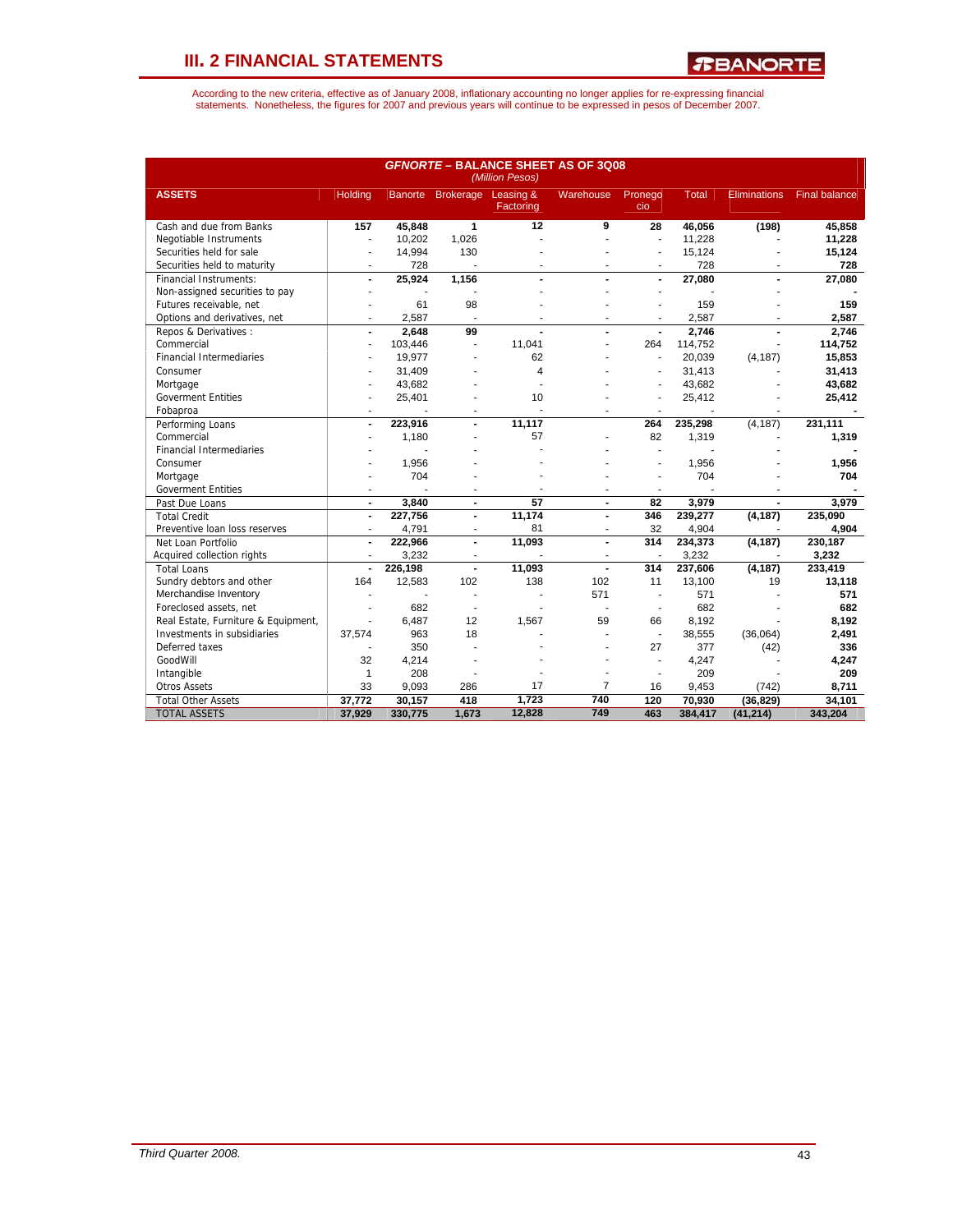*R***BANORTE** 

| <b>GFNORTE - BALANCE SHEET AS OF 2Q08</b><br>(Million Pesos) |                          |                |                              |                        |                      |                |              |                     |                  |  |
|--------------------------------------------------------------|--------------------------|----------------|------------------------------|------------------------|----------------------|----------------|--------------|---------------------|------------------|--|
| <b>LIABILITIES</b>                                           | Holding                  |                | Banorte Brokerage            | Leasing &<br>Factoring | Warehou Prone-<br>se | qocio          | <b>Total</b> | <b>Eliminations</b> | Final<br>balance |  |
| <b>Demand Deposits</b>                                       | $\sim$                   | 107,707        | ä,                           |                        |                      |                | 107,707      | (14)                | 107,694          |  |
| <b>Time Deposits</b>                                         |                          | 134,012        |                              |                        |                      |                | 134,012      | (213)               | 133,799          |  |
| <b>Bonds</b>                                                 |                          |                |                              |                        |                      |                |              | ٠                   | $\sim$           |  |
| <b>Deposits</b>                                              | $\blacksquare$           | 241,719        | $\blacksquare$               |                        |                      |                | 241,719      | (227)               | 241,492          |  |
| Demand                                                       | ٠                        | 824            | ٠                            |                        | ÷.                   |                | 824          | $\mathbf{r}$        | 824              |  |
| Short term                                                   | $\overline{a}$           | 6,569          | $\qquad \qquad \blacksquare$ | 8,577                  | 610                  | 382            | 16,138       | (4, 187)            | 11,952           |  |
| Long term                                                    | $\overline{a}$           | 7,780          | $\qquad \qquad \blacksquare$ | 2,615                  |                      |                | 10,395       | $\overline{a}$      | 10,395           |  |
| Due to banks & corresp.                                      | $\blacksquare$           | 15,173         | $\blacksquare$               | 11,192                 | 610                  | 382            | 27,357       | (4, 187)            | 23,170           |  |
| Assigned securities to pay                                   | $\blacksquare$           |                | $\blacksquare$               |                        |                      | $\blacksquare$ |              | $\blacksquare$      |                  |  |
| Non-assigned securities to pay                               |                          |                | ä,                           |                        |                      |                |              |                     |                  |  |
| Futures receivable, net                                      |                          | 537            | 95                           |                        |                      |                | 632          |                     | 632              |  |
| Options and derivatives, net                                 |                          | 2,946          |                              |                        |                      |                | 2,946        |                     | 2,946            |  |
| <b>Repos &amp; Derivatives:</b>                              | ٠                        | 3,483          | 95                           |                        |                      |                | 3,578        |                     | 3,578            |  |
| Income Tax & Profit Sharing                                  | $\overline{\phantom{a}}$ | 1,412          | 100                          | $\blacksquare$         | $\blacksquare$       | $\blacksquare$ | 1,512        | ä,                  | 1,512            |  |
| Other Payable accounts                                       | 1                        | 13,024         | 156                          | 394                    | 9                    | 22             | 13,606       | 48                  | 13,654           |  |
| Other payable accounts                                       | 1                        | 14,436         | 256                          | 394                    | 9                    | 22             | 15,118       | 48                  | 15,166           |  |
| Subordinated non Convertible<br>Debenture                    | ٠                        | 17,923         | $\overline{\phantom{a}}$     |                        |                      |                | 17,923       | Ĭ.                  | 17,923           |  |
| <b>Deferred Taxes</b>                                        |                          | $\blacksquare$ | 30                           | $\overline{a}$         | 12                   |                | 42           | (42)                |                  |  |
| Deferred credits                                             |                          | 1,211          | ä,                           | 53                     | $\overline{a}$       | 8              | 1,272        | (3)                 | 1,269            |  |
| <b>TOTAL LIABILITIES</b>                                     |                          | 1 295,431      | 381                          | 11,639                 | 631                  | 412            | 308,496      | (4, 410)            | 304,085          |  |

| <b>STOCKHOLDER 'S EQUITY</b>                           |          |         |       |        |     |      |          |           |          |
|--------------------------------------------------------|----------|---------|-------|--------|-----|------|----------|-----------|----------|
| Paid-in Capital                                        | 12,014   | 10,955  | 540   | 306    | 87  | 118  | 24,021   | (12,070)  | 11,951   |
| Share subscription premiums                            | 1,863    | 856     |       |        |     |      | 2,718    | (1,531)   | 1,187    |
| Subordinated Convertible Debentures                    |          |         |       |        |     |      |          |           |          |
| <b>Subscribed Capital</b>                              | 13,877   | 11,811  | 540   | 306    | 87  | 118  | 26,739   | (13,601)  | 13,138   |
| <b>Capital Reserves</b>                                | 2.767    | 4,005   | 72    | 164    | 15  |      | 7,022    | (4, 255)  | 2,767    |
| <b>Retained Earnings</b>                               | 21,035   | 14,039  | 353   | 522    | (1) | (27) | 35,921   | (14, 886) | 21,035   |
| Surplus (Deficit) from securities                      | ٠        | (517)   | 54    |        |     |      | (463)    | 463       |          |
| Results from coverage securities                       | ۰        | (318)   | ٠     |        |     |      | (318)    | 318       |          |
| valuation<br>Results of foreign operations<br>exchange |          | 67      | 1     |        |     |      | 68       | (68)      |          |
| Excess (Insuf.) in capital restatement                 |          |         |       |        |     |      |          |           |          |
| Non Mon assets results Fixed Assets                    |          |         |       |        |     |      |          |           |          |
| Non Mon assets results Investm<br>subsidiaries         | (5, 493) | 80      |       |        |     |      | (5, 413) | (80)      | (5, 493) |
| Adjustment in the employees pension<br>funds           |          |         |       |        |     |      |          |           |          |
| Net Income                                             | 5.742    | 5,258   | 272   | 197    | 17  | (40) | 11,447   | (5,705)   | 5,742    |
| <b>Earned Capital</b>                                  | 24,051   | 22.614  | 752   | 883    | 31  | (67) | 48,264   | (24, 213) | 24,051   |
| Minority Holdings                                      |          | 918     |       |        |     |      | 918      | 1,011     | 1,930    |
| Total Stockholder's Equity                             | 37,928   | 35,343  | 1,292 | 1,189  | 118 | 51   | 75,922   | (36, 803) | 39,119   |
| TOT. LIAB. & STOCKHOL. EQUITY                          | 37,929   | 330,775 | 1,673 | 12,828 | 749 | 463  | 384,417  | (41, 214) | 343,204  |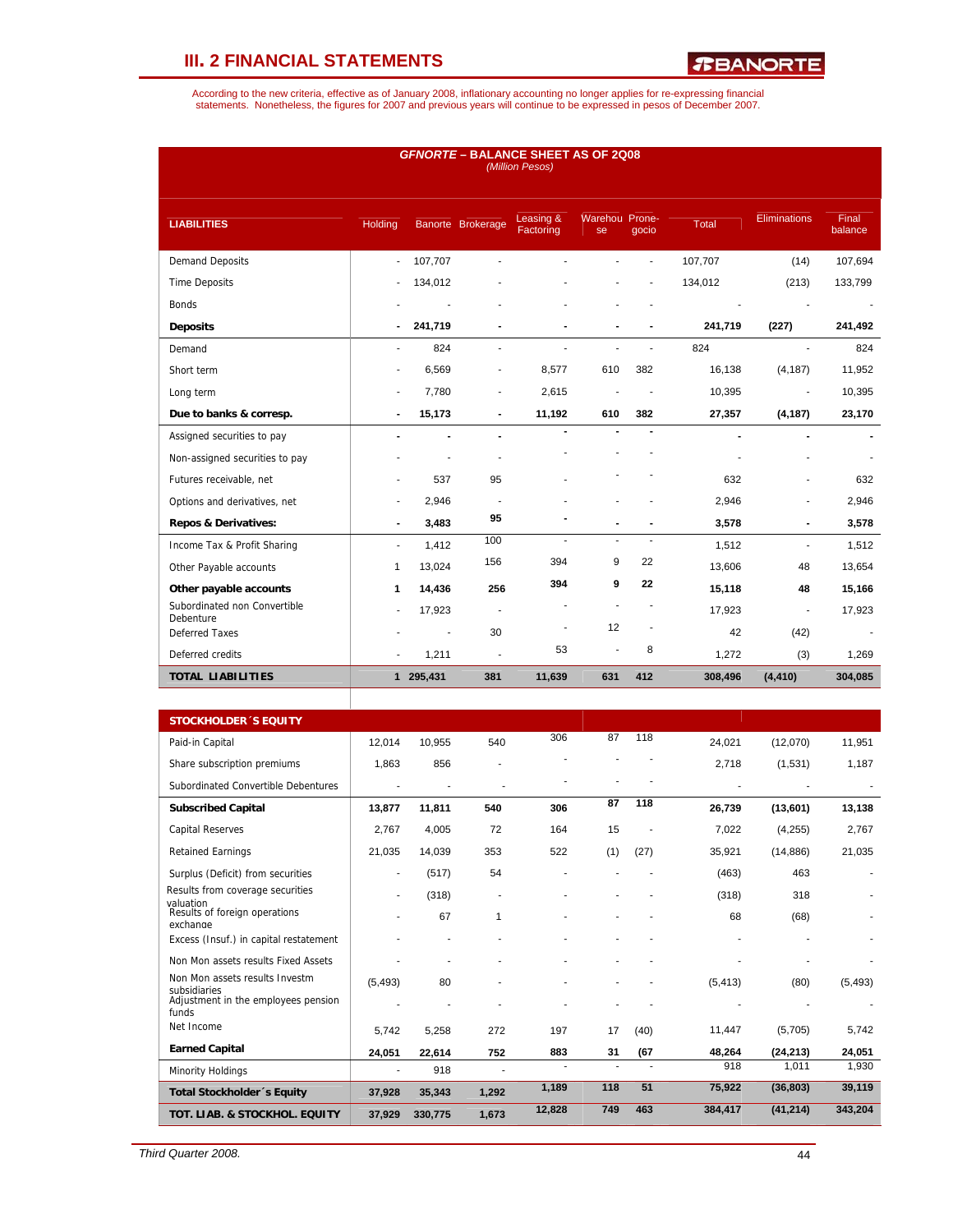## **III. 3 ACCOUNTING CHANGES**

According to the new criteria, effective as of January 2008, inflationary accounting no longer applies for re-expressing financial statements. Nonetheless, the figures for 2007 and previous years will continue to be expressed in pesos of December 2007.

## **ACCOUNTING CHANGES AND REGULATIONS**

### • **General guidelines applicable to the financial information of holding companies of financial institutions subject to supervision by the National Banking and Securities Commission (CNBV.)**

On April 27, 2005, the CNBV issued general provisions applicable to the financial information of the controlling companies of financial groups in order to homologate the information that financial groups issue to the public for the analysis of their solvency and economic stability. This is done in order to facilitate savings and investment decision-making. GFNorte's Financial Statements can be found in our website at www.banorte.com/informacion\_financiera

## • **Provisions for implementation of the new Basel Capital Agreement.**

On October 3th, 2005, the CNBV published the agreement signed by financial authorities and the Mexican Banker's Association in order to implement the new capital guidelines that contain the standards and principles known as Basel II that will enable the bank's capital to reflect with greater precision the credit, market and operational risks.

## • **New rules for banking institutions' capital requirements.**

On December 28, 2005, the Ministry of Finance(Secretaria de Hacienda y Credito Publico (SHCP)), issued new regulations for capital requirements, establishing a greater number of of bands and higher capital requirements. These new regulations came into effect on January, 2006.

### • **Changes to accounting criteria.**

In September 2006, the CNBV issued changes to accounting standards in order to to make them consistent with reporting standards established both in Mexico and internationally. This will facilitate comparisons of the information that banking institutions disclose to the authorities, the public and the markets in general. Such changes became effective as of January 1, 2007.

The most relevant changes are listed below:

- Companies that are not part of the financial system are included for financial statement consolidation.

- Repossessed assets will be revalued with the adjustment of the UDI (CPI unit of account); previously they generated a monetary expense in Repomo since they were considered a monetary asset.

- The fees charged for new loans will be deferred over the life of the loan in the income statement instead of being fully reflected at the time they are originated.

- The loan loss reserves in excess of the amount required by the classification method will be credited against the P&L results of the following quarterly risk rating.

- The recoveries from previously written off loans will be recognized directly in the P&L results.

## • **B-11 Bulletin.**

The income and amortizations from investments in collection rights will be recognized according to according to the rules established in the B-11 critera of the CNBV using one of the three different methods established in this critera for that effect.

## • **B-10 Bulletin "Inflation Effects".**

Careful consideration should be taken when comparing 2008 results vs. reported figures for previous periods since they are not fully comparable, as a result of the NIF B10 "Inflation Effects" norm taking effect in January of this year. This norm indicates that the economic environment is non-inflationary when the accumulated inflation rate over the last three years is less than 26%. Under this context, it is not necessary to re-express financial statements as of January 2008. For the purpose of comparisons, 2007 and previous year's results are expressed in pesos of December 2007.

### • **Elimination in 4Q07 of the share plan granted to employees.**

In 4Q07, an elimination of the share plan given to employees was added. This elimination affected GFNorte's balance sheet as follows: Other Assets \$ 645 million, Equity \$ 55 million and Premium in Shares Sold \$ 590 million.

### • **Change in rules for loan loss reserves requirements**

According to the new provisions of the CNBV published on August 22, 2008 in the DOF regarding the percentage of credit card reserves when there are no delinquent payments, and according to the second transitory article which makes it possible to make such adjustments by October, the impact of the change will be gradual. The percentage applied to reserves for zero delinquent payments for september is 1.72%, and at the close of October the change will be completed by applying a 2.5% reserve percentage for zero delinquent payments.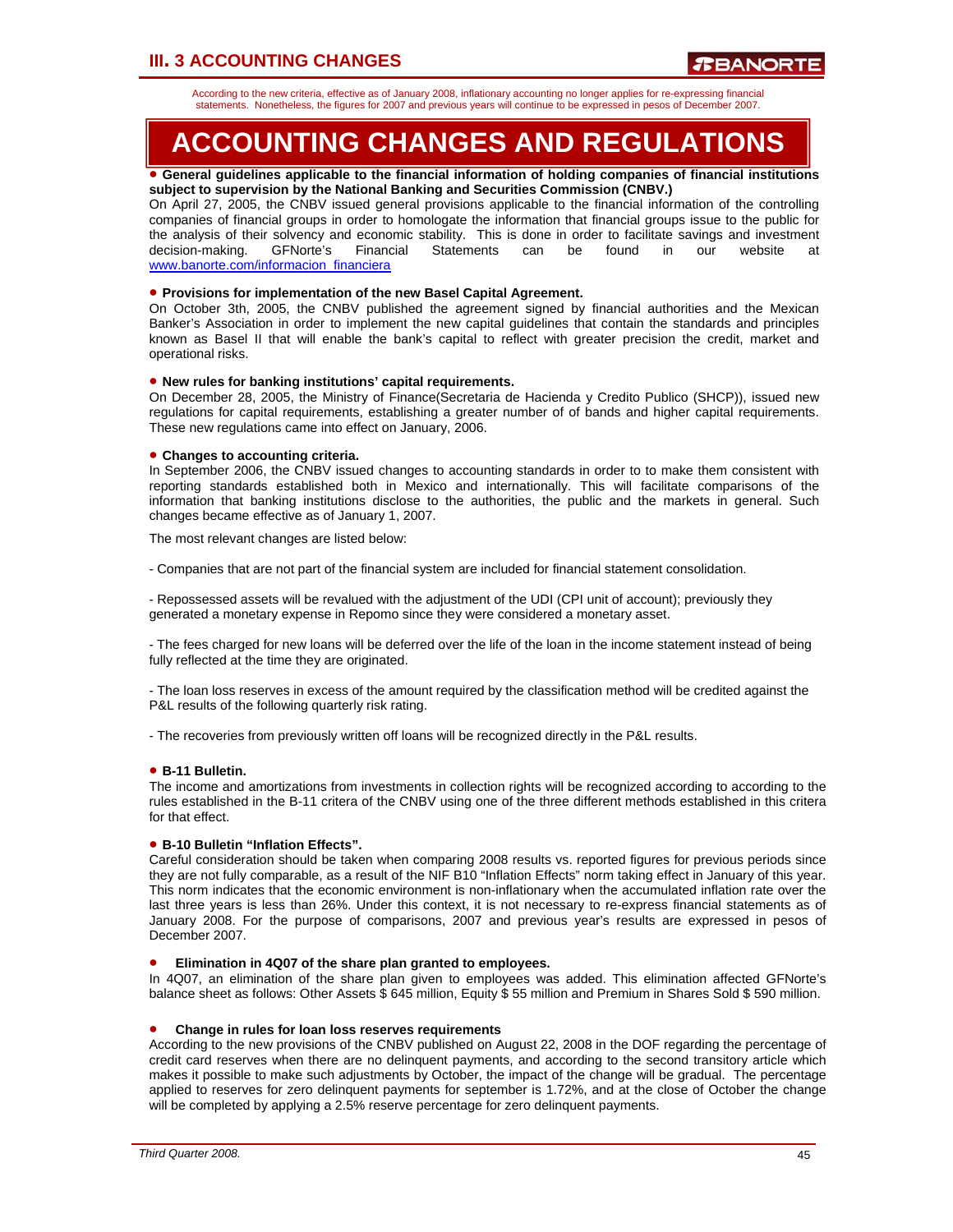According to the new criteria, effective as of January 2008, inflationary accounting no longer applies for re-expressing financial statements. Nonetheless, the figures for 2007 and previous years will continue to be expressed in pesos of December 2007.

# **LOAN PORTFOLIO SALES TO SOLIDA ADMINISTRADORA DE PORTAFOLIOS**

On February, 2003 Banorte sold Ps \$1.9 billion (Ps \$1.861 billion in Past-due loans & Ps \$64 million in Performing loans) of its own portfolio (including interests) to its subsidiary Sólida Administradora de Portafolios, S.A. de C.V. for Ps \$378 million. The transaction was done based on August 2002 figures, and therefore the final figure that affected the February balance was Ps \$1.856 billion, once the collections made since August 2002 are considered. The past-due portfolio as well as Ps \$1.577 billion in associated loan reserves were cancelled.

As instructed by the CNBV, we show the integration of the loan portfolio sold in 1Q03 by Banorte to its subsidiary Sólida Administradora de Portafolios, S.A. de C.V. The Purpose of this sale was to concentrate the portfolio in this specialized recovery unit as it had been managing the collections of this loans previously. This was a one time operation and is not a recurrent procedure to transfer loans to Sólida.

|                             |        | <b>Local Currency (2)</b> |        | <b>Foreign Currency (USD) (3)</b> |        |        |        | <b>Total</b>  |        |
|-----------------------------|--------|---------------------------|--------|-----------------------------------|--------|--------|--------|---------------|--------|
| (Millions of Nominal Pesos) | Aug'02 | <b>Jun'08</b>             | Sep'08 | Aug'02                            | Jun'08 | Sep'08 | Aug'02 | <b>Jun'08</b> | Sep'08 |
| <b>Performing Loans</b>     |        |                           |        |                                   |        |        |        |               |        |
| Commercial                  | 5      |                           |        | 5                                 | ٠      | ٠      | 10     |               |        |
| Consumer                    |        | $\overline{\phantom{a}}$  | ۰      | $\overline{\phantom{a}}$          | ۰      | ۰      | ۰      |               |        |
| Mortgage                    | 54     | 52                        | 39     | ۰                                 | ۰      | ٠      | 54     | 52            | 39     |
| Total                       | 59     | 52                        | 39     | 5                                 | ٠      |        | 64     | 52            | 39     |
| <b>Non Performing Loans</b> |        |                           |        |                                   |        |        |        |               |        |
| Commercial                  | 405    | 372                       | 372    | 293                               | 93     | 96     | 698    | 465           | 468    |
| Consumer                    | 81     | 73                        | 73     |                                   | ٠      | ٠      | 81     | 73            | 73     |
| Mortgage                    | 1,112  | 440                       | 413    | ۰                                 | ٠      | ۰      | 1,112  | 440           | 413    |
| Total                       | 1,598  | 885                       | 858    | 293                               | 93     | 96     | 1,891  | 978           | 954    |
| <b>TOTAL LOANS</b>          | 1.657  | 937                       | 897    | 298                               | 93     | 96     | 1,955  | 1,030         | 993    |
| Loan Loss Reserves (1)      |        |                           |        |                                   |        |        |        |               |        |
| Commercial                  | 326    | 359                       | 359    | 246                               | 93     | 96     | 572    | 452           | 455    |
| Consumer                    | 77     | 73                        | 73     | ٠                                 |        | ۰      | 77     | 73            | 73     |
| Mortgage                    | 669    | 417                       | 392    | ۰                                 | ٠      | ۰      | 669    | 417           | 392    |
| Total                       | 1.072  | 849                       | 824    | 246                               | 93     | 96     | 1.318  | 942           | 920    |

1) Reserve requirements using the same classification method used for the bank.<br>2) Includes UDIS.<br>3) The dollar portfolio and reserves are re-expressed in pesos.<br>Note 1. - There was a Reserve deficit of Ps 57 million as of

In 3Q08 the Loan portfolio showed changes due to: collections for Ps \$19 million, restructures for Ps \$0.6 million, repossessed assets for Ps \$2 millon and Ps \$37 million in charge-offs and discounts. In the Loan loss provisions, there were charge-offs and discounts for Ps \$16 million. There were transfers from performing loans to past due loans for Ps \$5 million and transfers from past due loans to performing loans for Ps \$4 million.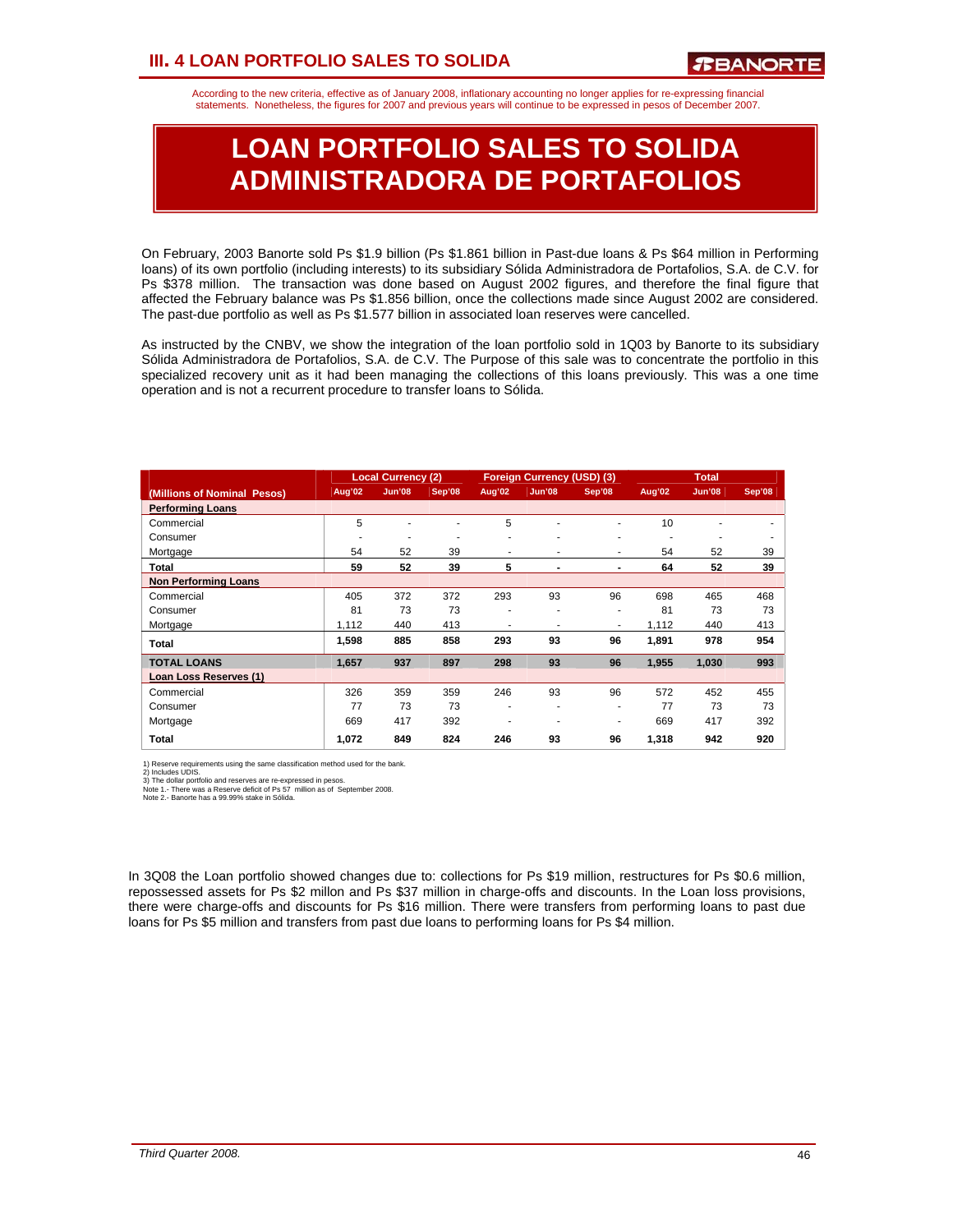## **III. 4 LOAN PORTFOLIO SALES TO SOLIDA**

According to the new criteria, effective as of January 2008, inflationary accounting no longer applies for re-expressing financial<br>statements. Nonetheless, the figures for 2007 and previous years will continue to be expres

As instructed by the CNBV for purposes of determining financial indicators and a general disclosure referred to regulations, we show the integration of the Banorte's portfolio including the portfolio which was sold to Sólida Administradora de Portafolios, S.A. de C.V..

|                             | Local Currency (1) |         | Foreign Currency (USD)(2) |                          | <b>Total</b>  |         |
|-----------------------------|--------------------|---------|---------------------------|--------------------------|---------------|---------|
| (Millions of Nominal Pesos) | <b>Jun'08</b>      | Sep'08  | Jun'08                    | Sep'08                   | <b>Jun'08</b> | Sep'08  |
| <b>Performing Loans</b>     |                    |         |                           |                          |               |         |
| Commercial                  | 118,907            | 126,033 | 14,122                    | 14,915                   | 133,029       | 140,948 |
| Consumer                    | 30,210             | 31,224  | ä,                        | $\overline{\phantom{m}}$ | 30,210        | 31,224  |
| Mortgage                    | 39,539             | 41,770  |                           |                          | 39,539        | 41,770  |
| Fobaproa / IPAB             | $\blacksquare$     |         |                           |                          |               |         |
| <b>Performing Loans</b>     | 188,656            | 199,027 | 14,122                    | 14,915                   | 202,778       | 213,942 |
|                             |                    |         |                           |                          |               |         |
| <b>Non Performing Loans</b> |                    |         |                           |                          |               |         |
| Commercial                  | 1,264              | 1,424   | 117                       | 128                      | 1,381         | 1,552   |
| Consumer                    | 1,543              | 2,028   | ä,                        |                          | 1,543         | 2,028   |
| Mortgage                    | 1,038              | 1,098   |                           |                          | 1,038         | 1,098   |
| <b>Non Performing Loans</b> | 3,845              | 4,550   | 117                       | 128                      | 3,962         | 4,678   |
|                             |                    |         |                           |                          |               |         |
| <b>TOTAL LOANS</b>          | 192,501            | 203,577 | 14,239                    | 15,043                   | 206,740       | 218,620 |
|                             |                    |         |                           |                          |               |         |
| <b>Loan Loss Reserves</b>   | 4,749              | 5,335   | 218                       | 227                      | 4,967         | 5,562   |
| <b>Net Loan Portfolio</b>   | 187,752            | 198,242 | 14,021                    | 14,816                   | 201,773       | 213,058 |
| <b>Loan Loss Reserves</b>   |                    |         |                           |                          | 125.37%       | 118.90% |
| % Past Due Loans            |                    |         |                           |                          | 1.92%         | 2.14%   |

1) Includes UDIS. 2) The dollar portfolio and reserves are re-expressed in pesos.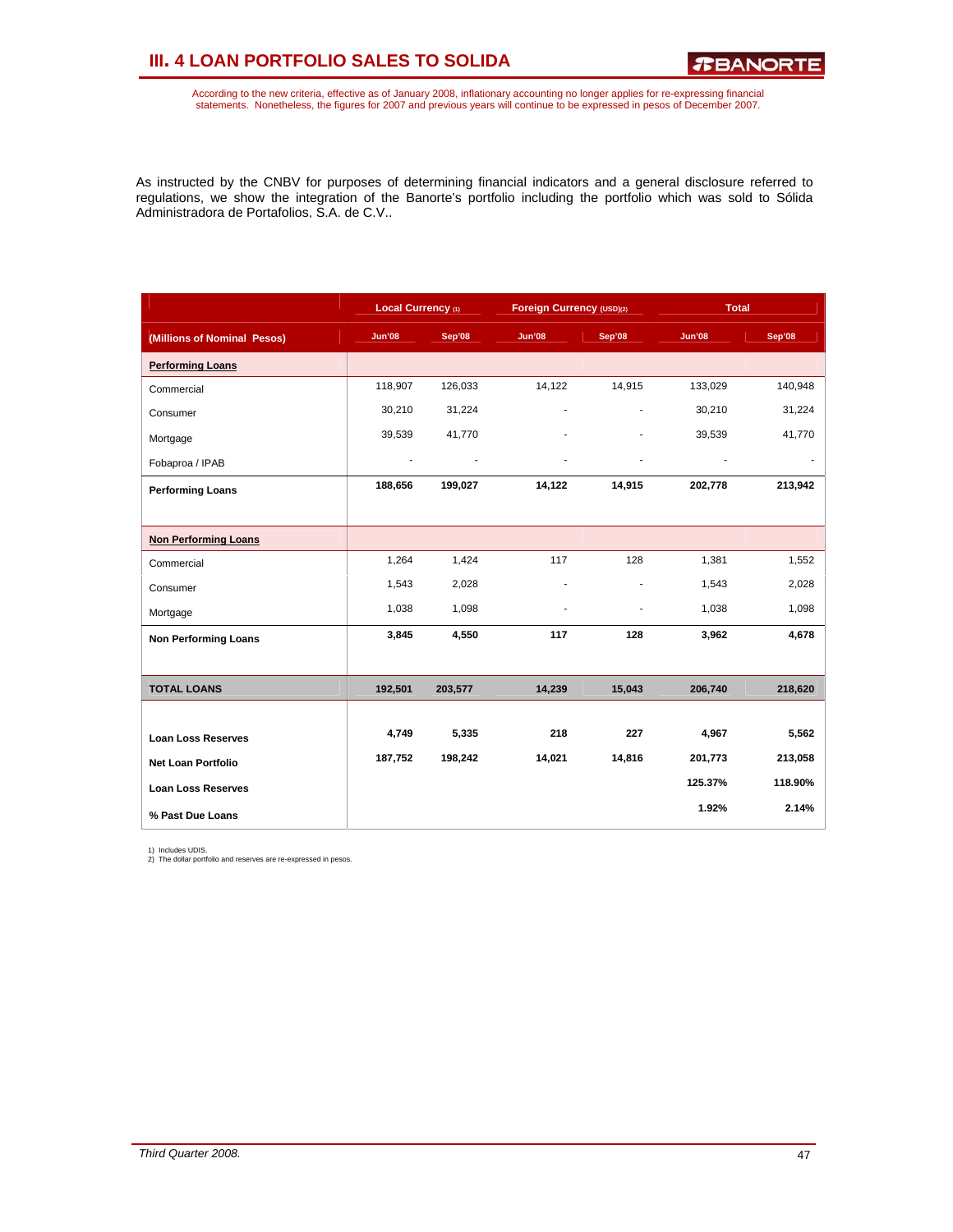According to the new criteria, effective as of January 2008, inflationary accounting no longer applies for re-expressing financial<br>statements. Nonetheless, the figures for 2007 and previous years will continue to be expres

## **NOTES TO FINANCIAL STATEMENTS**

## **FINANCIAL INSTRUMENTS AND VALUATION EFFECTS 3Q08**

| (Million Pesos)                               |              |                 |                    |                     |
|-----------------------------------------------|--------------|-----------------|--------------------|---------------------|
|                                               | <b>BOOK</b>  | <b>INTEREST</b> | <b>UNREALIZED</b>  | <b>MARKET VALUE</b> |
| <b>NEGOTIABLE INSTRUMENTS</b>                 | <b>VALUE</b> |                 | <b>GAIN (LOSS)</b> |                     |
| <b>Goverment Securities</b>                   | 759          | 1               | $\mathbf{1}$       | 761                 |
| Cetes                                         | 644          | L,              | 1                  | 645                 |
| <b>Bonds</b>                                  |              |                 |                    |                     |
| <b>Bondes</b>                                 |              |                 |                    |                     |
| <b>Bpas</b>                                   | 115          | 1               |                    | 116                 |
| <b>Brems</b>                                  |              |                 |                    |                     |
| <b>UMS</b>                                    |              |                 |                    |                     |
| <b>UdiBonds</b>                               |              |                 |                    |                     |
| <b>Stock Certificates</b>                     |              |                 |                    |                     |
| <b>Banking Securities</b>                     | 8,653        | 22              | 12                 | 8,687               |
| Notes                                         | 1,794        | $\overline{a}$  |                    | 1,794               |
| Cedes                                         | 1,607        | 4               | $\overline{a}$     | 1,610               |
| <b>Bonds</b>                                  | 4,700        | 13              | 13                 | 4,726               |
| <b>Stock Certificates</b>                     | 302          | 5               | (1)                | 307                 |
| Other Bank Papers                             | 250          | L,              |                    | 250                 |
| Private                                       | 1,752        | 8               | 21                 | 1,780               |
| <b>Commercial Paper Pesos</b>                 | 930          | 7               | 22                 | 960                 |
| Commercial Paper U.S. Dollars                 | 549          |                 |                    | 549                 |
| <b>PEMEX</b>                                  |              |                 |                    |                     |
| Eurobonds                                     |              |                 |                    |                     |
| <b>Stock Certificates</b>                     | 36           |                 |                    | 36                  |
| <b>Bank Paper</b>                             | 236          |                 | (1)                | 235                 |
| Foreign Goverment                             |              |                 |                    |                     |
| <b>Treasury Bonds</b>                         |              |                 |                    |                     |
| <b>Treasury Bill</b>                          |              |                 |                    |                     |
| <b>Treasury Notes</b>                         |              |                 |                    |                     |
| Shares listed in the SIC                      |              |                 |                    |                     |
| Guarantee (collateral) for futures            |              |                 |                    |                     |
| <b>Mutual Funds</b>                           |              |                 |                    |                     |
| <b>Total</b>                                  | 11,163       | 30              | 34                 | 11,228              |
| SECURITIES HELD FOR SALE                      |              |                 |                    |                     |
| <b>Goverment Securities</b>                   | 5,213        | 22              | 13                 | 5,249               |
| Mexican Government Securities (UMS)           | 2,375        | 26              | (163)              | 2,238               |
| <b>Treasury Bonds</b>                         | 34           |                 |                    | 34                  |
| Public company bonds                          | 1            |                 | 88                 | 89                  |
| Public company bonds                          |              | ÷               | 21                 | 21                  |
| <b>Bonds</b>                                  | 3,244        | 44              | (865)              | 2,423               |
| Eurobonds                                     | 439          | 20              | (24)               | 435                 |
| <b>Bank Paper</b>                             | ÷            |                 |                    |                     |
| Structured notes                              |              |                 |                    |                     |
| <b>PEMEX</b>                                  | 4,413        | 72              | (18)               | 4,467               |
| Subordinated securities                       | 21           |                 | 148                | 169                 |
| Swaps for hedging purposes                    |              |                 |                    |                     |
| <b>Total</b>                                  | 15,741       | 183             | (801)              | 15,124              |
| <b>SECURITIES HELD TO MATURITY</b>            |              |                 |                    |                     |
| <b>Special Cetes</b>                          | 675          | $\overline{7}$  |                    | 682                 |
| Securities affected as collateral             |              |                 |                    |                     |
| <b>Fiduciary Rights</b>                       |              |                 |                    |                     |
| <b>Bonds</b>                                  |              |                 |                    |                     |
| Mexican Government Securities (UMS)           |              |                 |                    |                     |
| Government securities                         |              |                 |                    | 10                  |
|                                               | 10           |                 |                    |                     |
| PEMEX (USD)                                   |              |                 |                    |                     |
| <b>Strip Bonds</b><br>Subordinated securities |              |                 |                    | 35                  |
|                                               | 35           | 7               |                    | 728                 |
| Total                                         | 721          | 220             | 767                | 27,080              |
| <b>TOTAL</b>                                  | 27,625       |                 |                    |                     |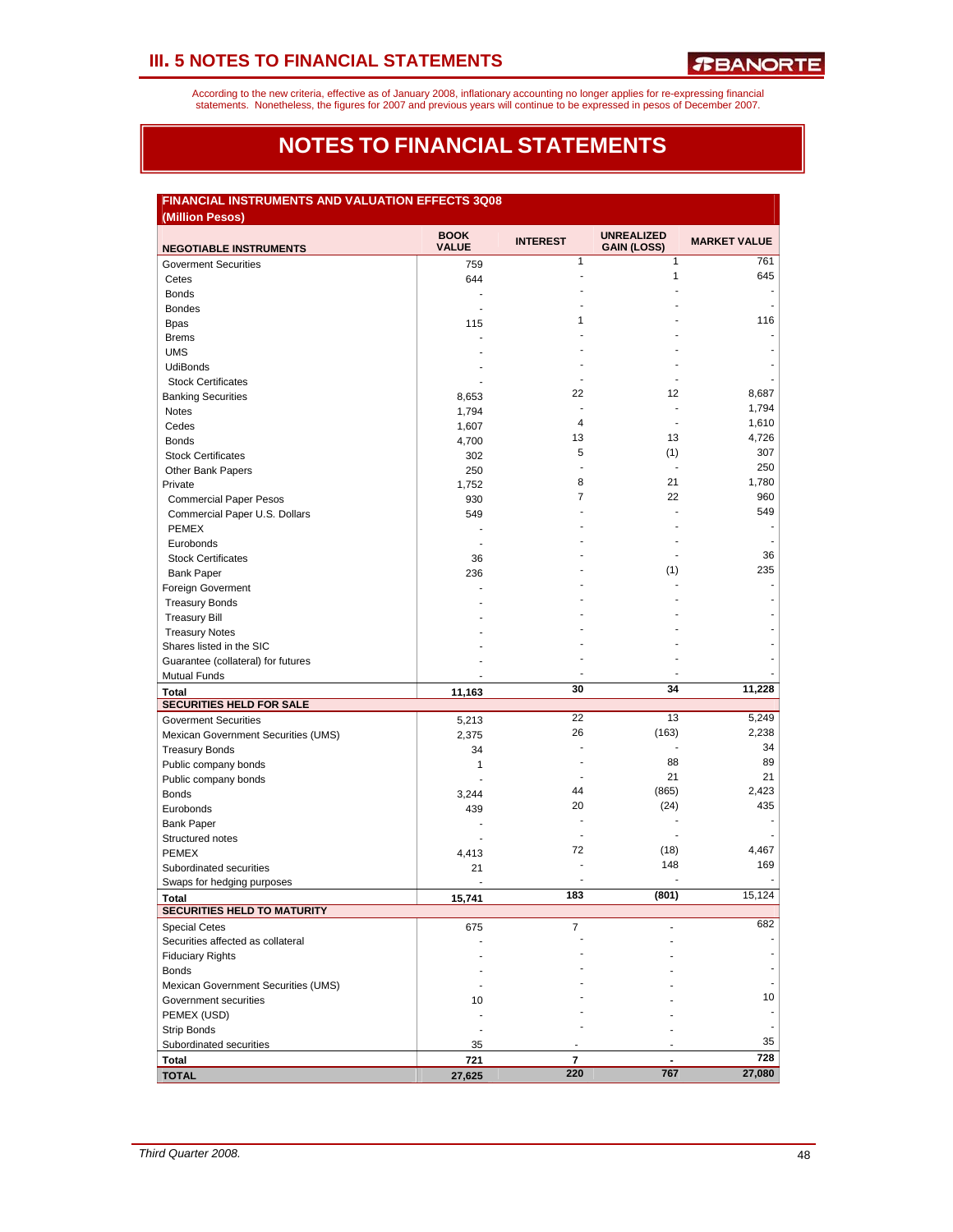| <b>SECURITIES ASSIGNED FOR SETTLEMENT 3Q08</b><br>(Million Pesos) |                             |                 |                                         |                     |
|-------------------------------------------------------------------|-----------------------------|-----------------|-----------------------------------------|---------------------|
| <b>SECURITIES ASSIGNED FOR SETTLEMENT</b>                         | <b>BOOK</b><br><b>VALUE</b> | <b>INTEREST</b> | <b>UNREALIZED</b><br><b>GAIN (LOSS)</b> | <b>MARKET VALUE</b> |
| Government securities                                             | 1,498                       | 12              | ٠                                       | 1,486               |
| Cetes                                                             | (149)                       | 4               |                                         | (153)               |
| <b>Bonds</b>                                                      |                             |                 |                                         |                     |
| <b>Bondes</b>                                                     |                             |                 |                                         |                     |
| <b>Bpas</b>                                                       | 1,670                       |                 | (1)                                     | 1,671               |
| <b>Brems</b>                                                      |                             |                 |                                         |                     |
| <b>UMS</b>                                                        |                             |                 |                                         |                     |
| <b>UdiBonds</b>                                                   |                             |                 |                                         |                     |
| 2U CBIC                                                           | (23)                        | 8               |                                         | (32)                |
| <b>Stock Certificates</b>                                         |                             |                 |                                         |                     |
| <b>Bank Paper</b>                                                 |                             |                 |                                         |                     |
| Private                                                           |                             |                 |                                         |                     |
| <b>Foreign Goverment</b>                                          |                             |                 |                                         |                     |
| <b>Total</b>                                                      | 1,498                       | 12              |                                         | 1,486               |

| <b>REPURCHASE AGREEMENT OPERATIONS 3Q08</b><br>(Million Pesos) |                                                                |                                             |                                  |                                |                                    |  |  |  |
|----------------------------------------------------------------|----------------------------------------------------------------|---------------------------------------------|----------------------------------|--------------------------------|------------------------------------|--|--|--|
|                                                                |                                                                | <b>FINANCIAL STATEMENT</b>                  |                                  |                                |                                    |  |  |  |
| <b>SALES</b>                                                   |                                                                | <b>INDIVIDUAL</b><br><b>COMPENSATION</b>    |                                  |                                |                                    |  |  |  |
|                                                                | <b>RECEIVABLES ON</b><br><b>REPURCHASE</b><br><b>AGREEMENT</b> | <b>SECURITIES TO</b><br><b>BE DELIVERED</b> | <b>GLOBAL</b><br><b>POSITION</b> | <b>ASSET</b><br><b>BALANCE</b> | <b>LIABILITY</b><br><b>BALANCE</b> |  |  |  |
| <b>Goverment Securities</b>                                    | 199,073                                                        | 199,612                                     | (539)                            | 23                             | 562                                |  |  |  |
| <b>Banking Securities</b>                                      | 24,245                                                         | 24,287                                      | (42)                             | 13                             | 55                                 |  |  |  |
| <b>Private Securities</b>                                      | 18,139                                                         | 18.122                                      | 17                               | 25                             | 8                                  |  |  |  |
| <b>Total</b>                                                   | 241,457                                                        | 242,020                                     | (563)                            | 61                             | 625                                |  |  |  |

|                             |                                                                |                                             |                                  |                                          | <b>FINANCIAL STATEMENT</b>         |
|-----------------------------|----------------------------------------------------------------|---------------------------------------------|----------------------------------|------------------------------------------|------------------------------------|
| <b>PURCHASES</b>            | <b>MARKET VALUE</b>                                            |                                             |                                  | <b>INDIVIDUAL</b><br><b>COMPENSATION</b> |                                    |
|                             | <b>RECEIVABLES ON</b><br><b>REPURCHASE</b><br><b>AGREEMENT</b> | <b>SECURITIES TO</b><br><b>BE DELIVERED</b> | <b>GLOBAL</b><br><b>POSITION</b> | <b>ASSET</b><br><b>BALANCE</b>           | <b>LIABILITY</b><br><b>BALANCE</b> |
| <b>Goverment Securities</b> | 32,488                                                         | 32,496                                      | (93)                             | 97                                       | 3                                  |
| <b>Banking Securities</b>   | 4.814                                                          | 4.816                                       | າ                                |                                          | 3                                  |
| <b>Private Securities</b>   | 2.860                                                          | 2,862                                       | 2                                | $\overline{\phantom{a}}$                 | 2                                  |
| <b>Total</b>                | 40,263                                                         | 40.173                                      | (90)                             | 98                                       |                                    |
|                             |                                                                |                                             |                                  | 159                                      | 632                                |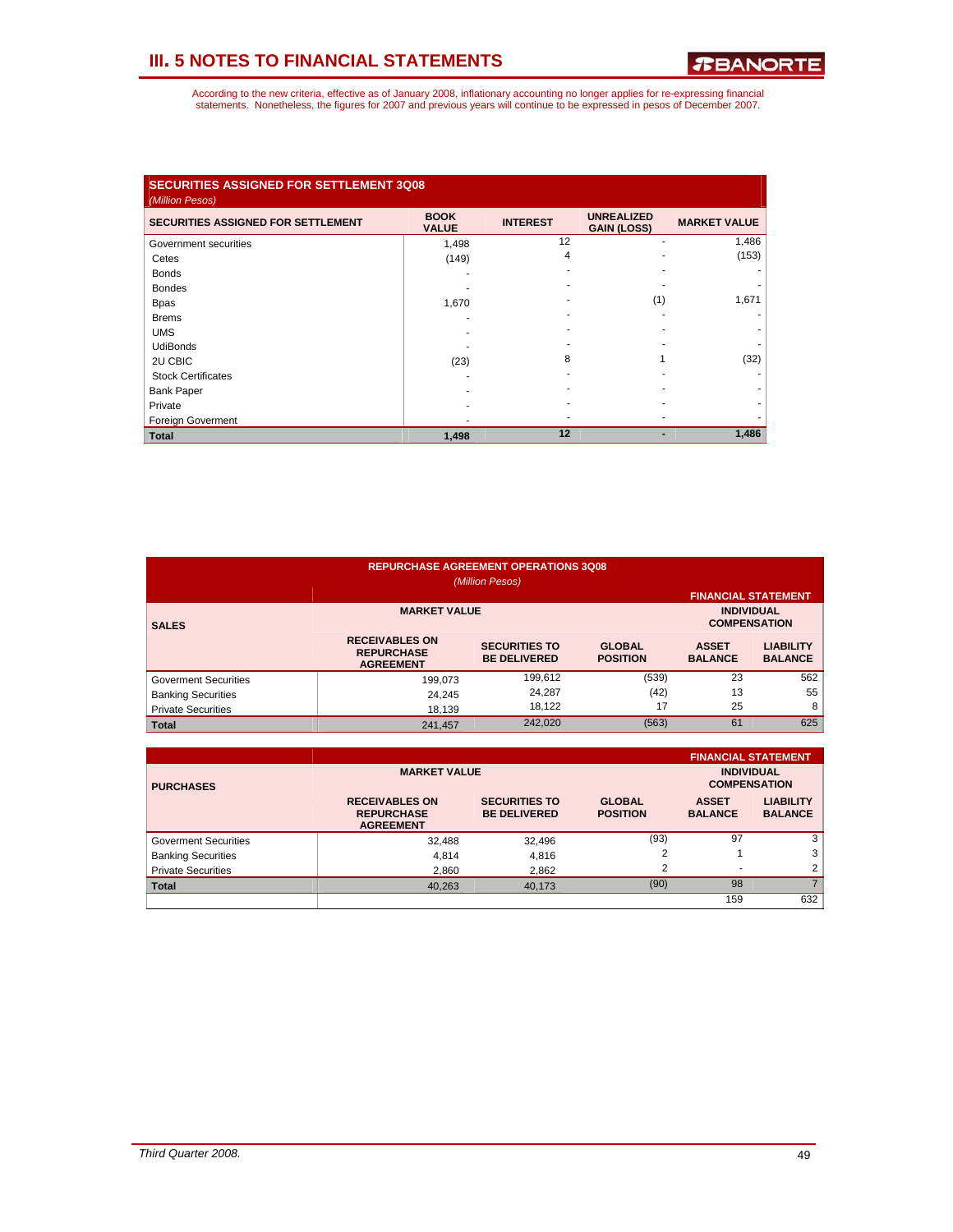*R***BANORTE** 

| According to the new criteria, effective as of January 2008, inflationary accounting no longer applies for re-expressing financial |
|------------------------------------------------------------------------------------------------------------------------------------|
| statements. Nonetheless, the figures for 2007 and previous years will continue to be expressed in pesos of December 2007.          |

| DERIVATIVE FINANCIAL INSTRUMENTS OPERATIONS 3Q08<br>(Million Pesos) |                        |                     |                       |                                 |                                   |  |  |  |  |  |  |
|---------------------------------------------------------------------|------------------------|---------------------|-----------------------|---------------------------------|-----------------------------------|--|--|--|--|--|--|
| <b>INSTRUMENT</b>                                                   | <b>TO RECEIVE</b>      | <b>TO DELIVER</b>   | <b>NET</b>            | <b>DEBTOR</b><br><b>BALANCE</b> | <b>CREDITOR</b><br><b>BALANCE</b> |  |  |  |  |  |  |
| <b>FUTURES</b>                                                      |                        |                     |                       |                                 |                                   |  |  |  |  |  |  |
| Over Inflation (INPC)                                               | $\overline{a}$         | $\blacksquare$      | $\blacksquare$        | $\overline{\phantom{a}}$        | $\blacksquare$                    |  |  |  |  |  |  |
|                                                                     |                        |                     |                       |                                 | $\Box$                            |  |  |  |  |  |  |
| <b>FORWARD FX CONTRACTS</b>                                         | <b>AGREED PRICE</b>    | <b>MARKET VALUE</b> | <b>VALUATION</b>      |                                 |                                   |  |  |  |  |  |  |
| Negotiable                                                          |                        |                     |                       |                                 |                                   |  |  |  |  |  |  |
| Purchases                                                           | 406                    | (404)               | $\overline{2}$        |                                 |                                   |  |  |  |  |  |  |
| Sells                                                               | (892)                  | 863                 | (28)                  |                                 |                                   |  |  |  |  |  |  |
| Total                                                               | (485)                  | 460                 | (26)                  | 11                              | 37                                |  |  |  |  |  |  |
|                                                                     |                        |                     |                       |                                 | (26)                              |  |  |  |  |  |  |
| Hedging                                                             |                        |                     |                       |                                 |                                   |  |  |  |  |  |  |
| Purchases                                                           | Ĭ.                     | (1)                 | (1)                   |                                 |                                   |  |  |  |  |  |  |
| Sells                                                               | (439)                  | 431                 | (8)                   |                                 | 10                                |  |  |  |  |  |  |
| Total                                                               | (439)                  | 429                 | (10)                  |                                 | (10)                              |  |  |  |  |  |  |
| <b>SWAPS</b>                                                        | <b>TO RECEIVE</b>      | <b>TO DELIVER</b>   | <b>NET</b>            |                                 |                                   |  |  |  |  |  |  |
|                                                                     |                        |                     |                       |                                 |                                   |  |  |  |  |  |  |
| Negotiable                                                          |                        |                     |                       |                                 |                                   |  |  |  |  |  |  |
| Capital                                                             | 18,168                 | (18, 143)           | 24                    |                                 |                                   |  |  |  |  |  |  |
| Interest rate                                                       | 781                    | (769)               | 12                    |                                 |                                   |  |  |  |  |  |  |
| Valuation                                                           | 49,687                 | (49, 712)           | (25)                  |                                 |                                   |  |  |  |  |  |  |
| Subtotal                                                            | 68,636                 | (68, 624)           | 12                    | 1,872                           | 1,861                             |  |  |  |  |  |  |
|                                                                     |                        |                     |                       |                                 | 12                                |  |  |  |  |  |  |
| Hedging                                                             |                        |                     |                       |                                 |                                   |  |  |  |  |  |  |
| Capital                                                             | 16,628                 | (16, 795)           | (167)                 |                                 |                                   |  |  |  |  |  |  |
| Interest rate                                                       | 298                    | (218)               | 80                    |                                 |                                   |  |  |  |  |  |  |
| Valuation                                                           | 5,203                  | (5,601)             | (398)                 |                                 |                                   |  |  |  |  |  |  |
| Subtotal                                                            | 22,129                 | (22, 614)           | (485)                 | 454                             | 939                               |  |  |  |  |  |  |
|                                                                     |                        |                     |                       |                                 | (485)                             |  |  |  |  |  |  |
| <b>OPTIONS</b>                                                      | <b>Initial Premium</b> | Valuation           | <b>Valued Premium</b> |                                 |                                   |  |  |  |  |  |  |
| Negociable-Assets                                                   |                        |                     |                       |                                 |                                   |  |  |  |  |  |  |
| Swaptions                                                           | 26                     | (12)                | 14                    |                                 |                                   |  |  |  |  |  |  |
| Rate Options                                                        | 67                     | (17)                | 50                    |                                 |                                   |  |  |  |  |  |  |
| Index Options (ipc)                                                 | 9                      | 12<br>÷,            | 22<br>$\overline{2}$  |                                 |                                   |  |  |  |  |  |  |
| Total                                                               | $\overline{2}$         |                     | 88                    | 88                              |                                   |  |  |  |  |  |  |
| <b>Hedging -Assets</b>                                              | 104                    | (16)                |                       |                                 |                                   |  |  |  |  |  |  |
| Swaptions                                                           |                        | ä,                  | ÷,                    |                                 |                                   |  |  |  |  |  |  |
| Rate Options                                                        | 215                    | (51)                | 163                   |                                 |                                   |  |  |  |  |  |  |
| Index Options (ipc)                                                 | $\mathbf{r}$           |                     | $\blacksquare$        |                                 |                                   |  |  |  |  |  |  |
| Total                                                               | 215                    | (51)                | 163                   | 163                             |                                   |  |  |  |  |  |  |
|                                                                     |                        |                     |                       |                                 |                                   |  |  |  |  |  |  |
| Negociable-Liability                                                |                        |                     |                       |                                 |                                   |  |  |  |  |  |  |
| Swaptions                                                           | (16)                   | $\mathbf{1}$        | (15)                  |                                 |                                   |  |  |  |  |  |  |
| FX                                                                  | (8)                    | (21)                | (28)                  |                                 |                                   |  |  |  |  |  |  |
| Rate Options                                                        | (78)                   | (22)                | (56)                  |                                 |                                   |  |  |  |  |  |  |
| Index Options (ipc)                                                 |                        | ä,                  |                       |                                 |                                   |  |  |  |  |  |  |
| Total                                                               | (102)                  | $\overline{2}$      | (100)                 |                                 | 100                               |  |  |  |  |  |  |
| Debtor Balance                                                      |                        |                     |                       | 2,587                           |                                   |  |  |  |  |  |  |
| <b>Creditor Balance</b>                                             |                        |                     |                       |                                 | 2,946                             |  |  |  |  |  |  |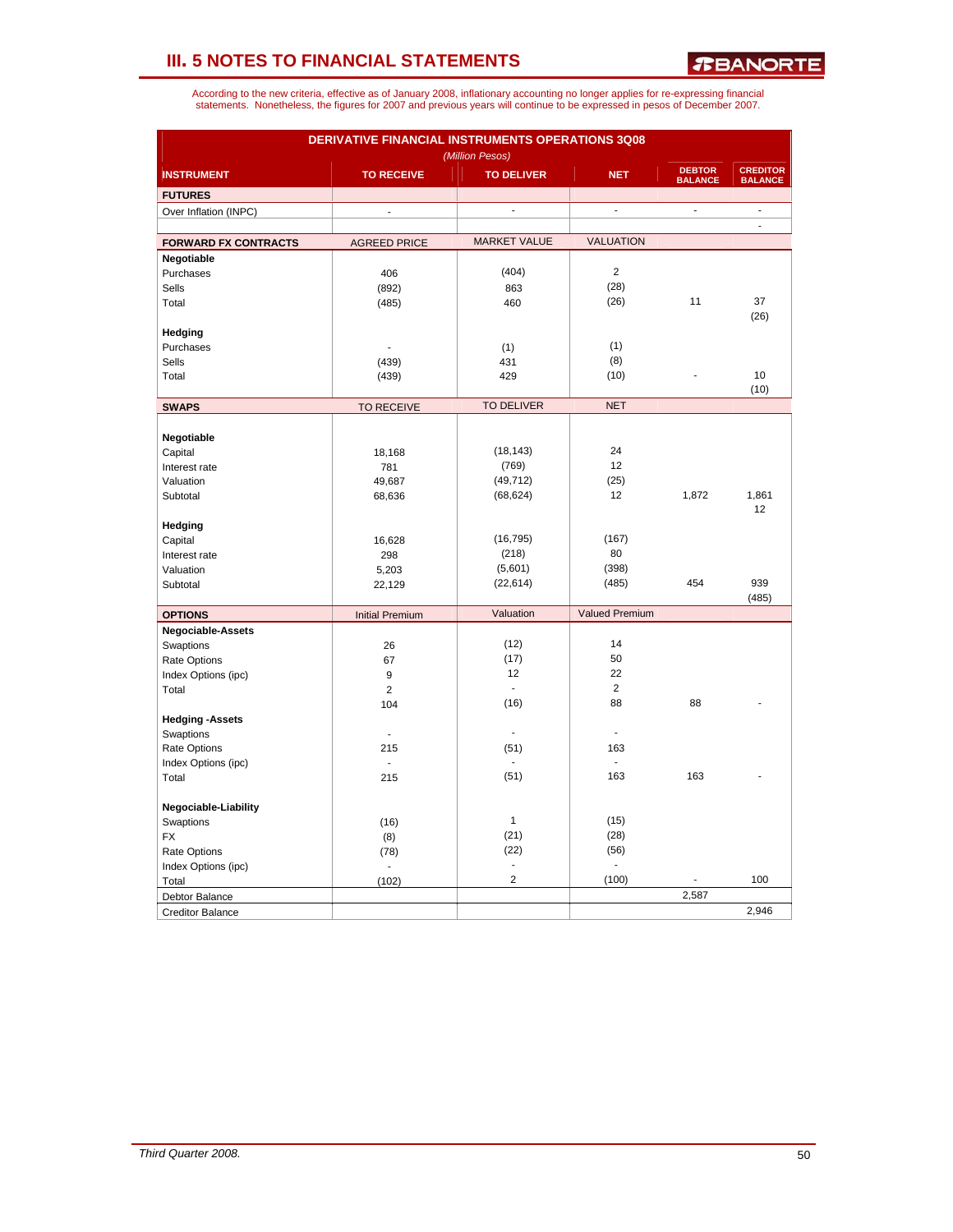| <b>NOTIONAL PRINCIPAL AMOUNT IN DERIVATIVE OPERATIONS 3Q08</b><br>(Mililon Pesos) |                  |                                  |                 |                 |  |  |  |  |
|-----------------------------------------------------------------------------------|------------------|----------------------------------|-----------------|-----------------|--|--|--|--|
| <b>PRODUCT</b>                                                                    | <b>KIND</b>      | <b>UNDERLYING</b>                | <b>CURRENCY</b> | <b>NOTIONAL</b> |  |  |  |  |
| <b>FX Forwards</b>                                                                | Purchases        | <b>Exchange Rate</b><br>(Dollar) | <b>MXN</b>      | 37              |  |  |  |  |
| <b>FX Forwards</b>                                                                | <b>Sales</b>     | <b>Exchange Rate</b><br>(Dollar) | <b>MXN</b>      | 121             |  |  |  |  |
| <b>FX Options</b>                                                                 | Purchases        | <b>Exchange Rate</b><br>(Dollar) | <b>MXN</b>      | 979             |  |  |  |  |
| <b>FX Options</b>                                                                 | <b>Sales</b>     | <b>Exchange Rate</b><br>(Dollar) | <b>MXN</b>      | 750             |  |  |  |  |
| <b>Interest Rate Options</b>                                                      | Purchases        | TIIE                             | <b>MXN</b>      | 31,958          |  |  |  |  |
| <b>Interest Rate Options</b>                                                      | <b>Sells</b>     | TIIE                             | <b>MXN</b>      | 9,148           |  |  |  |  |
| <b>Interest Rate Swaptionse</b>                                                   | USLI/IRS         | TIIE                             | <b>MXN</b>      | 2,050           |  |  |  |  |
| <b>Interest Rate Swaptions</b>                                                    | TIIE/IRS         | <b>TIIF</b>                      | <b>MXN</b>      | 4,300           |  |  |  |  |
| <b>Interest Rate Swaps</b>                                                        | USLI/IRS         | <b>LIBOR</b>                     | <b>MXN</b>      | 6,350           |  |  |  |  |
| <b>Interest Rate Swaps</b>                                                        | TIIE/IRS         | TIIE                             | <b>MXN</b>      | 179,468         |  |  |  |  |
| <b>FX Swaps</b>                                                                   | <b>CS EURMXN</b> | FIX/FIX                          | <b>MXN</b>      | 863             |  |  |  |  |
| <b>FX Swaps</b>                                                                   | CS USDCETE       | <b>CETE</b>                      | <b>MXN</b>      | 4,722           |  |  |  |  |
| <b>FX Swaps</b>                                                                   | CS USDMXN        | FIX/FIX                          | <b>MXN</b>      | 29,211          |  |  |  |  |
| <b>Futures in MEXDER</b>                                                          | Purchases        | TIIE                             | <b>MXN</b>      | 100             |  |  |  |  |
| <b>Futures in MEXDER</b>                                                          | Sales            | TIIE                             | <b>MXN</b>      | 100             |  |  |  |  |
| <b>Futures in MEXDER</b>                                                          | Purchases        | <b>CETE</b>                      | <b>MXN</b>      |                 |  |  |  |  |
| <b>Futures in MEXDER</b>                                                          | Sales            | <b>CETE</b>                      | <b>MXN</b>      | 250             |  |  |  |  |
| <b>Futures in MEXDER</b>                                                          | Purchases        | M <sub>10</sub>                  | <b>MXN</b>      |                 |  |  |  |  |
| <b>Futures in MEXDER</b>                                                          | Sales            | M <sub>10</sub>                  | <b>MXN</b>      |                 |  |  |  |  |

| IINVESTMENT IN NON GOVERNMENTAL FINANCIAL INSTRUMENTS THAT RESPRESENT MORE THAN 5%<br><b>NET CAPITAL 3Q08</b> |                              |               |               |  |  |  |  |  |
|---------------------------------------------------------------------------------------------------------------|------------------------------|---------------|---------------|--|--|--|--|--|
| (Million Pesos)                                                                                               |                              |               |               |  |  |  |  |  |
| <b>INDUSTRY</b>                                                                                               | <b>INVESTMENT INSTRUMENT</b> | <b>AMOUNT</b> | % NET CAPITAL |  |  |  |  |  |
|                                                                                                               |                              |               |               |  |  |  |  |  |
| <b>BANCOMER</b>                                                                                               | Banking Bond                 | 5.033         | 11%           |  |  |  |  |  |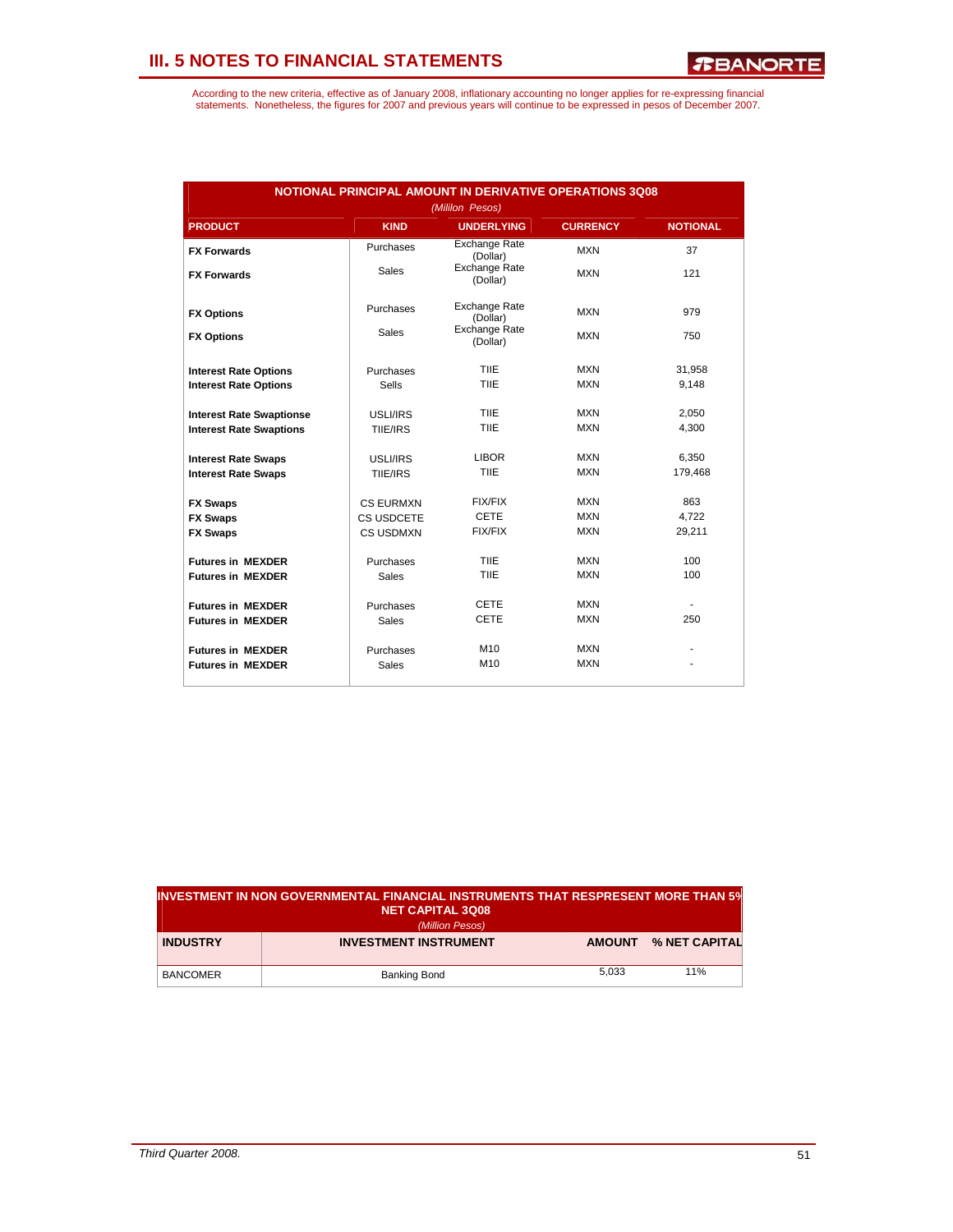According to the new criteria, effective as of January 2008, inflationary accounting no longer applies for re-expressing financial<br>statements. Nonetheless, the figures for 2007 and previous years will continue to be expres

| <b>LOAN PORTFOLIO</b><br>(Million Pesos) |                                      |                          |                |                          |                |                |         |                |
|------------------------------------------|--------------------------------------|--------------------------|----------------|--------------------------|----------------|----------------|---------|----------------|
|                                          | <b>Local Currency</b><br><b>UDIS</b> |                          |                | <b>Foreign Currency</b>  |                | <b>Total</b>   |         |                |
|                                          | 3Q07                                 | 3Q08                     | 3Q07           | 3Q08                     | 3Q07           | 3Q08           | 3Q07    | 3Q08           |
| <b>Performing Loans</b>                  |                                      |                          |                |                          |                |                |         |                |
| Commercial                               | 63,539                               | 88,087                   | 293            | 293                      | 25,022         | 26,372         | 88,854  | 114,752        |
| <b>Financial Intermediaries</b>          | 9.076                                | 15,106                   |                |                          | 734            | 746            | 9,810   | 15,853         |
| Consumer                                 | 25,560                               | 31,131                   | 92             | 97                       | 171            | 186            | 25,822  | 31,413         |
| Mortgages                                | 33,480                               | 41,731                   | $\overline{1}$ | $\overline{\phantom{a}}$ | 795            | 1,950          | 34,276  | 43,682         |
| <b>Goverment Entities</b>                | 16,395                               | 24,231                   | 1,109          | 911                      | 364            | 269            | 17,868  | 25,412         |
| Fobaproa                                 | $\overline{\phantom{a}}$             | $\overline{a}$           |                | ٠                        | $\blacksquare$ | $\overline{a}$ |         | ٠              |
| <b>Total</b>                             | 148,051                              | 200,286                  | 1,494          | 1,301                    | 27,086         | 29,524         | 176,631 | 231,111        |
| <b>Past Due Loans</b>                    |                                      |                          |                |                          |                |                |         |                |
| Commercial                               | 794                                  | 1,185                    | 9              | 6                        | 81             | 128            | 884     | 1,319          |
| <b>Financial Intermediaries</b>          | ٠                                    | $\overline{\phantom{a}}$ |                |                          | ٠              | ٠              | ٠       | $\blacksquare$ |
| Consumer                                 | 1.014                                | 1,955                    | ٠              | ٠                        | ٠              | $\mathbf{1}$   | 1,015   | 1,956          |
| Mortgages                                | 482                                  | 618                      | 352            | 66                       | 6              | 19             | 840     | 704            |
| <b>Goverment Entities</b>                | ٠                                    | $\overline{\phantom{a}}$ | ٠              | $\overline{\phantom{m}}$ | $\blacksquare$ | ٠              | ٠       | $\sim$         |
| <b>Total</b>                             | 2,291                                | 3,759                    | 360            | 72                       | 88             | 149            | 2,739   | 3,979          |
| <b>Total Propietary Loans</b>            | 150,342                              | 204,045                  | 1,854          | 1,373                    | 27,173         | 29,672         | 179,369 | 235,091        |

| <b>COST OF BALANCES OF FINAPE, FOPIME, MORTGAGE UDIS AND MORTGAGE FOVI</b><br><b>LOAN PORTFOLIOS AS OF 3Q08</b> |                                                                  |    |  |  |  |  |  |  |
|-----------------------------------------------------------------------------------------------------------------|------------------------------------------------------------------|----|--|--|--|--|--|--|
| ()Million Pesos)                                                                                                |                                                                  |    |  |  |  |  |  |  |
|                                                                                                                 | <b>TOTAL</b>                                                     |    |  |  |  |  |  |  |
|                                                                                                                 | <b>BALANCE OF LOAN</b><br><b>PERIOD COST</b><br><b>PORTFOLIO</b> |    |  |  |  |  |  |  |
| <b>FINAPE</b>                                                                                                   |                                                                  |    |  |  |  |  |  |  |
| <b>FOPYME</b>                                                                                                   |                                                                  |    |  |  |  |  |  |  |
| Mortgage UDIS                                                                                                   | 29                                                               | 54 |  |  |  |  |  |  |
| Mortgage FOVI                                                                                                   |                                                                  |    |  |  |  |  |  |  |
|                                                                                                                 | 29                                                               | 54 |  |  |  |  |  |  |

Quarter ending balance of Ps 54 million pesos in debtors support programs with a cost for the period of Ps 29 million.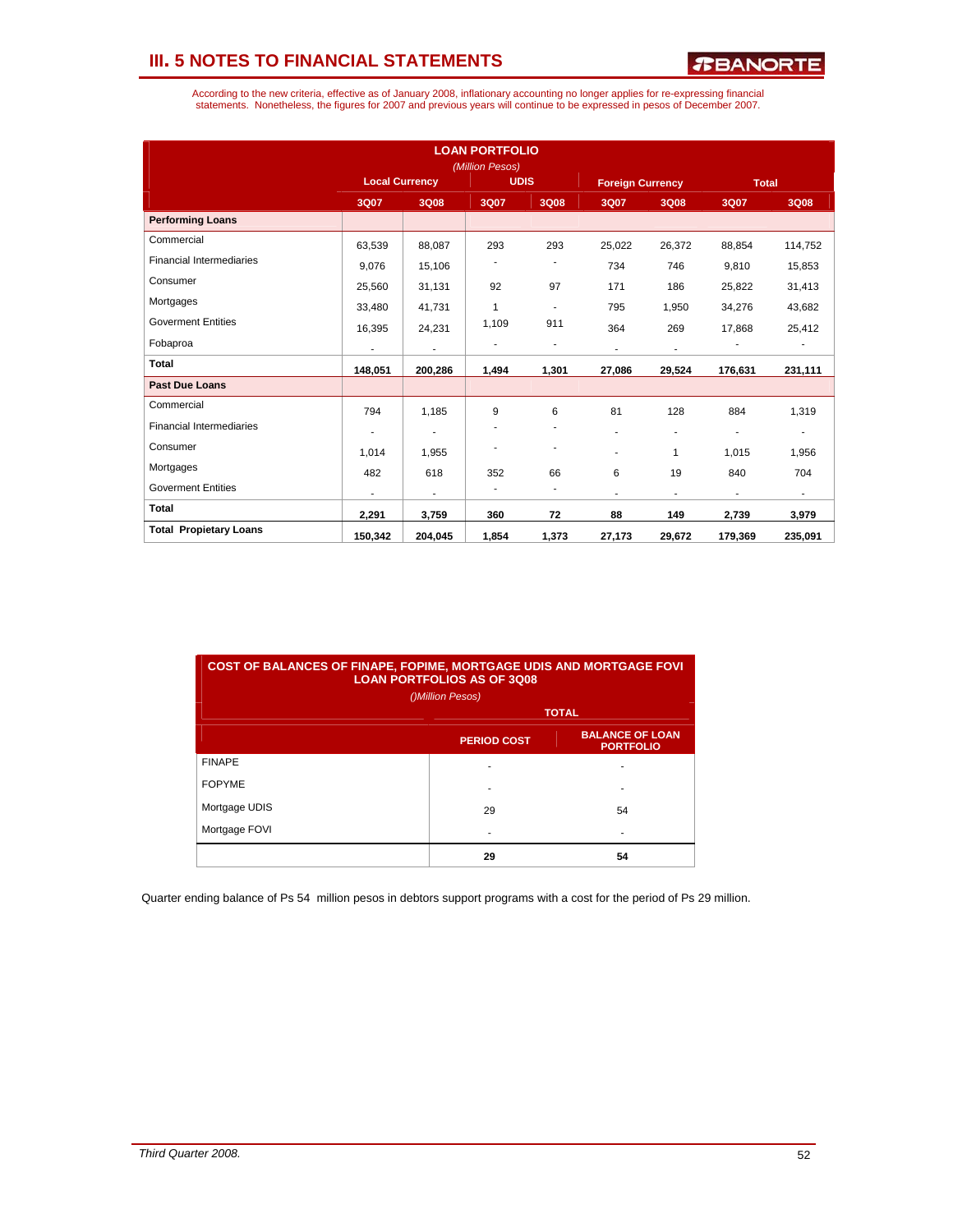According to the new criteria, effective as of January 2008, inflationary accounting no longer applies for re-expressing financial statements. Nonetheless, the figures for 2007 and previous years will continue to be expressed in pesos of December 2007.

### • **Distressed Portfolio**

Based on criterion B6 Credit Portfolio of the CNBV, a Distressed Portfolio is defined as those commercial loans that are unlikely to be recovered fully, including both the principal and the interest pursuant to the terms and conditions originally agreed. Such determination is made based on actual information and data and on the loan revision process. Performing loans and past-due loans are susceptible to being identified as Distressed Portfolios. The D and E risk degrees of the commercial loan rating are as follows:

| (Million Pesos)                    | Total   |
|------------------------------------|---------|
| Distressed Portfolio               | 507     |
| Total Loans                        | 235.090 |
| Distressed Portfolio / Total Loans | 0.2%    |

| <b>DEFERRED TAXES</b>                                                                           |                   |                                 |            |  |  |  |  |  |
|-------------------------------------------------------------------------------------------------|-------------------|---------------------------------|------------|--|--|--|--|--|
| (Million Pesos)<br><b>ASSETS</b>                                                                | <b>INCOME TAX</b> | <b>PROFIT</b><br><b>SHARING</b> | <b>NET</b> |  |  |  |  |  |
| Tax losses pending amortization                                                                 | 15                | ٠                               | 15         |  |  |  |  |  |
| Provisions for possible loss in loans                                                           | 54                |                                 | 54         |  |  |  |  |  |
| <b>Earnings per Society</b>                                                                     |                   |                                 |            |  |  |  |  |  |
| Deferred compensation                                                                           | 3                 |                                 | 3          |  |  |  |  |  |
| Non deductible provisions and cumulative income                                                 | 262               | 89                              | 351        |  |  |  |  |  |
| Net operating loss carryforward - Uniteller and Banorte USA corp.                               | 13                |                                 | 13         |  |  |  |  |  |
| State Tax on Assets Deferred                                                                    | $\overline{2}$    |                                 | 2          |  |  |  |  |  |
| Excess of accounting value over fiscal value on Reposessed Assets                               | 282               | 55                              | 337        |  |  |  |  |  |
| Diminishable profit sharing                                                                     | 142               | 51                              | 193        |  |  |  |  |  |
| Past-due loan reserves                                                                          | 9                 |                                 | 9          |  |  |  |  |  |
| Anticipated Income and Expenses                                                                 | 325               | 115                             | 441        |  |  |  |  |  |
| Installation expenses                                                                           | 9                 |                                 | 9          |  |  |  |  |  |
| Effects from valuation of instruments                                                           | 1                 |                                 | 1          |  |  |  |  |  |
| Other                                                                                           | 1                 |                                 | 1          |  |  |  |  |  |
| <b>Total Assets</b>                                                                             | 1,118             | 309                             | 1,428      |  |  |  |  |  |
| <b>LIABILITIES</b>                                                                              |                   |                                 |            |  |  |  |  |  |
| Accrued interest and inflationary component of Fixed Assets,<br>Foreclosed, Intangible & Others | (90)              | (30)                            | (120)      |  |  |  |  |  |
| Pension Funds Contribution                                                                      | (140)             | (50)                            | (190)      |  |  |  |  |  |
| Loan Portfolio Acquisitions                                                                     | (540)             | (65)                            | (605)      |  |  |  |  |  |
| Projects to be capitalized                                                                      |                   |                                 |            |  |  |  |  |  |
| Income tax to pay on UDIS Trust funds                                                           | (38)              |                                 | (38)       |  |  |  |  |  |
| Book value depreciation                                                                         | (33)              |                                 | (33)       |  |  |  |  |  |
| Dividends Federal Home Loan Bank                                                                | (1)               |                                 | (1)        |  |  |  |  |  |
| Intangibles' amortizations                                                                      | (33)              |                                 | (33)       |  |  |  |  |  |
| Unrealized loss from Securities held for sale                                                   | (5)               |                                 | (5)        |  |  |  |  |  |
| Expenses paid in advance                                                                        | (1)               |                                 | (1)        |  |  |  |  |  |
| Effects of other accounts                                                                       | (1)               |                                 | (1)        |  |  |  |  |  |
| Effects from valuation of instruments                                                           | (30)              |                                 | (30)       |  |  |  |  |  |
| <b>Reversal of Sale Costs</b>                                                                   | (6)               |                                 | (6)        |  |  |  |  |  |
| Organization and Recording Expenses & Installation Expenses                                     |                   |                                 |            |  |  |  |  |  |
| Unrealized capital gain from investments in Siefore                                             | (30)              |                                 | (30)       |  |  |  |  |  |
| <b>Total liabilities</b>                                                                        | (947)             | (145)                           | (1,092)    |  |  |  |  |  |
| <b>Assets (Liabilities) Accumulated Net</b>                                                     | 171               | 165                             | 336        |  |  |  |  |  |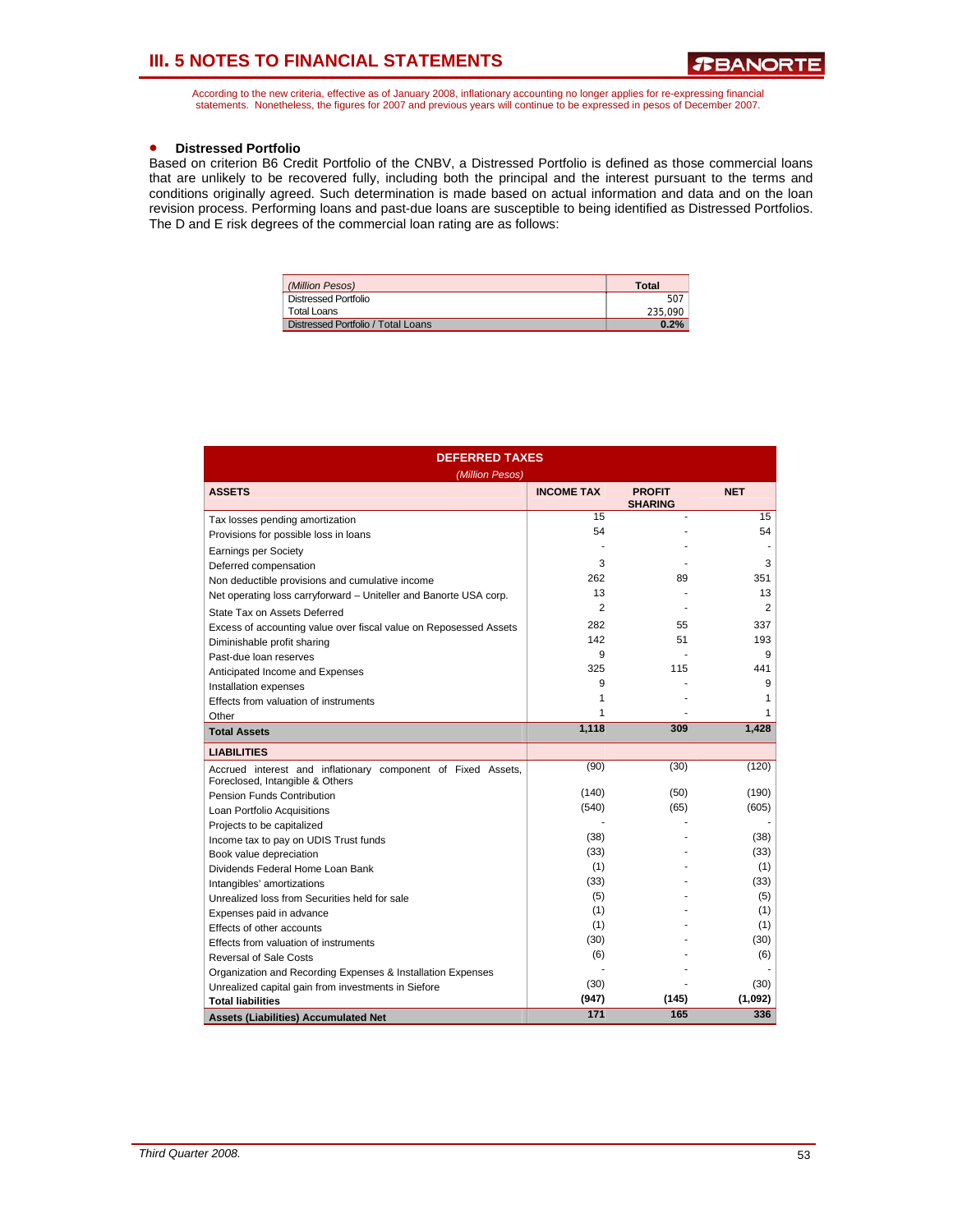*R***BANORTE** 

| <b>LONG TERM DEBT AS OF 3Q08</b><br>(Million Pesos)  |                            |                                |                          |                                                                       |             |                                |                 |                                   |  |
|------------------------------------------------------|----------------------------|--------------------------------|--------------------------|-----------------------------------------------------------------------|-------------|--------------------------------|-----------------|-----------------------------------|--|
| <b>TYPE OF DEBT</b>                                  | <b>CURR</b><br><b>ENCY</b> | <b>DATE OF</b><br><b>ISSUE</b> | <b>AMOUNT</b><br>(Pesos) | <b>ORIGINAL</b><br><b>AMOUNT</b><br>(Million)<br>Ps. Dils or<br>UDIS) | <b>TERM</b> | <b>INTEREST</b><br><b>RATE</b> | <b>MATURITY</b> | <b>INTEREST</b><br><b>PAYMENT</b> |  |
| CD's-Banorte U01001                                  | <b>UDIS</b>                | Jan 11 '01                     | 369                      | 90                                                                    | 10 years    | 8.13%                          | Dec 30 '10      | $E/182$ days                      |  |
| Step-Up Subordinated Callable<br>Notes Due 2014      | <b>USD</b>                 | Feb 17 '04                     | 3,294                    | 300                                                                   | 10 years    | 5.875%                         | Feb 17 '14      | $E/180$ days                      |  |
| Non Convertible Subordinated<br><b>Bonds 2006</b>    | <b>USD</b>                 | Oct 13 '06                     | 4,393                    | 400                                                                   | 1 year      | 6.135%                         | Oct 13 '16      | $E/180$ days                      |  |
| Non Convertible Subordinated<br><b>Bonds 2006</b>    | <b>USD</b>                 | Oct 13 '06                     | 2,196                    | 200                                                                   | 15 years    | 6.862%                         | Oct 13 '21      | $E/180$ days                      |  |
| Non Convertible Subordinated<br>Bonds Q Banorte 08   | <b>MXN</b>                 | 11-Mar-08                      | 3,000                    | 3,000                                                                 | 10 years    | TIIE + 0.60%                   | 27-Feb-18       | $E/28$ days                       |  |
| Non Convertible Subordinated<br>Bonds Q Banorte 08U  | <b>UDIS</b>                | 11-Mar-08                      | 1,825                    | 441                                                                   | 20 years    | 4.95%                          | 27-Feb-18       | $E/182$ days                      |  |
| Non Convertible Subordinated<br>Bonds Q Banorte 08-2 | <b>MXN</b>                 | 27-Jun-08                      | 2,750                    | 2,750                                                                 | 10 years    | TIIE + 0.77%                   | 15-Jun-18       | $E/28$ days                       |  |

| <b>BANK AND OTHER ENTITIES LOANS' AS OF 3Q08</b><br>(Million Pesos) |                                 |                                           |                       |                                   |                                |                       |              |  |  |
|---------------------------------------------------------------------|---------------------------------|-------------------------------------------|-----------------------|-----------------------------------|--------------------------------|-----------------------|--------------|--|--|
|                                                                     | <b>LOCAL</b><br><b>CURRENCY</b> | <b>INTER</b><br><b>EST</b><br><b>RATE</b> | <b>TERM</b><br>(DAYS) | <b>FOREIGN</b><br><b>CURRENCY</b> | <b>INTEREST</b><br><b>RATE</b> | <b>TERM</b><br>(DAYS) | <b>TOTAL</b> |  |  |
| <b>LOANS FROM LOCAL BANKS</b>                                       | $\overline{\phantom{a}}$        |                                           |                       | 819                               | 3.77%                          | 635                   | 819          |  |  |
| LOANS FROM FOREIGN BANKS GENERATED<br>IN THE COUNTRY                |                                 |                                           | ٠                     | 950                               | $L + 0.9$                      | 961                   | 950          |  |  |
| LOANS FROM FOREIGN BANK GENERATED<br><b>FROM CAYMAN</b>             |                                 |                                           |                       | 5,600                             | 3.95%                          | 558                   | 5,600        |  |  |
| LOANS FROM DEVELOPMENT BANKS                                        | 5,099                           | 5.38%                                     | 595                   | 1,358                             | 3.8%                           | 30                    | 6,457        |  |  |
| <b>LOANS FROM PUBLIC FUNDS</b>                                      | 7.087                           | 6.93%                                     | 494                   | 296                               | 4.27%                          | 782                   | 7,383        |  |  |
| CALL MONEY & LOANS FROM BANKS                                       | 5.427                           | 9.01%                                     | 494                   | ۰                                 |                                |                       | 5,427        |  |  |
| <b>LOANS FROM FIDUCIARY FUNDS</b>                                   | 547                             | 10.22%                                    | 4,570                 | ٠                                 |                                |                       | 547          |  |  |
| PROVISIONS FOR INTEREST                                             | 176                             | N.A.                                      | N.A.                  |                                   |                                |                       | 176          |  |  |
|                                                                     | 18,336                          |                                           |                       | 9,023                             |                                |                       | 27,359       |  |  |
| <b>Eliminations</b>                                                 | 4,187                           |                                           |                       | ٠                                 |                                |                       | 4,187        |  |  |
| Total                                                               | 14.149                          |                                           |                       | 9,023                             |                                |                       | 23,172       |  |  |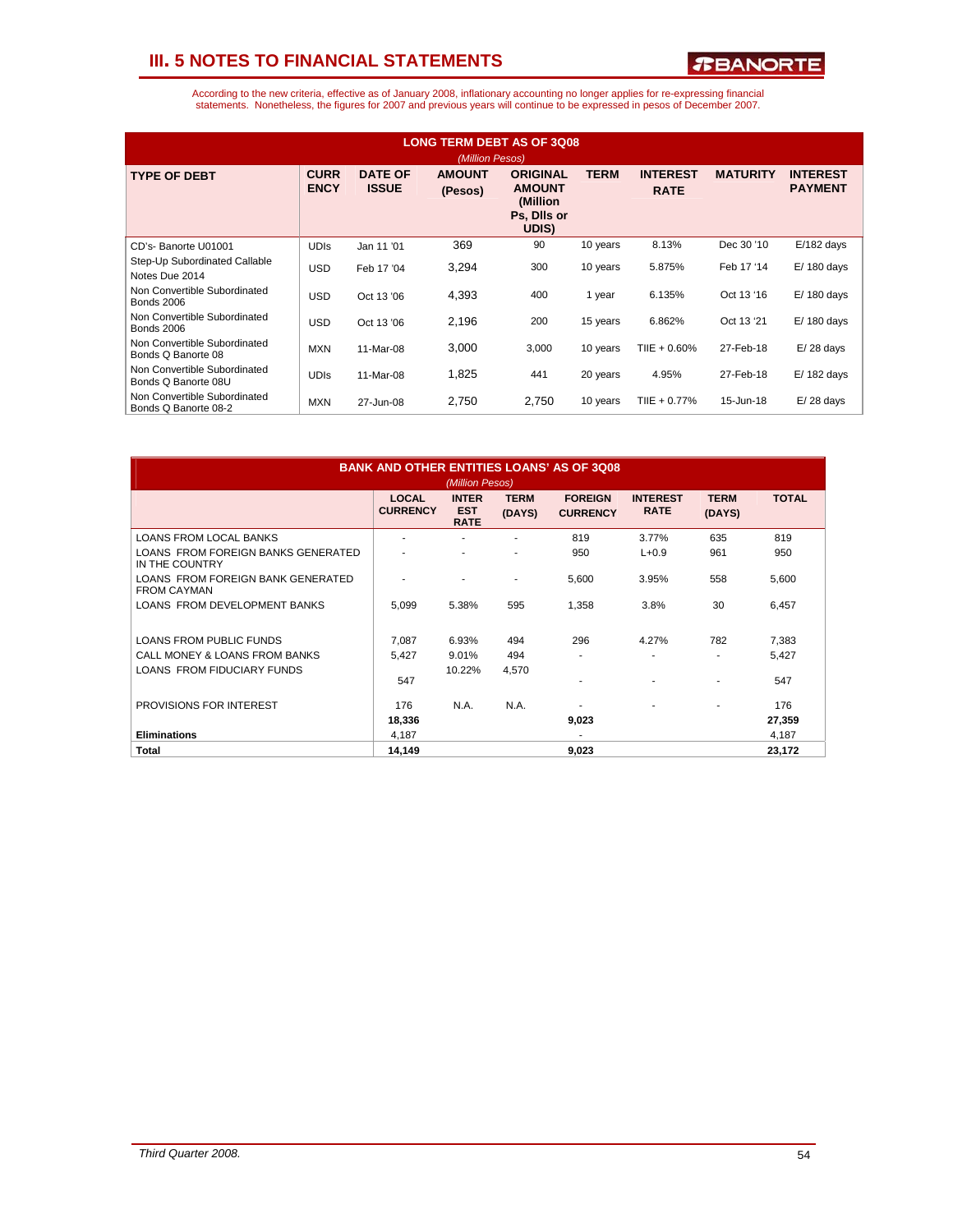| <b>TRADING INCOME 3008</b>                     |       |
|------------------------------------------------|-------|
| (Million Pesos)<br><b>VALUATION EFFECTS</b>    |       |
| Negotiable Instruments                         | (178) |
| Securities Held to Maturity                    |       |
| Repurchase Agreements                          | 26    |
| Derivative instruments                         | (201) |
| <b>Futures</b>                                 | (1)   |
| From repo trasactions                          |       |
| Range                                          |       |
| <b>Inflation Adjustment</b>                    |       |
| Total                                          | (354) |
| <b>RESULTS FORM BUYING AND SELLING</b>         |       |
| Negotiable Instruments                         | (11)  |
| Securities Held for Sell                       | (59)  |
| <b>Hedging Derivatives</b>                     | 476   |
| <b>Inflation Adjustment</b>                    |       |
| <b>Total of Buying and Selling Instruments</b> | 406   |
| <b>FX Spot</b>                                 | 426   |
| <b>FX Forwards</b>                             |       |
| <b>FX Futures</b>                              |       |
| <b>FX Futures TIIE</b>                         |       |
| FX Hedging                                     |       |
| Changes in FX Valuation                        | (3)   |
| 4<br>Intermediation of metals                  |       |
| Changes in valuation of Metals                 | 1     |
| <b>Total Foreign Exchange</b>                  | 428   |
| <b>Inflation Adjustment</b>                    |       |
| <b>Total of Buying and Selling</b>             | 833   |
| <b>TOTAL TRADING INCOME</b>                    | 480   |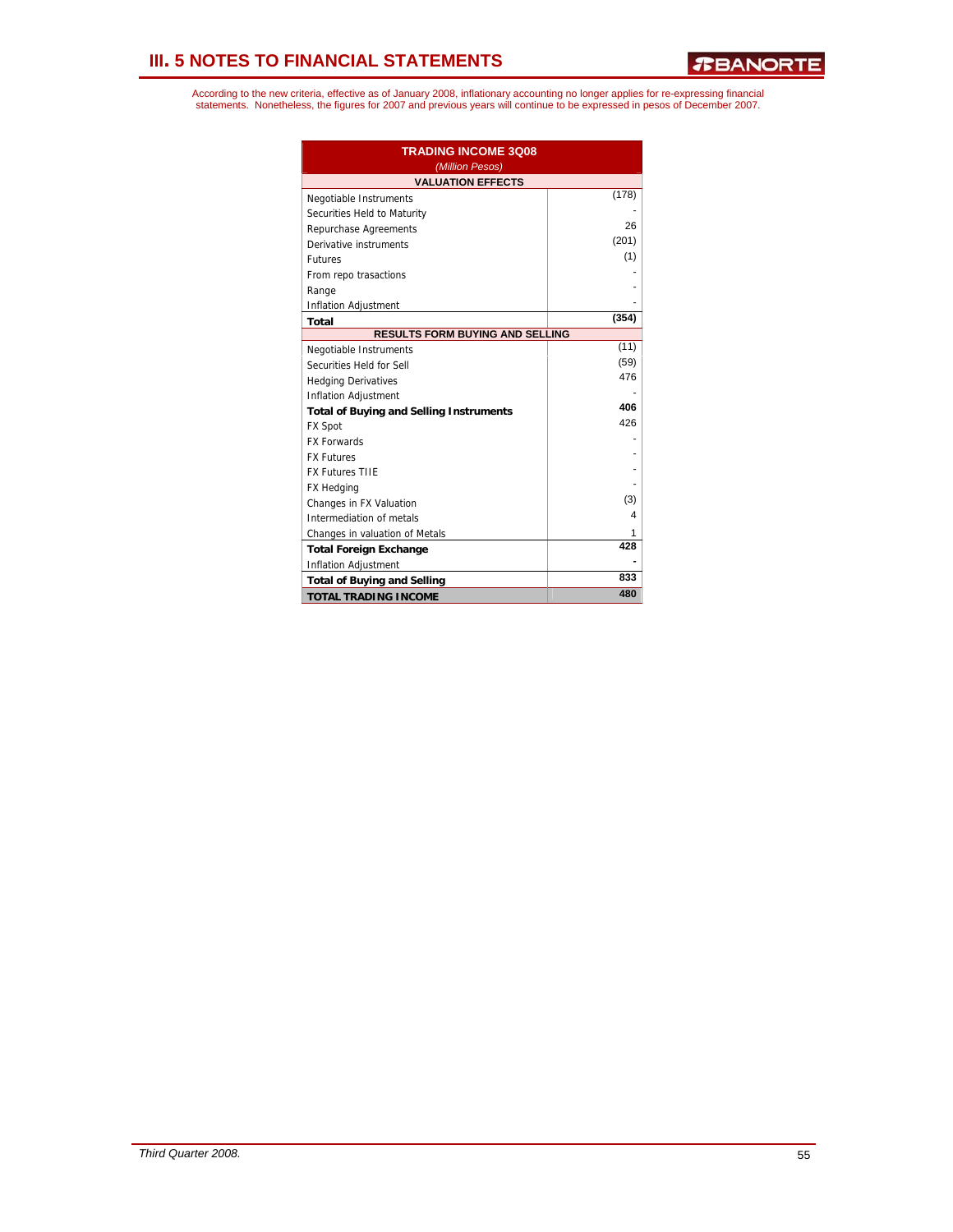According to the new criteria, effective as of January 2008, inflationary accounting no longer applies for re-expressing financial statements. Nonetheless, the figures for 2007 and previous years will continue to be expressed in pesos of December 2007.

## • **Risk Management**

## ¾ **Credit Risk**

Credit risk is the risk of clients failing to meet their payments. Therefore, it is essential to correctly manage such a risk in order to maintain a quality loan portfolio.

The objectives of credit risk management at GFNorte are:

- Improve the quality, diversification and composition of the loan portfolio in order to optimize the riskperformance (yield) ratio
- Provide Executive Management with reliable, timely information to assist decision making regarding loans.
- Provide the Business Areas with clear and sufficient tools to support loan placement and follow-up.
- Create economic value for shareholders by efficient loan risk management.
- Comply with the information requirements that the authorities set forth regarding loan risk management.
- $\bullet$ Perform risk management in accordance with the best practices, implementing models, methodologies, procedures and systems based on the main advances worldwide.

## ¾ **Individual Credit Risk**

The Bank of the Group separate the loan portfolio into two large groups: consumer loans and company loans. The individual loan risk for consumer loans is identified, measured and controlled by a parametric system (scoring) that includes origination and behavior models for each of the consumer products: mortgage, car, payroll loans and credit cards.

The individual risk for company loans is identified, measures and controlled by the Target Markets, Risk Acceptance Criteria and Banorte's Internal Risk Qualification (CIR).

The Target Markets and Risk Acceptance Criteria are tools that, along with the Internal Risk Qualification, are part of GFNorte's Loan Strategy and give support to loan risk level estimation.

The Target Markets are activities selected by region and economic activity – backed by economic research and loan behavior analysis – where Banorte is interested in placing loans.

The Risk Acceptance Criteria are parameters that describe the risk identified by the industry, which makes it possible to estimate the risk involved for the bank when granting a loan to customer on the bases of their economic activity. The types of risk contemplated in the Risk Acceptance Criteria are financial risk, operation risk, market risk, company life cycle, legal, regulatory, loan experience and management quality.

Banorte's CIR aligns with the "general PROVISIONS applicable to the loan qualification method of loan institution" issued by the CNByV on December 2, 2005. Banorte's CIR was certified by the CNBV and by an international external auditor in 2001.

Banorte's CIR is applied to commercial loans equal to or greater than an amount in Mexican pesos equivalent to four million investment units on the qualification date.

### ¾ **Portfolio Credit Risk**

GFNorte has designed a portfolio credit risk method that, besides contemplating the major and latest international practices in identification, measurement, control and follow-up, has been adapted to work within the context of the Mexican Financial System.

This credit risk methodology makes it possible to know the current value of the portfolio loans of GFNorte, that is, *the loan exposure*, allowing surveillance of the risk concentration levels per risk qualification, geographical regions, economic activities, currency and type of product in order to know the portfolio's profile and take action to direct it toward a diversification which will maximize profitability with the lowest risk.

Calculating loan exposure implies generating a cash flow of each one of the loans, of both capital and interest to discount it later. This exposure is sensible to changes in the market, thereby facilitating calculations under different economic scenarios.

The method, in addition to contemplating loan exposure, takes into consideration the probability of non-compliance, the recovery level associated to each client and the classification of the debtor based on the Merton model. The *probability of non-compliance* is the probability that the debtor will not meet his/her debt obligation with the bank according to the originally agreed terms and conditions. The probability of non-compliance is based on the transition matrixes that the Banks calculate from the migration of the debtors through different risk qualification levels. The *recovery ratio* is the percentage of total exposure that is estimated to be recovered if the debtor fails to comply.

*Third Quarter 2008.* 56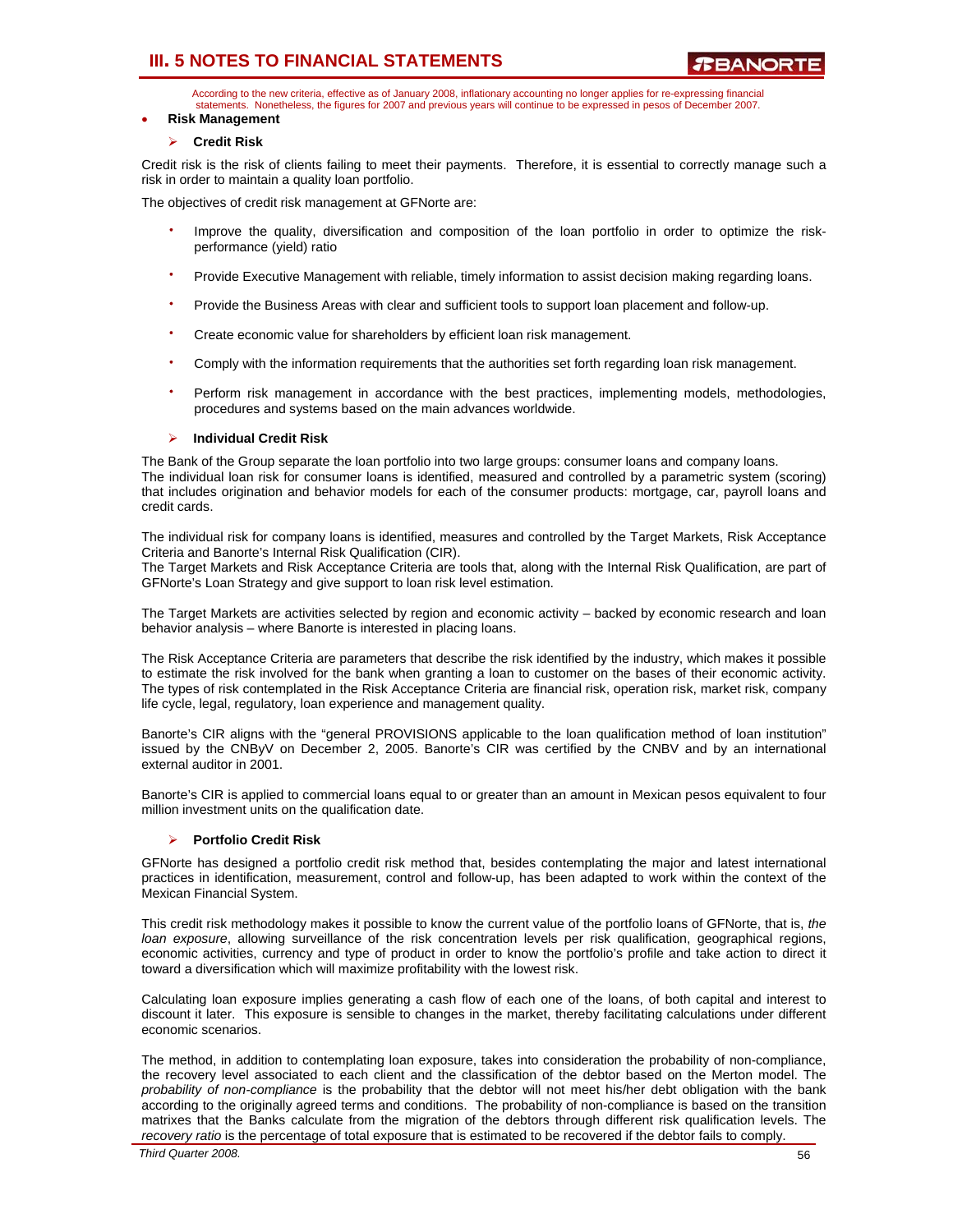According to the new criteria, effective as of January 2008, inflationary accounting no longer applies for re-expressing financial

statements. Nonetheless, the figures for 2007 and previous years will continue to be expressed in pesos of December 2007. The *classification of the debtor*, based on the Merton model, associates the debtor's future behavior to loan and market factors on which his "credit health" depends, as determined by statistical techniques.

The results are risk measures such as the expected and unexpected loss at a one-year horizon. The expected loss is the credit portfolio's loss distribution average, which is used to measure the following year's expected loss due to noncompliance or variations in debtors' credit quality. This unexpected loss is an indicator of the loss that could be expected in extreme scenarios and is measured as the difference between the maximum loss given the distribution of losses, at a specific reliability level that in the case of the Banking Sector is 95%, and the expected loss.

The results obtained are used as a tool for better decision-making in granting loans and in the diversification of the portfolio, according to the Banks' global strategy. The individual risk identification tools and the portfolio credit risk methodology are periodically checked and updated to allow the application of new techniques that may support or strengthen them.

By September 30, 2008, the Banco Mercantil del Norte and Pronegocio total portfolio was Ps 217,974 million. The expected loss represents 2.0% and the unexpected loss is 3.5% with respect to the total portfolio. The average expected loss is 2.0% during the period between July and September 2008.

#### ¾ **General rules for risk diversification in asset and liability operations applicable to loan institutions**

In compliance with the risk diversification rules in asset and liability operations, Banco Mercantil del Norte submits the following information:

|                          | Basic capital by June 30, 2007                                                    | \$29,982                                                                                                                      |
|--------------------------|-----------------------------------------------------------------------------------|-------------------------------------------------------------------------------------------------------------------------------|
|                          | I. Financings whose individual amount represents                                  |                                                                                                                               |
|                          | more than 10% of the basic capital:                                               |                                                                                                                               |
| Credit operations        |                                                                                   |                                                                                                                               |
|                          | Number of financings                                                              | 4                                                                                                                             |
|                          | Total amount of financings                                                        | \$13,564                                                                                                                      |
| $\overline{\phantom{0}}$ | % vs. basic capital                                                               | 45%                                                                                                                           |
|                          | Money Market operations                                                           |                                                                                                                               |
| $\qquad \qquad -$        | Number of financings                                                              | 2                                                                                                                             |
|                          | Total amount of financings                                                        | \$8,873                                                                                                                       |
|                          | % vs. basic capital                                                               | 30%                                                                                                                           |
|                          | Transactions in overnight                                                         |                                                                                                                               |
|                          | Number of financings                                                              | 2                                                                                                                             |
| $\overline{\phantom{0}}$ | Amount of financings taken as a whole                                             | \$7,998                                                                                                                       |
|                          | % in relation to basic capital                                                    | 27%                                                                                                                           |
|                          | *Investments with Banks in checking accounts                                      |                                                                                                                               |
|                          | II. Maximum amount of financing with the 3 major                                  |                                                                                                                               |
|                          | Common Risk debtors and groups                                                    | \$19,633                                                                                                                      |
|                          | below regarding ProNegocio (Millions of pesos):                                   | In compliance with the risk diversification rules for asset and liability transactions, the following information is provided |
|                          | Basic capital as of June 30, 2007                                                 | \$75                                                                                                                          |
|                          | III. Financing whose individual amount represents more than 10% of hasic capital. |                                                                                                                               |

III. Financing whose individual amount represents more than 10% of basic capital:

| Credit transactions                       |     |    |
|-------------------------------------------|-----|----|
| $-$ Number of financings                  |     |    |
| $-$ Amount of financings taken as a whole | \$0 |    |
| $-$ % in relation to basic capital        | ባ%  |    |
| Third Quarter 2008.                       |     | 57 |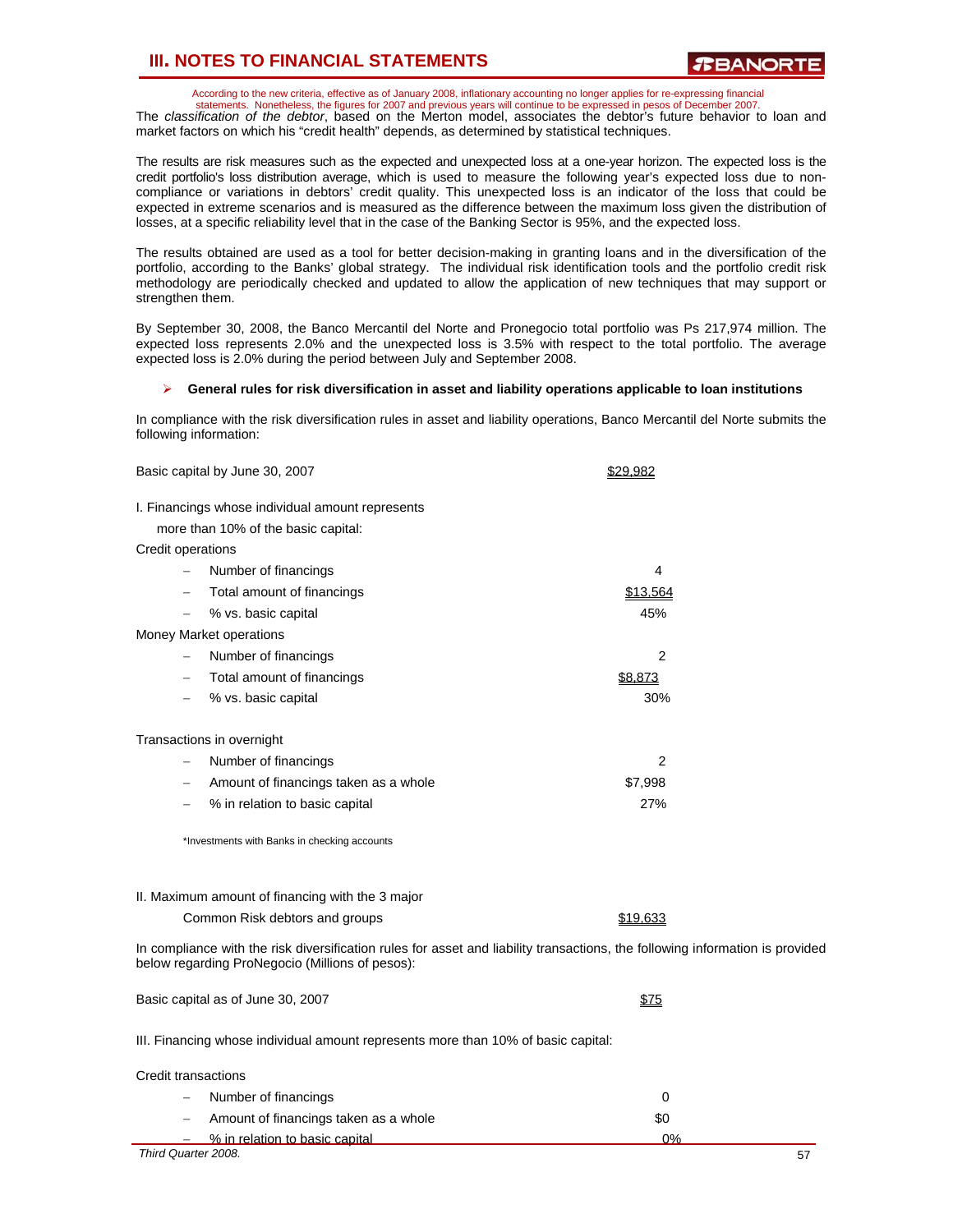**RRANORT** 

According to the new criteria, effective as of January 2008, inflationary accounting no longer applies for re-expressing financial statements. Nonetheless, the figures for 2007 and previous years will continue to be expressed in pesos of December 2007.

Money market transactions

| - Number of financings                                                        |        |
|-------------------------------------------------------------------------------|--------|
| - Amount of financings taken as a whole                                       | $$28*$ |
| - % in relation to basic capital                                              | 38%    |
| *Investments with Banks in checking accounts                                  |        |
| IV.<br>Maximum amount of financing with the                                   |        |
| 3 largest debtors and Common Risk groups                                      | $$29*$ |
| *99.50% of this amount corresponds to checking account investments with Banks |        |

¾ **Market Risk** 

#### ⋅ *Value at Risk*

The exposure to market risk is determined through the calculation of the Value at Risk ("VaR"). The meaning of the VaR under this method is the potential loss which could be generated in the valuation of the portfolios at a given date. This methodology is used both for the calculation of market risk and for the establishment and control of internal limits.

In order to calculate the Value at Risk (VaR), the Institution applies the nonparametric historical simulation method, considering for such purpose a 99% confidence level, using the 500 immediate historical scenarios, multiplying the result by a security factor that fluctuates between 3 and 4 depending on the annual Back Testing results calculated up to the previous quarter, also considering 10 days to break up the risk portfolio in question. These measures make it possible to insure considering unforeseen volatilities in the main risk factors that affect such portfolios.

Such methodology is applied to all financial instrument portfolios within and beyond the balance, including money market and treasury transactions, capital, foreign-exchange and derivatives held for trading and hedging purposes, which are exposed to variations in their value due to changes in the risk factors affecting their market valuation (domestic and foreign interest rates, exchange rates and indexes, among others).

The average VaR for the July - September 2008 quarter for the portfolio is Ps 2,210 million.

| <b>Million Pesos</b>   | 3Q07   | 4Q07   | <b>1Q08</b> | <b>2Q08</b> | 3Q08   |
|------------------------|--------|--------|-------------|-------------|--------|
| Total Var <sup>*</sup> | 1.715  | 1.891  | 2.230       | 2.298       | 2.210  |
| Net Capital **         | 34.809 | 34.517 | 40.041      | 44.724      | 46.410 |
| VaR/Net Capital        | 4.93%  | 5.48%  | 5.57%       | 5.14%       | 4.76%  |

Quarter Average of Bank and Brokerage House

\*\* Net capital of the Banking Sector is the arithmetic sum of the net capitals of Bank and Brokerage House.

Moreover, the average Value at Risk per risk factor of the portfolio of instruments described for the Bank and Brokerage House, during the Third quarter of 2008 is shown below:

| <b>Risk Factor</b>                    | <b>VaR</b> |
|---------------------------------------|------------|
| Domestic interest rate                | 2,351      |
| Foreign interest rate                 | 98         |
| Exchange rate                         | 47         |
| Capitals                              | 6          |
| Bond Prices in Foreign Currency       | 158        |
| Total VaR of Bank and Brokerage House | 2,210      |

The VaR for each of the risk factors shown is determined by simulating 500 historical scenarios of the variables that make up each of such factors, maintaining constant the variables that affect the other risk factors mentioned above. Similarly, the consolidated Value at Risk for the Bank and Brokerage House considers the correlations of all the risk factors that affect portfolio valuation. That is why the arithmetic sum of the Value at Risk per Risk Factor does not match.

| Third Quarter 2008. | 58 |
|---------------------|----|
|---------------------|----|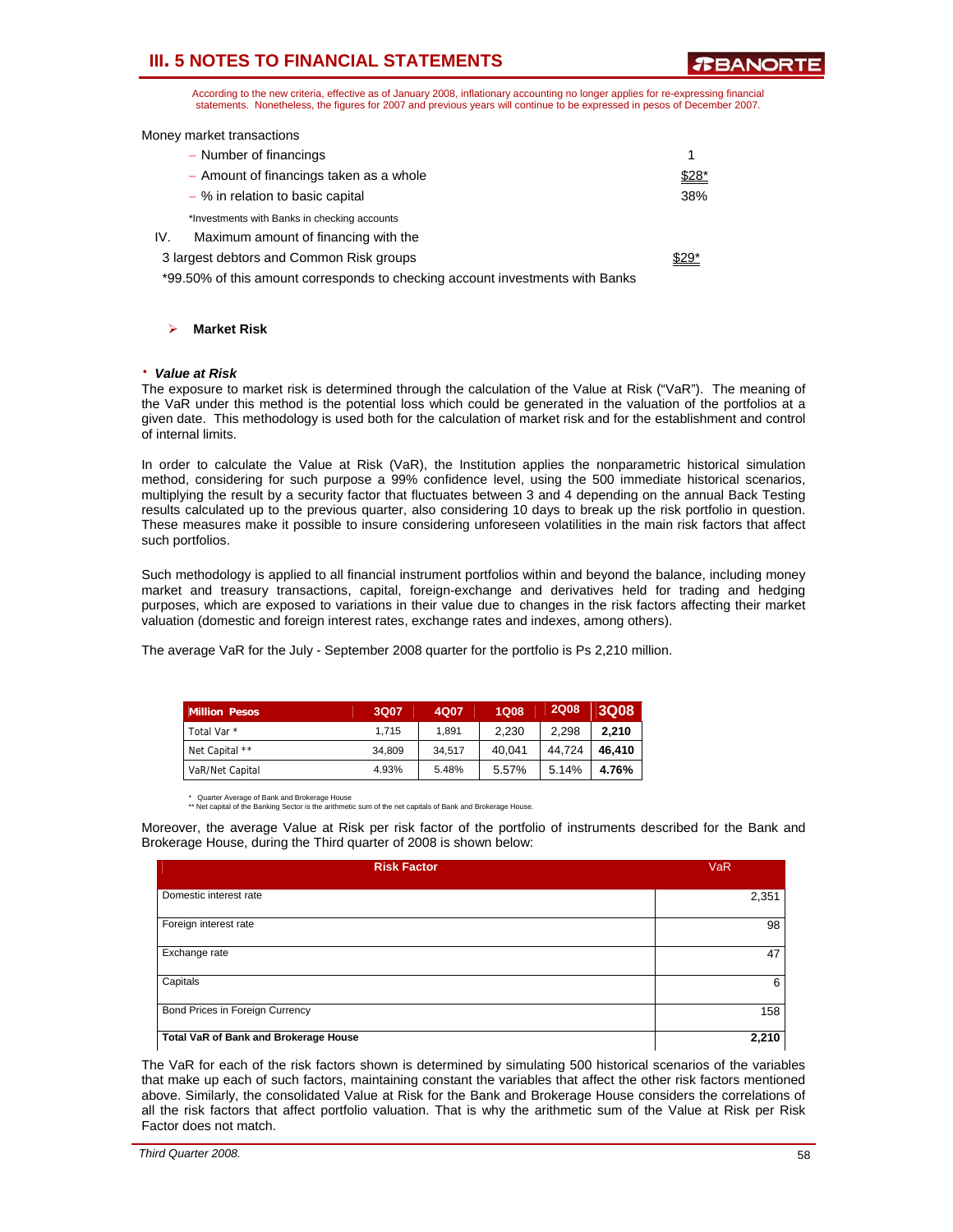According to the new criteria, effective as of January 2008, inflationary accounting no longer applies for re-expressing financial statements. Nonetheless, the figures for 2007 and previous years will continue to be expressed in pesos of December 2007.

## ⋅ *Backtesting Analysis*

In order to validate the daily VaR calculation measurement effectiveness, as a measure of market risk, the Backtesting analysis is updated weekly. This analysis makes it possible to compare the results estimated by VaR with the actual results.

## ⋅ *Sensitivity Analysis and Extreme Conditions Test*

To enrich the analysis and to obtain the desired impact that movements on risk factors may have on positions, sensitivity analizes and tests under extreme conditions are periodically implemented. These analizes prevent the Institution from negative situations that could arise in which extraordinary losses result from the valuation of financial instruments in position.

## ¾ **Liquidity Risk and Balance**

In response to the Banking Sector's need to measure Liquidity Risk and to have consistent follow-up, the Banks us financial ratios, such as the Liquidity Ratios (Liquid Assets / Liquid Liabilities). Liquid Assets include availabilities, securities to negotiate and securities available for sale. Liquid Liabilities include demand deposits, demand interbanking loans and short-term interbanking loans.

For liquidity risk quantification and follow-up, the Banking Sector uses for the dollar portfolios, the criteria that the Bank of Mexico established for developing the Liquidity Coefficient, which makes it possible to evaluate the differentials between asset and liability flows in different periods of time. This promotes a healthier distribution of terms for these assets.

Moreover, to prevent the risk of concentrating terms and re-appreciation date for each of the Banks in the Banking Sector, a Gap Analysis is made to face the resources with sources of funding, detecting any concentration in advance. These analyses are made separately per currency (domestic, foreign, and udis).

Additionally a balance simulation analysis is made for each of the Banks in the Banking Sector. It is used to evaluate the future behavior of the Balance Sheet in a statistic and dynamic manner. An analysis of sensitivity to changes in domestic, foreign and actual rates is made on the base scenario. Tests are also made under extreme condition to evaluate the result of extreme changes in rates, funding and the exchange rate.

As a measure of the evaluation effectiveness of the simulation model, projections are periodically compared with actual data. These tests make it possible to evaluate the assumptions and the method used, and to make any necessary adjustments.

### ¾ **Operational Risk**

As of January 2003, GFNorte established a formal operational risk department called the "Operational Risk Management Department" (ARO) within the General Directorship of Risk Management.

Our institution defines Operational Risk as the potential loss due to failures or deficiencies in the internal controls, errors in operation processing and storing or in data transmitting, as well as to adverse administrative and judicial rulings, fraud or theft (this definition includes Technological and Legal risk).

The objectives of the Operational Risk Management are: a) To allow and support the organization to reach its institutional objectives through the prevention and management of operational risks; b) To insure that the existing operational risks and the required controls are duly identified, assessed and in line with the risk strategy established by the organization; and c) To insure that the operational risks are duly quantified in order to make the proper capital allocation per operational risk.

### **Pillars of Operational Risk Management**

### **I. Policies, Objectives and Guidelines**

As part of the institutional regulations, there are documented policies, objectives, guidelines, methodologies and responsible areas in Operating Risk management.

The Operating Risk Directorship maintains close communication and coordination with the Regulatory Comptrollership in order to facilitate effective Internal Control in which the proper procedures and controls are established that will mitigate Operating Risk in the processes, and provide follow up through the Internal Audit Department.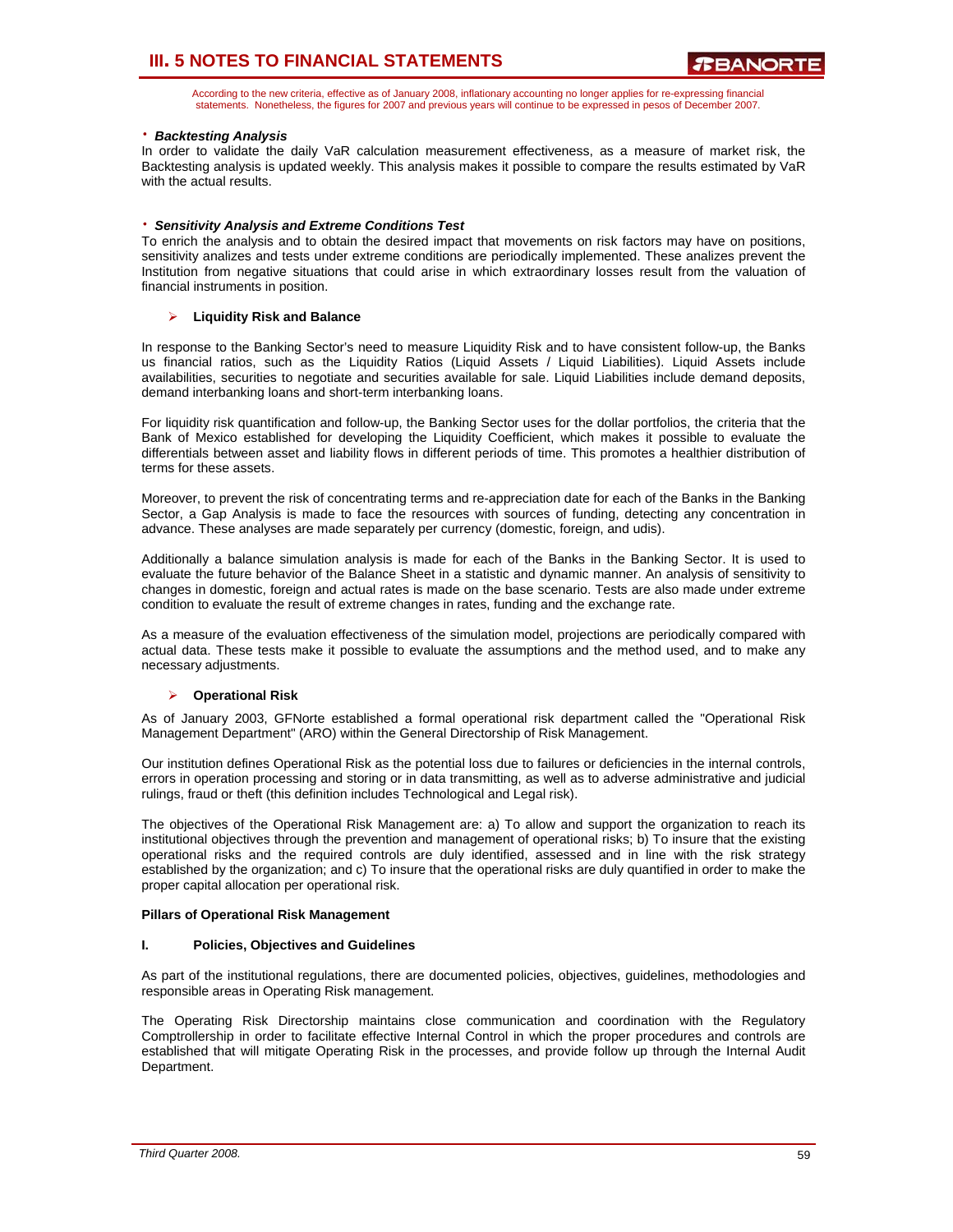According to the new criteria, effective as of January 2008, inflationary accounting no longer applies for re-expressing financial statements. Nonetheless, the figures for 2007 and previous years will continue to be expressed in pesos of December 2007.

The Regulatory Comptrollership, as part of the Internal Control System, carries out the following activities to mitigate risk: a) Internal control validations; b) Institutional regulations management and control; c) Monitoring of operating processes' internal control by means of control indicators reports, that are reported by the process comptrollers in the various areas; d) Money Laundering Prevention process management; e) Control and follow up of the regulatory provisions; f) Analysis and assessment of the operating processes and projects with the participation of the responsible directors of each process in order to insure adequate internal control.

## **II. Quantitative and Qualitative Measuring Tools**

## Operating Losses Database

To record operating loss events, a system has been developed internally known as the "Operating Loss and Events Capture System" (SCERO). This system enables the central information supplier areas to directly record such events online, which are classified by Type of Event in accordance with the following categories:

| <b>Types of Events</b>                                    | <b>Description</b>                                                                                                                                                                                                                   |
|-----------------------------------------------------------|--------------------------------------------------------------------------------------------------------------------------------------------------------------------------------------------------------------------------------------|
| Internal Fraud                                            | Losses derived from a type of action intended to defraud, unlawfully take goods or sidestep<br>regulations, laws or company policies (excluding diversity/discrimination events) in which at least<br>one company party is involved. |
| <b>External Fraud</b>                                     | Losses derived from a type of action intended to defraud, unlawfully take goods or sidestep the<br>laws, caused by a third party.                                                                                                    |
| Labor Relations and Safety in<br>the Workplace            | Losses caused by acts that are incompatible with the legislation or labor agreements regarding<br>hygiene or safety, the payment of personal damage claims, or cases associated with<br>diversity/discrimination.                    |
| Customers, Products &<br><b>Business Practices</b>        | Losses caused by involuntary noncompliance or negligence of a professional obligation to specific<br>customers (including fiduciary and adjustment requirements), or due to the nature or design of a<br>product.                    |
| Natural Disasters and Other<br>Events                     | Losses caused by damage or harm to material assets as a consequence of natural disasters or<br>other events                                                                                                                          |
| Incidences in the Business and<br><b>Systems Failures</b> | Losses caused by incidences in the business and systems failures                                                                                                                                                                     |
| Process Execution, Delivery<br>and Management             | Losses caused by errors in operations processing or management, as well as the relations with<br>commercial counterparties and providers.                                                                                            |

This historical Database provides the statistics of the operating events in which the institution has incurred so as to be able to determine their trends, frequencies, impact and distribution. Moreover, the Database will make it possible in the future to have enough information to calculate the capital requirements per Advances Models.

### ⋅ *Legal and Fiscal Contingencies Database*

For the recording and follow-up of legal, administrative and tax issues that may arise from adverse unappealable ruling, an internal system called "Legal Risk Issues Monitoring System" (SMARL) was developed. This system enables the central data supplying areas to record such events directly and on-line, which are then classified by company, sector and legal issue, among others.

As part of GFNorte's legal risk management, legal and fiscal contingencies are estimated by the attorneys that process the issues based on an internal methodology. This makes it possible to create the necessary book reserve to face such estimated contingencies.

### ⋅ *Risk Management Model*

GFNorte has defined objectives, which are achieved through different plans, programs and projects. Compliance with such objectives may be adversely affected due to operating risks, for which reason a methodology must be in place to manage them within the organization. Consequently, operating risk management is now an institutional policy defined and supported by senior management.

To perform Operating Risk Management, each of the operating risks involved in the processes must be identified in order to analyze them. In this regard, the risks identified by the Regulatory Comptrollership are recorded in a risk matrix and processed in order to eliminate or mitigate them (seeking to reduce their severity or frequency) by defining tolerance levels, as the case may be. At present, work is being done on developing a new Institution Operating Risk Management Model and the technological tools needed to implement it.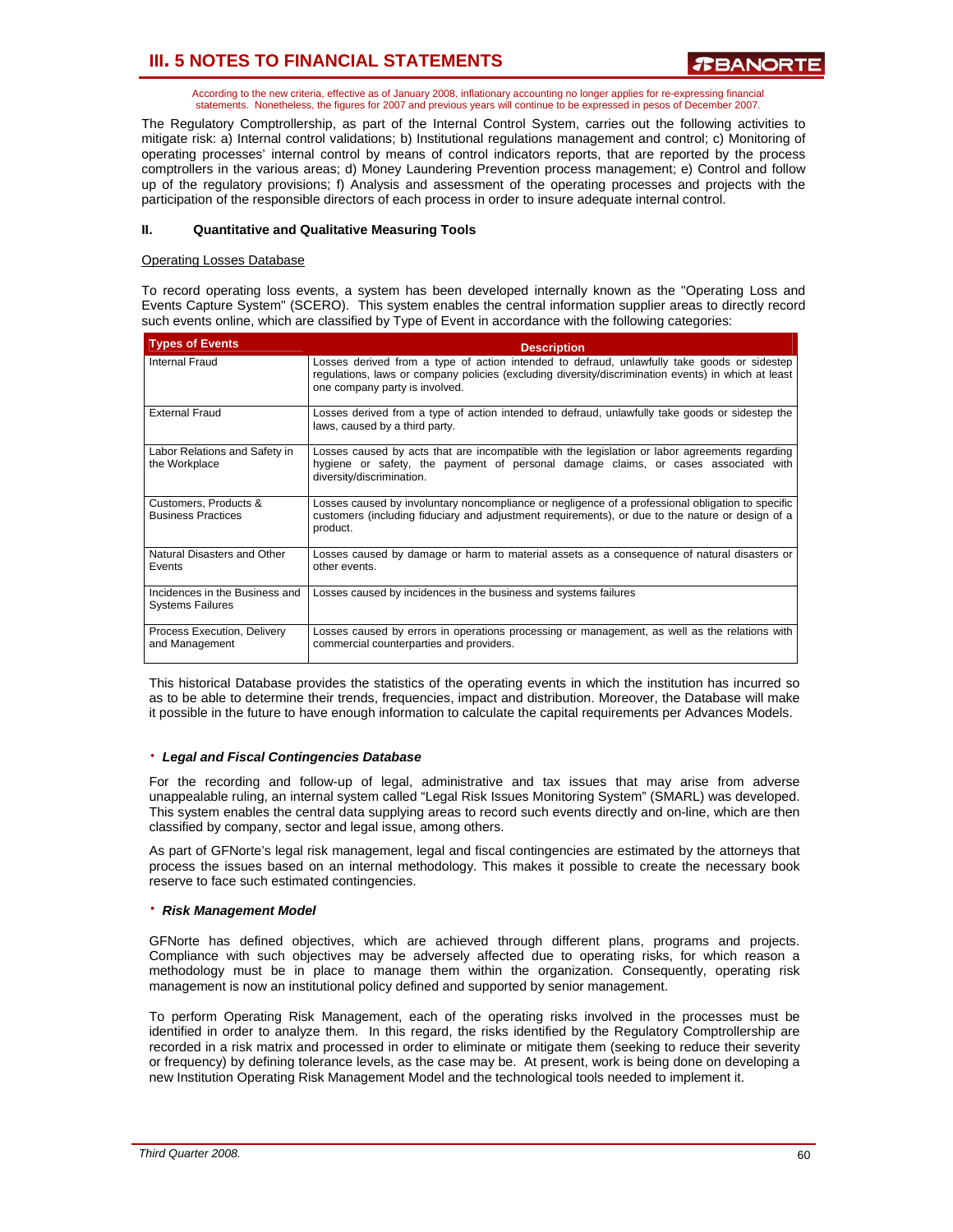According to the new criteria, effective as of January 2008, inflationary accounting no longer applies for re-expressing financial statements. Nonetheless, the figures for 2007 and previous years will continue to be expressed in pesos of December 2007.

## **III. Required Capital Calculation**

As of November 2007, the Official Gazette of the Federation published the Capitalization Rules for Operation Risk, establishing the use of a Basic Model, which is periodically calculated and reported to the authority.

### **IV. Information and Reporting**

The information generated by the Database and the Management Model is processes periodically to report to the Risk Policies Committee and the Board of Directors regarding the main operating events that were detected, the trends, identified risks (risk matrix) and their mitigating strategies. Reporting is also done on the status of the main Operating Risk mitigation initiatives implemented by the various areas of the organization.

## ¾ **Technology risk**

Technological Risk is defined in our institution as all potential losses from damage, interruption, alteration or failures derived from the use of or dependence on hardware, software, systems, applications, networks and any other information distribution channel in the rendering of banking services to the customers.. This risk forms an inherent part of Operating Risk, which is why its management is handled collectively throughout the entire organization.

To address the Operating Risk associated with information integrity, and "Integrity Committee" has been created. Its objectives are to align security and information control efforts under a prevention focus, to define new strategies, policies, processes or procedures and to provide solutions to information security issues that affect or may affect the Institutional patrimony.

The functions established by the CNBV or Technology Risk Management are performed by the Institution under institution regulatory and Integrity Committee guidelines.

To address the Operating Risk caused by high impact external events, GFNorte has a Business Continuity Plan (BCP) and Disaster Recovery Plan (DRP) based on a same-time data replication system at an alternate computer site. All the above cover the back up and recovery of the Institution's critical applications in the event or any relevant operating contingency.

### ¾ **Legal risk**

Legal Risk is defined as the potential loss from failure to comply with the applicable legal and administrative provisions, the issuance of indisputable unfavorable court rulings and the application of penalties regarding the operations that the institution performs.

The Legal Risk must be measured as an inherent part of Operating Risk in order to understand and estimate its impact. Therefore, those legal issues which result in actual operating losses of the SMARL system are later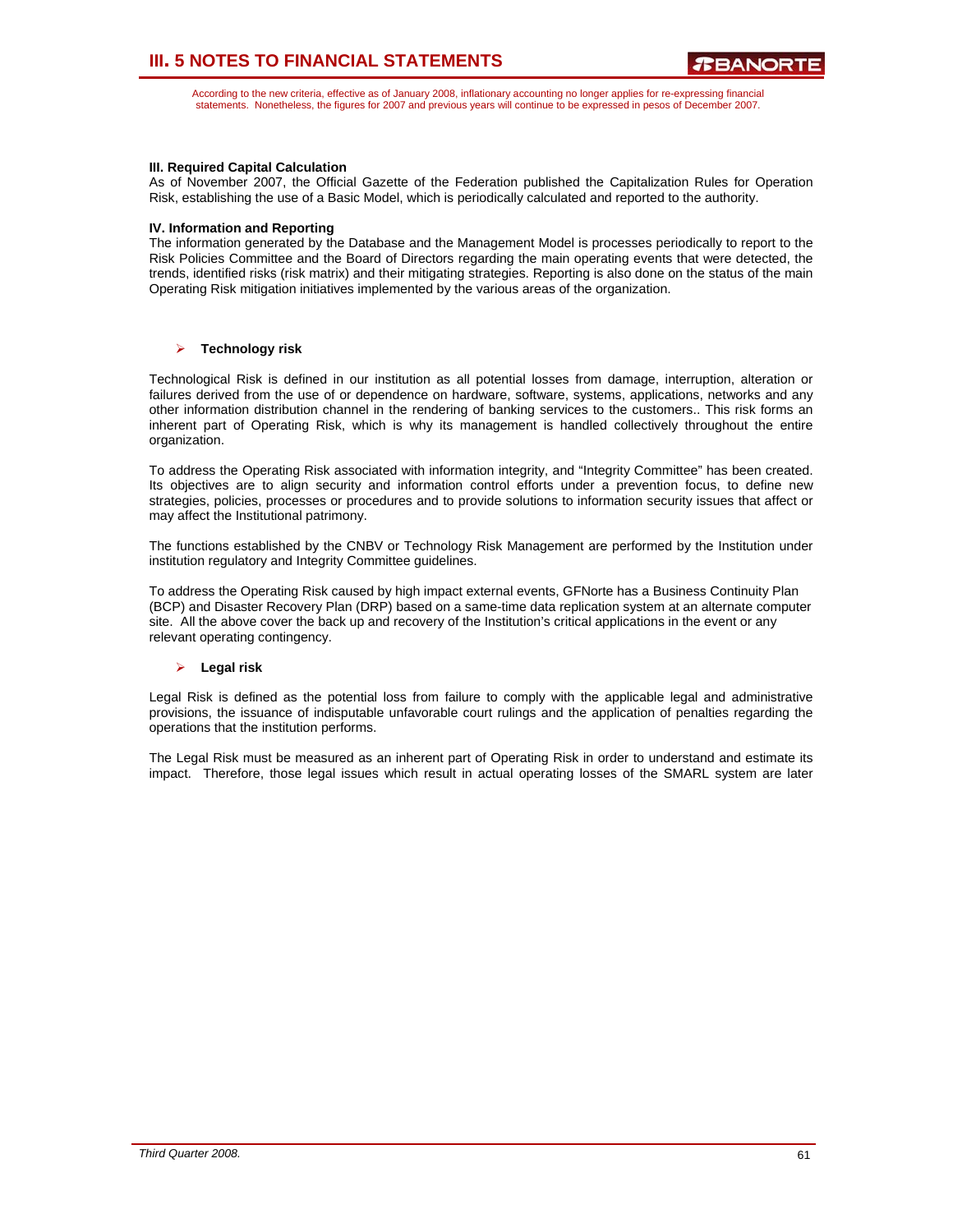According to the new criteria, effective as of January 2008, inflationary accounting no longer applies for re-expressing financial statements. Nonetheless, the figures for 2007 and previous years will continue to be expressed in pesos of December 2007.

## **Internal Control**

The companies that make up GFNorte has an Internal Control System (SCI) that has been structured according to the guidelines set forth by its Board of Directors and that addresses the requirements indicated by the regulating authorities.

The SCI's mission is to help in the operation of an adequate internal control in the operation and in data generating and recording. It is made up of various elements:

- A. Board of Directors with the support of the Risk Policies Committee and the Audit and Corporate Practices Committee (CAPS).
- B. CEO and the direct reports, such as the Risk Management Unit (UAIR), Legal and Controlling Departments who are responsible for enforcing the proper control and risk levels in the Group's operations.
- C. Internal Audit, External Audit and Commissary (The Commissary applies only to GFNorte subsidiaries) as additional support structures to check how the Internal Control System functions and provide reasonable assurance regarding the reliability of the generated data.
- D. Documents that establish the general control criteria that should be followed in the operation and reporting of transactions; in optimizing human, material and technological resources; in the use, security, timeliness and reliability of the information; and in the due compliance with the external and internal regulations, as well as Code of Conduct that regulates the behavior expected from every advisor, officer, or employee of the Group in the performance of his/her activities.
- E. Policies and procedures manuals that regulate the operations that the Institution carries out and establish the control points to observe as well as who is responsible for their enforcement.

During 3Q08, SCI continued to work properly developing activities associated with strengthening risk control, assessment and management, establishing and monitoring controls, and insuring information quality.

- A. The various Corporate Governance Committees have had the required financial, economic, accounting and/or legal information for proper decision-making.
- B. The policy and procedure manuals have been updated as per the changes in external regulations, new products, and changes in the Institution's processes or improvements to internal controls. Additionally, there has been continuous follow-up of the improvement actions regarding the observations made by the different members of the SCI.
- C. The Supervisory Authorities' requirements have been addressed and the information required by the external regulations has been submitted.

### • **Treasury Policy**

GFNorte's Banking Sector Treasury is the central unit in charge of balancing its resource needs, monitoring and managing the regulatory levels, eliminating the rate risk of fixed-rate placement operations by using coverage and implementing arbitrage strategies.

The cash currencies and investment in securities are in Mexican pesos and U.S. dollars.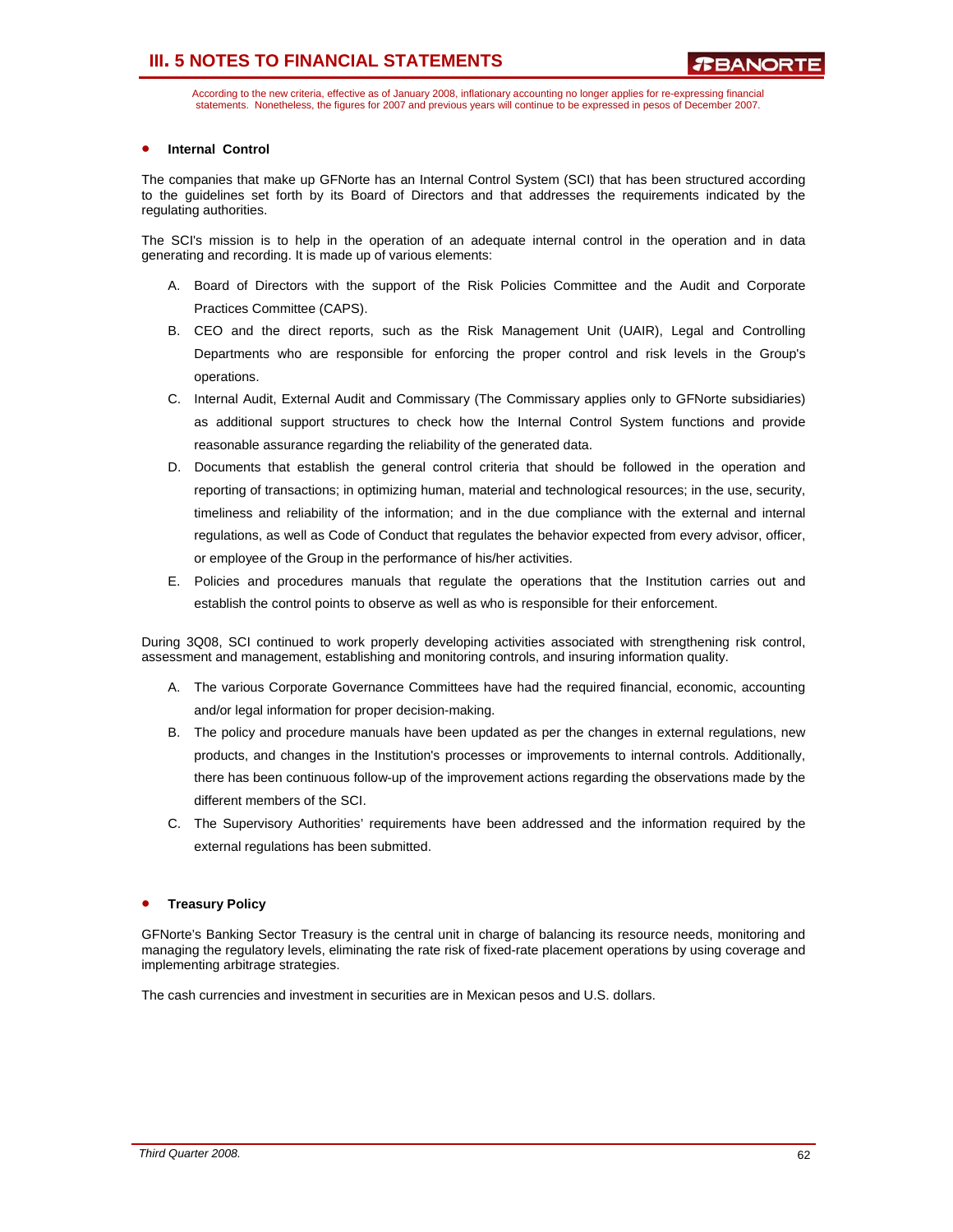According to the new criteria, effective as of January 2008, inflationary accounting no longer applies for re-expressing financial statements. Nonetheless, the figures for 2007 and previous years will continue to be expressed in pesos of December 2007.

## • **Internal and External Liquidity Sources**

The internal liquidity sources, in local as well as foreign currency, come from the various deposit products that the institution offers its customers, that is checking accounts and term deposits. Another source is the sales of the institution's assets.

External liquidity sources include various mechanisms to access the debt and capital markets. For instance, issuing credit titles, loans from other institution including the Central Bank and international agencies, as well as issuing subordinate debts. This concept also considers the liquidity that the bank obtains by reporting the securities the institution has that are feasible for this type of operation.

Another alternative for getting resources is by issuing capital shares.

### • **Dividend Policy**

During the April 30, 2003 session, the Board of Directors approved a dividend payment policy in which it will propose to the General Ordinary Stockholders' Meeting a dividend payment consisting of at least 15% of the Partnership's net recurring profit, providing that there is no legal impediment and that market conditions and the Partnership's financial situation allow it.

### • **Related Parties Loans**

At GFNorte, the amount of the loans performed with related individuals and companies, does not exceed the established limit of 50% of the Tier 1 capital. As of September 30, 2008 and June 30, 2007, the loans granted to related parties totaled Ps \$6,349 million and Ps \$6,333 million, respectively.

## • **People in Charge**

The undersigned represent under oath that, within the scope of our respective functions, we have drawn up the information relative to Grupo Financiero Banorte contained in this report, which, to the best of our knowledge, reasonably reflects its situation.

Dr. Alejandro Valenzuela del Río Chief Executive Officer of Grupo Financiero Banorte, S. A. B. de C. V.

Ing. Sergio García Robles Gil Chief Financial Officer

C.P. Román Martínez Méndez Managing Director Audit

Lic. Jorge Eduardo Vega Camargo Executive Director Comptrollership

C.P. Nora Elia Cantú Suárez Executive Director Accounting